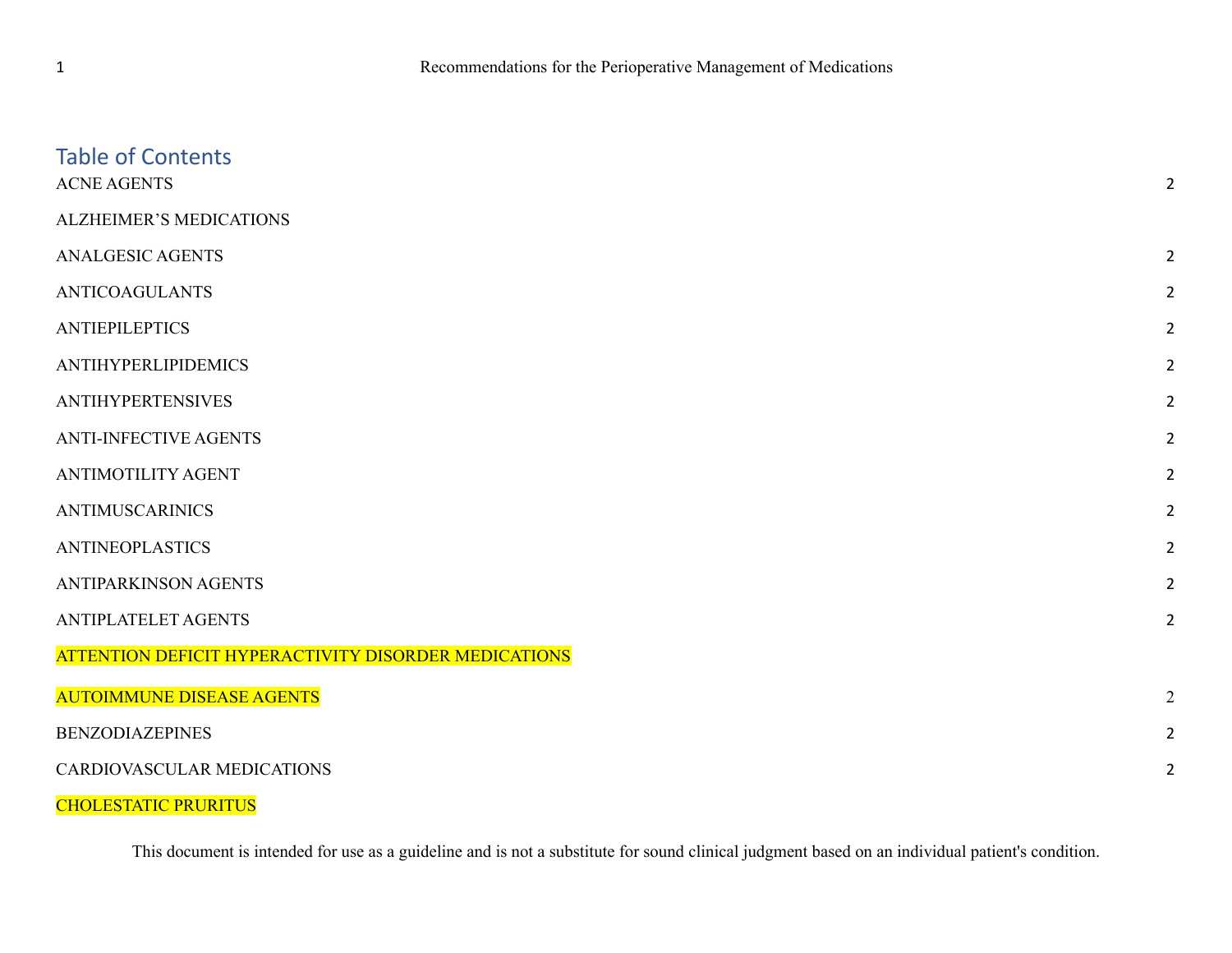| <b>CORTICOSTEROIDS</b>                              | $\overline{2}$ |
|-----------------------------------------------------|----------------|
| <b>CKD-ASSOCIATED PRURITUS MEDICATIONS</b>          |                |
| <b>COSMETIC MEDICATIONS</b>                         | $\overline{2}$ |
| <b>DIABETIC MEDICATIONS</b>                         | $\overline{2}$ |
| <b>DIURETICS</b>                                    | $\overline{2}$ |
| <b>ELECTROLYTES</b>                                 |                |
| <b>ENZYME REPLACEMENT THERAPY</b>                   | $\overline{2}$ |
| <b>GENETIC DISORDERS AGENTS</b>                     | $\overline{2}$ |
| HEMATOLOGIC AGENTS                                  | $\overline{2}$ |
| HEMATOPOIETIC AGENTS                                | 2              |
| HERBAL SUPPLEMENTS                                  | 2              |
| HEPATITIS C MEDICATIONS                             | $\overline{2}$ |
| <b>HIV MEDICATIONS</b>                              | $\overline{2}$ |
| <b>HORMONES</b>                                     | $\overline{2}$ |
| <b>SMALL MOLECULES</b>                              | $\overline{2}$ |
| <b>HYPNOTICS &amp; SLEEP AIDS</b>                   | $\overline{2}$ |
| LONG-CHAIN FATTY ACID OXIDATION DISORDER MEDICATION | $\overline{2}$ |
| <b>MOLYBDENUM COFACTOR DEFICIENCY MEDICATIONS</b>   |                |
| MULTIPLE SCLEROSIS MEDICATIONS                      | $\overline{2}$ |
| MUSCULAR DYSTROPHY                                  | $\overline{2}$ |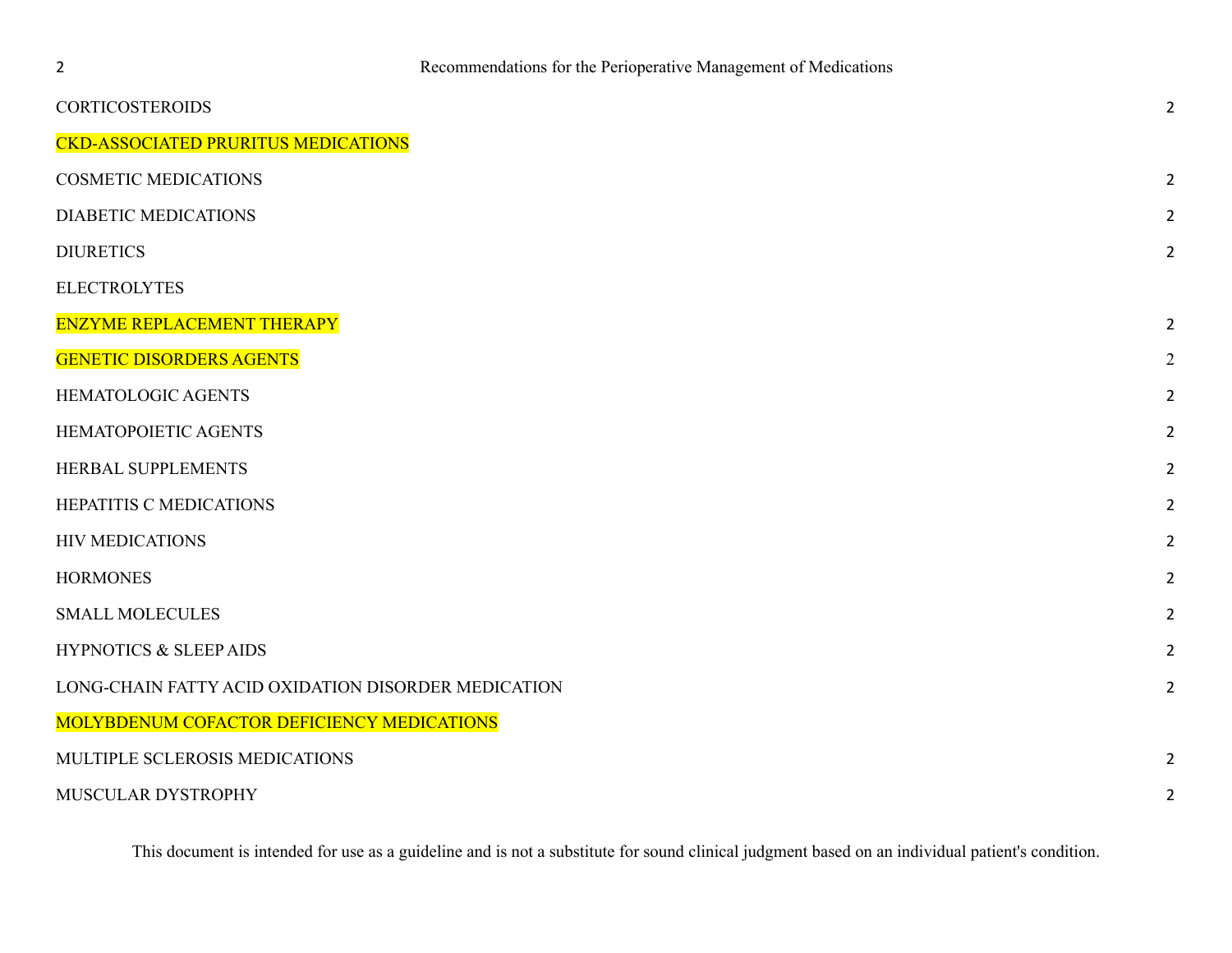| MYASTHENIA GRAVIS (MG) MEDICATIONS                        | $\overline{2}$ |
|-----------------------------------------------------------|----------------|
| <b>OSTEOPOROSIS AGENTS</b>                                | $\overline{2}$ |
| PHARMACOLOGIC CHAPERONE                                   | $\overline{2}$ |
| PSORIASIS MEDICATIONS                                     | $\overline{2}$ |
| PSYCHIATRIC MEDICATIONS                                   | $\overline{2}$ |
| PULMONARY MEDICATIONS                                     | $\overline{2}$ |
| PULMONARY HYPERTENSION & ERECTILE DYSFUNCTION MEDICATIONS | 2              |
| RADIOACTIVE DIAGNOSTIC AGENT                              | 2              |
| REVERSAL/ANTIDOTES                                        | $\overline{2}$ |
| RHEUMATOID ARTHRITIS MEDICATIONS                          | $\overline{2}$ |
| STIMULANTS or ANTI-NARCOLEPTICS                           | $\overline{2}$ |
| <b>ADRENAL MEDICATIONS</b>                                | $\overline{2}$ |
| THYROID MEDICATIONS                                       | 2              |
|                                                           |                |

## **Revision History**

| <b>May 2022</b> | 2021-2022 VMFH Pharmacist Residents <sup>1</sup>                                                                               |
|-----------------|--------------------------------------------------------------------------------------------------------------------------------|
|                 | Lee Newkirk, MD, Medical Director, Anesthesiology, SJMC; Chai Kanithanon, MD, Anesthesiology, SMMC; Jennifer Evans, MD,        |
|                 | Medical Director, Anesthesiology, SANH; Todd Loutzenheiser, MD, Medical Director, Anesthesiology, SMMC; David Reeder, MD,      |
|                 | Medical Director, Anesthesiology, SEH; Ryan Anderson, MD, Medical Director, Anesthesiology, SAH, SCH, GHSDSC, SEH, Barbara     |
|                 | Watanabe, MD, Medical Director, Anesthesiology, SFH; Eliot Fagley, MD, Anesthesiology, VMMC                                    |
|                 |                                                                                                                                |
| May 2021        | 2020-2021 VMFH Pharmacist Residents <sup>2</sup>                                                                               |
|                 | Lee Newkirk, MD, Medical Director, Anesthesiology, SJMC; Chai Kanithanon, MD, Anesthesiology, SMMC; Jennifer Evans, MD,        |
|                 | Medical Director, Anesthesiology, SANH; Julie Seavello, MD, Medical Director, Anesthesiology, SMMC; Ryan Anderson, MD, Medical |
|                 | Director, Anesthesiology, SAH, SCH, GHSDSC, SEH, Barbara Watanabe, MD, Medical Director, Anesthesiology, SFH                   |
|                 |                                                                                                                                |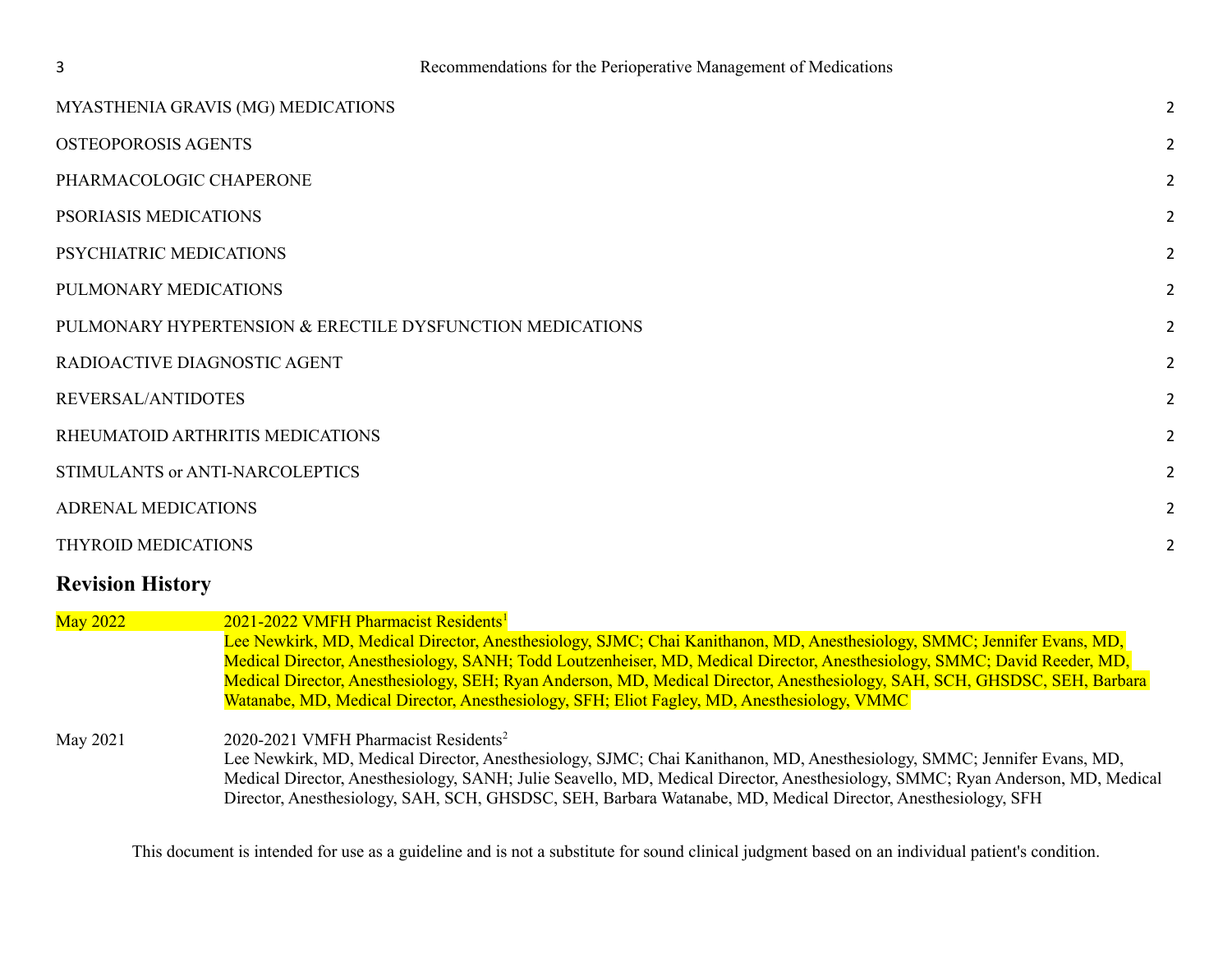| 4        | Recommendations for the Perioperative Management of Medications                                                                                                                                                                                                                                                                                                                                                                                                                                            |
|----------|------------------------------------------------------------------------------------------------------------------------------------------------------------------------------------------------------------------------------------------------------------------------------------------------------------------------------------------------------------------------------------------------------------------------------------------------------------------------------------------------------------|
| May 2020 | 2019-2020 CHI Franciscan Health Pharmacist Residents <sup>1</sup><br>Lee Newkirk, MD, Medical Director, Anesthesiology, SJMC; Chai Kanithanon, MD, Anesthesiology, SMMC; Jennifer Evans, MD,<br>Medical Director, Anesthesiology, SANH; Julie Seavello, MD, Medical Director, Anesthesiology, SMMC; David Reeder, MD, Medical<br>Director, Anesthesiology, SEH; Ryan Anderson, MD, Medical Director, Anesthesiology, SAH, SCH, GHSDSC, SEH, Barbara Watanabe,<br>MD, Medical Director, Anesthesiology, SFH |
| May 2019 | 2018-2019 CHI Franciscan Health Pharmacist Residents <sup>2</sup><br>Erik White, MD, Medical Director, Anesthesiology, SJMC; Chai Kanithanon, MD, Anesthesiology, SMMC; Jill Pierson, MD, Medical<br>Director, Anesthesiology, SANH; Julie Seavello, MD, Medical Director, Anesthesiology, SMMC; David Reeder, MD, Medical Director,<br>Anesthesiology, SEH; Ryan Anderson, MD, Medical Director, Anesthesiology, SAH, SCH, GHSDSC                                                                         |
| May 2018 | 2017-2018 CHI Franciscan Health Pharmacist Residents <sup>3</sup><br>Erik White, MD, Medical Director, Anesthesiology, SJMC; Chai Kanithanon, MD, Anesthesiology, SMMC; Jill Pierson, MD, Medical<br>Director, Anesthesiology, SANH; Charles Lamb, MD, Medical Director, Anesthesiology, SMMC; Michael Worth, MD, Medical Director,<br>Anesthesiology, SEH; Ryan Anderson, MD, Medical Director, Anesthesiology, SAH, SCH, GHSDSC                                                                          |
| May 2017 | 2016-2017 CHI Franciscan Health Pharmacist Residents <sup>4</sup><br>Erik White, MD, Medical Director, Anesthesiology, SJMC; Scott Kennard, MD, Medical Director, Anesthesiology, SANH<br>John Lubetich, MD, Medical Director, Anesthesiology, SMMC; Michael Worth, MD, Medical Director, Anesthesiology, SEH<br>Ryan Anderson, MD, Medical Director, Anesthesiology, SAH, SCH, GHSDSC<br>Approved by the CHI Franciscan Health PT&T Committee on May 13, 2016                                             |
| May 2016 | 2015-2016 CHI Franciscan Health Pharmacist Residents <sup>5</sup>                                                                                                                                                                                                                                                                                                                                                                                                                                          |

<sup>1</sup> Karlis Abuls, PharmD; Mona Alas, PharmD; Danielle Carr, PharmD; Michelle Hoa, PharmD; Connie Kim, PharmD; Michael Oman, PharmD; Ahmed Rizvi, PharmD; Collin Slaybaugh, PharmD; Caitlin Spring, PharmD; Fong Kit Tam, PharmD; Justin Vo, PharmD; Margaret Yang, PharmD (VMFH Residents)

<sup>2</sup> Aniesa Bautista, PharmD, Cedric Baraoidan, PharmD, Erica Brown, PharmD, Marissa Norton, PharmD, Mimi Thai, PharmD, Thanh Nguyen, PharmD, Alex McCormick, PharmD, Danica Smith, PharmD, Teresa Dang, PharmD, Alexandria Kemper, PharmD, Elise Robinson, PharmD, Sabrina Klem, PharmD (VMFH Residents)

<sup>3</sup> Ashley Chen, PharmD, CHI FHS Pharmaceutical Services; Alexis Cornelio, PharmD, CHI FHS Pharmaceutical Services; Natalie Slusarenko, PharmD, CHI FHS Pharmaceutical Services; Samantha Axelrod, PharmD, CHI FHS Pharmaceutical Services; Emily Archer, PharmD, CHI FHS Pharmaceutical Services; Rachael Pratt, PharmD, CHI FHS Pharmaceutical Services, Stephen Ng, PharmD, CHI FHS Pharmaceutical Services

<sup>4</sup> Michael Miller, PharmD, CHI FHS Pharmaceutical Services; Jade Haas, PharmD, CHI FHS Pharmaceutical Services; Victoria Oyewole, PharmD, CHI FHS Pharmaceutical Services; Chandni Raval, MSPharm, CHI FHS Pharmaceutical Services; Karl Nacalaban, PharmD, CHI FHS Pharmaceutical Services; Aaron Cabuang, PharmD, CHI FHS Pharmaceutical Services

 $^5$  Chelsey Fraser, PharmD, CHI FHS Pharmaceutical Services; Heather Tilley, PharmD, CHI FHS Pharmaceutical Services; Nick Larned, CHI FHS Pharmaceutical Services; Brad Roggenbach, PharmD, CHI FHS Pharmaceutical Services; Matt Chui, PharmD, CHI FHS Pharmaceutical Services; Christy Kim, PharmD, CHI FHS Pharmaceutical Services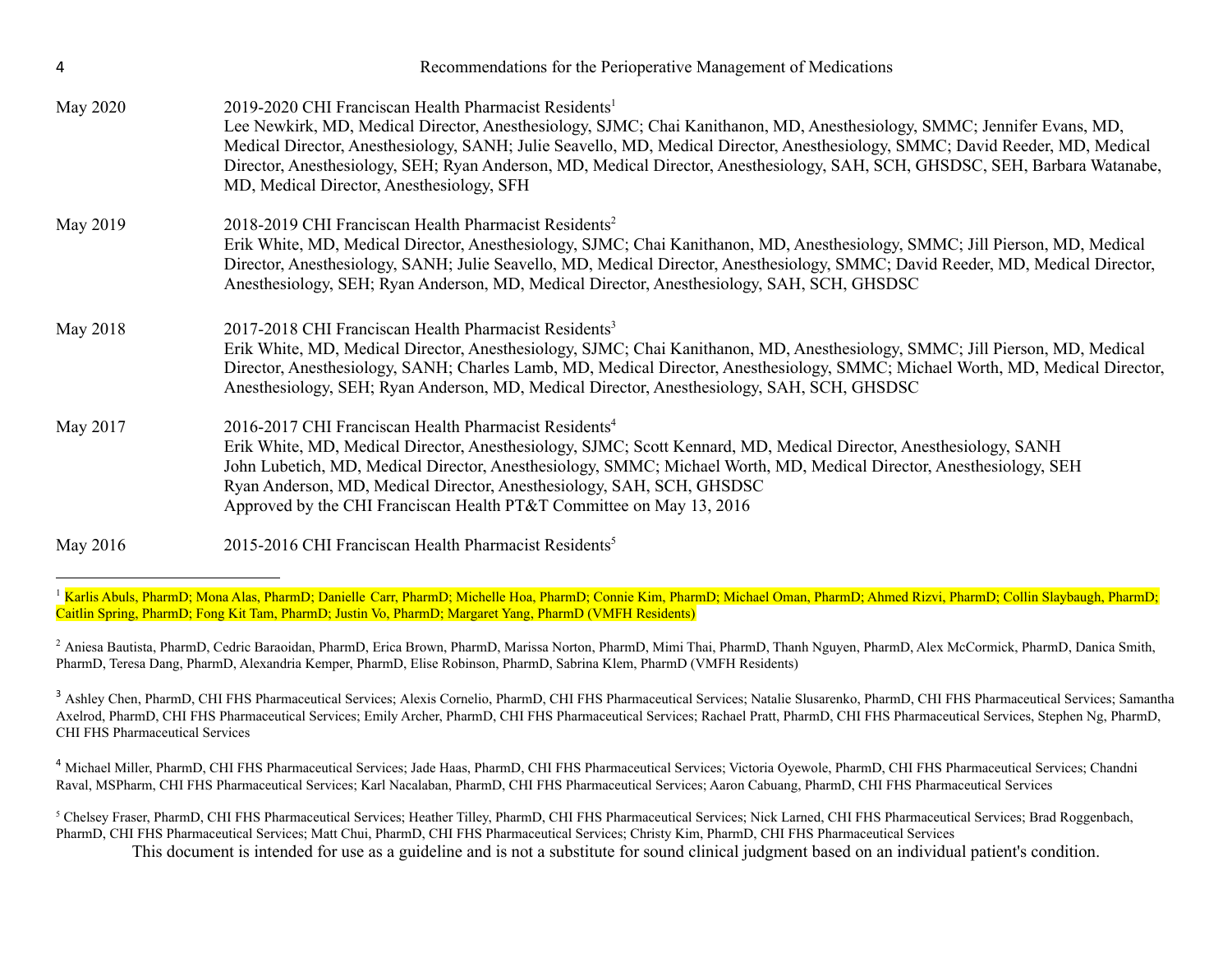| 5              | Recommendations for the Perioperative Management of Medications                                                                                                                                                                                                                                                                                                                           |  |  |  |  |
|----------------|-------------------------------------------------------------------------------------------------------------------------------------------------------------------------------------------------------------------------------------------------------------------------------------------------------------------------------------------------------------------------------------------|--|--|--|--|
|                | Erik White, MD, Medical Director, Anesthesiology, SJMC; Scott Kennard, MD, Medical Director, Anesthesiology, SANH<br>John Lubetich, MD, Medical Director, Anesthesiology, SMMC; Michael Worth, MD, Medical Director, Anesthesiology, SEH<br>Ryan Anderson, MD, Medical Director, Anesthesiology, SAH, SCH, GHSDSC<br>Approved by the CHI Franciscan Health PT&T Committee on May 13, 2016 |  |  |  |  |
| May 2015       | 2014-2015 CHI Franciscan Health Pharmacist Residents <sup>7</sup><br>Erik White, MD, Medical Director, Anesthesiology, SJMC; Scott Kennard, MD, Medical Director, Anesthesiology, SANH<br>John Lubetich, MD, Medical Director, Anesthesiology, SMMC; Michael Worth, MD, Medical Director, Anesthesiology, SEH<br>Ryan Anderson, MD, Medical Director, Anesthesiology, SAH, SCH, GHSDSC    |  |  |  |  |
| May 2014       | Zarah Mayewski, PharmD, FHS Pharmaceutical Services<br>Erik White, MD, Medical Director, Anesthesiology, SJMC                                                                                                                                                                                                                                                                             |  |  |  |  |
| May 2013       | Stephanie Friedman, PharmD, FHS Pharmaceutical Services<br>Erik White, MD, and William B. Cammarano, MD, Medical Director, Anesthesiology, SJMC<br>Approved by the FHS PT&T Committee on May 10, 2013                                                                                                                                                                                     |  |  |  |  |
| May 2012       | Spartak Mednikov, PharmD, FHS Pharmaceutical Services<br>William B. Cammarano, MD, Medical Director, Anesthesiology, SJMC<br>Approved by the FHS PT&T Committee on May 11, 2012                                                                                                                                                                                                           |  |  |  |  |
| September 2011 | Mike Bonck, RPh, Manager, Pharmaceutical Services<br>Minor edits upon request from the Medical Directors of Anesthesiology for FHS                                                                                                                                                                                                                                                        |  |  |  |  |
| May 2011       | Sundari Poegoeh, PharmD, FHS Pharmaceutical Services<br>William B. Cammarano, MD, Medical Director, Anesthesiology, SJMC<br>Approved by the FHS PT&T Committee on May 13, 2011                                                                                                                                                                                                            |  |  |  |  |

<sup>6</sup> Keri Crumby, PharmD, CHI FHS Pharmaceutical Services; Geeyeon Do, PharmD, CHI FHS Pharmaceutical Services; Christine Ibrahim, PharmD, CHI FHS Pharmaceutical Services; Huong Le, PharmD, CHI FHS Pharmaceutical Services; Julia O'Rourke, PharmD, CHI FHS Pharmaceutical Services; Naon Shin, PharmD, CHI FHS Pharmaceutical Services; Loan Tran, PharmD, CHI FHS Pharmaceutical Services; Loan Tran, PharmD, C Pharmaceutical Services; Nastaran Yazdi, PharmD, CHI FHS Pharmaceutical Services

<sup>7</sup> Tony Hoang, PharmD, CHI FHS Pharmaceutical Services; Zachary Hren, PharmD, CHI FHS Pharmaceutical Services; Travis Morita, PharmD, CHI FHS Pharmaceutical Services; Jenelle Stinson, PharmD, CHI FHS Pharmaceutical Services; Bridget Sung, PharmD, CHI FHS Pharmaceutical Services; Corinne Trabusiner, PharmD, CHI FHS Pharmaceutical Services; Dennis Tran, PharmD, CHI FHS Pharmaceutical Services; Briana Wenke, PharmD, CHI FHS Pharmaceutical Services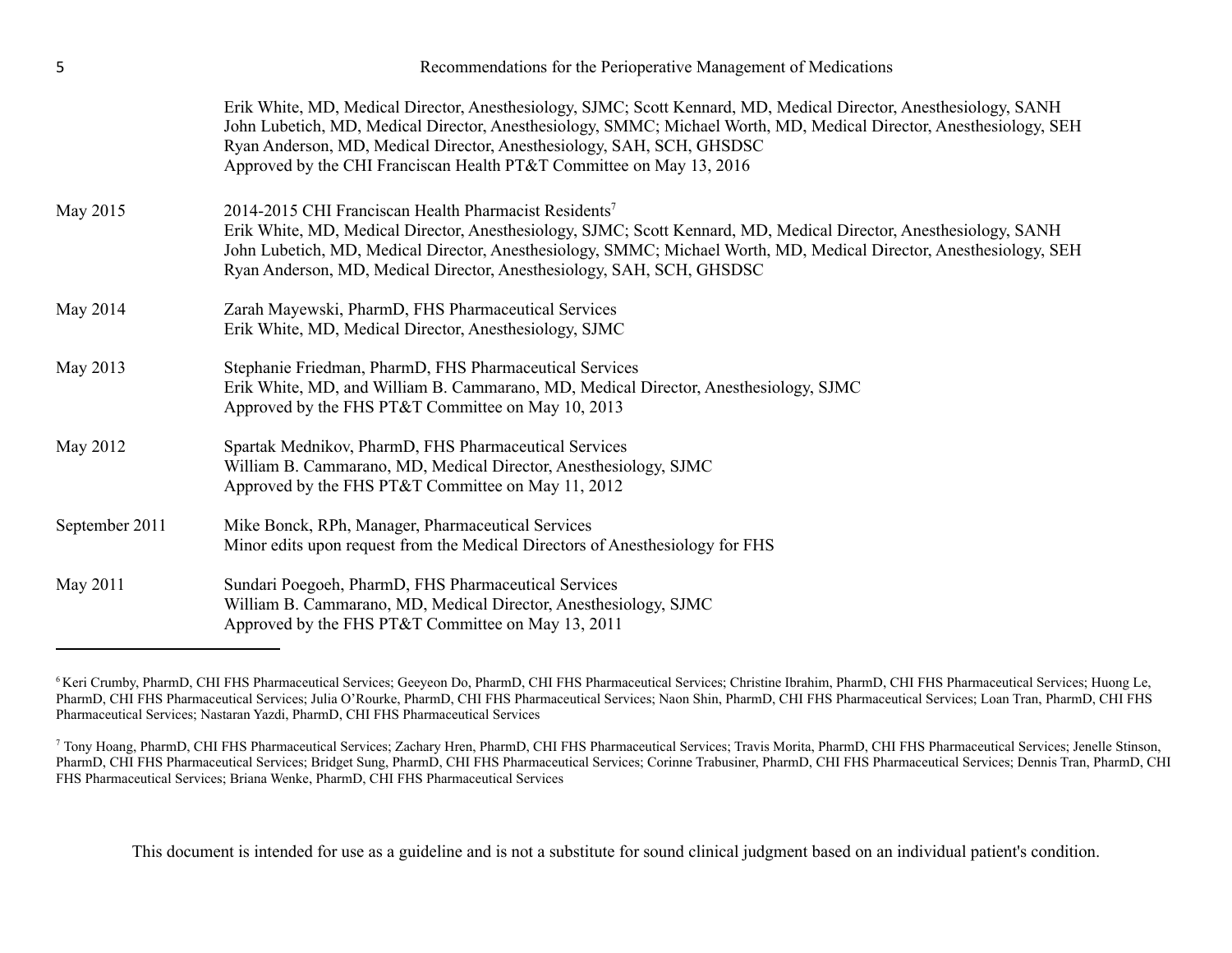| May 2009 | Jamie Billotti, PharmD, FHS Pharmaceutical Services<br>William B. Cammarano, MD, Medical Director, Anesthesiology, SJMC<br>Approved by the FHS PT&T Committee on May 8, 2009 |
|----------|------------------------------------------------------------------------------------------------------------------------------------------------------------------------------|
| May 2004 | Amber O. Lienemann, PharmD, FHS Pharmaceutical Services<br>James Stangl, MD, Prescreening Clinic (PSC) Working Group of the SJMC Anesthesia Section                          |

<span id="page-5-1"></span><span id="page-5-0"></span>

| <b>Drug Class</b>                                    | <b>Examples</b>                                | <b>Preoperative</b><br><b>Recommendations</b>                                                                                                                                                                                                                       | Postoperative<br><b>Recommendations</b>                                                                                                                             | <b>Considerations &amp; Caveats</b> |  |
|------------------------------------------------------|------------------------------------------------|---------------------------------------------------------------------------------------------------------------------------------------------------------------------------------------------------------------------------------------------------------------------|---------------------------------------------------------------------------------------------------------------------------------------------------------------------|-------------------------------------|--|
| <b>ACNE AGENTS</b>                                   |                                                |                                                                                                                                                                                                                                                                     |                                                                                                                                                                     |                                     |  |
| <b>Retinoic Acid Derivative</b>                      | Trifarotene<br>Aklief®                         | May be continued before<br>surgery.                                                                                                                                                                                                                                 | No specific contraindication or<br>interactions using this drug in<br>the perioperative period. Avoid<br>use on or near the surgical site.                          |                                     |  |
| <b>Topical Androgen</b><br><b>Receptor Inhibitor</b> | Clascoterone<br>(Winlevi <sup>®</sup> )        | Is administered as a topical<br>agent twice daily to the<br>affected areas of skin.<br>No specific drug<br>inter-actions or<br>contraindications to using<br>this drug in the<br>perioperative period. Avoid<br>surgery site. Discuss with<br>prescribing provider. | No specific contraindications<br>or interactions to using this<br>drug in the perioperative<br>period. Avoid surgery site.<br>Discuss with prescribing<br>provider. |                                     |  |
| <b>ALZHEIMER'S MEDICATIONS</b>                       |                                                |                                                                                                                                                                                                                                                                     |                                                                                                                                                                     |                                     |  |
| <b>IgG1 Monoclonal</b><br><b>Antibodies</b>          | aducanumab-avwa<br>(Aduhelm)                   | Consult with your<br>prescribing physician                                                                                                                                                                                                                          | Consult with your prescribing<br>physician                                                                                                                          |                                     |  |
| <b>ANALGESIC AGENTS</b>                              |                                                |                                                                                                                                                                                                                                                                     |                                                                                                                                                                     |                                     |  |
| <b>Non-selective</b><br><b>NSAIDs</b>                | Short $t_{1/2}$ :<br>Ibuprofen<br>Indomethacin | Short half-life (2 to 6<br>hours): discontinue on the<br>day before surgery                                                                                                                                                                                         | May resume when risk of<br>bleeding is acceptable and                                                                                                               |                                     |  |

6 Recommendations for the Perioperative Management of Medications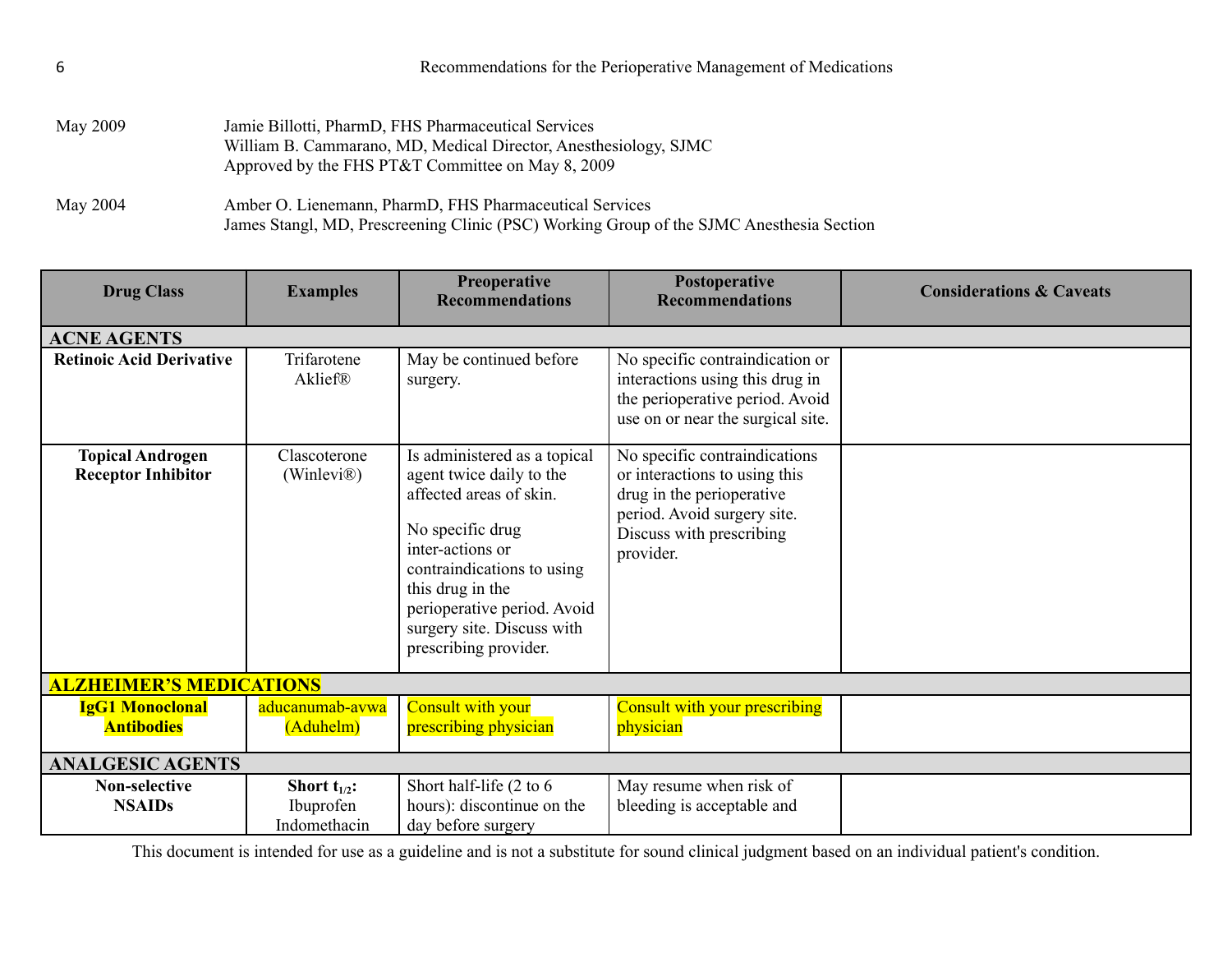| <b>Drug Class</b>       | <b>Examples</b>                                                                                                                                                                 | Preoperative<br><b>Recommendations</b>                                                                                                                                                                                                        | Postoperative<br><b>Recommendations</b>                                                                                                                                                                                          | <b>Considerations &amp; Caveats</b>                                                                                                                                                                                                                                                                                                                                                                                                                           |
|-------------------------|---------------------------------------------------------------------------------------------------------------------------------------------------------------------------------|-----------------------------------------------------------------------------------------------------------------------------------------------------------------------------------------------------------------------------------------------|----------------------------------------------------------------------------------------------------------------------------------------------------------------------------------------------------------------------------------|---------------------------------------------------------------------------------------------------------------------------------------------------------------------------------------------------------------------------------------------------------------------------------------------------------------------------------------------------------------------------------------------------------------------------------------------------------------|
|                         | Diclofenac<br>Ketoprofen<br>Etodolac<br>Ketorolac<br>Intermediate $t_{1/2}$ :<br>Naproxen<br>Sulindac<br>Diflunisal<br>Meloxicam<br>Long $t_{1/2}$ :<br>Nabumetone<br>Piroxicam | Intermediate half-life (7 to<br>20 hours): discontinue 3 to<br>4 days before surgery<br>Long half-life $(>20 h)$ :<br>discontinue 10 days before<br>surgery<br>*Some physicians<br>recommend stopping all<br>NSAIDs 10 days before<br>surgery | intravascular volume status is<br>normal                                                                                                                                                                                         | Discontinuation 5 half-lives prior to surgery<br>should be sufficient, except in individuals with<br>hepatic or renal dysfunction<br>Although some experts recommend<br>discontinuing NSAIDs based on half-life, there's<br>a poor correlation between COX inhibition and<br>effects on platelet aggregation.<br>May need to consider alternative analgesics or<br>low-dose corticosteroids for arthritis patients<br>who are NSAID-dependent perioperatively |
| <b>COX-2 Inhibitors</b> | Celecoxib<br>(Celebreak@)                                                                                                                                                       | Stop 1-2 days before<br>surgery, unless elimination<br>half-life warrants earlier<br>discontinuation<br>*Some physicians<br>recommend stopping 1 week<br>before surgery                                                                       | May resume when volume<br>status and renal function is<br>stable                                                                                                                                                                 | Have much less effect on platelet function than<br>aspirin or non-selective NSAIDs<br>Have similar effects on renal function as<br>non-selective NSAIDs<br>Because of lack of effect on platelet function,<br>may not require discontinuation if benefit > risk                                                                                                                                                                                               |
| <b>Opioids</b>          | Morphine<br>Oxycodone<br>Fentanyl<br>Methadone<br>Buprenorphine                                                                                                                 | Continue with minimal<br>interruption in the<br>perioperative period<br>Anticipated minimal<br>post-op pain: continue<br>buprenorphine<br>Moderate-severe post-op<br>pain: if elective surgery,                                               | Intravenous preparations are<br>available; transdermal fentanyl<br>(Duragesic®) can also provide<br>flexible dosing and delivery<br>Maximize non-opioid<br>analgesia. Resume<br>buprenorphine once post-op<br>pain has resolved. | When used chronically, patients are subject to<br>physiologic and psychological dependence.<br>Both opioids and benzodiazepines are used<br>frequently and safely in the routine care of<br>perioperative patients<br>Patients on buprenorphine may present a<br>challenge for postoperative pain control due to<br>antagonist effect at the kappa opioid receptor.                                                                                           |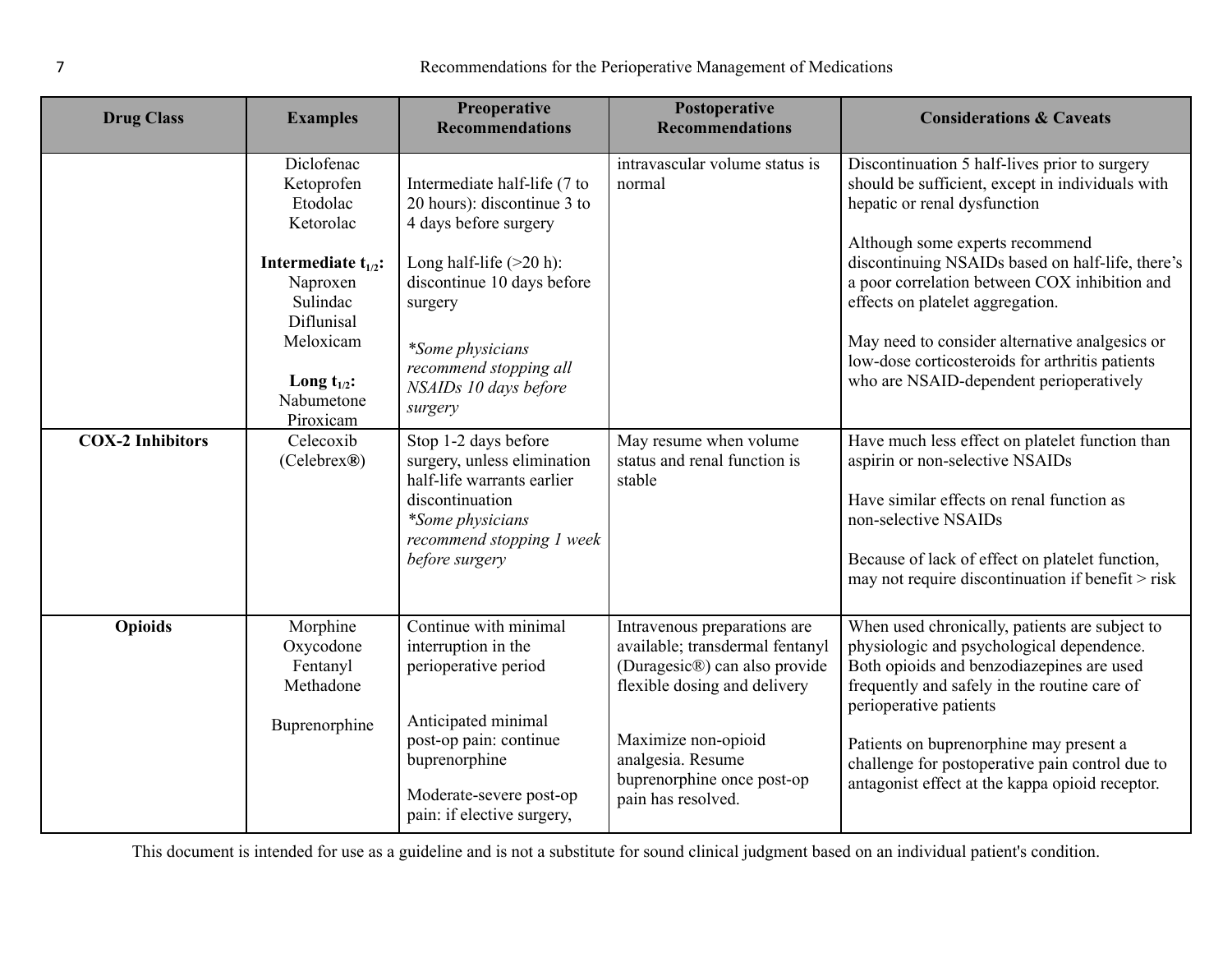| <b>Drug Class</b>         | <b>Examples</b>                                                                          | Preoperative<br><b>Recommendations</b>                                                                                                                                                                                                                                                                                                                                                                                                                                           | Postoperative<br><b>Recommendations</b>                                                                                                                                                                                                                                                                                                    | <b>Considerations &amp; Caveats</b>                                                                                                                                                                                                                                      |
|---------------------------|------------------------------------------------------------------------------------------|----------------------------------------------------------------------------------------------------------------------------------------------------------------------------------------------------------------------------------------------------------------------------------------------------------------------------------------------------------------------------------------------------------------------------------------------------------------------------------|--------------------------------------------------------------------------------------------------------------------------------------------------------------------------------------------------------------------------------------------------------------------------------------------------------------------------------------------|--------------------------------------------------------------------------------------------------------------------------------------------------------------------------------------------------------------------------------------------------------------------------|
|                           | Oliceridine<br>(Olinvyk®)                                                                | may consider discontinuing<br>buprenorphine a week<br>before surgery and<br>transitioning to another<br>opioid, if necessary<br>Administered as an acute<br>pain management agent.<br>Recommend continuing<br>chronic opioid regimen<br>throughout the<br>peri-operative period,<br>unless reduction or<br>discontinuation is part of<br>the perioperative analgesic<br>plan. Abrupt<br>discontinuation of opioids<br>may cause withdrawal<br>symptoms and/or increased<br>pain. | Administered as an acute pain<br>management agent.<br>Recommend continuing<br>chronic opioid regimen<br>throughout the peri-operative<br>period, unless reduction or<br>discontinuation is part of the<br>perioperative analgesic plan.<br>Abrupt discontinuation of<br>opioids may cause withdrawal<br>symptoms and/or increased<br>pain. | Opioids decrease bowel motility; monitor for<br>decreased bowel motility in post-operative<br>patients receiving opioids. Use with caution in<br>the perioperative setting; individualize treatment<br>when transitioning from parenteral to oral<br>analgesics.         |
| <b>Urinary Analgesics</b> | Pentosan<br>polysulfate sodium<br>(Elmiron <sup>®</sup> )                                | Hold 12 to 24 hours prior to<br>surgery                                                                                                                                                                                                                                                                                                                                                                                                                                          | Depending on the type of<br>surgery, Elmiron should be<br>re-started at physician's<br>discretion                                                                                                                                                                                                                                          | Elmiron is a low-molecular weight heparin-like<br>compound with anticoagulant and fibrinolytic<br>effect. It is a weak anticoagulant with 1/15 the<br>activity of heparin. Bleeding complications of<br>ecchymosis, epistaxis, and gum hemorrhage<br>have been reported. |
| Antimigraine              | Atogepant<br>(Qulipta ®)<br>Eptinezumab-jjmr<br>(Vyepti®)<br>Erenumab-aooe<br>(Aimovig@) | Discuss with prescribing<br>provider                                                                                                                                                                                                                                                                                                                                                                                                                                             | Discuss with prescribing<br>provider                                                                                                                                                                                                                                                                                                       | Aimovig®, Ajovy®, and Emgality®<br>Given monthly or every three months and can<br>likely be held and given post-operatively when<br>the patient is stable (non-formulary agents)<br><b>Ubrelvy</b> <sup>®</sup>                                                          |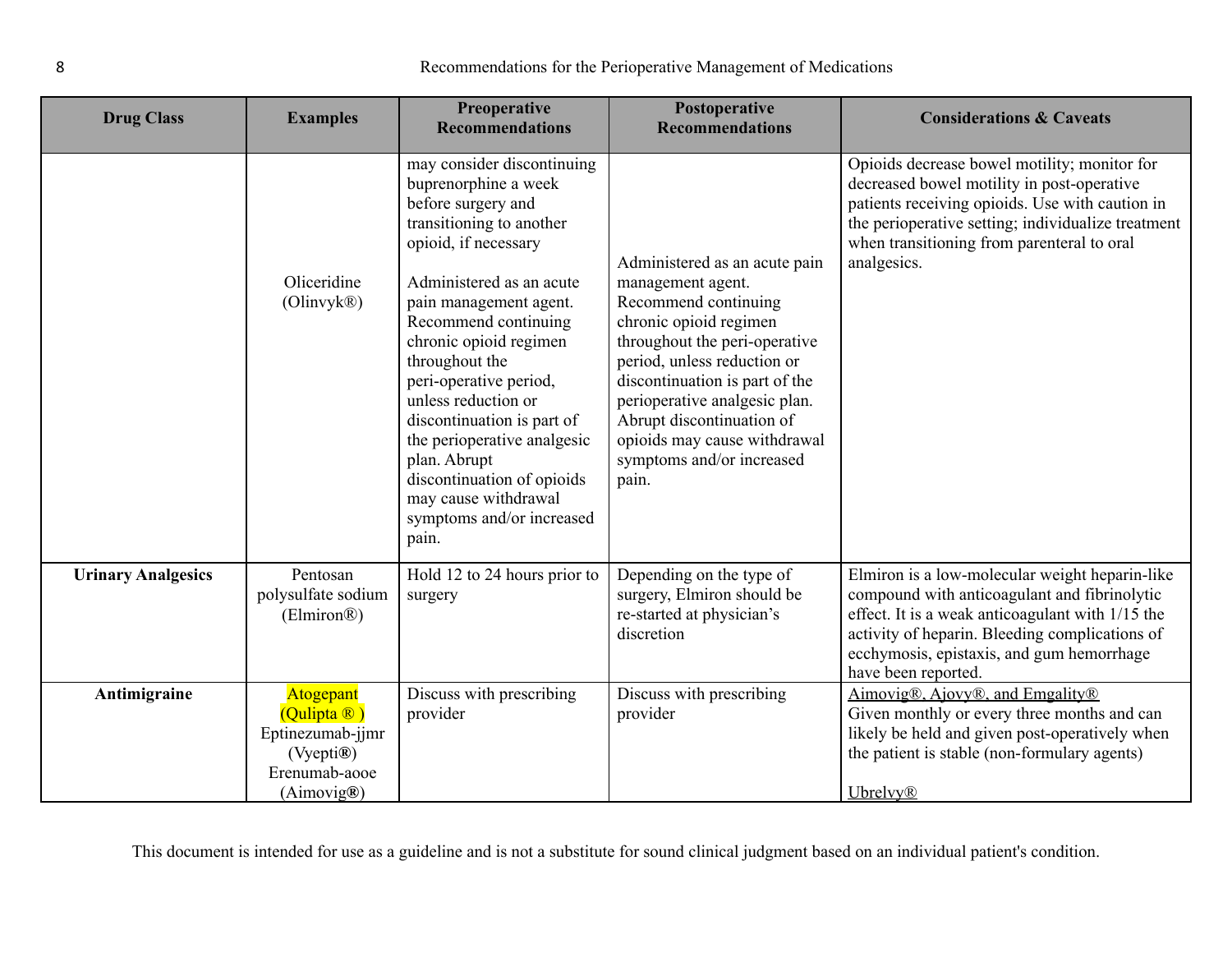<span id="page-8-0"></span>

| <b>Drug Class</b>                                                                                                                                                    | <b>Examples</b>                                                                                                                 | Preoperative<br><b>Recommendations</b>                                                                                                                                                                                                                                                                                                                                                                                                                                                                                                                    | Postoperative<br><b>Recommendations</b>                                                                                                                                                                                                                                                                                                                                                                                                | <b>Considerations &amp; Caveats</b>                                                                                                                                                                                                                                                                                                                                                                                                                                                                                                                                                                                                                                   |
|----------------------------------------------------------------------------------------------------------------------------------------------------------------------|---------------------------------------------------------------------------------------------------------------------------------|-----------------------------------------------------------------------------------------------------------------------------------------------------------------------------------------------------------------------------------------------------------------------------------------------------------------------------------------------------------------------------------------------------------------------------------------------------------------------------------------------------------------------------------------------------------|----------------------------------------------------------------------------------------------------------------------------------------------------------------------------------------------------------------------------------------------------------------------------------------------------------------------------------------------------------------------------------------------------------------------------------------|-----------------------------------------------------------------------------------------------------------------------------------------------------------------------------------------------------------------------------------------------------------------------------------------------------------------------------------------------------------------------------------------------------------------------------------------------------------------------------------------------------------------------------------------------------------------------------------------------------------------------------------------------------------------------|
| <b>ANTICOAGULANTS</b>                                                                                                                                                | Fremanezumab-vfr<br>m<br>(Ajovy@)<br>Galcanezumb-gnlm<br>(Emgality®)<br>Rimegepant<br>(Nurtec ODT®)<br>Ubrogepant<br>(Ubrelvy®) |                                                                                                                                                                                                                                                                                                                                                                                                                                                                                                                                                           |                                                                                                                                                                                                                                                                                                                                                                                                                                        | Taken as needed, adverse reactions primarily<br>consist of nausea and somnolence.<br>Drug-drug interactions are common as this<br>medication is metabolized by CYP3A4.                                                                                                                                                                                                                                                                                                                                                                                                                                                                                                |
| <b>Vitamin K Antagonists</b><br>**See Perioperative<br><b>Anticoagulation</b><br><b>Management Guidelines</b><br>under quick-links on FHS<br>home page. Updated 2017 | Warfarin<br>(Coumadin®)                                                                                                         | Should be stopped $>5$ days<br>prior to surgery if INR<br>supratherapeutic, 5 days<br>prior if INR therapeutic, 3-4<br>days if INR subtherapeutic<br>In patients who require<br>temporary interruption of<br>Warfarin and whose INR is<br>still above 1.5 one to two<br>days prior to surgery, 2.5<br>mg of oral vitamin K is<br>suggested<br>**See Vitamin $K$ – INR<br>Reversal Protocol for<br>patients with elevated INR<br>despite discontinuation of<br>warfarin<br>**Bridging<br>recommendations:<br>Use therapeutic-dose SC<br>$LMWH > IV UFH$ in | Resume warfarin on evening<br>of or the morning after<br>procedure or surgery<br>The traditional management of<br>perioperative anticoagulation,<br>referred to as<br>"bridging" therapy, uses<br>preoperative and postoperative<br>therapy with LMWH when an<br>alternative is needed after oral<br>anti-coagulant therapy is<br>discontinued for several days<br>** Bridging recommendations:<br>see preoperative<br>recommendations | Considerations:<br>The risk of thromboembolism if<br>1.<br>anticoagulation is discontinued (the risk is<br>related to the indication for anticoagulation<br>as well as the postoperative risk induced by<br>the procedure<br>2.<br>Risk of bleeding if anticoagulant is<br>continued (procedural risk and<br>patient-specific risk)<br>3. Effectiveness and safety of alternative<br>anticoagulant interventions (i.e. "bridging"<br>therapy)<br>Please refer to:<br><b>ACCP</b> Evidence-Based Clinical Practice<br>Guidelines (9th Edition) [Chest<br>2012;141(2)(Suppl):e326S-e350S] and 2017:<br>ACC Expert Consensus Decision Pathway for<br>NVAF. JACC 2017;69: |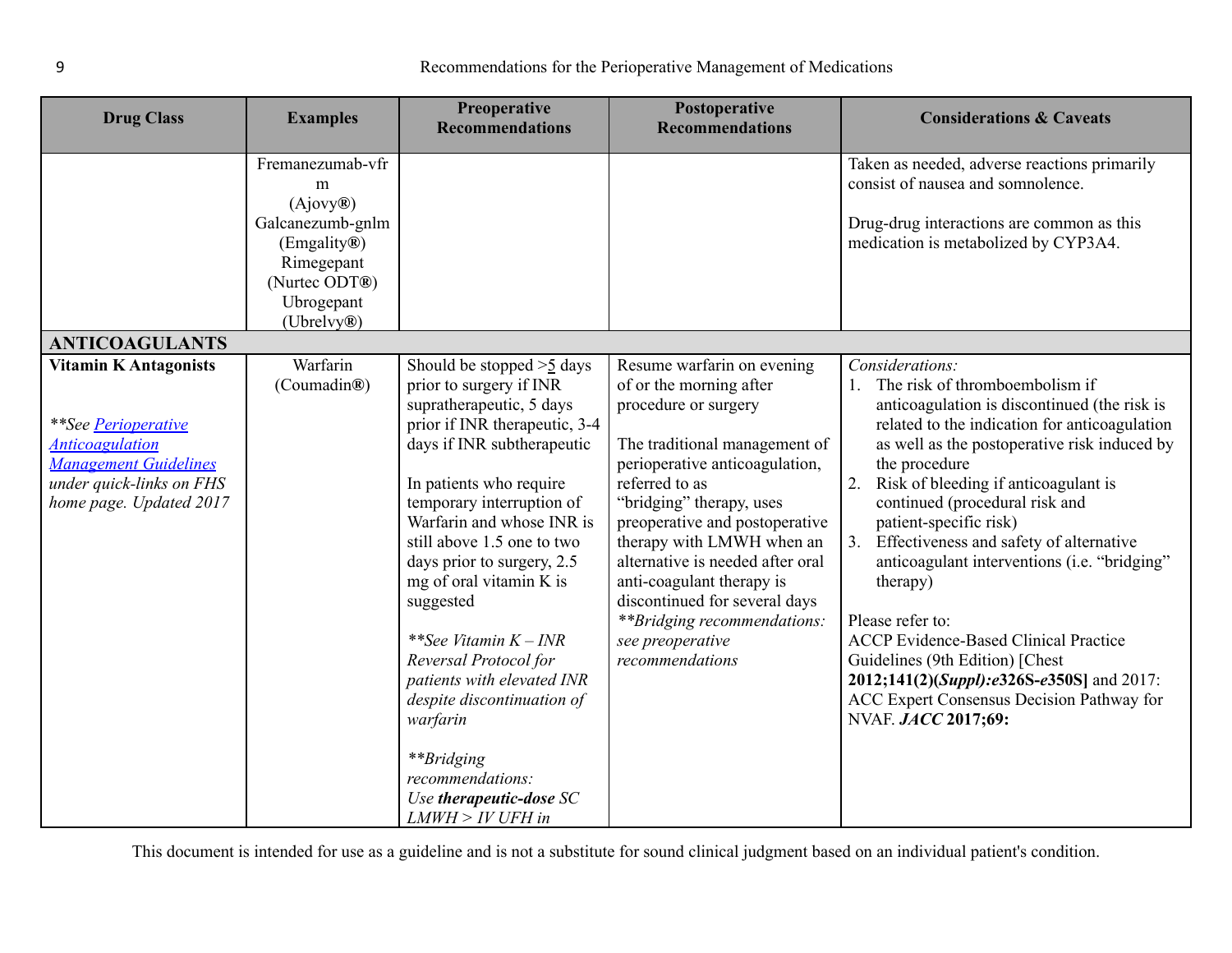| <b>Drug Class</b>                                                                                                                                                 | <b>Examples</b>                                    | Preoperative<br><b>Recommendations</b>                                                                                                                                                                                                                                                                                                                                                                                                                                                                                                                                                                                                                                                                            | Postoperative<br><b>Recommendations</b>                                                                                                                                                                                                                                                                             | <b>Considerations &amp; Caveats</b>                                                                                                                                                                                                                                                                       |
|-------------------------------------------------------------------------------------------------------------------------------------------------------------------|----------------------------------------------------|-------------------------------------------------------------------------------------------------------------------------------------------------------------------------------------------------------------------------------------------------------------------------------------------------------------------------------------------------------------------------------------------------------------------------------------------------------------------------------------------------------------------------------------------------------------------------------------------------------------------------------------------------------------------------------------------------------------------|---------------------------------------------------------------------------------------------------------------------------------------------------------------------------------------------------------------------------------------------------------------------------------------------------------------------|-----------------------------------------------------------------------------------------------------------------------------------------------------------------------------------------------------------------------------------------------------------------------------------------------------------|
|                                                                                                                                                                   |                                                    | patients with mechanical<br>heart value, atrial<br>fibrillation or VTE at<br>moderate or high risk for<br>thromboembolism                                                                                                                                                                                                                                                                                                                                                                                                                                                                                                                                                                                         |                                                                                                                                                                                                                                                                                                                     |                                                                                                                                                                                                                                                                                                           |
| <b>Thrombin Inhibitor</b><br><i>**See Perioperative</i><br><b>Anticoagulation</b><br>Management guidelines<br>under quick-links on FHS<br>home page. Updated 2017 | Dabigatran<br>(Pradaxa <sup>(</sup> <sub>®</sub> ) | Surgery with low risk of<br>bleeding:<br>CrCl >80: discontinue $\geq$ 24<br>hours before surgery<br>CrCl 50-79: discontinue<br>$\geq$ 36 hours before surgery<br>CrCl 30 to 49: discontinue<br>$\geq$ 48 hours before surgery<br>CrCl 15-29: discontinue<br>$\geq$ 72 hours before surgery<br>$CrCl < 15$ : discontinue $\geq 96$<br>hours before surgery<br>Surgery with moderate or<br>high risk of bleeding:<br>$CrCl > 80$ : discontinue $\geq 48$<br>hours before surgery<br>CrCl 50-79: discontinue<br>$\geq$ 72 hours before surgery<br>CrCl 30 to 49: discontinue<br>$\geq$ 96 hours before surgery<br>CrCl 15-29: discontinue<br>$\geq$ 120 hours before surgery<br>$CrCl < 15$ : discontinue no<br>data | Peak plasma level 6 hours<br>post-surgery.<br>Once hemostasis has been<br>established:<br>Low post-procedural bleeding<br>risk: resume DOAC within 24<br>hours following procedure<br>(consider lower dose on<br>evening of procedure)<br>High post-procedural bleeding<br>risk: 48-72 hours following<br>procedure | Extreme caution must be considered before<br>performing neuraxial anesthesia<br>Dabigatran should not be used for bridging<br>warfarin due to lack of supporting literature and<br>the perioperative bleed risk<br>Please refer to: 2017 ACC Expert Consensus<br>Decision Pathway for NVAF. JACC 2017;69: |
| <b>Unfractionated Heparin</b><br>(UFH)                                                                                                                            | Heparin                                            | Stop heparin infusion 4 to 6<br>hours prior to surgery                                                                                                                                                                                                                                                                                                                                                                                                                                                                                                                                                                                                                                                            | Restarting UFH should be<br>done at the surgeon's<br>discretion                                                                                                                                                                                                                                                     |                                                                                                                                                                                                                                                                                                           |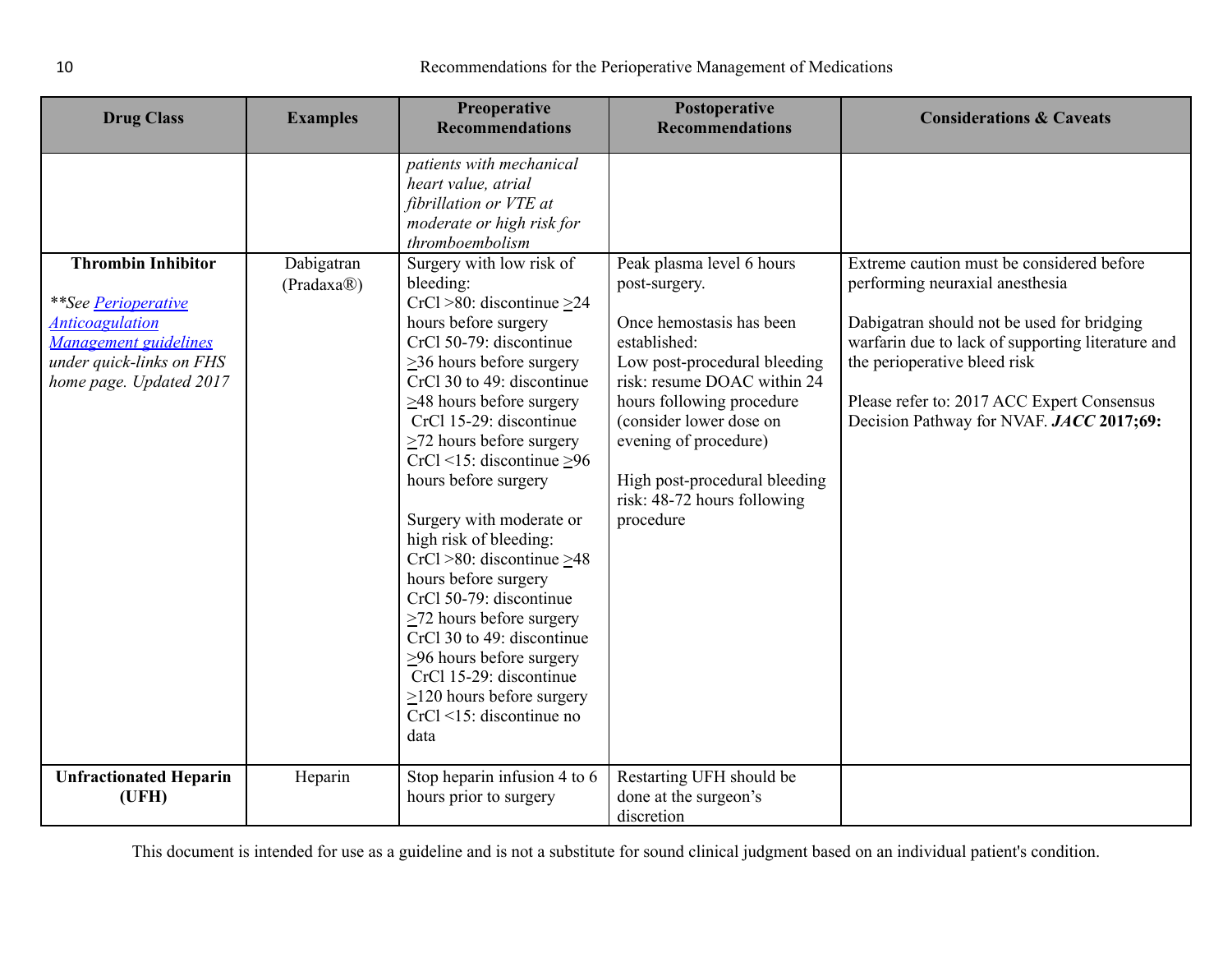| <b>Drug Class</b>                                                                                                                                         | <b>Examples</b>                                                  | <b>Preoperative</b><br><b>Recommendations</b>                                                                                                                                                                                                                                                                                                       | Postoperative<br><b>Recommendations</b>                                                                                                                                                                                                                                                                                                                                                                                                                                                                    | <b>Considerations &amp; Caveats</b>                                                                                                    |
|-----------------------------------------------------------------------------------------------------------------------------------------------------------|------------------------------------------------------------------|-----------------------------------------------------------------------------------------------------------------------------------------------------------------------------------------------------------------------------------------------------------------------------------------------------------------------------------------------------|------------------------------------------------------------------------------------------------------------------------------------------------------------------------------------------------------------------------------------------------------------------------------------------------------------------------------------------------------------------------------------------------------------------------------------------------------------------------------------------------------------|----------------------------------------------------------------------------------------------------------------------------------------|
| **See Perioperative<br><b>Anticoagulation</b><br>Management guidelines<br>under quick-links on FHS<br>home page                                           |                                                                  | Stop heparin infusion at<br>least 6 hours before<br>removing epidural catheter<br>Stop SQ heparin 6 hours<br>prior to surgery                                                                                                                                                                                                                       | For minor surgical/invasive<br>procedures resume therapeutic<br>dose UFH $\sim$ 24 hours after<br>procedure (or next day)<br>For major surgery or a high<br>bleeding risk delay initiation<br>for $\sim$ 48 to 72 hours post-op<br>OR administer low-dose UFH<br>after surgery when hemostasis<br>is secured                                                                                                                                                                                               |                                                                                                                                        |
| Low-molecular weight<br>heparin (LMWH)<br>**See Perioperative<br><b>Anticoagulation</b><br>Management guidelines<br>under quick-links on FHS<br>home page | Enoxaparin<br>(Lovenox@)<br>Dalteparin<br>(Fragmin <sup>®)</sup> | Enoxaparin and<br>Dalteparin:<br>Hold prophylactic LMWH<br>for at least 12 hours before<br>anticipated neuraxial<br>anesthetic<br>Hold LMWH for 24 hours<br>if therapeutic dose being<br>used prior to neuraxial<br>anesthetic<br><b>Hold first LMWH</b><br>prophylactic or therapeutic<br>dose until 4<br>hours after epidural catheter<br>removal | Restarting LMWHs or Anti-Xa<br>Inhibitors should be done at<br>the surgeon's discretion<br>For minor surgical/invasive<br>procedures: resume therapeutic<br>dose LMWH $\sim$ 24 hours after<br>procedure (or next day) and<br>Anti-Xa Inhibitors $~\sim 6-8$<br>hours after procedure<br>For major surgery or a high<br>bleeding risk: delay initiation<br>for $\sim$ 48 to 72 hours post-op<br>OR administer low-dose<br>LMWH or prophylactic<br>fondaparinux after surgery<br>when hemostasis is secured | Please refer to:<br><b>ACCP</b> Evidence-Based Clinical Practice<br>Guidelines (9th Edition) [Chest<br>2012;141(2)(Suppl):e326S-e350S] |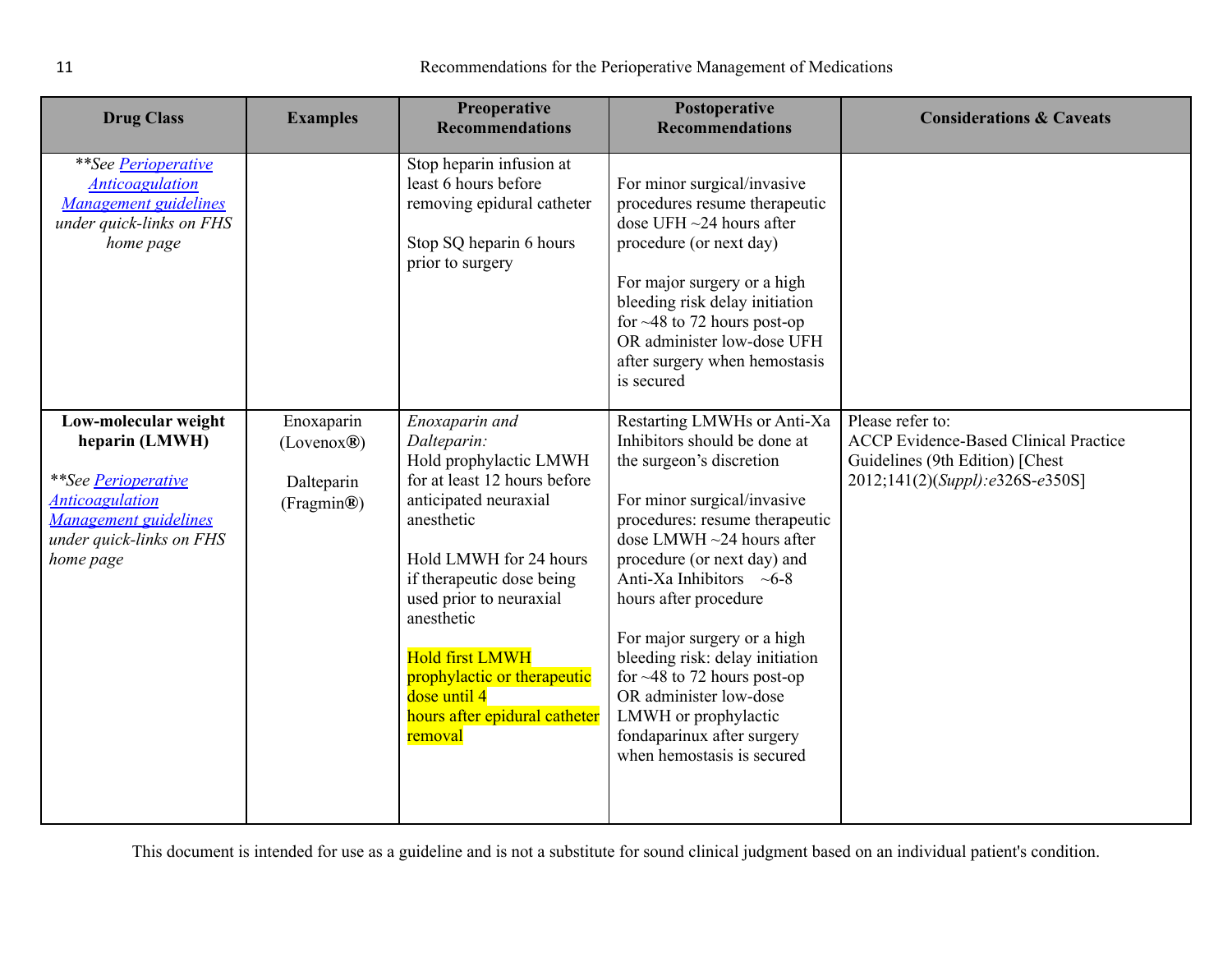| <b>Drug Class</b>                                                                                                                                                                          | <b>Examples</b>                                                                                      | Preoperative<br><b>Recommendations</b>                                                                                                                                                                                                                                                                                                                                                                                                                                                                                                                          | Postoperative<br><b>Recommendations</b>                                                                                                                                                                                                                               | <b>Considerations &amp; Caveats</b>                                                                                                                                                                                                                                                                                                                                                                                                                                            |
|--------------------------------------------------------------------------------------------------------------------------------------------------------------------------------------------|------------------------------------------------------------------------------------------------------|-----------------------------------------------------------------------------------------------------------------------------------------------------------------------------------------------------------------------------------------------------------------------------------------------------------------------------------------------------------------------------------------------------------------------------------------------------------------------------------------------------------------------------------------------------------------|-----------------------------------------------------------------------------------------------------------------------------------------------------------------------------------------------------------------------------------------------------------------------|--------------------------------------------------------------------------------------------------------------------------------------------------------------------------------------------------------------------------------------------------------------------------------------------------------------------------------------------------------------------------------------------------------------------------------------------------------------------------------|
| <b>Indirect Factor Xa</b><br><b>Inhibitor</b>                                                                                                                                              | Fondaparinux<br>(Arixtra@)                                                                           | Due to 17-hour half-life,<br>hold at least 36 to 48 hours<br>prior to major surgery<br>Hold for 72 hours prior to<br>neuraxial anesthetic.<br>**Consult anesthesiologist                                                                                                                                                                                                                                                                                                                                                                                        | For minor surgical/invasive<br>procedures: resume $~6$ -8 hours<br>after procedure<br>Recommended duration of<br>bridging overlap with<br>fondaparinux and warfarin is<br>5-9 days                                                                                    | Avoid use in spinal injury or surgery patients<br>Extreme caution must be considered before<br>performing neuraxial anesthesia                                                                                                                                                                                                                                                                                                                                                 |
| <b>Direct Factor Xa</b><br><b>Inhibitor</b><br><i>**See Perioperative</i><br><b>Anticoagulation</b><br><b>Management guidelines</b><br>under quick-links on FHS<br>home page. Updated 2017 | Rivaroxaban<br>$(Xarelto\mathbb{R})$<br>Apixaban<br>(Eliquis <sup>®)</sup><br>Edoxaban<br>(Savaysa®) | Surgery with low risk of<br>bleeding:<br>Rivaroxaban, apixaban:<br>$CrCl > 30$ ml/min:<br>Discontinue $\geq$ 24 hours<br>before surgery<br>CrCl 15-29 ml/min:<br>Discontinue $\geq$ 36 hours<br>before surgery<br>$CrCl < 15$ ml/min: $\geq 48$<br>hours before surgery<br>Surgery with moderate or<br>high risk of bleeding:<br>Rivaroxaban, apixaban:<br>$CrCl > 30$ ml/min:<br>Discontinue $\geq$ 48 hours<br>before surgery<br>$CrCl < 30$ ml/min:<br>Discontinue $\geq$ 72 hours<br>before surgery<br>Edoxaban: discontinue 24<br>hours prior to procedure | Once hemostasis has been<br>established:<br>Low post-procedural bleeding<br>risk: resume DOAC within 24<br>hours following procedure<br>(consider lower dose on<br>evening of procedure)<br>High post-procedural bleeding<br>risk: 48-72 hours following<br>procedure | Avoid use in spinal injury or surgery patients<br>Extreme caution must be considered before<br>performing neuraxial anesthesia.<br>** The manufacturer of edoxaban does not<br>specify the difference between standard and<br>high-risk surgery, but for patients with high<br>bleed risk, may consider holding ~48 hours prior<br>to surgery due to T $\frac{1}{2}$ of ~10-14 hours.<br>Please refer to 2017 ACC Expert Consensus<br>Decision Pathway for NVAF. JACC 2017;69: |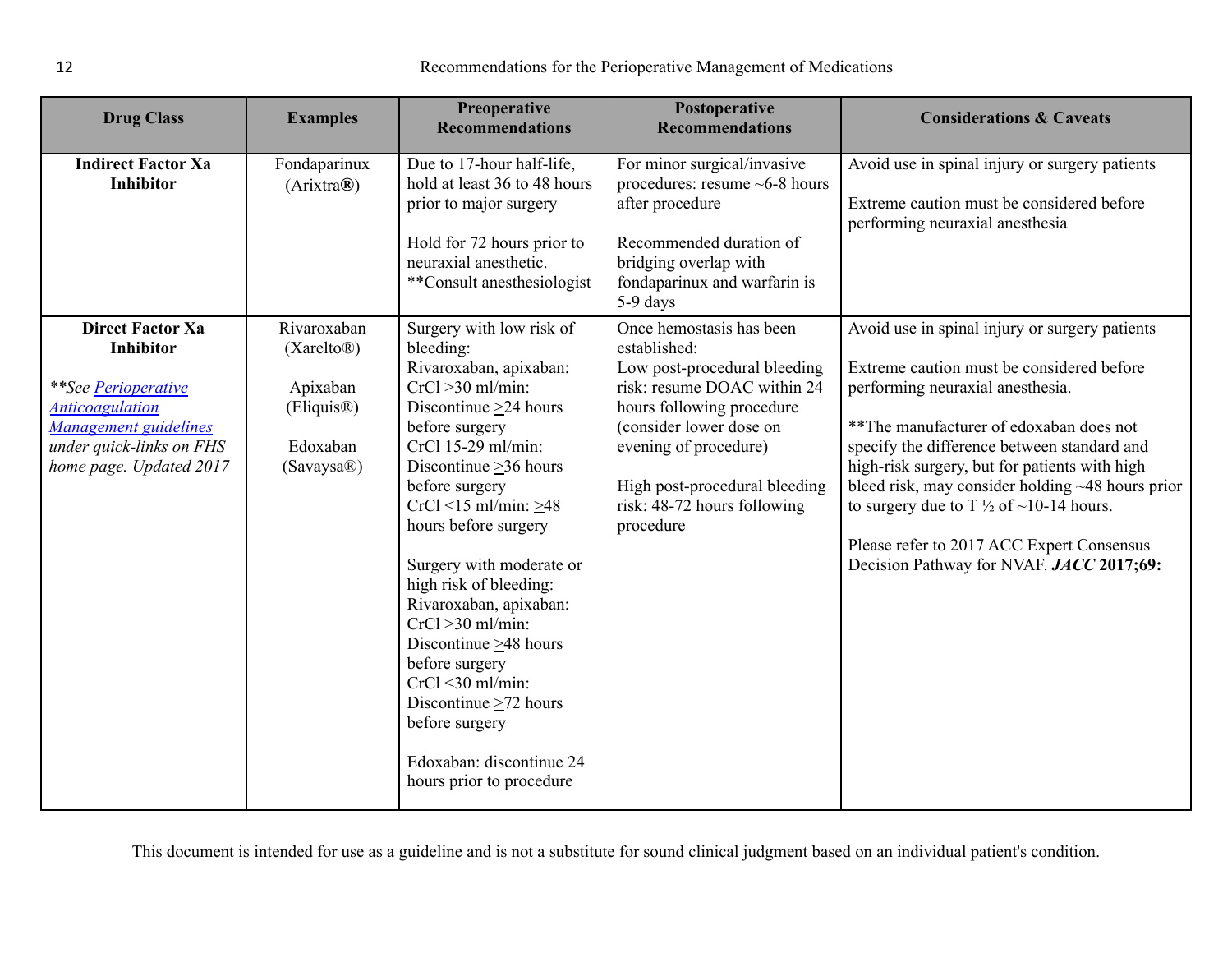<span id="page-12-0"></span>

| <b>Drug Class</b>     | <b>Examples</b>                                                                                                                                                                                                                                                                                                                                                                                                                      | <b>Preoperative</b><br><b>Recommendations</b>                                                                                                                                                                   | Postoperative<br><b>Recommendations</b>                                                                        | <b>Considerations &amp; Caveats</b>                                                                                                                                                                                                                                                                                                                                                                                                                                                                                                                                                                                                 |
|-----------------------|--------------------------------------------------------------------------------------------------------------------------------------------------------------------------------------------------------------------------------------------------------------------------------------------------------------------------------------------------------------------------------------------------------------------------------------|-----------------------------------------------------------------------------------------------------------------------------------------------------------------------------------------------------------------|----------------------------------------------------------------------------------------------------------------|-------------------------------------------------------------------------------------------------------------------------------------------------------------------------------------------------------------------------------------------------------------------------------------------------------------------------------------------------------------------------------------------------------------------------------------------------------------------------------------------------------------------------------------------------------------------------------------------------------------------------------------|
|                       | Betrixaban<br>(Bevyxxa®)                                                                                                                                                                                                                                                                                                                                                                                                             | Due to half-life of >72<br>hours, hold at least 7-10<br>days prior to major surgery                                                                                                                             |                                                                                                                | Neuraxial anesthesia: In patients who receive<br>both betrixaban and neuraxial anesthesia, avoid<br>removal of epidural catheter for at least 72 hours<br>following the last betrixaban dose; avoid<br>administration of betrixaban for at least 5 hours<br>following catheter removal                                                                                                                                                                                                                                                                                                                                              |
| <b>ANTIEPILEPTICS</b> |                                                                                                                                                                                                                                                                                                                                                                                                                                      |                                                                                                                                                                                                                 |                                                                                                                |                                                                                                                                                                                                                                                                                                                                                                                                                                                                                                                                                                                                                                     |
|                       | Phenytoin<br>(Dilantin®)<br>Carbamazepine<br>(Tegretol®)<br>Eslicarbazepine<br>Valproic acid<br>(Depakote®)<br>Topiramate<br>(Topamax®)<br>Gabapentin<br>$(N$ eurontin $\circledR)$<br>Levetiracetam<br>(Keppra®)<br>Lacosamide<br>Lamotrigine<br>(Lamictal@)<br>Suxilep®<br>Aptiom®<br>Felbamate<br>Clobazam<br>Zonisamide<br>Pregabalin<br>Ethosuximide<br>(Diacomit <sup>®</sup> )<br>Brivaracetam<br>Cannabidiol<br>(Epidiolex®) | Continue medications<br>during the perioperative<br>period<br>If patient will be admitted<br>after surgery and will be<br>NPO for 24 hours, consider<br>obtaining baseline<br>preoperative serum drug<br>levels | Continue patient's regular<br>schedule; if oral intake is not<br>possible, utilize intravenous<br>preparations | In outpatients who have been stable on their<br>AED regimen with a long-standing seizure-free<br>history, there is probably no need to routinely<br>check serum levels<br>If patient is being treated with a drug for which<br>there is no intravenous form and delay in<br>postoperative oral intake is anticipated,<br>preoperative conversion to a drug for which an<br>intravenous form is available may be considered<br>May increase or decrease the metabolism of<br>some anesthetic agents, especially<br>neuromuscular blocking agents<br>Patients with epilepsy have an increased risk for<br>postoperative complications |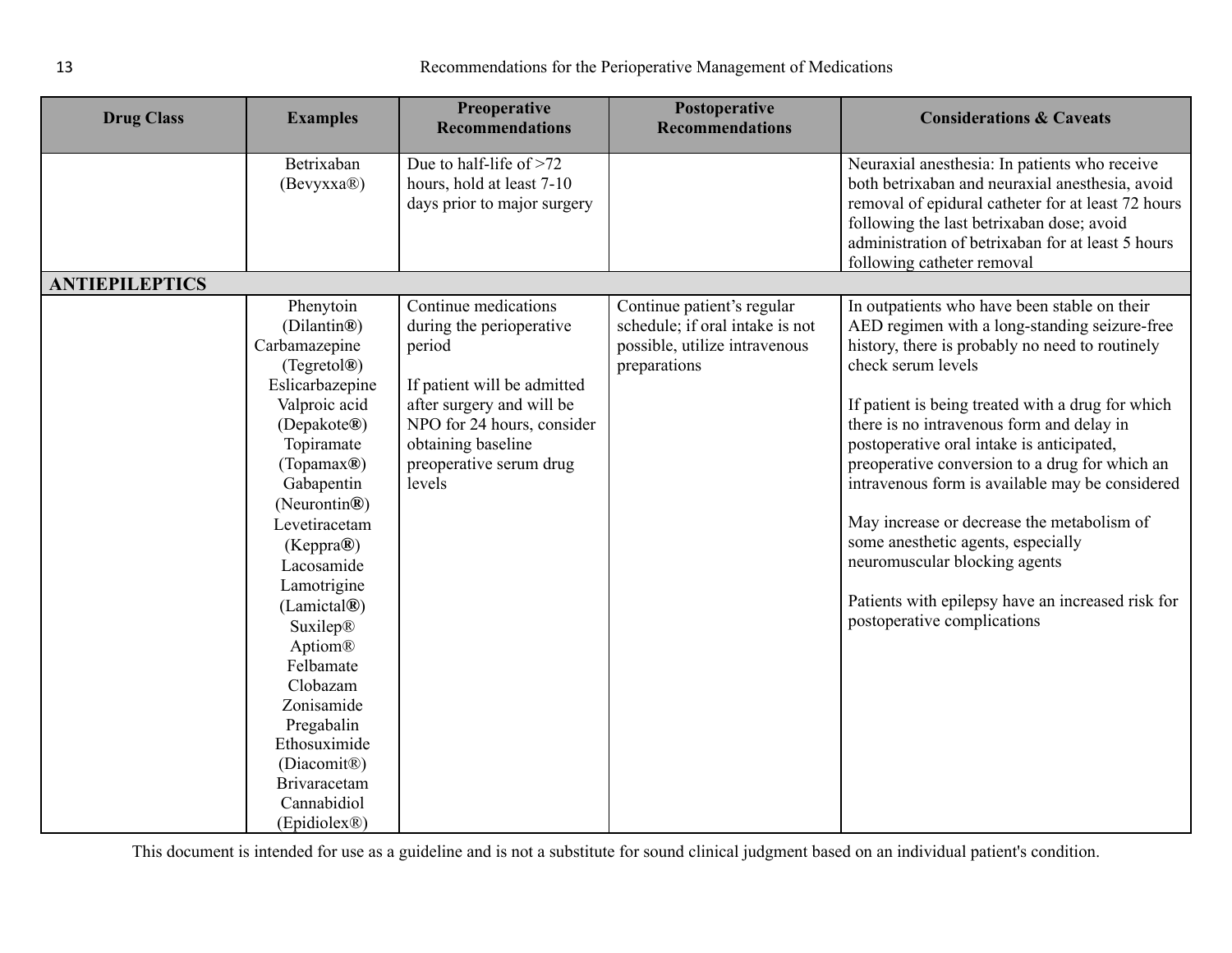<span id="page-13-0"></span>

| <b>Drug Class</b>                                  | <b>Examples</b>                                                                                                                                                                                                                              | <b>Preoperative</b><br><b>Recommendations</b>                                                       | Postoperative<br><b>Recommendations</b>                                    | <b>Considerations &amp; Caveats</b>                                                                                                                                                                                              |
|----------------------------------------------------|----------------------------------------------------------------------------------------------------------------------------------------------------------------------------------------------------------------------------------------------|-----------------------------------------------------------------------------------------------------|----------------------------------------------------------------------------|----------------------------------------------------------------------------------------------------------------------------------------------------------------------------------------------------------------------------------|
|                                                    | Cenobomate<br>(Xcopri@)                                                                                                                                                                                                                      |                                                                                                     |                                                                            |                                                                                                                                                                                                                                  |
| <b>ANTIHYPERLIPIDEMICS</b>                         |                                                                                                                                                                                                                                              |                                                                                                     |                                                                            |                                                                                                                                                                                                                                  |
| <b>Bile Acid Resins</b>                            | Cholestyramine<br>(Questran®)<br>Colesevelam<br>Colestipol<br>(Colestid®)                                                                                                                                                                    | Discontinue before surgery                                                                          | Resume postoperatively when<br>patient is stable and eating a<br>full diet | Bile sequestrants can interfere with bowel<br>absorption of medications that may be required<br>perioperatively                                                                                                                  |
| <b>Fibric Acid Derivatives</b>                     | Gemfibrozil<br>(Lopid@)<br>Fenofibrate                                                                                                                                                                                                       | Discontinue before surgery                                                                          | Resume postoperatively when<br>patient is stable and eating a<br>full diet | Niacin, fibric acid derivatives such as<br>gemfibrozil, and the statins all have the potential<br>to cause myopathy and rhabdomyolysis,                                                                                          |
| <b>HMG-CoA Reductase</b><br>Inhibitors ("statins") | Simvastatin<br>$(Zocor\mathbb{R})$<br>Atorvastatin<br>(Lipitor <sup>®</sup> )<br>Lovastatin<br>(Mevacor <sup>®</sup> )<br>Rosuvastatin<br>(Crestor®)<br>Pitavastatin<br>(Pivalo@)<br>Pravastatin<br>(Pravachol <sup>®</sup> )<br>Fluvastatin | Continue preoperatively<br>and throughout the hospital<br>stay without interruption, if<br>possible | Resume postoperatively when<br>patient is stable and eating a<br>full diet | especially if used in combination<br>Muscle injury may occur during the<br>perioperative period.<br>Evidence suggests that HMG-CoA reductase<br>inhibitors (statins) may prevent vascular events<br>in the perioperative period. |
| <b>Supplements</b>                                 | Niacin                                                                                                                                                                                                                                       | Discontinue before surgery                                                                          | Resume postoperatively when<br>patient is stable and eating a<br>full diet |                                                                                                                                                                                                                                  |
| <b>Cholesterol absorption</b><br>inhibitor         | Ezetemibe<br>(Zetia@)                                                                                                                                                                                                                        | Discontinue before surgery                                                                          | Resume postoperatively when<br>patient is stable and eating a<br>full diet |                                                                                                                                                                                                                                  |
| <b>PCSK9 Inhibitors</b>                            | Repatha®<br>Praluent®                                                                                                                                                                                                                        | Can continue<br>preoperatively                                                                      | Resume postoperatively when<br>appropriate                                 | SQ injections given every 14 days, missed doses<br>may be administered within 7 days of scheduled<br>administration date                                                                                                         |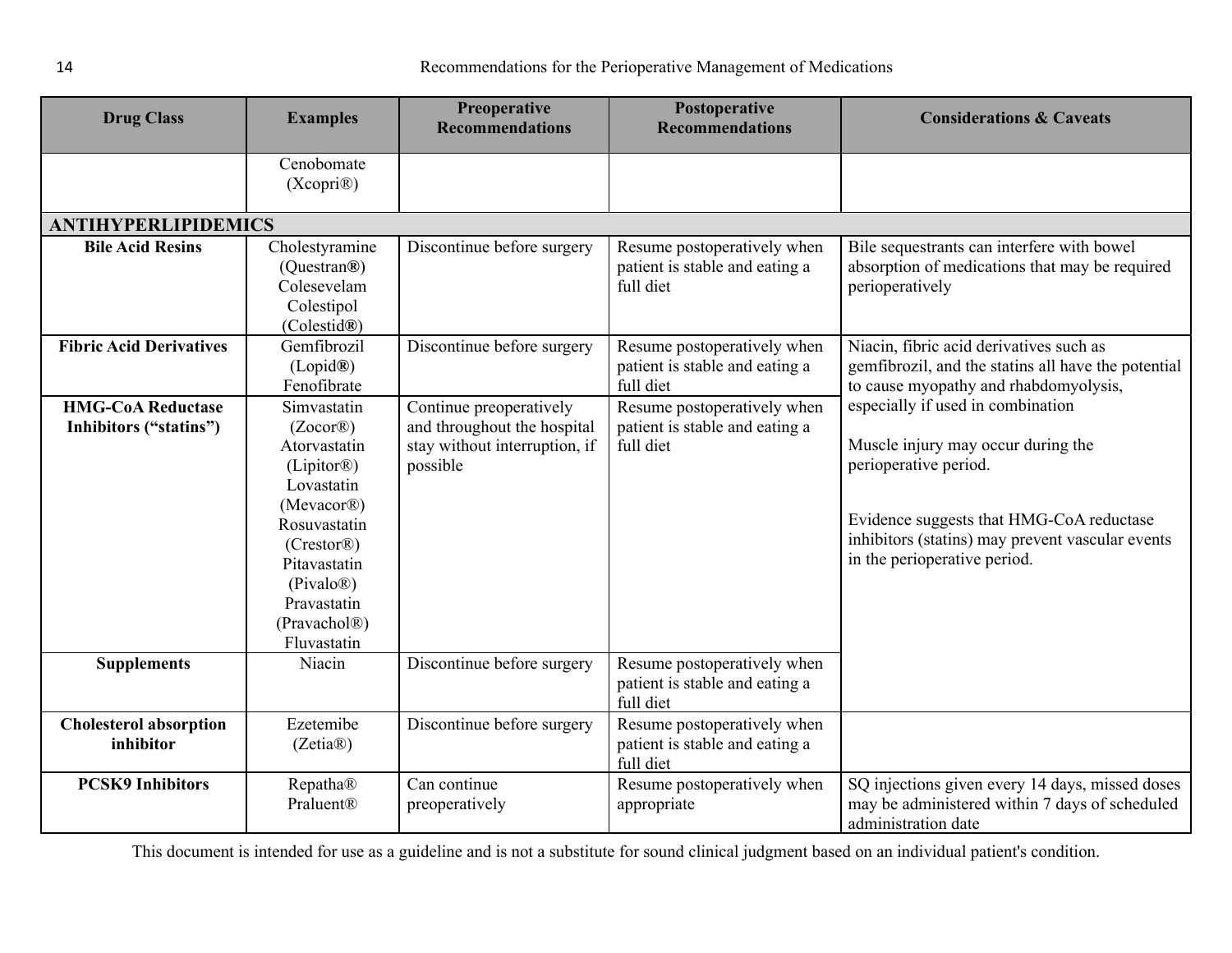| <b>Drug Class</b>                                                        | <b>Examples</b>                               | Preoperative<br><b>Recommendations</b>                                                              | Postoperative<br><b>Recommendations</b>                                                                                                                                              | <b>Considerations &amp; Caveats</b>                                                                                                                                                                                                                                                                                                                                                                                                                            |
|--------------------------------------------------------------------------|-----------------------------------------------|-----------------------------------------------------------------------------------------------------|--------------------------------------------------------------------------------------------------------------------------------------------------------------------------------------|----------------------------------------------------------------------------------------------------------------------------------------------------------------------------------------------------------------------------------------------------------------------------------------------------------------------------------------------------------------------------------------------------------------------------------------------------------------|
|                                                                          |                                               | Repatha t <sub>1/2</sub> : 11-17 days<br>Praluent $t_{1/2}$ : 10-20 days                            |                                                                                                                                                                                      |                                                                                                                                                                                                                                                                                                                                                                                                                                                                |
| <b>Adenosine</b><br><b>Triphosphate-Citrate</b><br>Lyase (ACL) Inhibitor | Bempedoic acid<br>(Nexletol <sup>®</sup> )    | Discuss with prescribing<br>provider                                                                | Discuss with prescribing<br>provider                                                                                                                                                 | Usually taken in conjunction with statin therapy<br>Warnings include hyperuricemia (gout) and risk<br>for tendon rupture<br>Associated with persistent changes in laboratory<br>tests within the first four weeks of treatment,<br>including increases in creatinine and blood urea<br>nitrogen, decreases in hemoglobin and<br>leukocytes, increases in platelet counts,<br>increases in liver enzymes (AST and/or ALT),<br>and increases in creatine kinase. |
| <b>ANGPTL3</b><br>(angiopoietin-like 3)<br><b>Inhibitor</b>              | <b>Evkeeza®</b>                               | <b>Discuss with prescribing</b><br>provider                                                         | Resume postoperatively when<br>appropriate                                                                                                                                           | This drug is administered IV over 60 minutes<br>once a month, so surgeries should ideally be<br>planned around infusion days.                                                                                                                                                                                                                                                                                                                                  |
| <b>ANTIHYPERTENSIVES</b>                                                 |                                               |                                                                                                     |                                                                                                                                                                                      |                                                                                                                                                                                                                                                                                                                                                                                                                                                                |
| <b>ß-blockers</b>                                                        | Atenolol<br>Metoprolol                        | Continue preoperatively<br>and throughout the hospital<br>stay without interruption, if<br>possible | Resume postoperatively<br>Several intravenous $\beta$ -blockers<br>are available for patients who<br>have not resumed taking oral<br>medications when<br>postoperative doses are due | Beta blockers may have benefits when taken<br>perioperatively by decreasing ischemia via<br>decreased oxygen demand and by<br>preventing/controlling arrhythmias.<br>Potential adverse effects of perioperative beta<br>blockage include bradycardia and hypotension<br>Intravenous forms of beta blockade, such as<br>metoprolol, propranolol, and labetalol, should be<br>considered if the patient cannot take oral<br>medications                          |
| <b>Angiotensin-Converting</b>                                            | Lisinopril Enalapril                          | If ACE inhibitors are                                                                               | Resume postoperatively as                                                                                                                                                            | Exaggeration of hemodynamic lability after                                                                                                                                                                                                                                                                                                                                                                                                                     |
| <b>Enzyme Inhibitors</b><br>(ACE-Inhibitors)                             | Captopril<br>Benazepril<br>Ramipril Quinapril | indicated only for<br>hypertension and the blood<br>pressure is controlled.                         | long as the patient is not<br>hypotensive and has not<br>suffered acute renal injury                                                                                                 | induction of anesthesia has been reported with<br>patients taking ACEIs/ARBs. While<br>controversial, the evidence seems to support                                                                                                                                                                                                                                                                                                                            |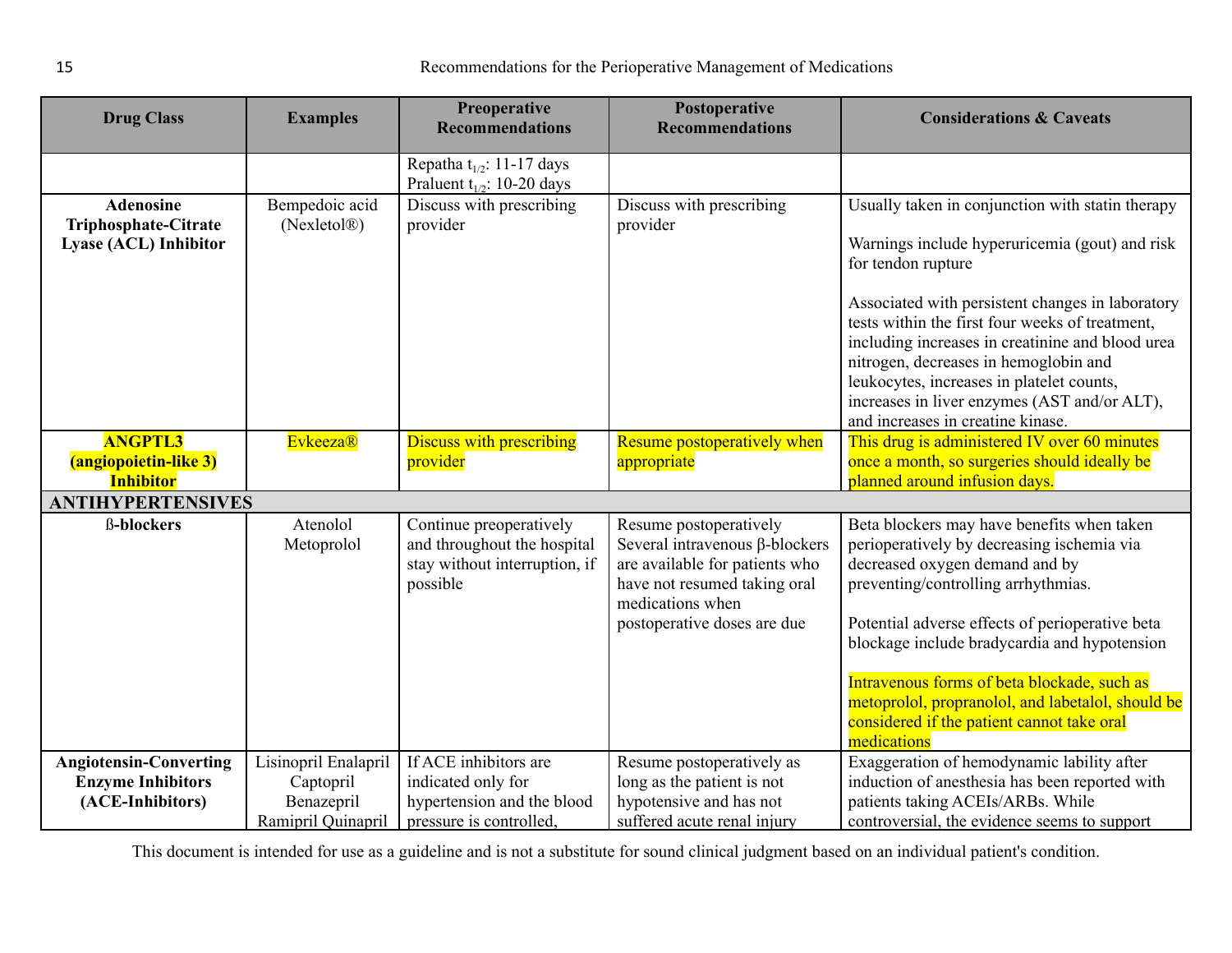| <b>Drug Class</b>                                     | <b>Examples</b>                                                  | <b>Preoperative</b><br><b>Recommendations</b>                                                                                                                                                                                                                                                                                                                                                                           | Postoperative<br><b>Recommendations</b>                                                                                                                                                                                 | <b>Considerations &amp; Caveats</b>                                                                                                                                                                                                                                                                                                                                                                         |
|-------------------------------------------------------|------------------------------------------------------------------|-------------------------------------------------------------------------------------------------------------------------------------------------------------------------------------------------------------------------------------------------------------------------------------------------------------------------------------------------------------------------------------------------------------------------|-------------------------------------------------------------------------------------------------------------------------------------------------------------------------------------------------------------------------|-------------------------------------------------------------------------------------------------------------------------------------------------------------------------------------------------------------------------------------------------------------------------------------------------------------------------------------------------------------------------------------------------------------|
| <b>Angiotensin Receptor</b><br><b>Blockers (ARBs)</b> | Valsartan<br>Irbesartan<br>Losartan<br>Candesartan<br>Olmesartan | discontinue the day before<br>surgery. If ACEI is<br>indicated for other<br>indications or blood<br>pressure is not controlled,<br>contact anesthesiologist.<br>If ARBs are indicated only<br>for hypertension and the<br>blood pressure is<br>controlled, discontinue 24<br>hours before surgery. If<br>ARBs are used for other<br>indications or if blood<br>pressure is not controlled,<br>contact anesthesiologist. | Intravenous enalaprilat may be<br>used if the patient becomes<br>hypertensive before resuming<br>oral medications                                                                                                       | holding ACEIs/ARBs the morning of surgery<br>for patients taking any of these agents indicated<br>for hypertension.                                                                                                                                                                                                                                                                                         |
| <b>Calcium Channel</b><br><b>Blockers</b><br>(CCBs)   | Diltiazem<br>Verapamil<br>Nifedipine<br>Amlodipine               | Continue preoperatively<br>and throughout the hospital<br>stay without interruption, if<br>possible, as long as heart<br>rate and blood pressure are<br>stable                                                                                                                                                                                                                                                          | Resume postoperatively<br>Intravenous verapamil and<br>diltiazem are available for<br>patients who have not resumed<br>taking oral medications when<br>postoperative doses are due                                      | *CCBs may interact with agents used in<br>anesthesia: they may prolong neuromuscular<br>blockade and have an additive hypotensive<br>effect - use with caution. CCBs also act<br>synergistically with B-adrenergic blockers and<br>may cause profound bradycardia and<br>hypotension.<br>Withholding these agents for significant<br>bradycardia or hypotension should not result in<br>withdrawal effects. |
| <b>Centrally Acting</b><br><b>Sympatholytics</b>      | Clonidine<br>Methyldopa<br>Guanfacine                            | Continue perioperatively to<br>avoid withdrawal effects,<br>most significant with<br>clonidine<br>Will patient be able to take<br>oral meds within 12 hours                                                                                                                                                                                                                                                             | If a surgical patient who is<br>taking oral clonidine is<br>expected to resume it within<br>12 hours of the preoperative<br>dose, oral dosing may continue<br>If more than 12 hours are<br>expected to pass, conversion | If prolonged NPO expected, then prior to<br>surgery, discontinue the oral dose by tapering<br>over 2 to 3 days while initiating an equivalent<br>dose of a clonidine patch. This provides steady<br>dosing during the conversion.                                                                                                                                                                           |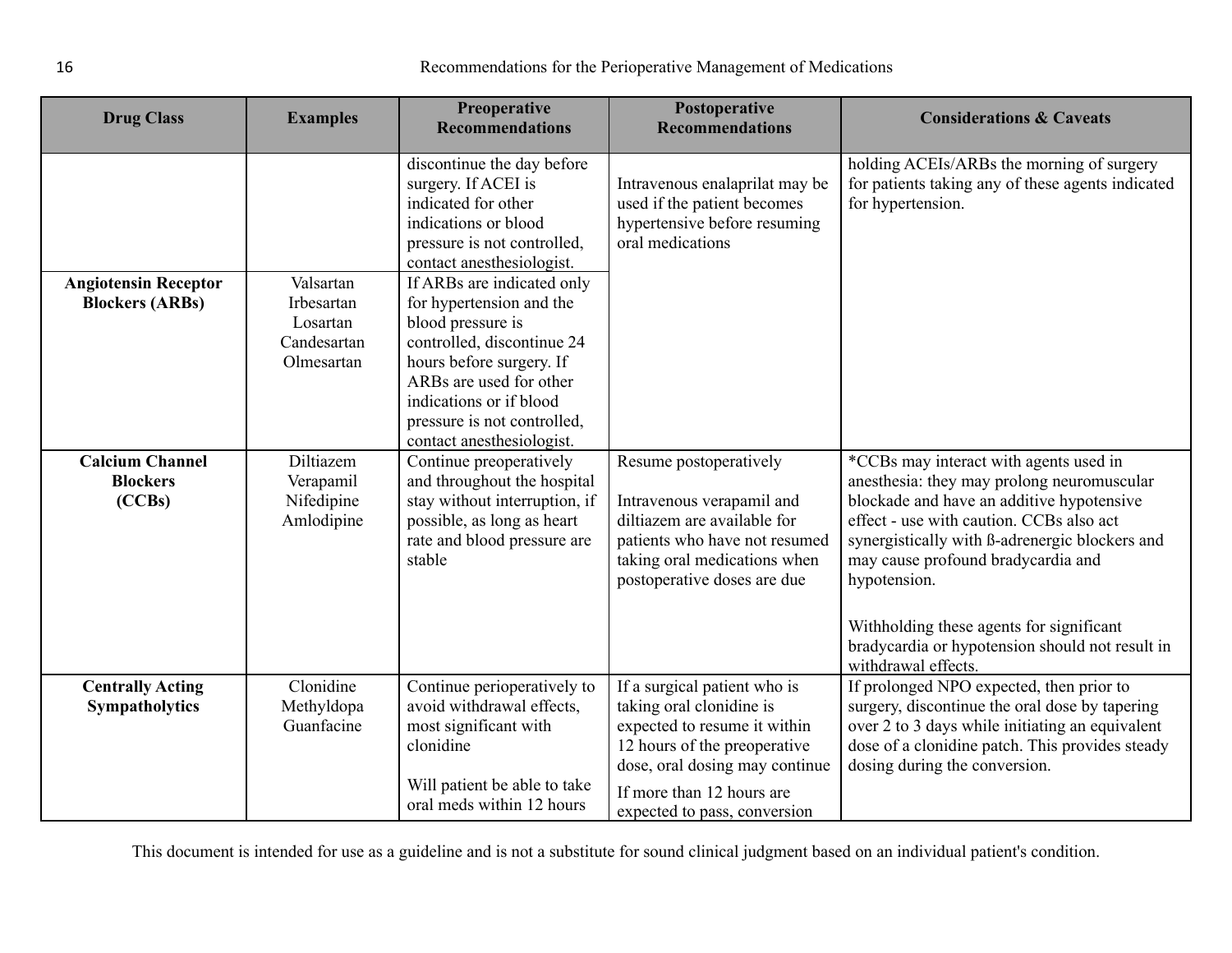| <b>Drug Class</b>                                       | <b>Examples</b>                                                                 | <b>Preoperative</b><br><b>Recommendations</b>                                                                                                                                                                       | Postoperative<br><b>Recommendations</b>                                                                                         | <b>Considerations &amp; Caveats</b>                                                                                                                                              |
|---------------------------------------------------------|---------------------------------------------------------------------------------|---------------------------------------------------------------------------------------------------------------------------------------------------------------------------------------------------------------------|---------------------------------------------------------------------------------------------------------------------------------|----------------------------------------------------------------------------------------------------------------------------------------------------------------------------------|
|                                                         |                                                                                 | of preoperative dose? If not,<br>see next column                                                                                                                                                                    | from oral clonidine to a<br>clonidine patch at least 3 days<br>before surgery may be wise                                       | Transdermal patch (Catapres-TTS) is available.<br>Steady-state levels are achieved 2-3 days after<br>application. Each patch is used for 7 days.                                 |
| <b>Direct Renin Inhibitors</b>                          | Aliskiren<br>(Tekturna®)                                                        | For patients treated for<br>hypertension, strongly<br>consider holding direct<br>renin inhibitors on the<br>morning of surgery due to<br>the increased risk of<br>post-anesthetic induction<br>hemodynamic lability | Resume postoperatively as<br>long as patient is not<br>hypotensive and has not<br>suffered acute renal injury                   | Assess risk vs. benefit between hyper- and<br>hypotensive events intraoperatively                                                                                                |
| Direct vasodilators and<br>alpha-adrenergic<br>blockers | Hydralazine<br>Prazosin Terazosin                                               | Continue perioperatively<br>when possible                                                                                                                                                                           | Use intravenous preparations<br>postoperatively if blood<br>pressure is elevated and patient<br>is unable to resume oral intake | IV hydralazine is a potent arterial dilator and<br>may cause reflex tachycardia<br>Use caution with intravenous formulations as<br>the dose required is lower than the oral dose |
| <b>ANTIHYPERTENSIVES (COMBINATION)</b>                  |                                                                                 |                                                                                                                                                                                                                     |                                                                                                                                 |                                                                                                                                                                                  |
| <b>HCTZ/ACE-Inhibitors</b>                              | Benazepril/<br>HCTZ (Lotensin®)<br>Captopril/HCTZ<br>(Capozide®)                | Refer to diuretics and<br><b>ACE-Inhibitors</b>                                                                                                                                                                     | Refer to diuretics and<br><b>ACE-Inhibitors</b>                                                                                 |                                                                                                                                                                                  |
| <b>HCTZ/ARBs</b>                                        | Losartan/HCTZ<br>(Hyzaar@)<br>Valsartan/HCTZ<br>(Diovan®)                       | Refer to diuretics and<br><b>ARBs</b>                                                                                                                                                                               | Refer to diuretics and ARBs                                                                                                     |                                                                                                                                                                                  |
| <b>ACE-Inhibitors or ARBs</b><br>& CCBs                 | Benazepril/<br>Amlodipine<br>(Lotrel@)<br>Enalapril/<br>Felodipine<br>(Lexxel@) | Refer to ACE-Inhibitors or<br>ARBs and CCBs                                                                                                                                                                         | Refer to ACE-Inhibitors or<br>ARBs and CCBs                                                                                     |                                                                                                                                                                                  |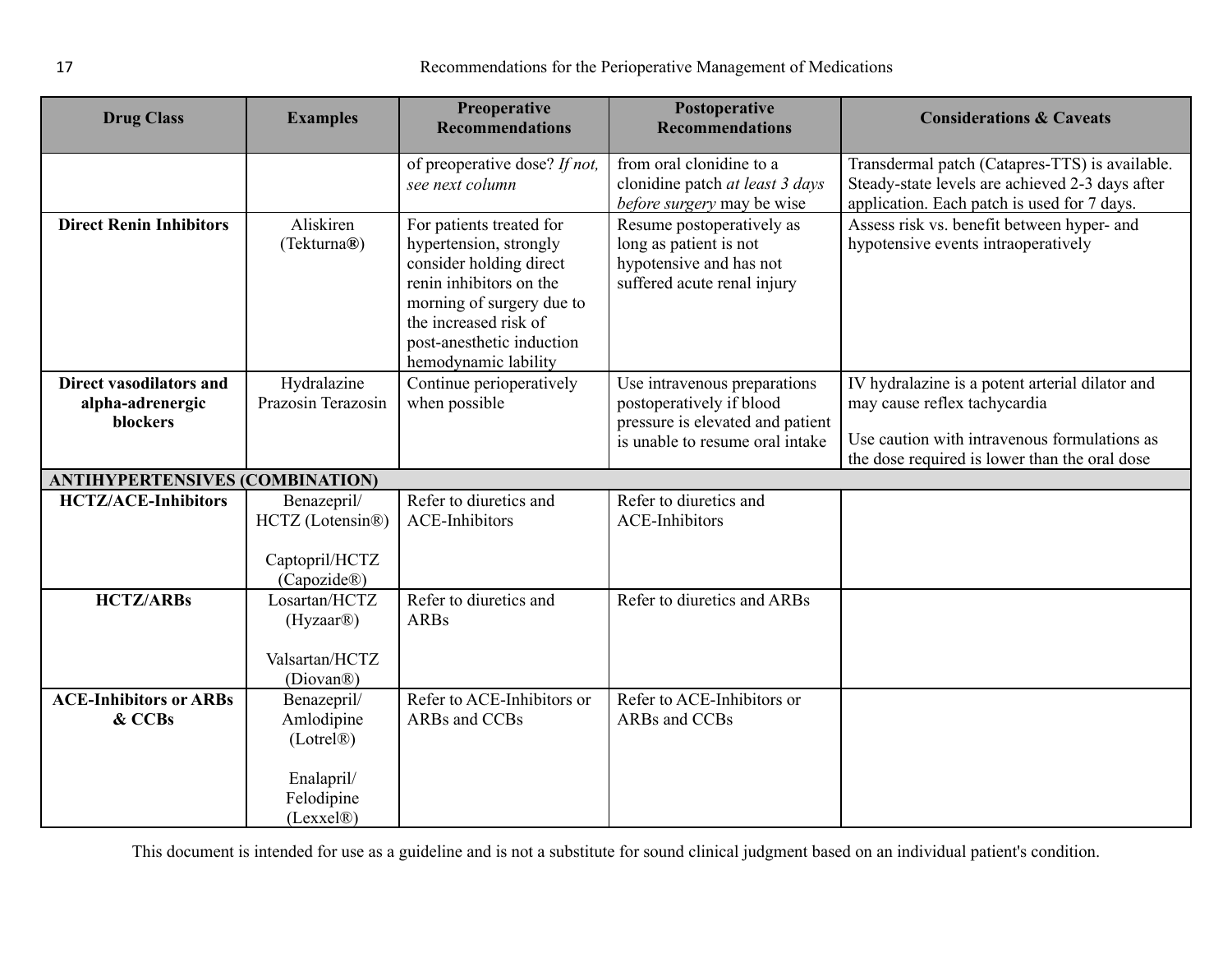| <b>Drug Class</b>                            | <b>Examples</b>                                                                                                                                           | Preoperative<br><b>Recommendations</b>                                      | Postoperative<br><b>Recommendations</b>                           | <b>Considerations &amp; Caveats</b> |
|----------------------------------------------|-----------------------------------------------------------------------------------------------------------------------------------------------------------|-----------------------------------------------------------------------------|-------------------------------------------------------------------|-------------------------------------|
| <b>HCTZ/ARBs/CCBs</b>                        | Trandolapril/<br>Verapamil<br>(Tarka®)<br>Valsartan/<br>Amlodipine<br>(Exforge®)<br>Perindopril<br>arginine/<br>amlodipine<br>(Prestalia®)<br>Olmesartan/ | Refer to diuretics, ARBs,                                                   | Refer to diuretics, ARBs, and                                     |                                     |
|                                              | HCTZ/ Amlodipine<br>(Tribenzor <sup>®</sup> )<br>Valsartan/<br>Amlodipine/ HCTZ<br>(Exforge HCT®)                                                         | and CCBs                                                                    | <b>CCBs</b>                                                       |                                     |
| <b>HCTZ/ ß-blockers</b>                      | Atenolol/HCTZ<br>Bisoprolol/HCTZ<br>Ziac <sup>®</sup><br>Metoprolol/<br><b>HCTZ</b><br>Lopressor HCT®                                                     | Continue without<br>interruptions<br>Refer to HCTZ and<br><b>ß-blockers</b> | Resume postoperatively<br>Refer to HCTZ and $\beta$ –<br>blockers |                                     |
| <b>ARBs/Direct Renin</b><br><b>Inhibitor</b> | Aliskiren/Valsartan<br>(Valturna®)                                                                                                                        | Refer to ARBs and direct<br>renin inhibitors                                | Refer to ARBs and direct renin<br>inhibitors                      |                                     |
| <b>CCBs/Direct Renin</b><br><b>Inhibitor</b> | Aliskiren/<br>Amlodipine<br>(Tekamlo <sup>®)</sup>                                                                                                        | Refer to CCBs and direct<br>renin inhibitors                                | Refer to CCBs and direct renin<br>inhibitors                      |                                     |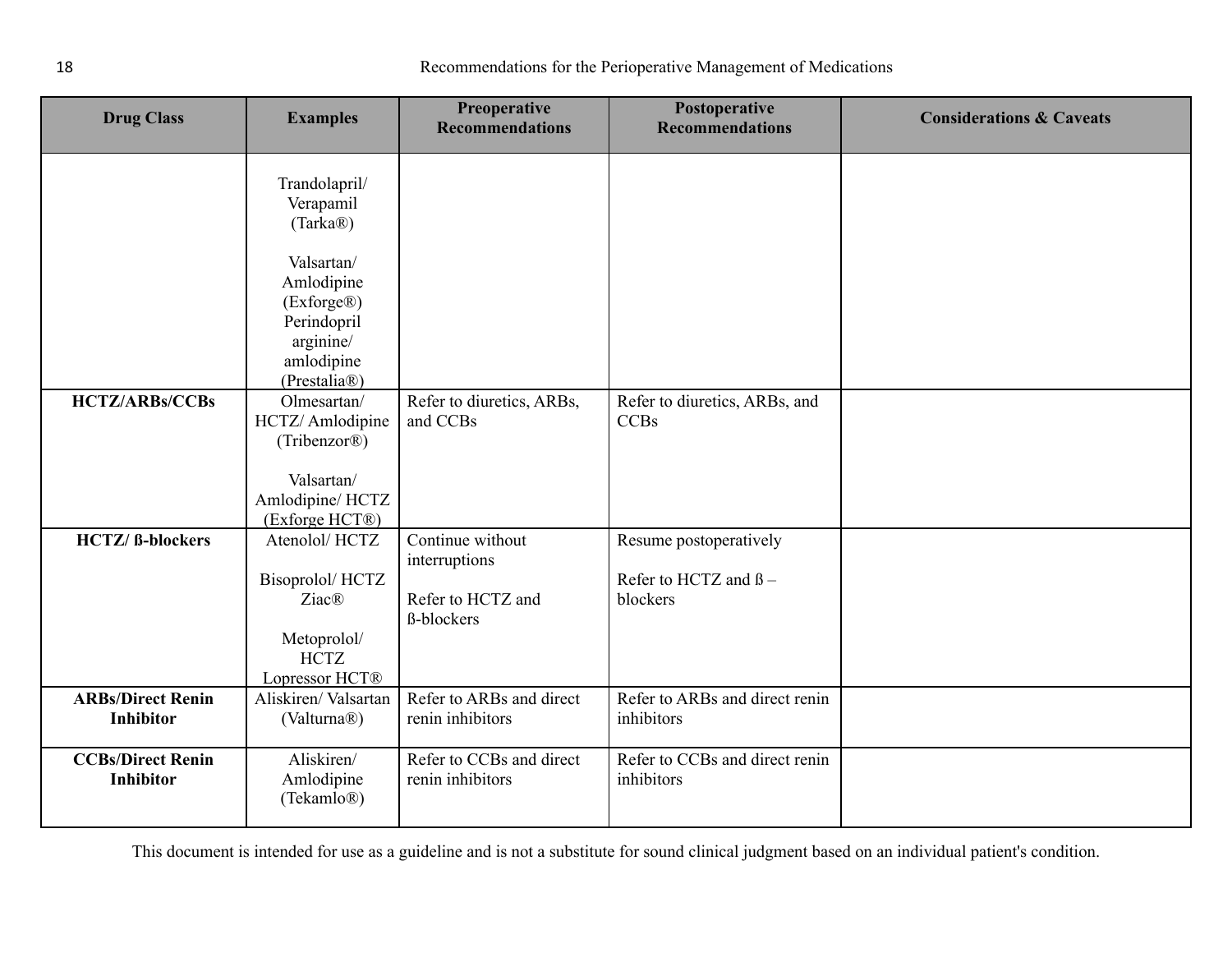<span id="page-18-0"></span>

| <b>Drug Class</b>                                       | <b>Examples</b>                                                              | Preoperative<br><b>Recommendations</b>                                                                                   | Postoperative<br><b>Recommendations</b>                                                                                              | <b>Considerations &amp; Caveats</b>                                                                                                                                                                                                                                 |
|---------------------------------------------------------|------------------------------------------------------------------------------|--------------------------------------------------------------------------------------------------------------------------|--------------------------------------------------------------------------------------------------------------------------------------|---------------------------------------------------------------------------------------------------------------------------------------------------------------------------------------------------------------------------------------------------------------------|
|                                                         | Aliskiren/<br>Amlodipine/HCTZ<br>(Amturnide®)                                |                                                                                                                          |                                                                                                                                      |                                                                                                                                                                                                                                                                     |
| <b>ARB/ARNI</b>                                         | Sacubitril/<br>Valsartan<br>(Entresto®)                                      | Refer to ARBs                                                                                                            | Refer to ARBs                                                                                                                        |                                                                                                                                                                                                                                                                     |
| <b>ANTI-INFECTIVE AGENTS</b>                            |                                                                              |                                                                                                                          |                                                                                                                                      |                                                                                                                                                                                                                                                                     |
| Aminoglycoside                                          | Plazomicin<br>(Zemdri@)                                                      | Continue until the time of<br>surgery                                                                                    | Resume postoperatively                                                                                                               | May cause nephrotoxicity; monitor renal<br>function closely                                                                                                                                                                                                         |
|                                                         |                                                                              |                                                                                                                          |                                                                                                                                      | May cause neuromuscular blockade in patients<br>receiving concomitant neuromuscular blocking<br>agents and/or with underlying neuromuscular<br>disorders                                                                                                            |
| Antileishmanial/<br>Antiparasitic<br><b>Medications</b> | Miltefosine<br>Abametapir<br>(Xeglyze@)<br>Artesunate                        | Continue until the time of<br>surgery<br>Hold for two serum<br>half-lives prior to surgery<br>$(\sim 1.5 \text{ hours})$ | Resume when the patient's GI<br>tract is functioning properly<br>Resume postoperatively<br>Restart after completed wound<br>healing. | While there are no specific recommendations,<br>antimalarials are generally continued<br>perioperatively due to the low risk presented in<br>surgery. The perioperative risk of treatment with<br>biologics is still far from clear.                                |
| Antiprotozoal and<br>Anthelminthic                      | Benznidazole<br>Moxidectin<br>Tafenoquine<br>(Krintafel®)<br>Triclabendazole | Continue until time of<br>surgery<br>Consult with infectious<br>disease specialists<br>Monitor for anemia                | Resume postoperatively<br>Tafenoquine: resume when GI<br>tract is functioning properly                                               | Continue medication for duration of therapy<br>Benznidazole: Bone marrow depression has<br>been reported in post-marketing case reports, but<br>frequency is not defined.<br>The mean plasma half-life is 13 hours.<br>Triclabendazole: Short course of therapy for |
|                                                         | (Egaten®)                                                                    |                                                                                                                          |                                                                                                                                      | fascioliasis - only 2 doses given 12 hours apart.                                                                                                                                                                                                                   |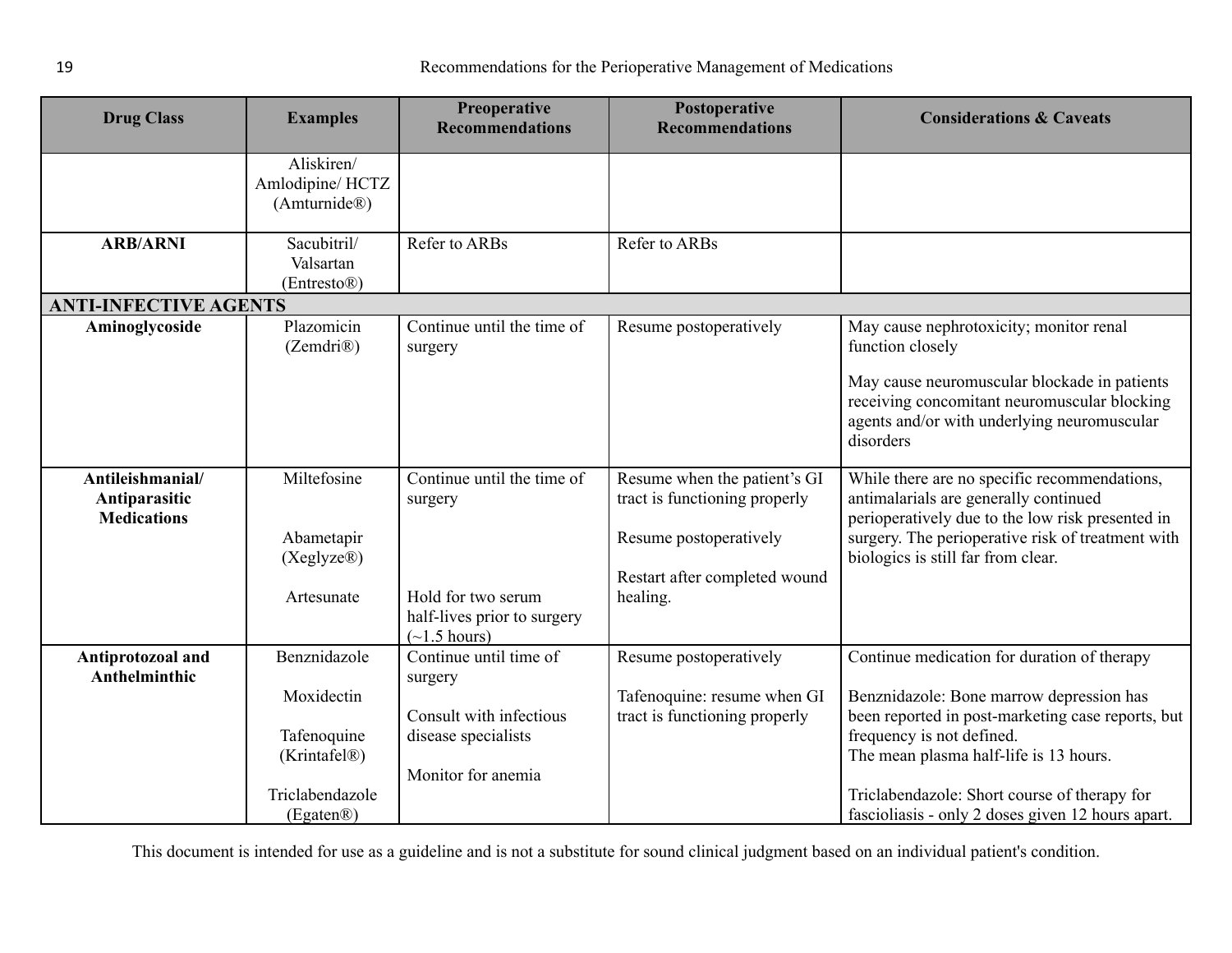| <b>Drug Class</b>                                    | <b>Examples</b>                                                     | Preoperative<br><b>Recommendations</b>                                                      | Postoperative<br><b>Recommendations</b>                                                                                                                                         | <b>Considerations &amp; Caveats</b>                                                                                                                                                                                                     |
|------------------------------------------------------|---------------------------------------------------------------------|---------------------------------------------------------------------------------------------|---------------------------------------------------------------------------------------------------------------------------------------------------------------------------------|-----------------------------------------------------------------------------------------------------------------------------------------------------------------------------------------------------------------------------------------|
|                                                      | Nifurtimox<br>(Lampit <sup>®</sup> )<br>Fexinidazole                |                                                                                             | Nifurtimox: if vomiting occurs<br>within 30 minutes of dose,<br>repeat the same dose. If<br>vomiting occurs within 30 to<br>60 minutes of dose, a half dose<br>should be given. | Fexinidazole: may cause hypertension                                                                                                                                                                                                    |
| <b>Antifungal Agent, Azole</b><br><b>Derivatives</b> | Isavuconazole<br>(Cresemba@)                                        | Continue until the time of<br>surgery                                                       | Resume postoperatively                                                                                                                                                          | The mean plasma half-life of isavuconazole was<br>130 hours in trials. Based on this data, if the<br>doses must be held for a short period of time<br>pre- and post-operatively, this shouldn't affect                                  |
| <b>Glucose synthase</b><br>inhibitor                 | ibrexafungerp<br>(Brexafemme®)                                      | Consult with ID specialist                                                                  | Consult with ID specialist                                                                                                                                                      | overall patient exposure to the medication.                                                                                                                                                                                             |
| <b>Antitubercular</b>                                | Pretomanid                                                          | Continue until the time of<br>surgery<br>Consult with infectious<br>disease specialists.    | Resume postoperatively                                                                                                                                                          | Non-formulary. Consult with infectious disease<br>specialists prior to approval.<br>Taken in combination with bedaquiline and<br>linezolid, which confers a risk of anemia and<br>thrombocytopenia that may increase bleeding<br>times. |
| Carbapenem                                           | Imipenem,<br>cilastatin,<br>relebactam<br>(Recarbrio <sup>®</sup> ) | Continue until the time of<br>surgery                                                       | Resume postoperatively                                                                                                                                                          | Non-formulary. Consult with infectious disease<br>specialists prior to approval.                                                                                                                                                        |
| Pleuromutilin                                        | Lefamulin<br>Xenleta®                                               | Continue until the time of<br>surgery and consult with<br>infectious disease<br>specialists | Resume postoperatively                                                                                                                                                          | The half-life of this medication is approximately<br>8 hours<br>Continue medication for duration of therapy<br>Non-formulary. Will have to be given as a<br>patient own medication.                                                     |
| Siderophore<br><b>Cephalosporins</b>                 | Cefiderocol<br>(Fetroja@)                                           | Continue until the time of<br>surgery                                                       | Resume postoperatively                                                                                                                                                          | The half-life of this medication is 2-3 hours.                                                                                                                                                                                          |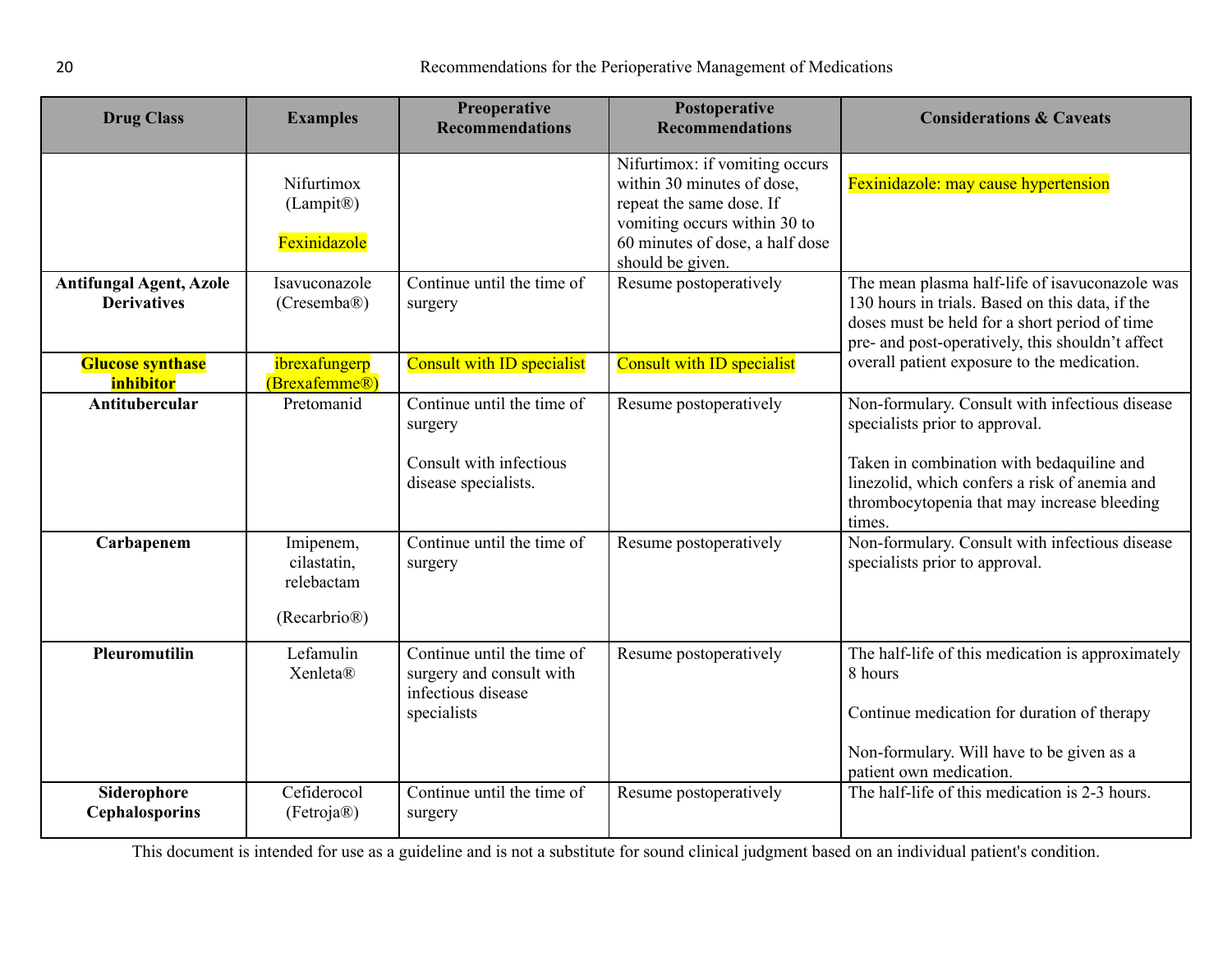<span id="page-20-1"></span><span id="page-20-0"></span>

| <b>Drug Class</b>                                                               | <b>Examples</b>                                                                             | Preoperative<br><b>Recommendations</b>                                                                                 | Postoperative<br><b>Recommendations</b>                                                                             | <b>Considerations &amp; Caveats</b>                                                                                                                                            |  |
|---------------------------------------------------------------------------------|---------------------------------------------------------------------------------------------|------------------------------------------------------------------------------------------------------------------------|---------------------------------------------------------------------------------------------------------------------|--------------------------------------------------------------------------------------------------------------------------------------------------------------------------------|--|
|                                                                                 |                                                                                             |                                                                                                                        |                                                                                                                     | Primarily excreted unchanged via the kidneys;<br>monitor renal function.                                                                                                       |  |
| <b>Tetracycline derivatives</b>                                                 | Seysara®<br><b>Nuzyra®</b><br><b>Xerava®</b>                                                | Continue until the time of<br>surgery.                                                                                 | Resume postoperatively.                                                                                             | Non-formulary. Will have to be given as patient<br>own medication                                                                                                              |  |
| <b>Antiviral (benzimidazole</b><br>riboside)                                    | Maribavir<br>(Livtencity®)                                                                  | Consult ID specialist.                                                                                                 | Consult ID specialist.                                                                                              | Maribavir is a twice daily oral agent indicated<br>for refractory or treatment of cytomegalovirus<br>(posttransplant)                                                          |  |
| <b>Antiviral (herpesvirus</b><br>nucleoside analog DNA<br>polymerase inhibitor) | Valacyclovir<br>Acyclovir                                                                   | Continue until the time of<br>surgery.                                                                                 | Resume postoperatively.                                                                                             |                                                                                                                                                                                |  |
| Antiviral (ribonucleotide<br>analogue vRNA<br>polymerase inhibitor)             | Remdesivir<br>(Veklury <sup>®</sup> )                                                       | Consult ID specialist.                                                                                                 | Resume postoperatively.                                                                                             | Known to cause bradycardia and increase in<br>LFTs.                                                                                                                            |  |
| <b>Antiviral (monoclonal</b><br>antibody)                                       | Altotivimab,<br>maftivimab, and<br>odesivimab<br>(In mazeb@)<br>Ansuvimab-zykl<br>(Ebanga®) | Consult ID specialist.                                                                                                 | Consult ID specialist.<br>Typically dosed as a one-time<br>infusion.                                                | Typically dosed as a one-time infusion. Can<br>cause infusion-related reactions, fever, and<br>hypotension. Consider starting postoperatively if<br>surgery cannot be delayed. |  |
| <b>ANTIMOTILITY AGENT</b>                                                       |                                                                                             |                                                                                                                        |                                                                                                                     |                                                                                                                                                                                |  |
| Sodium/Hydrogen<br><b>Exchanger (NHE3)</b><br><b>Inhibitor</b>                  | Tenapanor<br>(Ibsrela@)                                                                     | Medication can be taken up<br>to the day of surgery                                                                    | Resume when patient is<br>hemodynamically stable                                                                    | Medication is known to cause diarrhea and may<br>cause dehydration among critically ill patients                                                                               |  |
| <b>Osmotic Laxatives</b>                                                        | Lactitol<br>$(Pizensy\otimes)$                                                              | Recommend coordination<br>of perioperative medication<br>management plan with<br>surgeon and prescribing<br>providers. | Recommend coordination of<br>perioperative medication<br>management plan with surgeon<br>and prescribing providers. | Lactitol may reduce the absorption of<br>concomitantly administered oral medications.<br>Administer oral medications at least 2 hours<br>before or 2 hours after lactitol.     |  |
| <b>ANTIMUSCARINICS</b>                                                          |                                                                                             |                                                                                                                        |                                                                                                                     |                                                                                                                                                                                |  |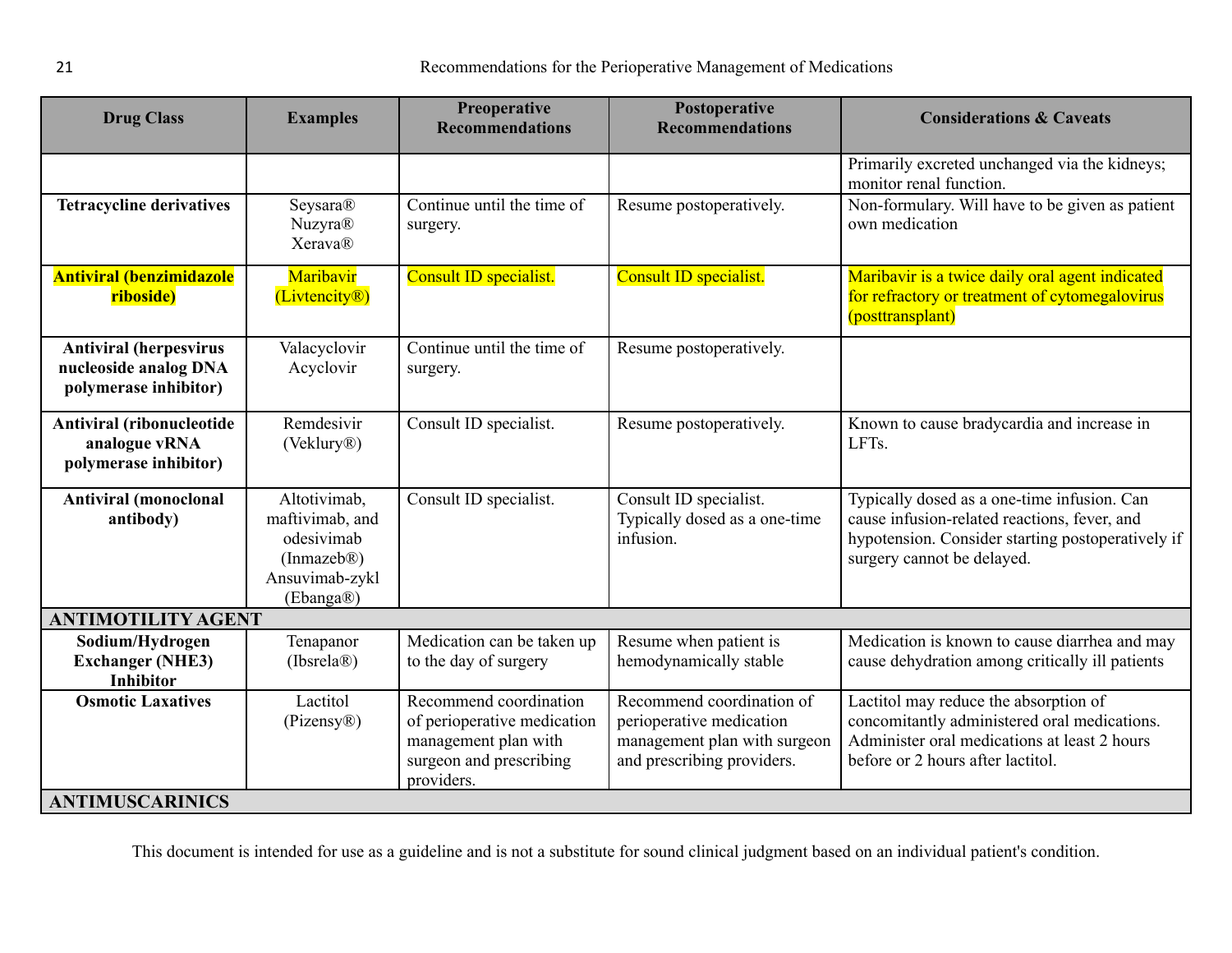<span id="page-21-0"></span>

| <b>Examples</b> | <b>Preoperative</b><br><b>Recommendations</b>                                                                                                                                                                                                                                                                                                                                                                                                                 | Postoperative<br><b>Recommendations</b>                                                                                                                                                                                                                                                                                                                                                                                                                     | <b>Considerations &amp; Caveats</b>                                                                                                                    |
|-----------------|---------------------------------------------------------------------------------------------------------------------------------------------------------------------------------------------------------------------------------------------------------------------------------------------------------------------------------------------------------------------------------------------------------------------------------------------------------------|-------------------------------------------------------------------------------------------------------------------------------------------------------------------------------------------------------------------------------------------------------------------------------------------------------------------------------------------------------------------------------------------------------------------------------------------------------------|--------------------------------------------------------------------------------------------------------------------------------------------------------|
| Oxybutynin      | May be continued prior to                                                                                                                                                                                                                                                                                                                                                                                                                                     | $\overline{\text{May}}$ be continued when the                                                                                                                                                                                                                                                                                                                                                                                                               |                                                                                                                                                        |
| Mirabegron      | surgery.                                                                                                                                                                                                                                                                                                                                                                                                                                                      |                                                                                                                                                                                                                                                                                                                                                                                                                                                             |                                                                                                                                                        |
|                 |                                                                                                                                                                                                                                                                                                                                                                                                                                                               |                                                                                                                                                                                                                                                                                                                                                                                                                                                             |                                                                                                                                                        |
|                 |                                                                                                                                                                                                                                                                                                                                                                                                                                                               |                                                                                                                                                                                                                                                                                                                                                                                                                                                             |                                                                                                                                                        |
|                 |                                                                                                                                                                                                                                                                                                                                                                                                                                                               |                                                                                                                                                                                                                                                                                                                                                                                                                                                             |                                                                                                                                                        |
|                 |                                                                                                                                                                                                                                                                                                                                                                                                                                                               |                                                                                                                                                                                                                                                                                                                                                                                                                                                             | All medications confer a risk of                                                                                                                       |
|                 |                                                                                                                                                                                                                                                                                                                                                                                                                                                               |                                                                                                                                                                                                                                                                                                                                                                                                                                                             | thrombocytopenia which may increase bleeding                                                                                                           |
|                 |                                                                                                                                                                                                                                                                                                                                                                                                                                                               |                                                                                                                                                                                                                                                                                                                                                                                                                                                             | times.                                                                                                                                                 |
|                 |                                                                                                                                                                                                                                                                                                                                                                                                                                                               |                                                                                                                                                                                                                                                                                                                                                                                                                                                             |                                                                                                                                                        |
|                 |                                                                                                                                                                                                                                                                                                                                                                                                                                                               |                                                                                                                                                                                                                                                                                                                                                                                                                                                             | Each medication should be carefully reviewed                                                                                                           |
|                 |                                                                                                                                                                                                                                                                                                                                                                                                                                                               |                                                                                                                                                                                                                                                                                                                                                                                                                                                             | for contraindications due to surgery                                                                                                                   |
|                 |                                                                                                                                                                                                                                                                                                                                                                                                                                                               |                                                                                                                                                                                                                                                                                                                                                                                                                                                             | complications by the oncologist, surgeon, and                                                                                                          |
|                 |                                                                                                                                                                                                                                                                                                                                                                                                                                                               |                                                                                                                                                                                                                                                                                                                                                                                                                                                             | pharmacist post-operatively once the patient is                                                                                                        |
|                 |                                                                                                                                                                                                                                                                                                                                                                                                                                                               |                                                                                                                                                                                                                                                                                                                                                                                                                                                             | stable.                                                                                                                                                |
|                 |                                                                                                                                                                                                                                                                                                                                                                                                                                                               |                                                                                                                                                                                                                                                                                                                                                                                                                                                             |                                                                                                                                                        |
|                 |                                                                                                                                                                                                                                                                                                                                                                                                                                                               |                                                                                                                                                                                                                                                                                                                                                                                                                                                             |                                                                                                                                                        |
|                 |                                                                                                                                                                                                                                                                                                                                                                                                                                                               |                                                                                                                                                                                                                                                                                                                                                                                                                                                             |                                                                                                                                                        |
|                 |                                                                                                                                                                                                                                                                                                                                                                                                                                                               |                                                                                                                                                                                                                                                                                                                                                                                                                                                             |                                                                                                                                                        |
|                 |                                                                                                                                                                                                                                                                                                                                                                                                                                                               |                                                                                                                                                                                                                                                                                                                                                                                                                                                             |                                                                                                                                                        |
|                 |                                                                                                                                                                                                                                                                                                                                                                                                                                                               |                                                                                                                                                                                                                                                                                                                                                                                                                                                             |                                                                                                                                                        |
|                 |                                                                                                                                                                                                                                                                                                                                                                                                                                                               |                                                                                                                                                                                                                                                                                                                                                                                                                                                             |                                                                                                                                                        |
|                 |                                                                                                                                                                                                                                                                                                                                                                                                                                                               |                                                                                                                                                                                                                                                                                                                                                                                                                                                             |                                                                                                                                                        |
|                 |                                                                                                                                                                                                                                                                                                                                                                                                                                                               |                                                                                                                                                                                                                                                                                                                                                                                                                                                             |                                                                                                                                                        |
|                 |                                                                                                                                                                                                                                                                                                                                                                                                                                                               |                                                                                                                                                                                                                                                                                                                                                                                                                                                             |                                                                                                                                                        |
|                 |                                                                                                                                                                                                                                                                                                                                                                                                                                                               |                                                                                                                                                                                                                                                                                                                                                                                                                                                             |                                                                                                                                                        |
|                 |                                                                                                                                                                                                                                                                                                                                                                                                                                                               |                                                                                                                                                                                                                                                                                                                                                                                                                                                             |                                                                                                                                                        |
|                 |                                                                                                                                                                                                                                                                                                                                                                                                                                                               |                                                                                                                                                                                                                                                                                                                                                                                                                                                             |                                                                                                                                                        |
|                 |                                                                                                                                                                                                                                                                                                                                                                                                                                                               |                                                                                                                                                                                                                                                                                                                                                                                                                                                             |                                                                                                                                                        |
|                 |                                                                                                                                                                                                                                                                                                                                                                                                                                                               |                                                                                                                                                                                                                                                                                                                                                                                                                                                             |                                                                                                                                                        |
|                 |                                                                                                                                                                                                                                                                                                                                                                                                                                                               |                                                                                                                                                                                                                                                                                                                                                                                                                                                             |                                                                                                                                                        |
|                 |                                                                                                                                                                                                                                                                                                                                                                                                                                                               |                                                                                                                                                                                                                                                                                                                                                                                                                                                             |                                                                                                                                                        |
|                 |                                                                                                                                                                                                                                                                                                                                                                                                                                                               |                                                                                                                                                                                                                                                                                                                                                                                                                                                             |                                                                                                                                                        |
|                 |                                                                                                                                                                                                                                                                                                                                                                                                                                                               |                                                                                                                                                                                                                                                                                                                                                                                                                                                             |                                                                                                                                                        |
|                 | Vibegron<br>(Gemtesa®)<br><b>Afinitor®</b><br>Alecensa®<br>Asparlas®<br>Ayvakit®<br><b>Braftovi®</b><br>Calquence®<br>Copiktra®<br>Cotellic®<br>Cyclophosphamide<br>Danyelza®<br>Daurismo®<br>Erleada®<br>Etoposide<br><b>Exkivity</b> <sup>®</sup><br>Farydak®<br>Fotivda®<br>Gavreto®<br>Gilotrif®<br>Gleevec®<br>Hydroxyurea<br><b>Ibrance®</b><br>Idhifa®<br>Inrebic®<br>Inqovi®<br>Imbruvica®<br>Lenvatinib<br>Lonsurf®<br>Lorbrena®<br><b>Lumakras®</b> | <b>Nerlynx®</b><br><b>Ninlaro®</b><br>Nubeqa®<br>Odomzo <sup>®</sup><br><b>Orgovyx®</b><br>Piqray®<br>Pomalyst <sup>®</sup><br>Polivy®<br>Qinlock®<br>Revlimid®<br>Retevmo®<br>Rolzytrek®<br>Rubraca®<br>Rydapt®<br><b>Scemblix®</b><br><b>Sutent®</b><br>Tabrecta®<br>Tafinlar®<br>Tagrisso®<br>Talzenna®<br>Tarceva®<br>Tazverik ®<br><b>Tepmetko®</b><br>Tibsovo®<br><b>Truseltiq®</b><br>Turalio®<br><b>Ukoniq®</b><br>Varubi <sup>®</sup><br>Verzenio® | patient is able to tolerate oral<br>medications.<br>Consult with patient's<br>oncologist for all oral<br>chemotherapy medications<br>prior to surgery. |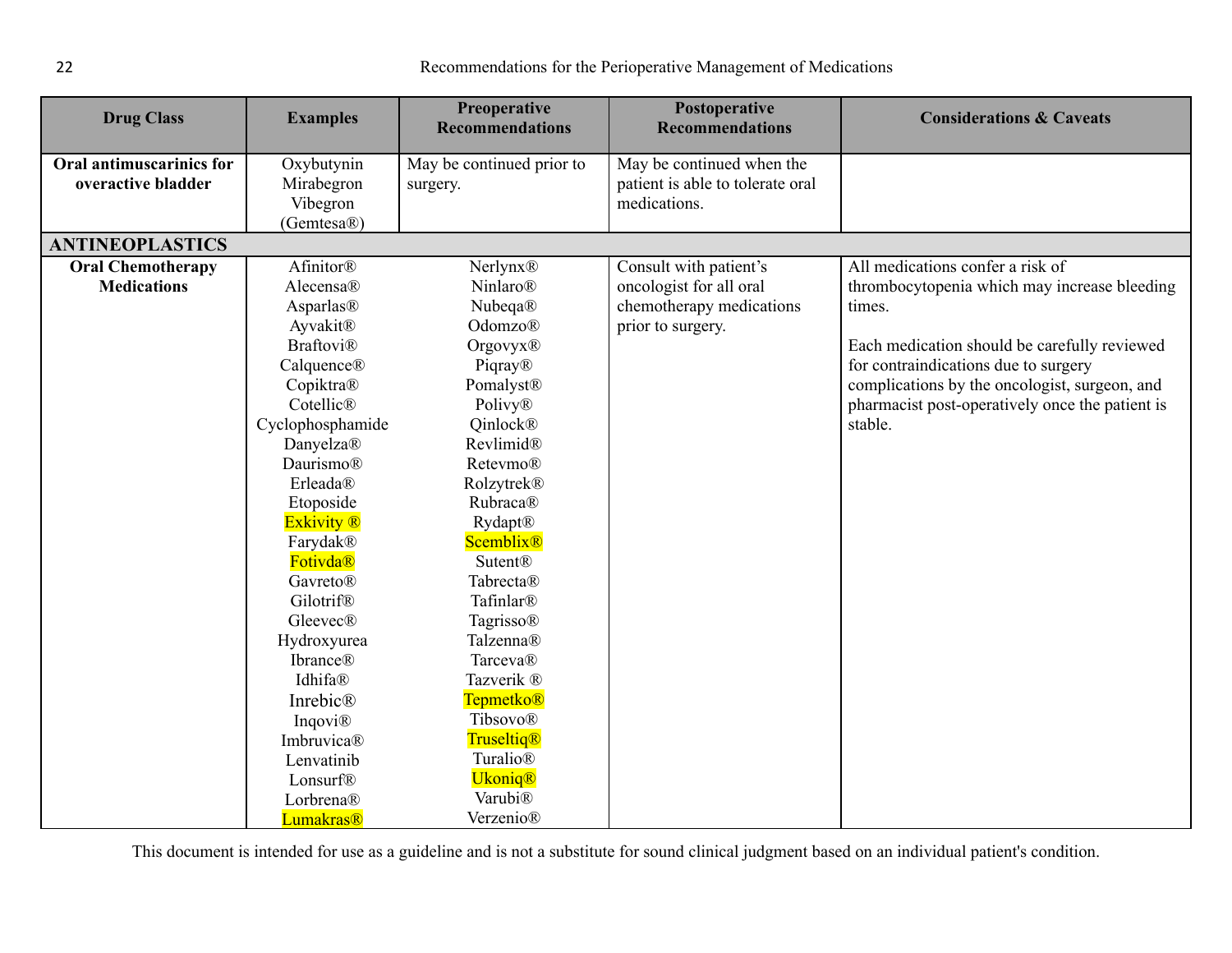| <b>Drug Class</b>                                    | <b>Examples</b>                                                                                                                                                                                                                                                                                             | Preoperative<br><b>Recommendations</b>                                                                                                                                                                                                                                                                                                                                   | Postoperative<br><b>Recommendations</b>                                                                  | <b>Considerations &amp; Caveats</b>                                                                                                                                                                                                                                                                                             |
|------------------------------------------------------|-------------------------------------------------------------------------------------------------------------------------------------------------------------------------------------------------------------------------------------------------------------------------------------------------------------|--------------------------------------------------------------------------------------------------------------------------------------------------------------------------------------------------------------------------------------------------------------------------------------------------------------------------------------------------------------------------|----------------------------------------------------------------------------------------------------------|---------------------------------------------------------------------------------------------------------------------------------------------------------------------------------------------------------------------------------------------------------------------------------------------------------------------------------|
| <b>Injectable Chemotherapy</b><br><b>Medications</b> | Lynparza®<br>Mekinist®<br><b>Mektovi®</b><br>Mercaptopurine<br><b>Rylaze®</b><br>Arzerra®<br>Blenrep®<br>Beleodaq®<br><b>Blincyto®</b><br><b>Darzalex®</b><br>Elzonris <sup>®</sup><br>Lumoxiti®<br>Empliciti®<br>Entyvio®<br>Gazyva®<br>Imlygic®<br><b>Jemperli®</b><br>Keytruda®<br>Libtayo®<br>Lumoxiti® | Vitrakvi®<br>Vizimpro®<br>Welireg®<br><b>Xeloda®</b><br><b>Xospata®</b><br>Zejula®<br>Zokinvy®<br>Zydelig®<br>Zykadia®<br>Lutathera®<br>Margenza®<br>Monjuvi®<br>Onivyde®<br>Opdivo®<br>Pepaxto®<br>Portrazza®<br>Poteligeo®<br><b>Rybrevant®</b><br>Sarclisa®<br>Tecentriq®<br>Tivdak <sup>®</sup><br>Trodelvy®<br>Unituxin®<br>Uplinza®<br><b>Xpovio®</b><br>Yondelis® | Consult with patient's<br>oncologist for all injectable<br>chemotherapy medications<br>prior to surgery. | Many injectable chemotherapy medications are<br>given in cycles and/or regimens, and it may be<br>reasonable to schedule surgery after the<br>completion of a cycle/regimen. However, one<br>must always consult the patient's oncologist to<br>prevent interruption in the appropriate<br>management of the patient's disease. |
| <b>Topical antineoplastic</b>                        | Tirbanibulin<br>(Klisyri®)                                                                                                                                                                                                                                                                                  | <b>Zynlonta®</b><br>May be used prior to<br>surgery.                                                                                                                                                                                                                                                                                                                     | Should not be applied to the<br>treatment area until it has fully<br>healed from surgery.                | Must be applied to the face/scalp once daily for<br>5 consecutive days<br>Consider finishing full treatment prior to surgery<br>(if the face/scalp will be affected).                                                                                                                                                           |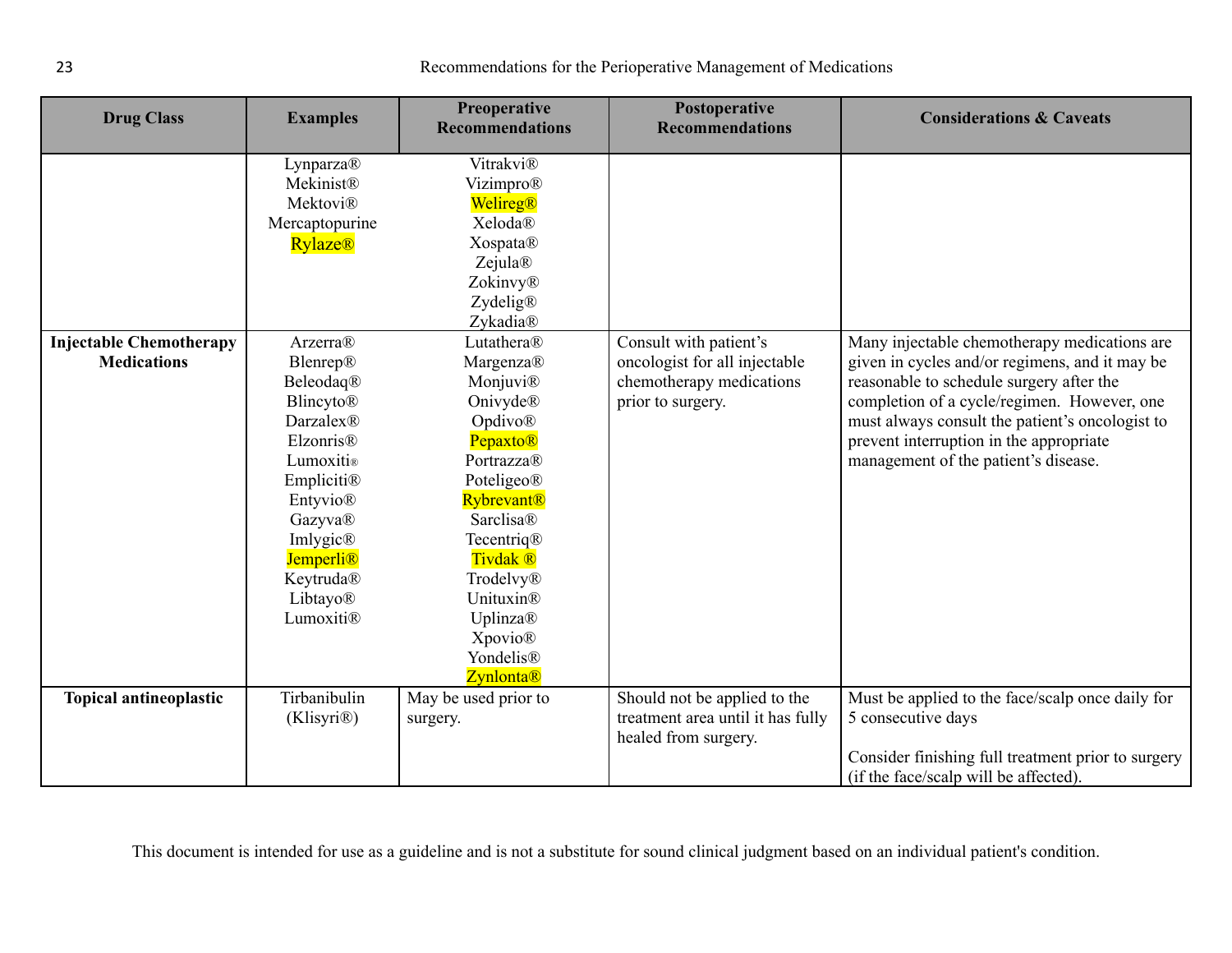<span id="page-23-0"></span>

| <b>Drug Class</b>                                                                                  | <b>Examples</b>                                   | <b>Preoperative</b><br><b>Recommendations</b>                                                                             | Postoperative<br><b>Recommendations</b>                                                                                                                                                                                                                                                                                 | <b>Considerations &amp; Caveats</b>                                                                                                                                                                                                                                                                                                                                                                                                                                                                                                                                                                                           |
|----------------------------------------------------------------------------------------------------|---------------------------------------------------|---------------------------------------------------------------------------------------------------------------------------|-------------------------------------------------------------------------------------------------------------------------------------------------------------------------------------------------------------------------------------------------------------------------------------------------------------------------|-------------------------------------------------------------------------------------------------------------------------------------------------------------------------------------------------------------------------------------------------------------------------------------------------------------------------------------------------------------------------------------------------------------------------------------------------------------------------------------------------------------------------------------------------------------------------------------------------------------------------------|
| Ophthalmic<br><b>Agent-Vascular</b><br><b>Endothelial Growth</b><br><b>Factor (VEGF) Inhibitor</b> | Brolucizumab<br>(Beovu®)                          | Hold for at least 28 days<br>before surgery                                                                               | Hold for at least 28 days after<br>surgery and the wound is fully<br>healed.                                                                                                                                                                                                                                            | VEGF medications have the potential for arterial<br>thromboembolic events (5%).                                                                                                                                                                                                                                                                                                                                                                                                                                                                                                                                               |
| Antineoplastic /<br>alkylating agent                                                               | Lurbinectedin<br>(Zepzelca@)                      | Consult with patient's<br>oncologist prior to surgery.                                                                    | Consult with patient's<br>oncologist prior to surgery.                                                                                                                                                                                                                                                                  | Zepzelca has risk of thrombocytopenia which<br>may increase bleeding times, especially in<br>patients $> 65$ years of age.<br>Medication should be carefully reviewed for<br>contraindications due to surgery complications<br>by the oncologist, surgeon, and pharmacist<br>post-operatively once the patient is stable.<br>Zelpzelca is given once every 21-day treatment<br>cycle. It may be reasonable to schedule surgery<br>after the completion of a cycle/regimen.<br>However, one must always consult the patient's<br>oncologist to prevent interruption in the<br>appropriate management of the patient's disease. |
| <b>ANTIPARKINSON AGENTS</b>                                                                        |                                                   |                                                                                                                           |                                                                                                                                                                                                                                                                                                                         |                                                                                                                                                                                                                                                                                                                                                                                                                                                                                                                                                                                                                               |
| <b>Adenosine Receptor</b><br>Antagonist                                                            | Istradefylline<br>(Nourianz <sup>®)</sup>         | Medication can be taken up<br>to the day of surgery                                                                       | May resume when patient is<br>able to take oral medication                                                                                                                                                                                                                                                              | Monitor for potential increase in serum glucose<br>$(1-2\%)$                                                                                                                                                                                                                                                                                                                                                                                                                                                                                                                                                                  |
| <b>Dopamine Precursor</b>                                                                          | Carbidopa/<br>Levodopa<br>(Sinemet <sup>®</sup> ) | Continue during the<br>perioperative period,<br>discontinuation may cause<br>parkinsonian crisis, no IV<br>form available | Resume medications at same<br>doses as soon as possible. If a<br>patient has a nasogastric tube,<br>a levodopa/carbidopa solution<br>can be delivered to the<br>duodenum via a weighted<br>feeding tube.<br>Otherwise, for patients who<br>are NPO, there are few<br>effective alternatives that may<br>be given IV/IM: | Without treatment, muscle rigidity increases<br>which may complicate medical care<br>Carbidopa/levodopa interacts with many drugs<br>used in anesthesia, increasing the risk for<br>arrhythmias – but the benefits of continued<br>therapy outweigh the risks                                                                                                                                                                                                                                                                                                                                                                 |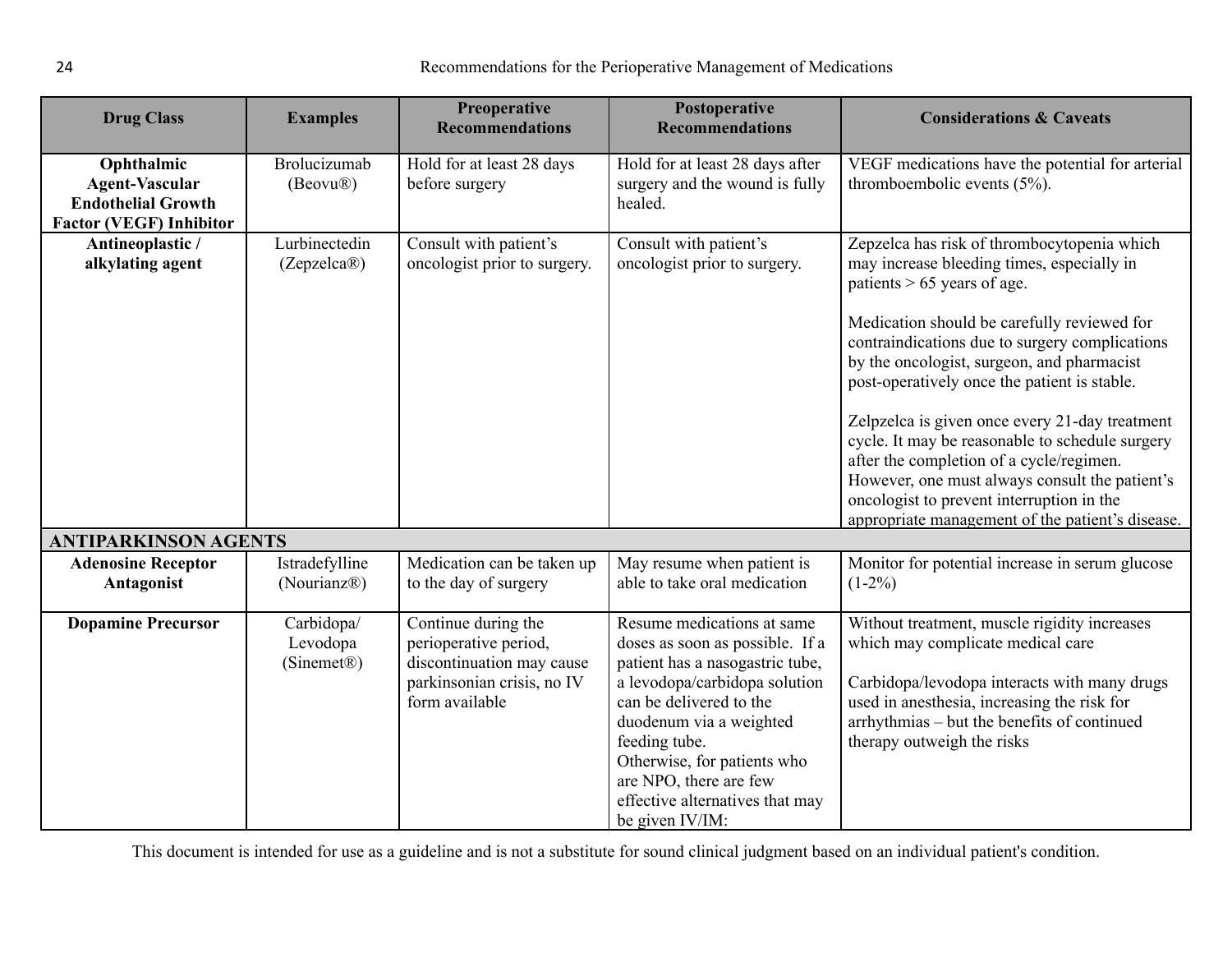| <b>Drug Class</b>                                                           | <b>Examples</b>                                                                 | Preoperative<br><b>Recommendations</b>                                                                                                     | Postoperative<br><b>Recommendations</b>                           | <b>Considerations &amp; Caveats</b>                                                                                                                                                                                                                                                                                                                                                                                                                                                                                                                                                                                                                      |
|-----------------------------------------------------------------------------|---------------------------------------------------------------------------------|--------------------------------------------------------------------------------------------------------------------------------------------|-------------------------------------------------------------------|----------------------------------------------------------------------------------------------------------------------------------------------------------------------------------------------------------------------------------------------------------------------------------------------------------------------------------------------------------------------------------------------------------------------------------------------------------------------------------------------------------------------------------------------------------------------------------------------------------------------------------------------------------|
|                                                                             |                                                                                 |                                                                                                                                            | trihexyphenidyl<br>benztropine<br>diphenhydramine                 |                                                                                                                                                                                                                                                                                                                                                                                                                                                                                                                                                                                                                                                          |
| <b>Dopamine Agonists</b>                                                    | Bromocriptine<br>Pramipexole<br>Ropinirole                                      | Dopamine agonists should<br>be discontinued the evening<br>before surgery to avoid<br>postural hypotension in the<br>perioperative periods | May be restarted when the<br>patient resumes oral intake          |                                                                                                                                                                                                                                                                                                                                                                                                                                                                                                                                                                                                                                                          |
| <b>Dopamine Antagonist</b>                                                  | Amisulpride<br>(Barhemsys <sup>®)</sup>                                         | May be administered prior<br>to surgery at the time of<br>induction of anesthesia                                                          | Can be intravenously<br>administered immediately after<br>surgery | Causes dose- and concentration-dependent QT<br>prolongation. Recommended to avoid with other<br>drugs known to prolong the QT interval (e.g.<br>ondansetron).                                                                                                                                                                                                                                                                                                                                                                                                                                                                                            |
| <b>Monoamine Oxidase</b><br><b>Inhibitor (MAOIs) used</b><br>in Parkinson's | Selegiline<br>(Eldepryl®)<br>Pargyline<br>Phenelzine<br>Safinamide<br>(Xadago®) | Consult anesthesiologist<br>FLAG CHARTS to alert that patient is on an MAOI and<br>place stickers on chart cautioning against the use of   | meperidine and indirect sympathomimetics (i.e. ephedrine)         | MAO inhibition becomes non-selective in doses<br>greater than 10 mg/day<br>AVOID meperidine and indirect<br>sympathomimetics (i.e. ephedrine), as these<br>drugs may cause neuroleptic malignant<br>syndrome. (Doak GH)<br>Increased risk of serotonin syndrome in patients<br>who receive methylene blue intraoperatively.<br>Combination should be avoided unless benefit<br>outweighs risk.<br>Patients should not be forced to discontinue<br>these agents. If discontinuation is warranted,<br>taper off slowly over 2 weeks; but still follow<br>recommended precautions above since<br>discontinuation does not guarantee complete<br>elimination |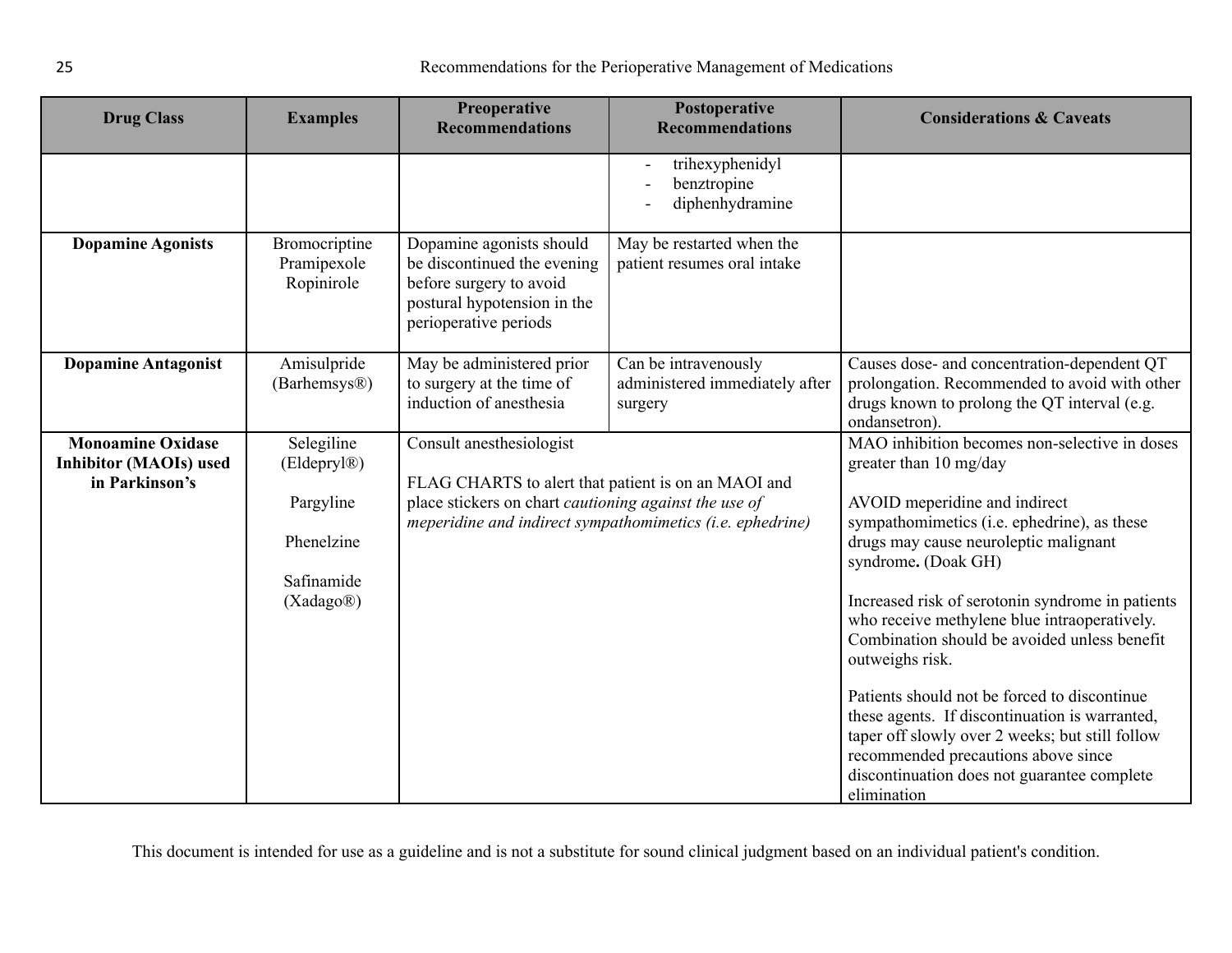<span id="page-25-0"></span>

| <b>Drug Class</b>          | <b>Examples</b>                                                               | Preoperative<br><b>Recommendations</b>                                                                                                                                                                                                                                                                                                                                                                                                                                                                                                                     | Postoperative<br><b>Recommendations</b>                                                                                                                                                                               | <b>Considerations &amp; Caveats</b>                                                                                                                                                                                                                                                                                                                                                                                                                                                                                                                                                                                                                                                                                                                                                                                                                                          |
|----------------------------|-------------------------------------------------------------------------------|------------------------------------------------------------------------------------------------------------------------------------------------------------------------------------------------------------------------------------------------------------------------------------------------------------------------------------------------------------------------------------------------------------------------------------------------------------------------------------------------------------------------------------------------------------|-----------------------------------------------------------------------------------------------------------------------------------------------------------------------------------------------------------------------|------------------------------------------------------------------------------------------------------------------------------------------------------------------------------------------------------------------------------------------------------------------------------------------------------------------------------------------------------------------------------------------------------------------------------------------------------------------------------------------------------------------------------------------------------------------------------------------------------------------------------------------------------------------------------------------------------------------------------------------------------------------------------------------------------------------------------------------------------------------------------|
| <b>COMT Inhibitors</b>     | Entacapone<br>(Comtan®)<br>Opicapone<br>(Ongentys®)<br>Tolcapone<br>(Tasmar®) | Continue up to the time of<br>surgery                                                                                                                                                                                                                                                                                                                                                                                                                                                                                                                      | For patients who are NPO,<br>there are few effective<br>alternatives that may be given<br>$IV/IM$ :<br>trihexyphenidyl<br>$\blacksquare$<br>(Artane®)<br>benztropine<br>(Cogentin®)<br>diphenhydramine<br>(Benadryl®) | Work by extending the duration of action of<br>levodopa<br>No specific contraindications regarding their use<br>perioperatively<br>Abrupt withdrawal can cause a syndrome<br>similar to neuroleptic malignant syndrome (as<br>can carbidopa/levodopa)                                                                                                                                                                                                                                                                                                                                                                                                                                                                                                                                                                                                                        |
| <b>ANTIPLATELET AGENTS</b> |                                                                               |                                                                                                                                                                                                                                                                                                                                                                                                                                                                                                                                                            |                                                                                                                                                                                                                       |                                                                                                                                                                                                                                                                                                                                                                                                                                                                                                                                                                                                                                                                                                                                                                                                                                                                              |
| <b>Salicylates</b>         | Aspirin (ASA)                                                                 | Preoperative decision<br>regarding discontinuation<br>of aspirin administered for<br>antiplatelet effects should<br>be individualized and based<br>upon conversation between<br>patient's surgeon, PCP,<br>neurologist, or cardiologist.<br>For patients at high risk for<br>cardiovascular events (e.g.<br>cardiac stents, CAD, DM,<br>CHF, renal insufficiency,<br>cerebrovascular disease)<br>and those requiring CABG<br>surgery it is recommended<br>that ASA be continued<br>through the operative<br>period.<br>Stop 5-10 days prior to<br>surgery. | Resume $\sim$ 24 hours after<br>surgery (next morning)<br>assuming risk of bleeding has<br>diminished<br>Prompt resumption of ASA<br>should be considered for<br>patients with or at high risk for<br>atherosclerosis | Aspirin is continued preferentially in many<br>cardiac surgeries because of its positive effects<br>on mortality and cardiac morbidity<br>Widely published experience exists regarding<br>the safety of aspirin and NSAID use in the<br>setting of regional anesthesia<br>Recommend continuing dual antiplatelet therapy<br>perioperatively in patients with coronary stents<br>if surgery is required within 30-90 days of bare<br>metal stent placement or within 12 months of<br>drug-eluting stent placement. Elective surgery<br>should not be performed during these critical<br>periods. Patients with bare metal stents older<br>than 30-90 days or drug-eluting stents older<br>than 12 months should continue ASA therapy<br>perioperatively with the exception of<br>intracranial, ophthalmic and intermedullary<br>spinal cord surgery when the risk of bleeding |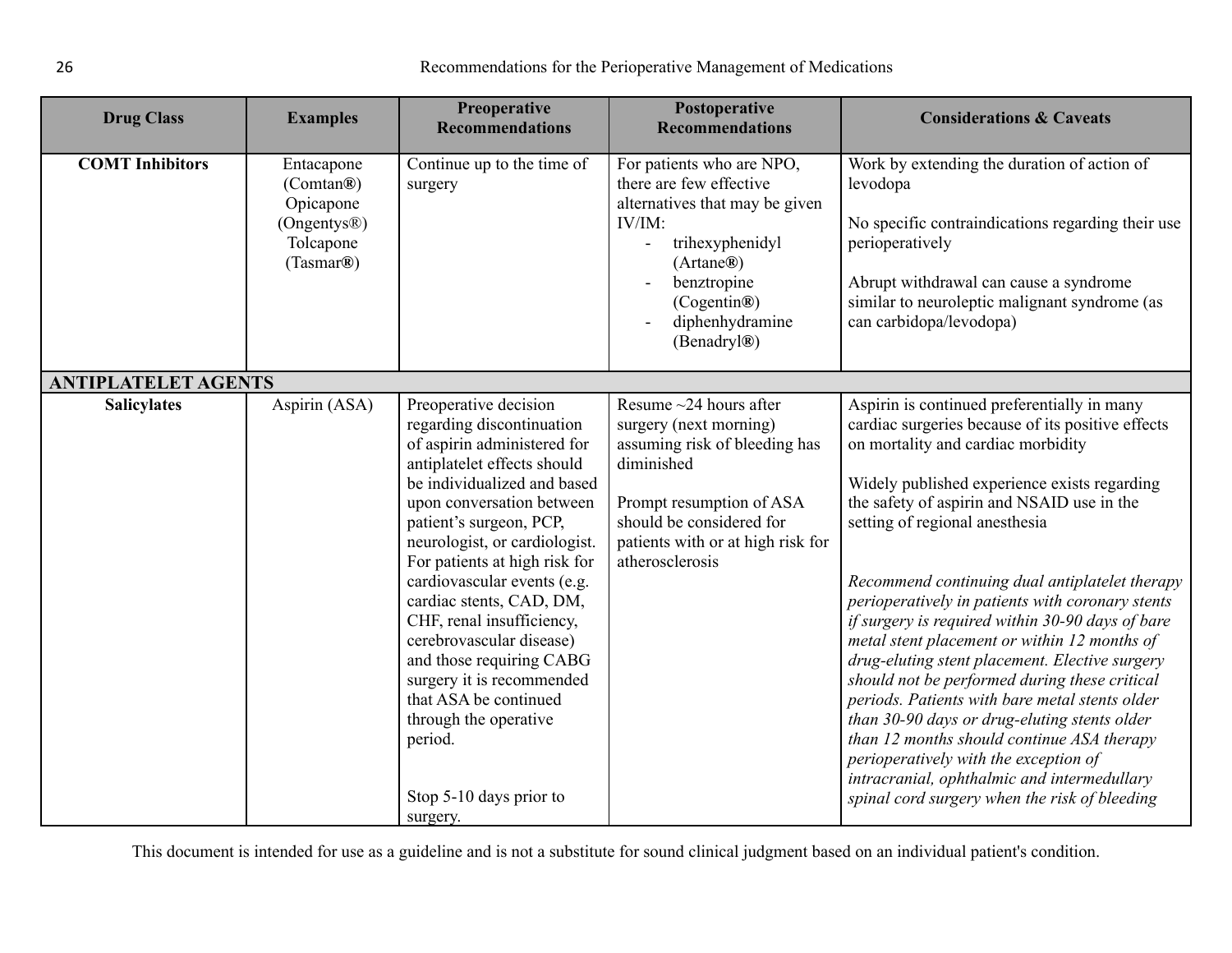| <b>Drug Class</b>               | <b>Examples</b>                        | <b>Preoperative</b><br><b>Recommendations</b>                                                                                                                                                                                                                                                                                                                                                                                                          | Postoperative<br><b>Recommendations</b>                                | <b>Considerations &amp; Caveats</b>                                                                                                                                                                                                                                                                                                                                |
|---------------------------------|----------------------------------------|--------------------------------------------------------------------------------------------------------------------------------------------------------------------------------------------------------------------------------------------------------------------------------------------------------------------------------------------------------------------------------------------------------------------------------------------------------|------------------------------------------------------------------------|--------------------------------------------------------------------------------------------------------------------------------------------------------------------------------------------------------------------------------------------------------------------------------------------------------------------------------------------------------------------|
|                                 |                                        |                                                                                                                                                                                                                                                                                                                                                                                                                                                        |                                                                        | exceeds the risk of major cardiac event from in<br>stent rethrombosis.                                                                                                                                                                                                                                                                                             |
| <b>Other Antiplatelet Drugs</b> | Vorapaxar<br>(Zontivity <sup>®</sup> ) | Preoperative decision<br>regarding discontinuation<br>of antiplatelet agent should<br>be individualized and based<br>upon conversation between<br>patient's surgeon, PCP,<br>neurologist, or cardiologist.<br>Significant inhibition of<br>platelet aggregation<br>remains 4 weeks after<br>discontinuation due to long<br>half-life of parent drug and<br>active metabolite (T $\frac{1}{2}$<br>72-96 hours; terminal T $\frac{1}{2}$<br>$5-13$ days) | Resume $\sim$ 24 hours after<br>surgery, when hemostasis is<br>secured | Vorapaxar is typically taken in combination with<br>aspirin and/or clopidogrel in patients with<br>diabetes and a history of MI. (Circulation.<br>2015;131(12):1047-53.)<br>Contraindicated in patient with history of stroke,<br>TIA, ICH, or active pathological bleeding. The<br>risk of bleeding is proportional to the patient's<br>underlying bleeding risk. |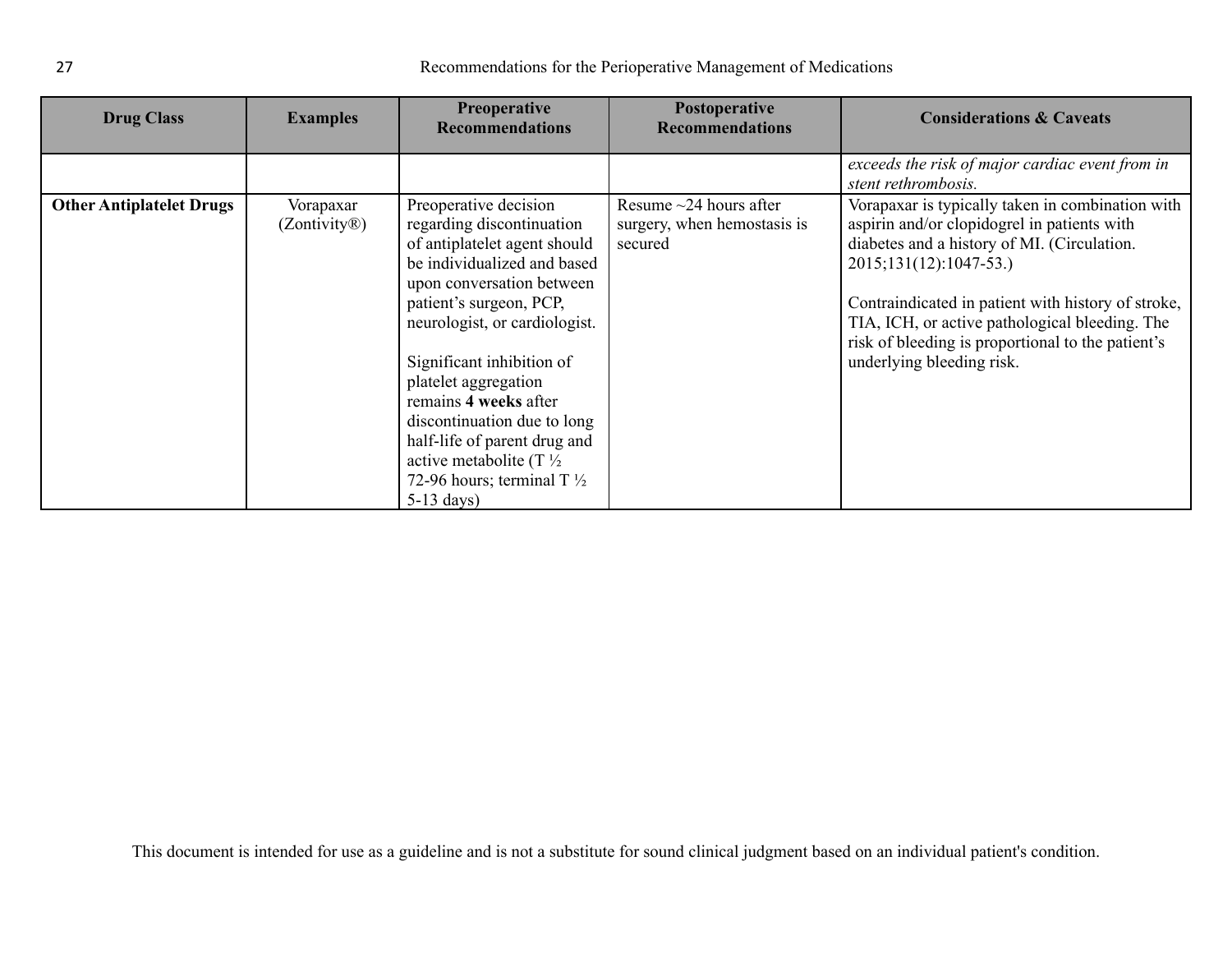| <b>Drug Class</b> | <b>Examples</b>                        | <b>Preoperative</b><br><b>Recommendations</b>                                                                                                                                                                                                      | Postoperative<br><b>Recommendations</b>                                | <b>Considerations &amp; Caveats</b>                                                                                                                                                                                                                                                                                                                                                                                                                                                                                                                                                                                                                                                                                                                                                                                              |
|-------------------|----------------------------------------|----------------------------------------------------------------------------------------------------------------------------------------------------------------------------------------------------------------------------------------------------|------------------------------------------------------------------------|----------------------------------------------------------------------------------------------------------------------------------------------------------------------------------------------------------------------------------------------------------------------------------------------------------------------------------------------------------------------------------------------------------------------------------------------------------------------------------------------------------------------------------------------------------------------------------------------------------------------------------------------------------------------------------------------------------------------------------------------------------------------------------------------------------------------------------|
|                   | Ticagrelor<br>(Brilinta <sup>®</sup> ) | Preoperative decision<br>regarding discontinuation<br>of antiplatelet agent should<br>be individualized and based<br>upon conversation between<br>patient's surgeon, PCP,<br>neurologist, or cardiologist.<br>Discontinue 5 days before<br>surgery | Resume $\sim$ 24 hours after<br>surgery, when hemostasis is<br>secured | Do not start in patients planned to undergo<br>urgent CABG.<br>Maintenance doses of aspirin above 100mg<br>reduce the effectiveness of ticagrelor<br>Recommend continuing dual antiplatelet therapy<br>perioperatively in patients with coronary stents<br>if surgery is required within 30-90 days of bare<br>metal stent placement or within 12 months of<br>drug-eluting stent placement. Elective surgery<br>should not be performed during these critical<br>periods. Patients with bare metal stents older<br>than 30-90 days or drug-eluting stents older<br>than 12 months should continue ASA therapy<br>perioperatively with the exception of<br>intracranial, ophthalmic and intermedulary<br>spinal cord surgery when the risk of bleeding<br>exceeds the risk of major cardiac event from in<br>stent rethrombosis. |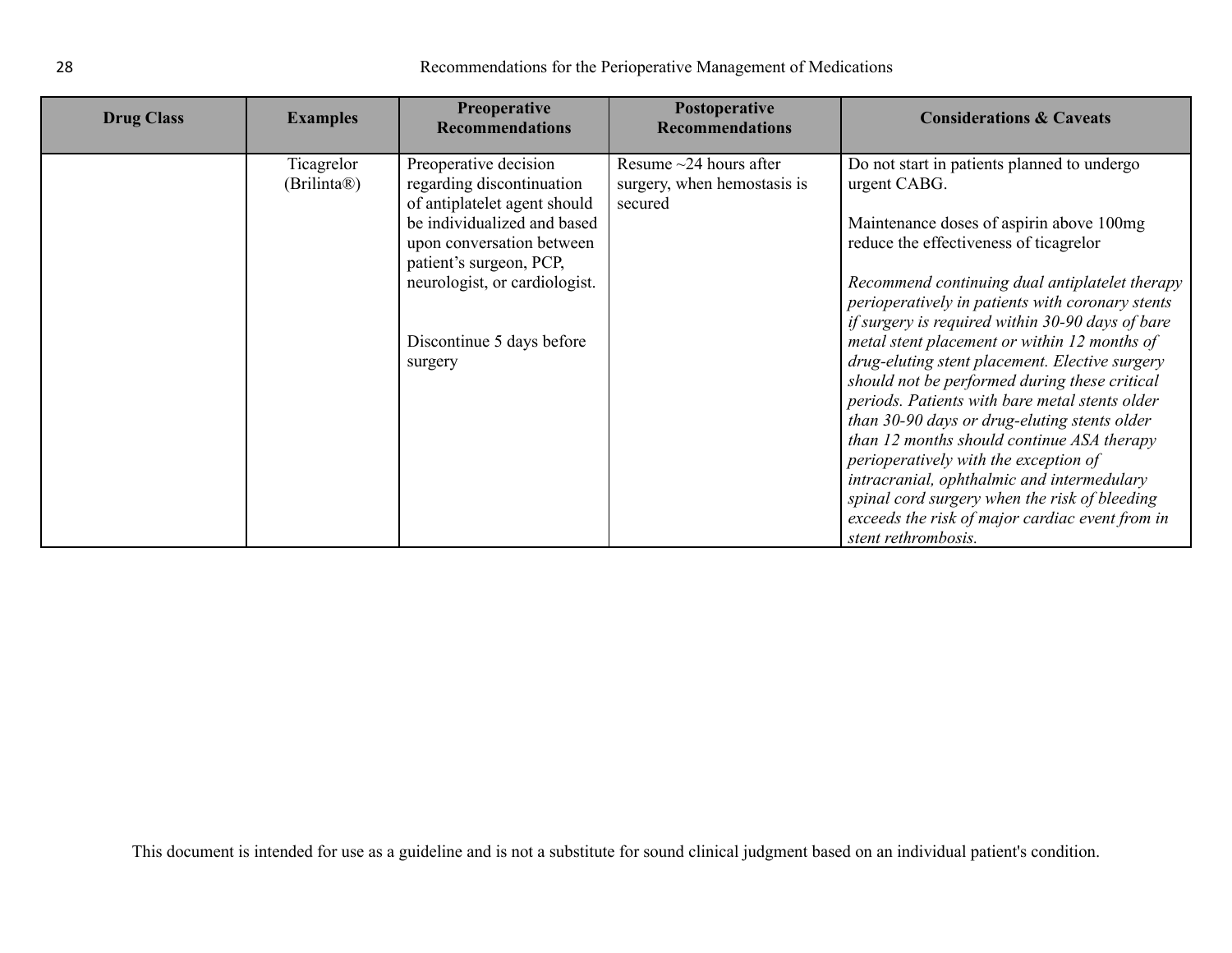| <b>Drug Class</b>        | <b>Examples</b>                         | Preoperative<br><b>Recommendations</b>                                                                                                                                                                                                                         | Postoperative<br><b>Recommendations</b>                                               | <b>Considerations &amp; Caveats</b>                                                                                                                                                                                                                                                                                                                                                                                                                         |
|--------------------------|-----------------------------------------|----------------------------------------------------------------------------------------------------------------------------------------------------------------------------------------------------------------------------------------------------------------|---------------------------------------------------------------------------------------|-------------------------------------------------------------------------------------------------------------------------------------------------------------------------------------------------------------------------------------------------------------------------------------------------------------------------------------------------------------------------------------------------------------------------------------------------------------|
|                          | Clopidogrel<br>(Plavix@)                | Preoperative decision<br>regarding discontinuation<br>of antiplatelet agent should<br>be individualized and based<br>upon conversation between<br>patient's surgeon, PCP,<br>neurologist, or cardiologist.<br>Discontinue at least 5-10<br>days before surgery | Resume $\sim$ 24 hours after<br>surgery (next morning), when<br>hemostasis is secured | Neuraxial anesthesia is relatively<br>contraindicated if these antiplatelet agents are<br>not discontinued 7-10 days preoperatively<br>Consider discussing with surgeon and<br>cardiologist about whether or not a loading dose<br>of clopidogrel should be given at the time of<br>resumption, since reinitiation of maintenance<br>dose would take 5-10 days to attain maximal<br>platelet function inhibition                                            |
|                          | Prasugrel<br>(Effient®)                 | Preoperative decision<br>regarding discontinuation<br>of antiplatelet agent should<br>be individualized and based<br>upon conversation between<br>patient's surgeon, PCP,<br>neurologist, or cardiologist.<br>Discontinue at least 7 days<br>before surgery    | Resume $\sim$ 24 hours after<br>surgery, when hemostasis is<br>secured                | Recommend continuing dual antiplatelet therapy<br>perioperatively in patients with coronary stents<br>if surgery is required within 30-90 days of bare<br>metal stent placement or within 12 months of<br>drug-eluting stent placement. Elective surgeries<br>should not be performed during these critical<br>periods. Patients with bare metal stents older<br>than 30-90 days or drug-eluting stents older<br>than 12 months should continue ASA therapy |
|                          | Ticlopdipine<br>(Ticlid®)               | Preoperative decision<br>regarding discontinuation<br>of antiplatelet agent should<br>be individualized and based<br>upon conversation between<br>patient's surgeon, PCP,<br>neurologist, or cardiologist.<br>Discontinue 10 days before<br>surgery            | Resume $\sim$ 24 hours after<br>surgery (next morning), when<br>hemostasis is secured | perioperatively.                                                                                                                                                                                                                                                                                                                                                                                                                                            |
| <b>Combination Drugs</b> | Aspirin/<br>dipyridamole<br>(Aggrenox@) | Stop 7-10 days before<br>surgery                                                                                                                                                                                                                               | Resume after procedure or<br>surgery when the risk of<br>bleeding has diminished      |                                                                                                                                                                                                                                                                                                                                                                                                                                                             |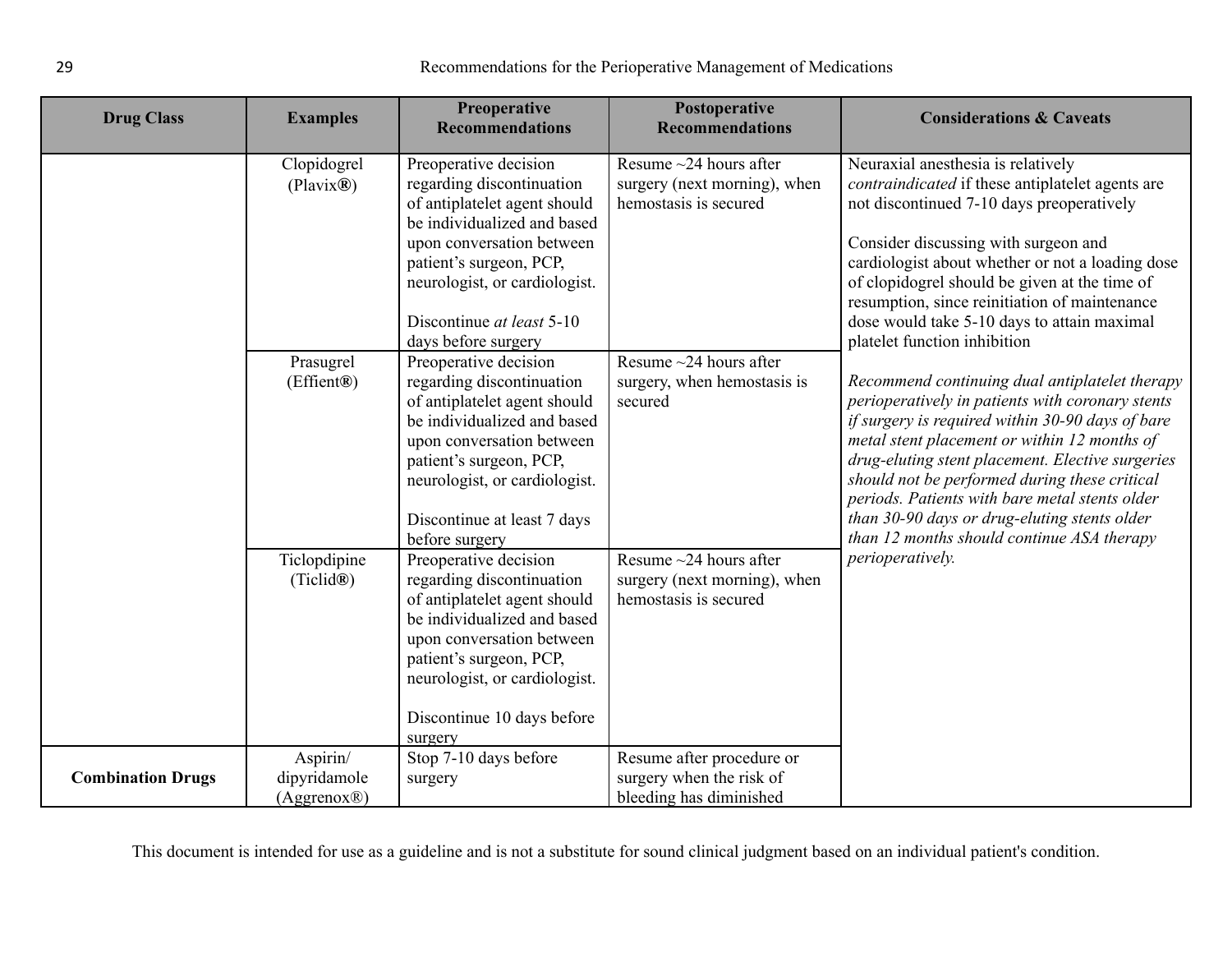<span id="page-29-0"></span>

| <b>Drug Class</b>                      | <b>Examples</b>                                                                                                                                                                                                                                                                                                                                                                                                                                                                                              | <b>Preoperative</b><br><b>Recommendations</b>                                                                                                             | Postoperative<br><b>Recommendations</b>                                                                                       | <b>Considerations &amp; Caveats</b>                                                                                                                                                                               |
|----------------------------------------|--------------------------------------------------------------------------------------------------------------------------------------------------------------------------------------------------------------------------------------------------------------------------------------------------------------------------------------------------------------------------------------------------------------------------------------------------------------------------------------------------------------|-----------------------------------------------------------------------------------------------------------------------------------------------------------|-------------------------------------------------------------------------------------------------------------------------------|-------------------------------------------------------------------------------------------------------------------------------------------------------------------------------------------------------------------|
| Phosphodiesterase<br><b>Inhibitor</b>  | Cilostazol<br>(Pletal@)                                                                                                                                                                                                                                                                                                                                                                                                                                                                                      | Stop at least 5 days before<br>surgery<br>*In patients who cannot<br>discontinue 7-10 days in<br>advance, stopping 3 days in<br>advance may be acceptable | Resume after procedure                                                                                                        | Antiplatelet actions and vasodilatory effects<br>When stopped, claudication symptoms may<br>recur; symptoms should subside once cilostazol<br>is reinitiated post-op.                                             |
| <b>ATTENTION DEFICIT HYPERACTIVITY</b> |                                                                                                                                                                                                                                                                                                                                                                                                                                                                                                              | <b>DISORDER MEDICATIONS</b>                                                                                                                               |                                                                                                                               |                                                                                                                                                                                                                   |
| <b>Stimulants</b>                      | Amphetamine<br>(Adzenys <sup>®</sup> ,<br>Dyanavel <sup>®</sup> ,<br>Evekeo <sup>®</sup> ),                                                                                                                                                                                                                                                                                                                                                                                                                  | Continue perioperatively to<br>avoid withdrawal effects,<br>most significant with<br>clonidine                                                            | If a surgical patient who is<br>taking one of these agents is<br>expected to resume it within<br>12 hours of the preoperative | If prolonged NPO expected, then discuss w/<br>prescribing provider on best management<br>strategy                                                                                                                 |
|                                        | Amphetamine/dext<br>roamphetamine<br>(Adderall <sup>®</sup> )<br>dextroamphetamine<br>(Dexedrine <sup>®</sup> ,<br>Adderall XR®)<br>Dexmethylphenidat<br>e (Focalin <sup>®</sup> ,<br>Focalin XR®)<br>Amphetamine<br>sulfate (Evekeo <sup>®</sup> )<br>Lisdexamfetamine<br>(Vyvanse®),<br>Serdexmethylpheni<br>date/dexmethylphe<br>nidate (Azstarys <sup>®</sup> )<br>Viloxazine<br>(Qelbree <sup>®</sup> )<br>Methylphenidate<br>(Ritalin <sup>®</sup> , Ritalin<br><b>SR®, Ritalin LA®,</b><br>Concerta®, | Will patients be able to take<br>oral meds within 12 hours<br>of preoperative dose? If not,<br>see next column<br>Hold the day of surgery                 | dose, oral dosing may continue<br>If not, resume postoperatively<br>when patient is stable                                    | May cause cardiovascular effects (hypertension,<br>tachycardia)<br>May increase risk of sudden increase in blood<br>pressure and heart rate during surgery if used in<br>conjunction with halogenated anesthetics |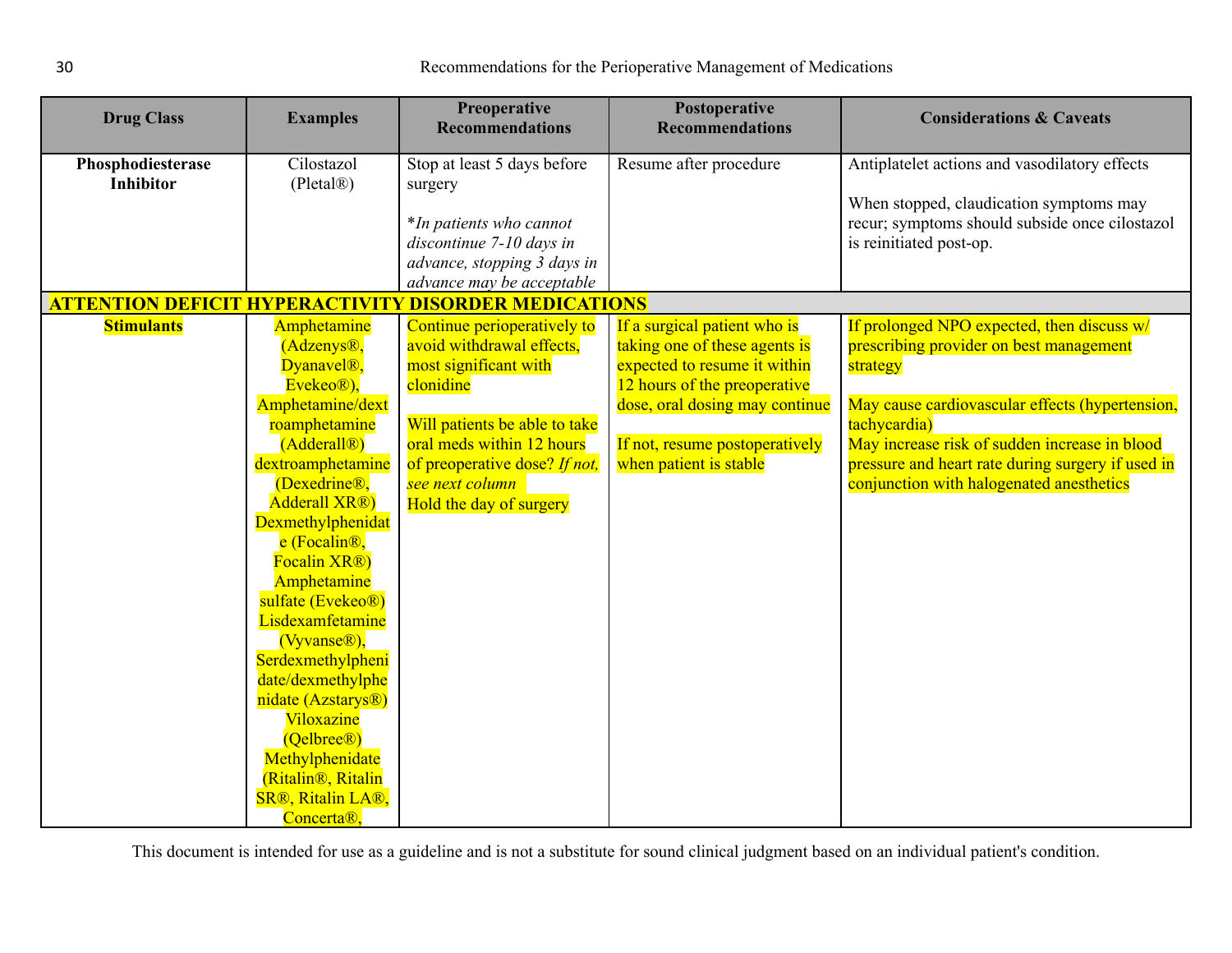<span id="page-30-1"></span><span id="page-30-0"></span>

| <b>Drug Class</b>                 | <b>Examples</b>                                                                                                        | Preoperative<br><b>Recommendations</b>                                                                                                                     | Postoperative<br><b>Recommendations</b>                                                                                                                          | <b>Considerations &amp; Caveats</b>                                                                                                                                                                                                                                                                              |
|-----------------------------------|------------------------------------------------------------------------------------------------------------------------|------------------------------------------------------------------------------------------------------------------------------------------------------------|------------------------------------------------------------------------------------------------------------------------------------------------------------------|------------------------------------------------------------------------------------------------------------------------------------------------------------------------------------------------------------------------------------------------------------------------------------------------------------------|
|                                   | Quillivant XR®,<br>Quillichew ER <sup>®</sup>                                                                          |                                                                                                                                                            |                                                                                                                                                                  |                                                                                                                                                                                                                                                                                                                  |
| <b>Non-Stimulants</b>             | Atomoxetine<br>(Strattera <sup>®</sup> )                                                                               | Continue perioperatively to<br>avoid withdrawal effects                                                                                                    | May continue when able to<br>tolerate oral medications                                                                                                           | May cause cardiovascular effects (hypertension,<br>tachycardia).                                                                                                                                                                                                                                                 |
|                                   |                                                                                                                        |                                                                                                                                                            |                                                                                                                                                                  | May enhance the hypertensive and/or<br>tachycardic effect of sympathomimetics                                                                                                                                                                                                                                    |
| <b>AUTOIMMUNE DISEASE AGENTS</b>  |                                                                                                                        |                                                                                                                                                            |                                                                                                                                                                  |                                                                                                                                                                                                                                                                                                                  |
| <b>Complement Inhibitor</b>       | Avacopan<br>(Tavneos <sup>®</sup> )<br>Pegcetacoplan<br>(Empaveli <sup>®</sup> )                                       | <b>Discuss with prescribing</b><br>provider                                                                                                                | <b>Discuss with prescribing</b><br>provider                                                                                                                      | Empaveli is a twice weekly subcutaneous<br>infusion; consider scheduling surgery around this<br>schedule if possible                                                                                                                                                                                             |
| <b>Monoclonal Antibody:</b>       | Anifrolumab-fnia                                                                                                       | No specific                                                                                                                                                | No specific recommendations                                                                                                                                      | May cause immunosuppression and increase risk                                                                                                                                                                                                                                                                    |
| <b>Type I Interferon</b>          | (Saphnelo <sup>®</sup> )                                                                                               | recommendations available,                                                                                                                                 | available, discuss with                                                                                                                                          | of infections                                                                                                                                                                                                                                                                                                    |
| <b>Receptor Antagonist</b>        |                                                                                                                        | discuss with prescribing<br>provider                                                                                                                       | prescribing provider                                                                                                                                             |                                                                                                                                                                                                                                                                                                                  |
| <b>BENZODIAZEPINES</b>            |                                                                                                                        |                                                                                                                                                            |                                                                                                                                                                  |                                                                                                                                                                                                                                                                                                                  |
|                                   | Lorazepam<br>Diazepam<br>Alprazolam                                                                                    | Continue with minimal<br>interruption in the<br>perioperative period                                                                                       | Resume when patient is<br>hemodynamically stable                                                                                                                 | May cause delirium in elderly patients<br>Abrupt withdrawal can result in agitation,                                                                                                                                                                                                                             |
|                                   | Temazepam<br>Chlordiazepoxide                                                                                          | IV preparations are<br>available if needed                                                                                                                 | If patient NPO, parenteral<br>diazepam and lorazepam are<br>available                                                                                            | hypertension, delirium, and seizures                                                                                                                                                                                                                                                                             |
| <b>CARDIOVASCULAR MEDICATIONS</b> |                                                                                                                        |                                                                                                                                                            |                                                                                                                                                                  |                                                                                                                                                                                                                                                                                                                  |
| <b>Antianginal Medications</b>    | <b>Nitrates</b><br>$Ca^{2+}$ Channel<br>blockers (CCBs)<br><b>B</b> blockers<br>Ivabradine<br>(Corlanor <sup>®</sup> ) | All antianginal medications<br>should be <i>continued</i> in the<br>perioperative period<br>Ivabradine is used for<br>angina as an off-label<br>indication | Nitrates: Once-daily oral and<br>transdermal nitrate<br>formulations available<br>CCBs: IV verapamil and<br>diltiazem available<br>ß-blockers: IV form available | Nitrates: Transdermal nitrates may lose<br>effectiveness if skin perfusion decreases during<br>or after surgery<br>Calcium channel blockers should be continued<br>because there have been no major adverse<br>reactions reported in the perioperative period -<br>they appear safe and have theoretical benefit |
|                                   |                                                                                                                        |                                                                                                                                                            |                                                                                                                                                                  |                                                                                                                                                                                                                                                                                                                  |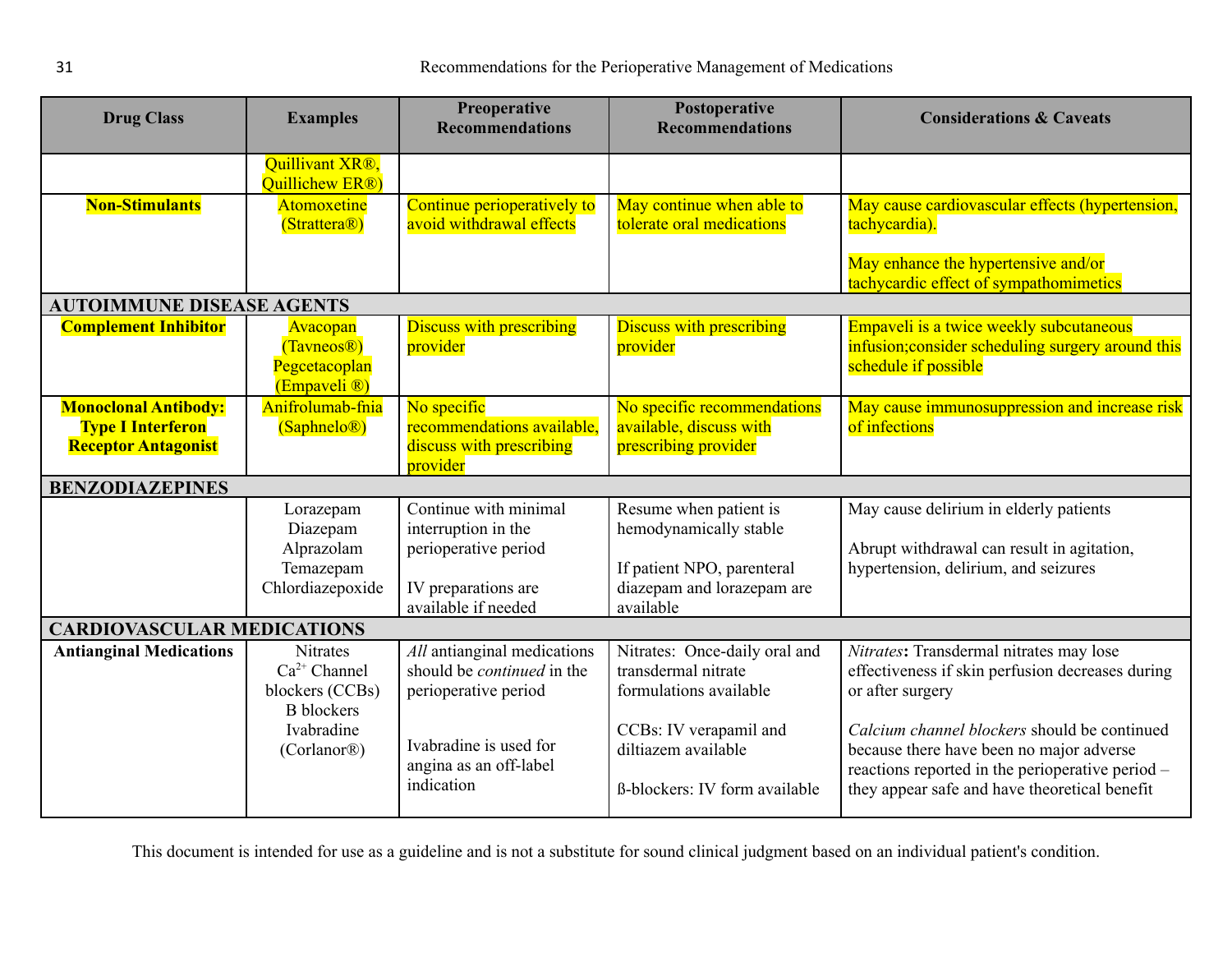| <b>Drug Class</b>        | <b>Examples</b>                                                               | Preoperative<br><b>Recommendations</b>                                                                                                                                      | Postoperative<br><b>Recommendations</b>                                                                                                                                                                                                                                                                                                                                    | <b>Considerations &amp; Caveats</b>                                                                                                                                                                                                                                                                                                                                                                          |
|--------------------------|-------------------------------------------------------------------------------|-----------------------------------------------------------------------------------------------------------------------------------------------------------------------------|----------------------------------------------------------------------------------------------------------------------------------------------------------------------------------------------------------------------------------------------------------------------------------------------------------------------------------------------------------------------------|--------------------------------------------------------------------------------------------------------------------------------------------------------------------------------------------------------------------------------------------------------------------------------------------------------------------------------------------------------------------------------------------------------------|
|                          |                                                                               |                                                                                                                                                                             | <b>Continue IV preparation</b><br>until patient can resume<br>regular PO medications                                                                                                                                                                                                                                                                                       | B <i>blockers</i> should be continued to avoid<br>withdrawal effects; use of $\beta$ -blockers has been<br>shown to reduce cardiovascular morbidity and<br>mortality postoperatively in some patient<br>populations                                                                                                                                                                                          |
| <b>Cardiac Glycoside</b> | Digoxin<br>(Lanoxin@)<br>Digitek <sup>®</sup> )                               | Continue perioperatively to<br>provide stability, especially<br>for arrhythmias<br>Check serum digoxin and<br>potassium levels<br>preoperatively if clinically<br>indicated | Due to long half-life of<br>digoxin, it is permissible to<br>miss one dose<br>If patient is unable to resume<br>oral intake of medications, it is<br>acceptable to give IV digoxin<br>**When switching a patient<br>from intravenous to oral<br>digoxin, allowances must be<br>made for differences in<br>bioavailability (digoxin tablets<br>are $~60-80\%$ bioavailable) | Patient is at risk for digoxin toxicity due mainly<br>to physiologic stress effects, particularly<br>acidosis, electrolyte abnormalities (especially<br>hypokalemia), hypoxia and increased<br>catecholamines<br>If a pressing reason exists $or$ if the physiologic<br>status of the patient is significantly altered, a<br>serum digoxin level should be measured<br>preoperatively and/or postoperatively |
| Antiarrhythmics          | Amiodarone<br>Sotalol<br>Procainamide<br>Diltiazem<br>Verapamil<br>Dofetilide | Continue all antiarrhythmic<br>agents                                                                                                                                       | Cardiologist should be<br>consulted if patient is taking an<br>antiarrhythmic that has no<br>alternative preparation, other<br>than oral, and will be NPO for<br>some time<br>Multiple IV preparations<br>available (i.e. amiodarone,<br>diltiazem, etc.)                                                                                                                  | Given the relative risk of therapy vs. that of<br>rhythm disturbances, these drugs are usually<br>prescribed for significant arrhythmias<br>Hypokalemia, hypomagnesemia, and<br>hypocalcemia can all increase risk of dangerous<br>dysrhythmias with certain antiarrhythmic agents                                                                                                                           |
| Alpha-/Beta-Agonist      | Droxidopa                                                                     | Can be continued at<br>physician's discretion.<br>However, it is<br>recommended that patients<br>be evaluated for supine                                                    | Resume postoperatively.                                                                                                                                                                                                                                                                                                                                                    | US Black Box Warning: Droxidopa may cause<br>or exacerbate supine hypertension.<br>Patients who are being treated for <i>neurogenic</i><br><i>orthostatic hypotension</i> are sensitive to                                                                                                                                                                                                                   |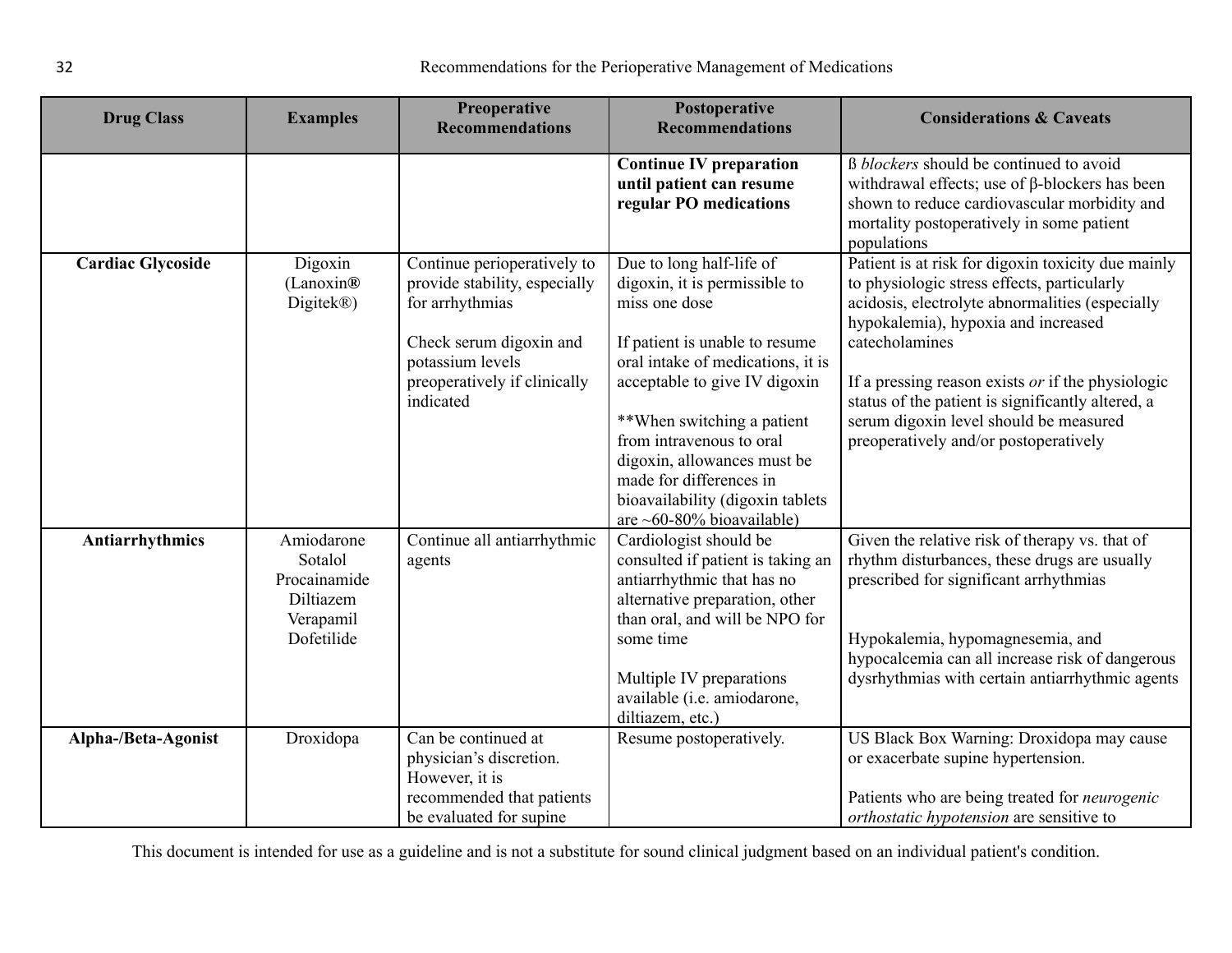<span id="page-32-1"></span><span id="page-32-0"></span>

| <b>Drug Class</b>                                     | <b>Examples</b>                                                                             | Preoperative<br><b>Recommendations</b>                                                                                                                                                         | Postoperative<br><b>Recommendations</b>                                                                                                              | <b>Considerations &amp; Caveats</b>                                                                                                                                                                                                                       |  |
|-------------------------------------------------------|---------------------------------------------------------------------------------------------|------------------------------------------------------------------------------------------------------------------------------------------------------------------------------------------------|------------------------------------------------------------------------------------------------------------------------------------------------------|-----------------------------------------------------------------------------------------------------------------------------------------------------------------------------------------------------------------------------------------------------------|--|
|                                                       |                                                                                             | hypertension while on the<br>medication. If supine<br>hypertension persists and<br>surgery requires supine<br>positioning, droxidopa can<br>be held approximately 8<br>hours prior to surgery. |                                                                                                                                                      | catecholamines secondary to up-regulation of<br>catecholamine receptors<br>Short-term supine hypertension can be managed<br>with transdermal nitrates if no contraindications<br>exist.                                                                   |  |
| <b>Neprilysin Inhibitor/ARB</b>                       | Sacubitril /<br>valsartan (Entresto)                                                        | Refer to ARBs section<br>above                                                                                                                                                                 |                                                                                                                                                      |                                                                                                                                                                                                                                                           |  |
| <b>Transthyretin Stabilizer</b>                       | Tafamidis<br>(Vyndamax <sup>®</sup> )<br>Tafamidis<br>meglumine<br>(Vyndaqel <sup>®</sup> ) | Continue until time of<br>surgery                                                                                                                                                              | Resume postoperatively when<br>patient is stable and able to<br>swallow the capsule whole                                                            | Vyndamax and Vyndaqel have not been<br>thoroughly studied during perioperative and<br>postoperative phases of care but does not appear<br>to affect wound healing.                                                                                        |  |
| <b>Soluble Guanylate</b><br><b>Cyclase Stimulator</b> | Vericiguat<br>(Verquvo)                                                                     | No specific<br>recommendations for<br>preoperative management<br>exist - management strategy<br>should be collaboratively<br>decided between providers                                         | No specific recommendations<br>for postoperative management<br>exist - management strategy<br>should be collaboratively<br>decided between providers |                                                                                                                                                                                                                                                           |  |
| <b>CHOLESTATIC PRURITUS</b>                           |                                                                                             |                                                                                                                                                                                                |                                                                                                                                                      |                                                                                                                                                                                                                                                           |  |
| <b>Ileal Bile Acid Transporter</b><br>Inhibitor       | Maralixibat<br>(Livmarli <sup>®</sup> )                                                     | No data available on<br>discontinuation prior to<br>surgery                                                                                                                                    |                                                                                                                                                      | Need to be administered 30 minutes before first<br>meal of the day and patient should be seated<br>upright or standing for a few minutes after<br>administration.<br>If missed dose $> 12$ hr, omit dose and resume<br>dosing at original dosing schedule |  |
| <b>CKD-ASSOCIATED PRURITUS MEDICATIONS</b>            |                                                                                             |                                                                                                                                                                                                |                                                                                                                                                      |                                                                                                                                                                                                                                                           |  |
| <b>Kappa Opioid</b><br><b>Receptor Agonists</b>       | <b>Difelikefalin</b><br>(Korsuva <sup>®</sup> )                                             | <b>Discuss with prescribing</b><br>provider                                                                                                                                                    | <b>Discuss with prescribing</b><br>provider                                                                                                          | This medication is administered IV at the end of<br>each HD session. The half-life of difelikefalin in<br>HD subjects prior to dialysis ranged between 23<br>and 31 hours. HD reduced the plasma                                                          |  |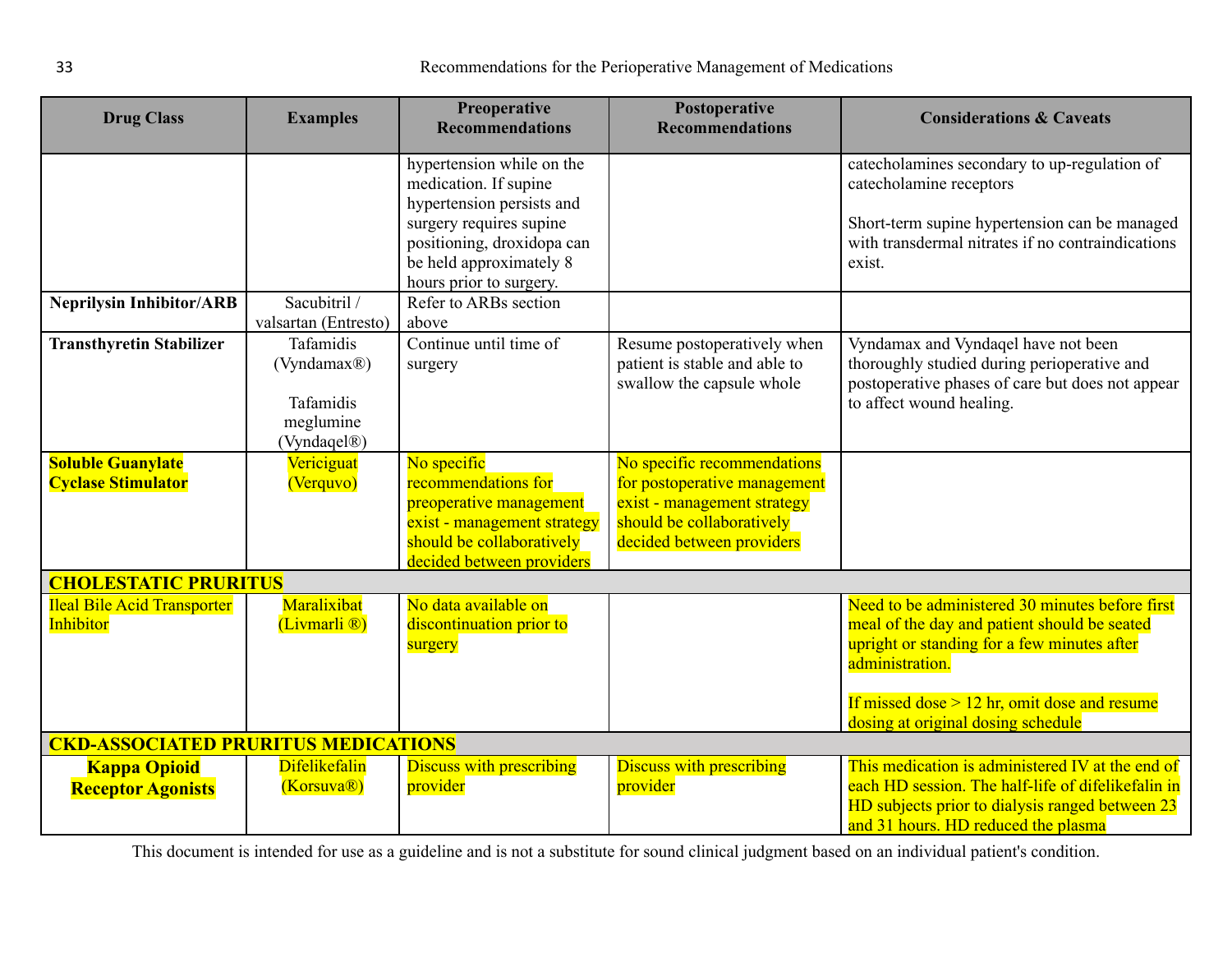| <b>Drug Class</b>      | <b>Examples</b>    | Preoperative<br><b>Recommendations</b>                   | Postoperative<br><b>Recommendations</b>                       | <b>Considerations &amp; Caveats</b>                                                                      |
|------------------------|--------------------|----------------------------------------------------------|---------------------------------------------------------------|----------------------------------------------------------------------------------------------------------|
|                        |                    |                                                          |                                                               |                                                                                                          |
|                        |                    |                                                          |                                                               | concentrations by 70-80% and difelikefalin was                                                           |
|                        |                    |                                                          |                                                               | not detectable in plasma after 2 dialysis cycles.                                                        |
| <b>CORTICOSTEROIDS</b> |                    |                                                          |                                                               |                                                                                                          |
|                        | Prednisone         | Can be held at physician's<br>discretion; however, it is | Minor to moderate surgical<br>stress: resume home dose        | If a patient is taking $\geq$ 20 mg/day of prednisone<br>or equivalent steroid for more than three weeks |
|                        | Methyl-prednisolon | recommended that patients                                |                                                               | or on steroids for Cushing's Syndrome,                                                                   |
|                        |                    | continue their usual dose<br>through the day of surgery. | Major surgical stress: decrease<br>prednisone dose by 50% per | perioperative coverage with hydrocortisone is<br>necessary in accordance with magnitude of the           |
|                        | Hydrocortisone     |                                                          | day to the usual daily dose                                   | stress.                                                                                                  |
|                        |                    | Suggested perioperative<br>stress corticosteroid         |                                                               | If a patient is taking doses of $5-20$ mg/day or                                                         |
|                        |                    | coverage for suppressed                                  |                                                               | higher of prednisone or equivalent steroid,                                                              |
|                        |                    | HPA axis patients:                                       |                                                               | perioperative coverage with hydrocortisone may                                                           |
|                        |                    |                                                          |                                                               | be necessary due to variability in HPA axis                                                              |
|                        |                    | Minor procedures or                                      |                                                               | suppression.                                                                                             |
|                        |                    | surgery under local                                      |                                                               |                                                                                                          |
|                        |                    | anesthesia (eg, inguinal                                 |                                                               | Suggested that the following groups do not need                                                          |
|                        |                    | hernia repair): take usual                               |                                                               | additional glucocorticoid coverage because of                                                            |
|                        |                    | morning steroid dose                                     |                                                               | they do not have suppression of their HPA axis:                                                          |
|                        |                    | Moderate surgical stress                                 |                                                               | On glucocorticoid for less than 3 weeks                                                                  |
|                        |                    | (eg, lower extremity                                     |                                                               | Morning doses of $\leq$ 5mg/day of                                                                       |
|                        |                    | revascularization, total joint                           |                                                               | prednisone or its equivalent for any                                                                     |
|                        |                    | replacement): Give 50 mg                                 |                                                               | length of time                                                                                           |
|                        |                    | hydrocortisone IV right                                  |                                                               | Doses of $\leq$ 10mg/day of prednisone or                                                                |
|                        |                    | before surgery followed by                               |                                                               | its equivalent every other day                                                                           |
|                        |                    | 25 mg IV every 8 hours for                               |                                                               |                                                                                                          |
|                        |                    | 24 hours                                                 |                                                               | For patients currently off glucocorticoids but                                                           |
|                        |                    |                                                          |                                                               | history of use in the past year, it is suggested to                                                      |
|                        |                    | Major surgical stress (eg,                               |                                                               | preoperatively assess the HPA axis beginning                                                             |
|                        |                    | esophagogastrectomy, total                               |                                                               | with checking a morning serum cortisol.                                                                  |
|                        |                    | proctocolectomy, open                                    |                                                               | Clinicians may consider withholding steroids,                                                            |
|                        |                    | heart surgery): Take usual                               |                                                               | watching BP, and administering a dose of                                                                 |
|                        |                    | morning steroid dose. Give                               |                                                               | hydrocortisone if the patient develops                                                                   |
|                        |                    | 100 mg hydrocortisone IV                                 |                                                               | hypotension.                                                                                             |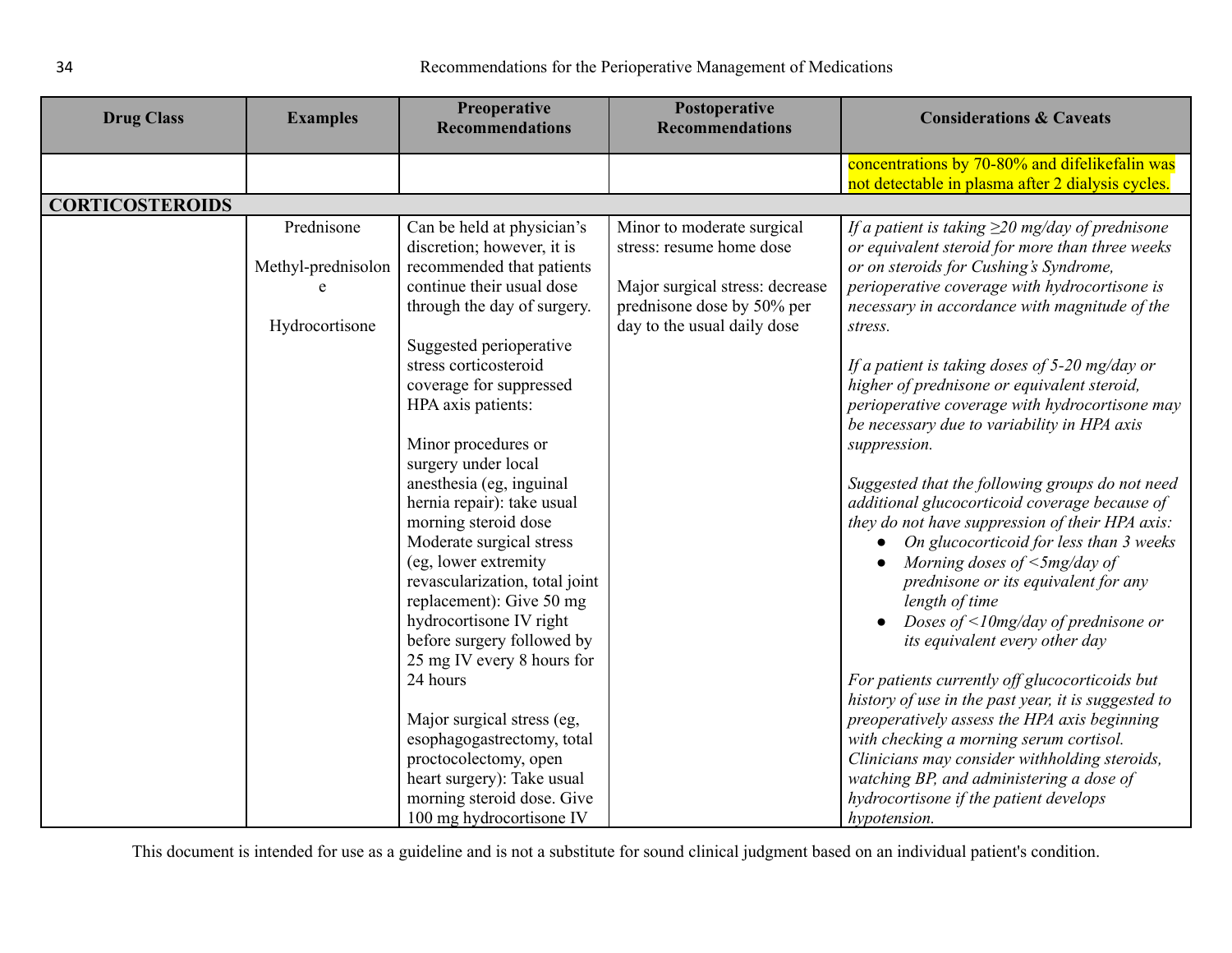<span id="page-34-1"></span><span id="page-34-0"></span>

| <b>Drug Class</b>                                                                       | <b>Examples</b>                                        | Preoperative<br><b>Recommendations</b>                                                                                                                                                                                                                                                                                                                                                                       | Postoperative<br><b>Recommendations</b>                                                                                                                                                                                                                                                                                                                                              | <b>Considerations &amp; Caveats</b>                                                                                                                                                                                                                                                                                                                                                                                                                              |
|-----------------------------------------------------------------------------------------|--------------------------------------------------------|--------------------------------------------------------------------------------------------------------------------------------------------------------------------------------------------------------------------------------------------------------------------------------------------------------------------------------------------------------------------------------------------------------------|--------------------------------------------------------------------------------------------------------------------------------------------------------------------------------------------------------------------------------------------------------------------------------------------------------------------------------------------------------------------------------------|------------------------------------------------------------------------------------------------------------------------------------------------------------------------------------------------------------------------------------------------------------------------------------------------------------------------------------------------------------------------------------------------------------------------------------------------------------------|
|                                                                                         |                                                        | before induction of<br>anesthesia followed by 50<br>mg IV every 8 hours for 24<br>hours.                                                                                                                                                                                                                                                                                                                     |                                                                                                                                                                                                                                                                                                                                                                                      | Steroid equivalencies:<br>Prednisone 5 mg = Methylprednisolone 4 mg =<br>hydrocortisone 20 mg = dexamethasone $0.75$ mg                                                                                                                                                                                                                                                                                                                                          |
| <b>COSMETIC MEDICATIONS</b>                                                             |                                                        |                                                                                                                                                                                                                                                                                                                                                                                                              |                                                                                                                                                                                                                                                                                                                                                                                      |                                                                                                                                                                                                                                                                                                                                                                                                                                                                  |
| <b>Neuromuscular Blocking</b><br><b>Agent/Acetylcholine</b><br><b>Release Inhibitor</b> | Prabotulinum-toxin<br>A-xvfs (Jeuveau®)                | Given as a one-time IM<br>injection for glabellar lines.<br>Do not administer on same<br>day as surgery                                                                                                                                                                                                                                                                                                      | Patients may receive injection<br>after recovery from procedure                                                                                                                                                                                                                                                                                                                      | Effects may spread from the area of injection to<br>produce symptoms consistent with botulinum<br>toxin effects. These symptoms have been<br>reported hours to weeks after injection.<br>Swallowing and breathing difficulties can be life<br>threatening and there have been reports of death.                                                                                                                                                                  |
| <b>DIABETIC MEDICATIONS</b>                                                             |                                                        |                                                                                                                                                                                                                                                                                                                                                                                                              |                                                                                                                                                                                                                                                                                                                                                                                      |                                                                                                                                                                                                                                                                                                                                                                                                                                                                  |
| <b>Biguanide</b>                                                                        | Metformin<br>(Glucophage®)                             | Hold the morning of<br>surgery.<br>Temporarily discontinue for<br>48 hours following the<br>administration of iodine<br>contrast media only in<br>patients with acute kidney<br>injury, severe chronic<br>kidney disease (stage IV/V,<br>eGFR $\leq$ 30) or in those<br>undergoing arterial studies.<br>Withhold metformin for<br>cardiac cases and cases in<br>which significant blood loss<br>is expected. | May restart drug after<br>procedure once patient<br>resumes a normal diet and it is<br>certain that no acute renal<br>dysfunction has developed<br>(e.g. $eGFR > 30$ ); until then<br>utilize insulin. In high-risk<br>patients undergoing radiology<br>procedures using contrast, wait<br>48 hours before resuming.<br>Preferred inpatient treatment is<br>insulin-only management. | Calculate eGFR; discontinue immediately or do<br>not resume therapy if eGFR is <30 mL/min/1.73<br>m <sup>2</sup> . Assess the benefit of continuing metformin<br>treatment in patients whose eGFR falls below 45<br>$mL/min/1.73m^2$ .<br>Metformin does not typically cause<br>hypoglycemia unless combined with a<br>sulfonylurea.<br>Risk factors for developing lactic acidosis:<br>Renal impairment<br><b>CHF</b><br>Inadequate renal perfusion/hypovolemia |
| Sulfonylureas                                                                           | Short-acting:<br>Glyburide<br>Glipizide<br>Glimepiride | Short-acting: Hold the day<br>of surgery                                                                                                                                                                                                                                                                                                                                                                     | Do NOT restart until patient<br>resumes a normal diet; until<br>then utilize insulin                                                                                                                                                                                                                                                                                                 | Potential for hypoglycemia<br>It is imperative that patient eats regular meals<br>when this medication is resumed                                                                                                                                                                                                                                                                                                                                                |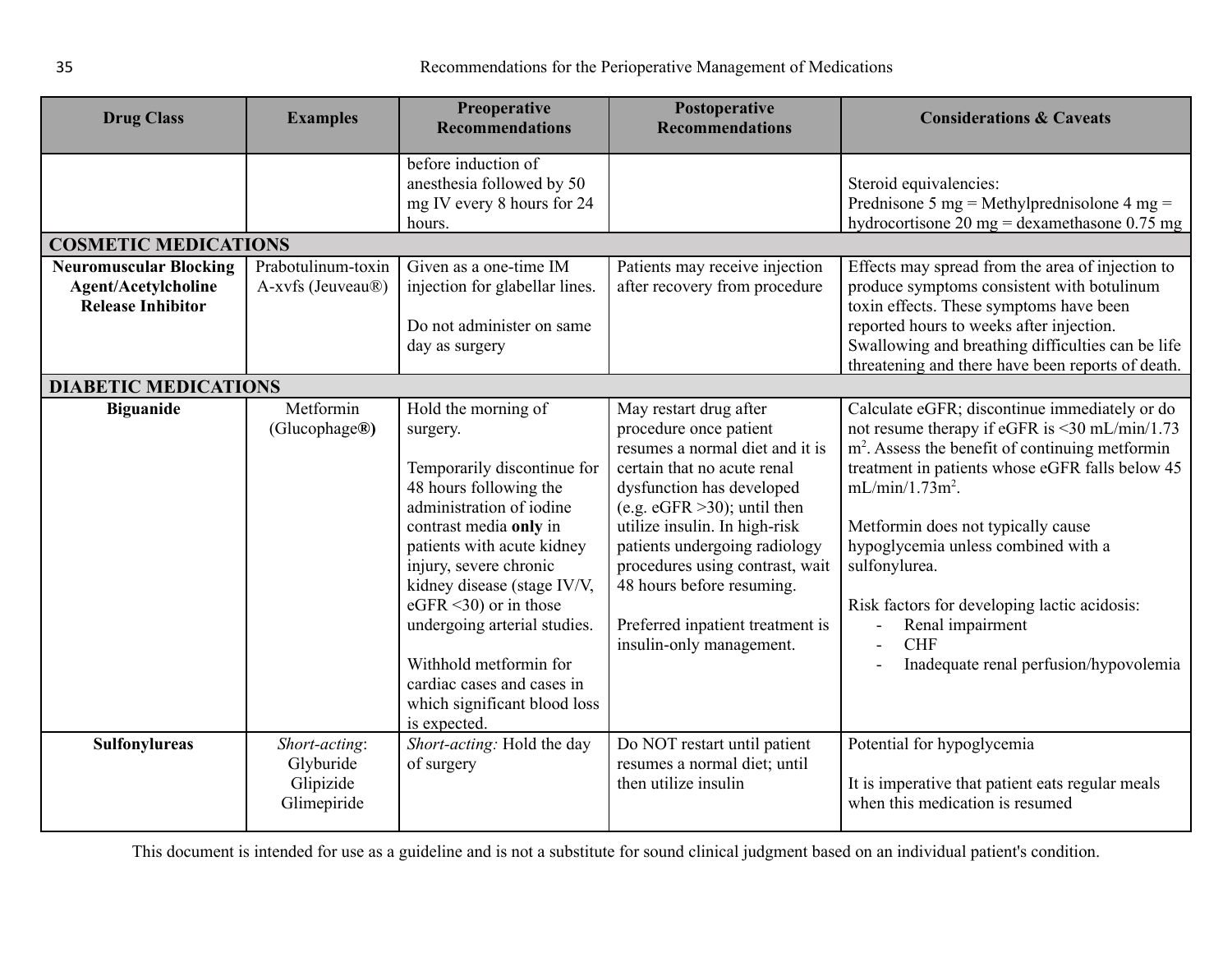| <b>Drug Class</b>                                 | <b>Examples</b>                                                                                                                                                                           | Preoperative<br><b>Recommendations</b>       | Postoperative<br><b>Recommendations</b>                                                                                                             | <b>Considerations &amp; Caveats</b>                                                                                                                                                                                                                                                                                   |
|---------------------------------------------------|-------------------------------------------------------------------------------------------------------------------------------------------------------------------------------------------|----------------------------------------------|-----------------------------------------------------------------------------------------------------------------------------------------------------|-----------------------------------------------------------------------------------------------------------------------------------------------------------------------------------------------------------------------------------------------------------------------------------------------------------------------|
|                                                   | Long-acting:<br>Chlorpropamide<br>(rarely used)                                                                                                                                           | Long-acting: Stop 72 hours<br>before surgery | Preferred inpatient treatment is<br>insulin-only management                                                                                         | A step-up approach can be used for patients on<br>high dose sulfonylureas, starting at low doses<br>and adjusting them until the usual dose is<br>reached                                                                                                                                                             |
| <b>Thiazolidinedione</b><br>"Glitazones"          | Rosiglitazone<br>(Avandia@)<br>Pioglitazone<br>(Actos@)                                                                                                                                   | Discontinue on the morning<br>of surgery     | Continue once patient can<br>tolerate oral medications<br>Preferred inpatient treatment is<br>insulin-only management                               | Will not cause hypoglycemia when used as<br>monotherapy; improves insulin sensitivity at<br>peripheral sites and in the liver, but does not<br>stimulate insulin release<br>Avoid use if patients develop congestive heart<br>failure or problematic fluid retention, or if there<br>are liver function abnormalities |
| <b>Glucagon-like Peptide</b><br>(GLP-1) analogs   | Exenatide<br>$(Bvetta@)$ ,<br>Bydureon®)<br>Liraglutide<br>(Victoza <sup>®</sup> )<br>Dulaglutide<br>(Trulicity®)<br>Albiglutide<br>(Tanzeum <sup>®</sup> )<br>Lixisenatide<br>(Adlyxin@) | Discontinue on the morning<br>of surgery     | Do NOT restart until patient<br>resumes a normal diet; until<br>then utilize insulin<br>Preferred inpatient treatment is<br>insulin-only management | May cause hypoglycemia when combined with a<br>sulfonylurea<br>It is imperative that patient eats regular meals<br>when this medication is resumed<br>May alter gastrointestinal (GI) motility and<br>worsen postoperative state                                                                                      |
| <b>Dipeptidyl Peptidase-4</b><br><b>Inhibitor</b> | Sitagliptin<br>(Januvia <sup>®</sup> )<br>Saxagliptin<br>(Onglyza®)<br>Alogliptin<br>(Nesina®)<br>Linagliptin<br>(Tradjenta®)                                                             | Discontinue on the morning<br>of surgery     | Do NOT restart until patient<br>resumes a normal diet; until<br>then utilize insulin<br>Preferred inpatient treatment is<br>insulin-only management | May alter gastrointestinal (GI) motility and<br>worsen postoperative state                                                                                                                                                                                                                                            |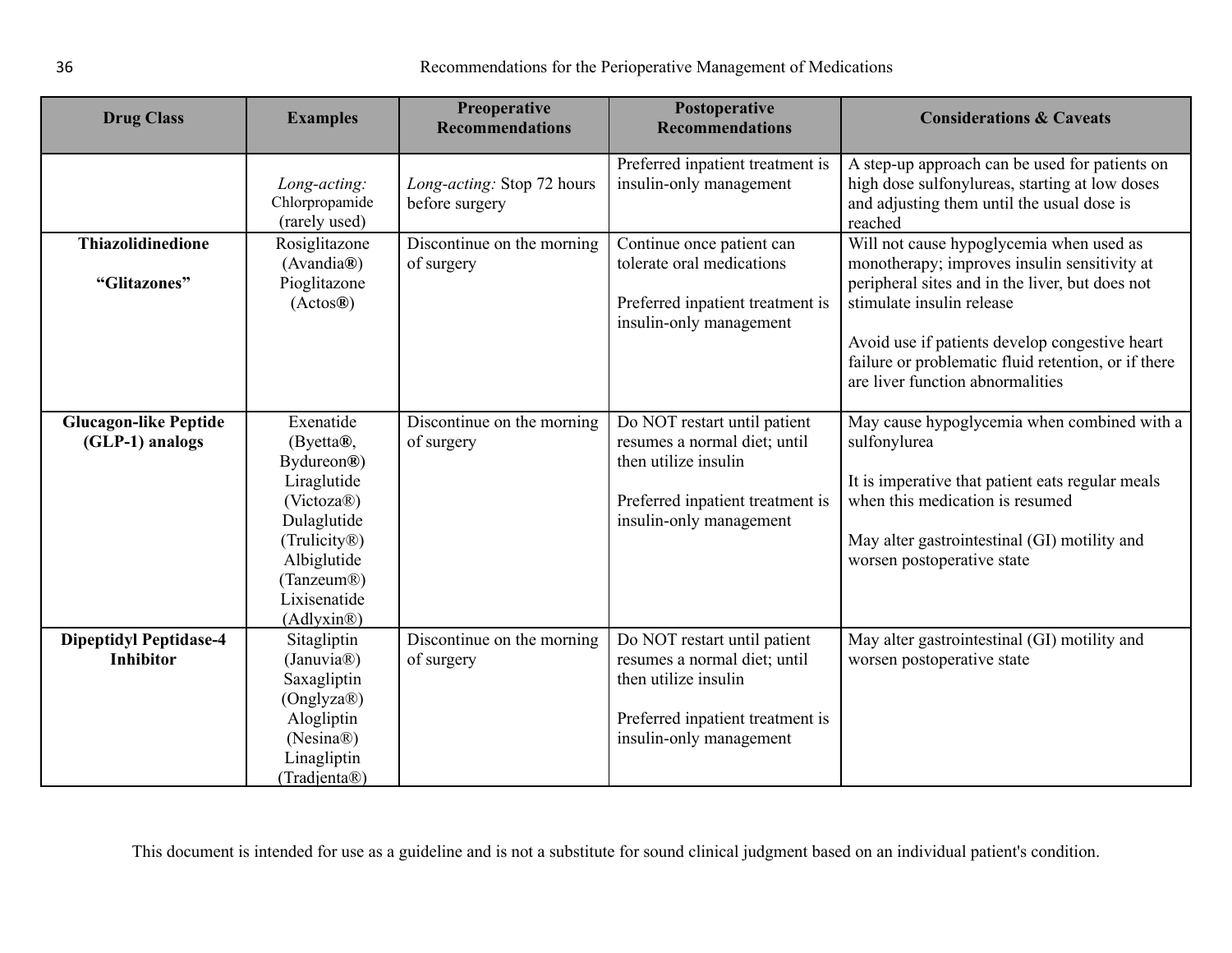|                                                                                      |                                                                                                                                                                                                                                                                                                                                                                                                                                                                                                                                                                                                                                             | <b>Recommendations</b>                                         |  |                                                                                                                                                     | <b>Recommendations</b> | <b>Considerations &amp; Caveats</b>                                                                                                       |  |
|--------------------------------------------------------------------------------------|---------------------------------------------------------------------------------------------------------------------------------------------------------------------------------------------------------------------------------------------------------------------------------------------------------------------------------------------------------------------------------------------------------------------------------------------------------------------------------------------------------------------------------------------------------------------------------------------------------------------------------------------|----------------------------------------------------------------|--|-----------------------------------------------------------------------------------------------------------------------------------------------------|------------------------|-------------------------------------------------------------------------------------------------------------------------------------------|--|
| $\alpha$ -Glucosidase Inhibitors                                                     | Acarbose<br>(Precose@)<br>Miglitol<br>(Glyset®)                                                                                                                                                                                                                                                                                                                                                                                                                                                                                                                                                                                             | Discontinue on the morning<br>of surgery                       |  | Do NOT restart until patient<br>resumes a normal diet; until<br>then utilize insulin<br>Preferred inpatient treatment is<br>insulin-only management |                        | MUST be taken with meals for efficacy.                                                                                                    |  |
| <b>Amylin Analog</b>                                                                 | Symlin<br>(Pramlintide®)                                                                                                                                                                                                                                                                                                                                                                                                                                                                                                                                                                                                                    | Discontinue on the morning<br>of surgery                       |  | Do NOT restart until patient<br>resumes a normal diet; until<br>then utilize insulin<br>Preferred inpatient treatment is<br>insulin-only management |                        |                                                                                                                                           |  |
| <b>Sodium-Glucose</b><br><b>Co-Transporter 2</b><br>(SGLT2) Inhibitor<br>"gliflozin" | Dapagliflozin<br>(Farxiga®)<br>Canaglifozin<br>(Invokana®)<br>Empagliflozin<br>(Jardiance <sup>®</sup> )                                                                                                                                                                                                                                                                                                                                                                                                                                                                                                                                    | Discontinue at least three<br>days before scheduled<br>surgery |  | Do NOT restart until patient<br>resumes a normal diet; until<br>then utilize insulin<br>Preferred inpatient treatment is<br>insulin-only management |                        | Monitor renal function postoperatively. If<br>patient's eGFR <45, therapy should be held.<br>Not recommended in volume-depleted patients. |  |
|                                                                                      | Ertugliflozin<br>(Steglatro®)                                                                                                                                                                                                                                                                                                                                                                                                                                                                                                                                                                                                               | Discontinue at least four<br>days before scheduled<br>surgery  |  |                                                                                                                                                     |                        |                                                                                                                                           |  |
| <b>Insulin</b>                                                                       | The following recommendations are for basic overview of insulin management perioperatively and do not represent comprehensive<br>blood glucose management guidelines due to the wide variability of diabetic pathology and insulin responsiveness.<br>Ideally consult anesthesiologist, endocrinologist, pharmacist or internist. May refer to CHI Franciscan Health<br>Perioperative Glycemic Control Guidelines for more specific recommendations<br>Short procedure (for procedures less than two hours):<br>$\bullet$<br>70/30<br>NPH or U-500<br><b>Insulin Pump</b><br>Glargine<br>Lispro<br><b>Detemir</b><br>70/25<br>Aspart<br>Day |                                                                |  |                                                                                                                                                     |                        |                                                                                                                                           |  |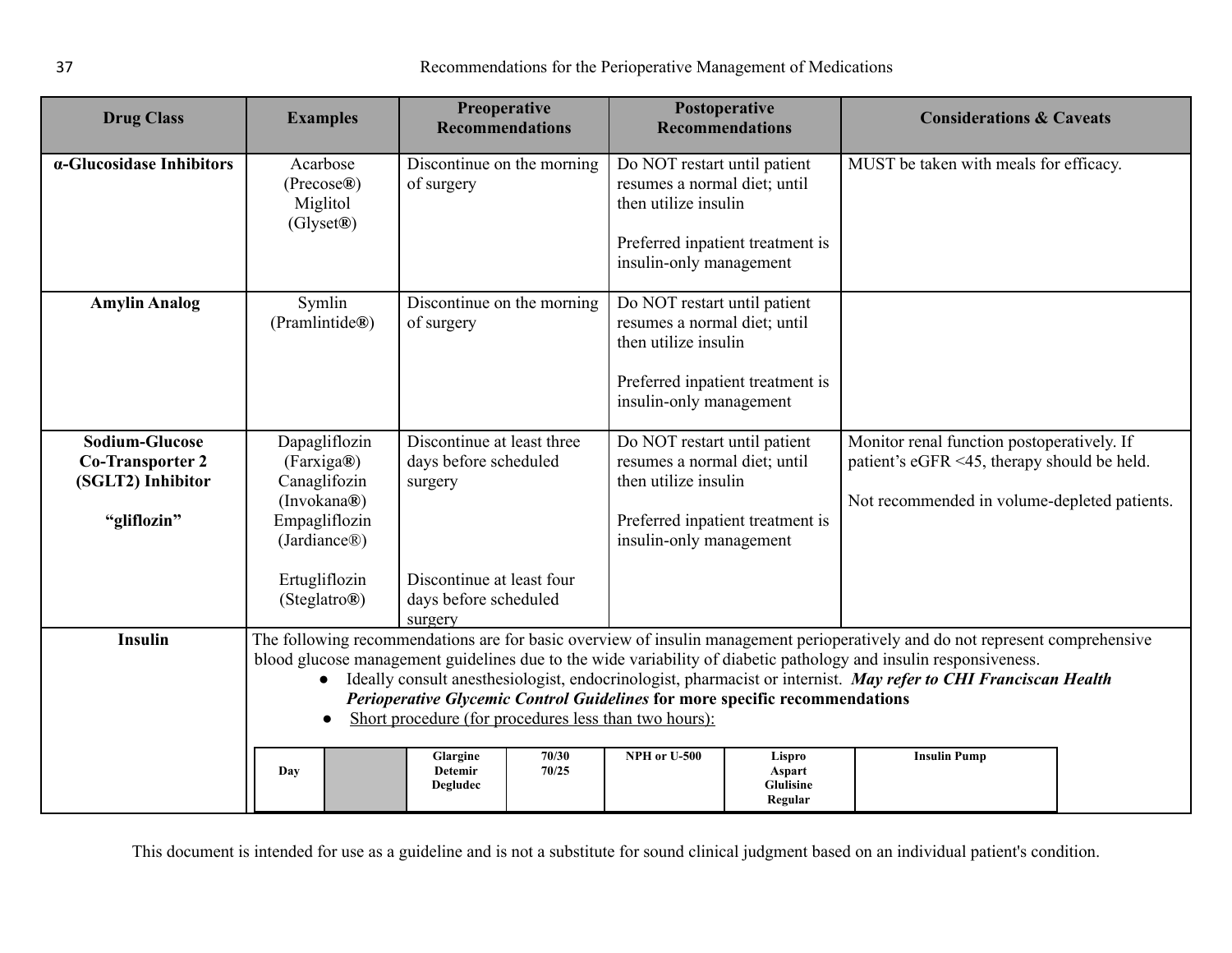|  | <b>Drug Class</b><br><b>Examples</b>                                                                                                                                                                                                                                                                                                                                                                                                                                                                                                                                                                                                                                                                                                                                                                                                                                                                                                                                                                             |           | Preoperative<br><b>Recommendations</b> |                   |                                                                                           | Postoperative     |                        |                                                                                                                                                                                                                                                                                                                         |               | <b>Considerations &amp; Caveats</b> |                                                                                                                  |  |
|--|------------------------------------------------------------------------------------------------------------------------------------------------------------------------------------------------------------------------------------------------------------------------------------------------------------------------------------------------------------------------------------------------------------------------------------------------------------------------------------------------------------------------------------------------------------------------------------------------------------------------------------------------------------------------------------------------------------------------------------------------------------------------------------------------------------------------------------------------------------------------------------------------------------------------------------------------------------------------------------------------------------------|-----------|----------------------------------------|-------------------|-------------------------------------------------------------------------------------------|-------------------|------------------------|-------------------------------------------------------------------------------------------------------------------------------------------------------------------------------------------------------------------------------------------------------------------------------------------------------------------------|---------------|-------------------------------------|------------------------------------------------------------------------------------------------------------------|--|
|  |                                                                                                                                                                                                                                                                                                                                                                                                                                                                                                                                                                                                                                                                                                                                                                                                                                                                                                                                                                                                                  |           |                                        |                   |                                                                                           |                   | <b>Recommendations</b> |                                                                                                                                                                                                                                                                                                                         |               |                                     |                                                                                                                  |  |
|  |                                                                                                                                                                                                                                                                                                                                                                                                                                                                                                                                                                                                                                                                                                                                                                                                                                                                                                                                                                                                                  |           | AM<br>Dose                             | <b>PM</b><br>Dose | AM<br>Dose                                                                                | <b>PM</b><br>Dose | AM<br>Dose             | PM Dose                                                                                                                                                                                                                                                                                                                 | AM<br>Dose    | PM Dose                             | All<br>Day                                                                                                       |  |
|  | Day<br>before<br>surgery                                                                                                                                                                                                                                                                                                                                                                                                                                                                                                                                                                                                                                                                                                                                                                                                                                                                                                                                                                                         |           | Usual<br>Dose                          | 80%               | Usual<br>Dose                                                                             | Usual<br>Dose     | Usual<br>Dose          | Dinner:<br>Usual<br>dose<br><b>Bedtime:</b><br>50%                                                                                                                                                                                                                                                                      | Usual<br>Dose | Usual<br>Dose                       | Usual basal rate and boluses for<br>carbs                                                                        |  |
|  |                                                                                                                                                                                                                                                                                                                                                                                                                                                                                                                                                                                                                                                                                                                                                                                                                                                                                                                                                                                                                  | Type 1 DM | $\bullet$                              |                   | Give AM basal insulin dose as follows:<br>Short acting: HOLD any meal bolus doses         |                   |                        | NPH or U-500 insulin: 50% of usual AM dose at home<br>Glargine/detemir/degludec: 75% of usual AM dose at home<br>Mixed insulin: 50% of usual AM dose at home                                                                                                                                                            |               |                                     | Usual basal rate no boluses.<br>Check blood sugar q4h or sooner if<br>you experience symptoms of<br>hypoglycemia |  |
|  | Day of<br>surgery                                                                                                                                                                                                                                                                                                                                                                                                                                                                                                                                                                                                                                                                                                                                                                                                                                                                                                                                                                                                | Type 2 DM | $\bullet$                              |                   | If correction scale: treat any $BG > 180$ mg/dl<br>Give AM basal insulin dose as follows: |                   |                        | If on basal insulin and oral diabetes medications-give 50% dose of basal<br>(NPH, U-500, glargine/detemir/degludec insulin).<br>If on basal insulin and meal-time insulin (with or without oral<br>medications)—give 75% of basal insulin and hold prandial insulin.<br>Pre-mixed insulin: 30% of usual AM dose at home |               |                                     |                                                                                                                  |  |
|  | If on correction scale, treat any $BG > 180$ mg/dl<br>Complex procedure (e.g., open heart, complex bowel surgery) or major surgery lasting greater than two hours:<br>$\bullet$<br>o Hold previous insulin regimens. Continuous insulin infusion is recommended.<br>Other:<br>For Type 1 diabetics an insulin infusion should be strongly considered.<br>$\Omega$<br>It is recommended to start dextrose containing IV fluids while patients are NPO<br>$\Omega$<br>For DM patients on nutritional or meal-bolus insulin, hold this insulin until after surgery; may resume when<br>$\Omega$<br>eating well.<br>After surgery, evaluate resuming basal insulin. If NPO, it is recommended to resume only 50% of total daily<br>$\mathbf{O}$<br>dose of insulin as basal. If on an insulin mix (e.g. $70/30$ ), patients need to be eating well to resume. If not,<br>convert them to a different basal insulin in the interim.<br>As diet resumes, consider nutritional insulin when appropriate<br>$\mathbf{O}$ |           |                                        |                   |                                                                                           |                   |                        |                                                                                                                                                                                                                                                                                                                         |               |                                     |                                                                                                                  |  |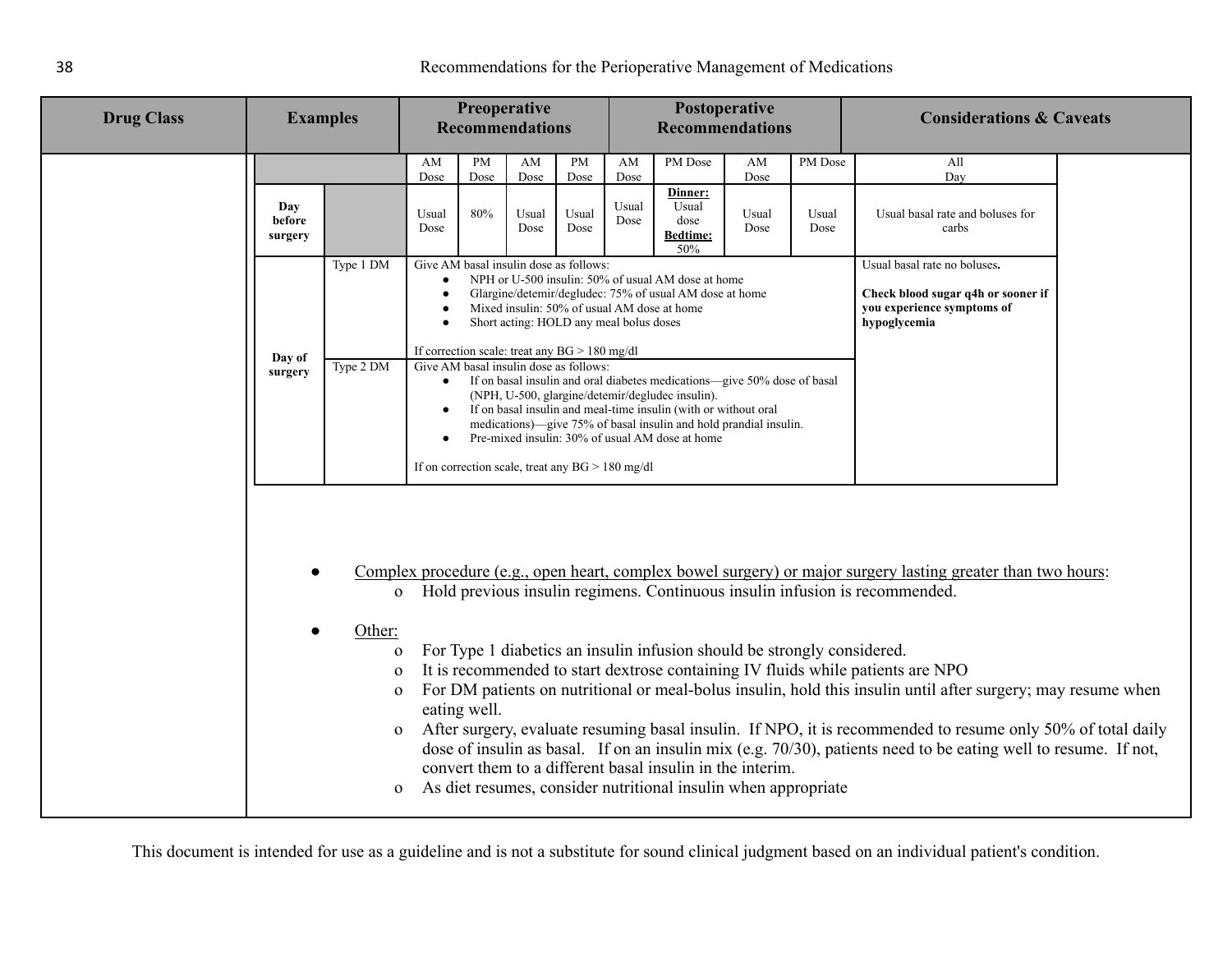<span id="page-38-0"></span>

| <b>Drug Class</b>                                                       | <b>Examples</b>                                                                                              | <b>Preoperative</b><br><b>Recommendations</b>                             | Postoperative<br><b>Recommendations</b>                                                                                                              | <b>Considerations &amp; Caveats</b>                                                                                                                                                                                                  |
|-------------------------------------------------------------------------|--------------------------------------------------------------------------------------------------------------|---------------------------------------------------------------------------|------------------------------------------------------------------------------------------------------------------------------------------------------|--------------------------------------------------------------------------------------------------------------------------------------------------------------------------------------------------------------------------------------|
| <b>Mineralocorticoid</b><br>(Aldosterone) Receptor<br><b>Antagonist</b> | finerenone<br>(Kerendia <sup>®</sup> )                                                                       | <b>Consult the prescribing</b><br>doctor                                  | Consult the prescribing doctor                                                                                                                       | There are ongoing clinical studies to assess<br>efficacy and safety                                                                                                                                                                  |
| <b>DIURETICS</b>                                                        |                                                                                                              |                                                                           |                                                                                                                                                      |                                                                                                                                                                                                                                      |
| Potassium-sparing<br>diuretics                                          | Triamterene<br>Amiloride<br>Spironolactone                                                                   | May continue without<br>interruptions if clinically<br>appropriate        | Oral diuretics should be<br>restarted if needed for control<br>of hypertension, volume<br>overload or when a normal diet<br>is resumed.              | The conversion from oral diuretics to IV<br>diuretics is not equal (example: furosemide 80)<br>mg PO daily = furosemide 40 mg IV daily)<br>Consider refraining from taking diuretics the<br>morning due to concern of hypovolemia or |
| <b>Thiazide diuretics</b>                                               | <b>HCTZ</b><br>Metolazone                                                                                    | May continue without<br>interruptions if clinically<br>appropriate        | IV diuretics are good option<br>until oral intake is adequate                                                                                        | hypokalemia. Quick diuresis can be obtained via<br>IV route if the need is discovered during<br>surgery.                                                                                                                             |
| <b>Loop diuretics</b>                                                   | Furosemide<br>(Lasix@)<br>Torsemide<br>(Demadex®)<br>Bumetanide<br>(Bumex@)<br>Ethacrynic Acid<br>(Edecrin®) | Continue without<br>interruption if patient is on<br>potassium supplement |                                                                                                                                                      | Hypokalemia, caused by select diuretics, can<br>theoretically increase the risk of perioperative<br>arrhythmia, potentiate the effects of muscle<br>relaxants, or provoke paralytic ileus.                                           |
| <b>ELECTROLYTES</b>                                                     |                                                                                                              |                                                                           |                                                                                                                                                      |                                                                                                                                                                                                                                      |
|                                                                         | Potassium<br>supplements                                                                                     | Consider checking<br>potassium level<br>Continue the day of surgery       | Restart when patient on oral<br>liquids<br>May use IV riders to correct<br>electrolyte disturbances if<br>patient is unable to tolerate PO<br>intake | Hypokalemia can theoretically increase the risk<br>of perioperative arrhythmia, potentiate the<br>effects of muscle relaxants, or provoke paralytic<br>ileus.                                                                        |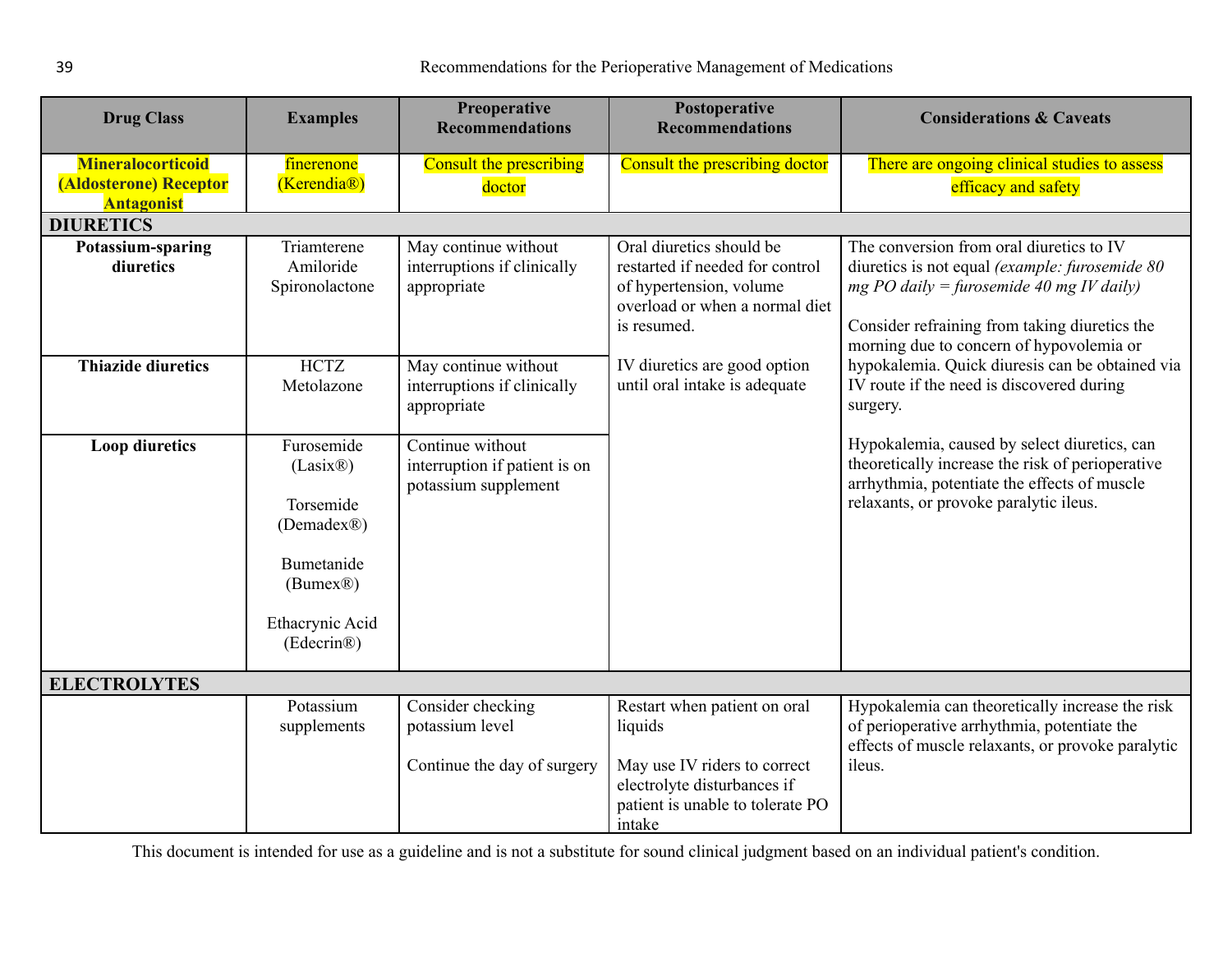<span id="page-39-1"></span><span id="page-39-0"></span>

| <b>Drug Class</b>                                                                                               | <b>Examples</b>                               | Preoperative<br><b>Recommendations</b>      | Postoperative<br><b>Recommendations</b>     | <b>Considerations &amp; Caveats</b>                                                                                                                                                                                                                                                                                |
|-----------------------------------------------------------------------------------------------------------------|-----------------------------------------------|---------------------------------------------|---------------------------------------------|--------------------------------------------------------------------------------------------------------------------------------------------------------------------------------------------------------------------------------------------------------------------------------------------------------------------|
|                                                                                                                 |                                               |                                             |                                             | Discontinue on the day of surgery if<br>potassium-wasting diuretics are held (i.e.<br>furosemide, HCTZ, torsemide, budesonide,<br>chlorthalidone, indapamide, ethacrynic acid)                                                                                                                                     |
| <b>ENZYME REPLACEMENT THERAPY</b>                                                                               |                                               |                                             |                                             |                                                                                                                                                                                                                                                                                                                    |
| <b>Hydrolytic lysosomal</b><br>glycogen-specific<br>enzyme                                                      | Avalglucosidase<br>alfa-ngpt<br>(Nexviazyme®) | <b>Discuss with prescribing</b><br>provider | <b>Discuss with prescribing</b><br>provider | This medication is administered IV every two<br>weeks. The mean plasma elimination half-life is<br>1.6 hours.                                                                                                                                                                                                      |
| <b>GENETIC DISORDERS AGENTS</b>                                                                                 |                                               |                                             |                                             |                                                                                                                                                                                                                                                                                                                    |
| <b>C-type Natriuretic</b><br><b>Peptide</b>                                                                     | <b>Vosoritide</b><br>(Voxzogo@)               | <b>Discuss with prescribing</b><br>provider | <b>Discuss with prescribing</b><br>provider | Vosoritide is a C-type natriuretic peptide that is<br>a daily subcutaneous injection indicated for<br>children greater than 5 years old with<br>achondroplasia.<br>Monitor body weight, growth, and physical<br>development every 3 to 6 months.                                                                   |
| <b>HEMATOLOGIC AGENTS</b>                                                                                       |                                               |                                             |                                             |                                                                                                                                                                                                                                                                                                                    |
| Aminolevulinate<br><b>Synthase 1-Directed</b><br><b>Small Interfering</b><br><b>Ribonucleic Acid</b><br>(siRNA) | Givosiran<br>(Givlaari <sup>®</sup> )         | Discuss with prescribing<br>provider        | Discuss with prescribing<br>provider        | Given monthly as a subcutaneous injection by<br>healthcare provider. It is not recommended to<br>miss monthly doses.<br>Elevated ALT levels (3-5x ULN) have been<br>observed within the first 3-5 months of initiating<br>therapy. Monitor for hepatic toxicity.<br>Monitor for signs and symptoms of anaphylaxis. |
| <b>Hemoglobin S</b><br>polymerization inhibitor                                                                 | Voxelotor<br>(Oxbryta@)                       | Continue until time of<br>surgery           | Resume postoperatively                      | Patients with sickle cell disease should be<br>assessed for serum hemoglobin levels prior to<br>surgery.<br>Half-life of this drug is 35.5 hours, so minor                                                                                                                                                         |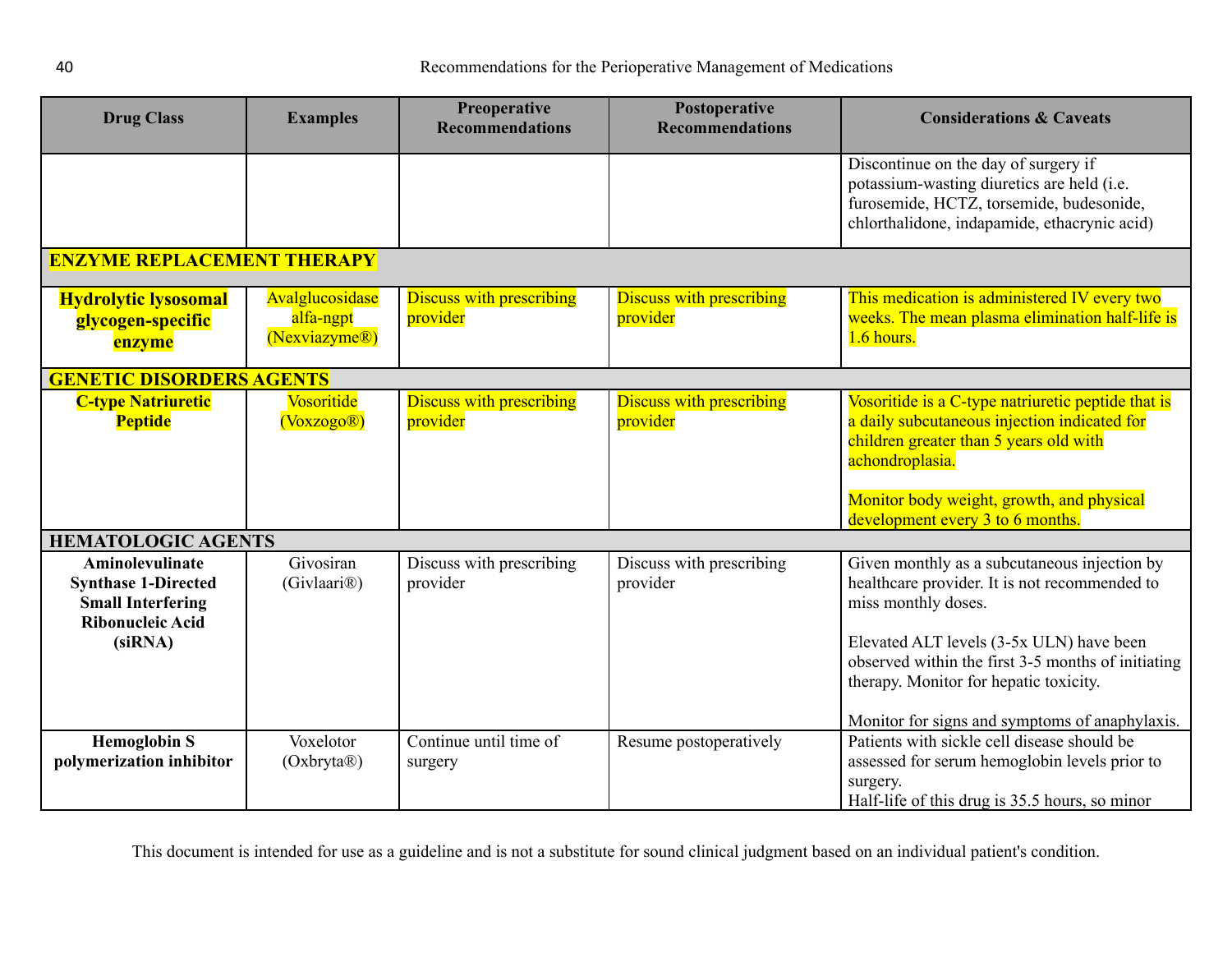| <b>Drug Class</b>                                                          | <b>Examples</b>                          | Preoperative<br><b>Recommendations</b>                                                          | Postoperative<br><b>Recommendations</b>                                    | <b>Considerations &amp; Caveats</b>                                                                                                                                                                                                                                                                                                                                                                                                                                                                                                                                                                     |
|----------------------------------------------------------------------------|------------------------------------------|-------------------------------------------------------------------------------------------------|----------------------------------------------------------------------------|---------------------------------------------------------------------------------------------------------------------------------------------------------------------------------------------------------------------------------------------------------------------------------------------------------------------------------------------------------------------------------------------------------------------------------------------------------------------------------------------------------------------------------------------------------------------------------------------------------|
| Monoclonal antibody;<br><b>Anti-P-selectin</b>                             | Crizanlizumab<br>(Adakveo@)              | Can continue up to the<br>month of surgery                                                      | Resume postoperatively on<br>regularly scheduled<br>administration day     | interruptions in therapy will not impact<br>treatment.<br>Voxelotor may interfere with high-performance<br>liquid chromatography measurement of Hb<br>subtypes (HbS, HbF, HbA).<br>This drug is administered IV over 30 minutes<br>once a month, so surgeries should ideally be<br>planned around infusion days.<br>Crizanlizumab may falsely decrease platelet<br>counts, particularly when collected in tubes with<br>ethylenediaminetetraacetic acid (EDTA). Collect<br>blood samples in citrate-containing tubes and<br>run samples within 4 hours of collection.<br>Half-life of drug is 7.6 days. |
|                                                                            |                                          |                                                                                                 |                                                                            |                                                                                                                                                                                                                                                                                                                                                                                                                                                                                                                                                                                                         |
| <b>HEMATOPOIETIC AGENTS</b>                                                |                                          |                                                                                                 |                                                                            |                                                                                                                                                                                                                                                                                                                                                                                                                                                                                                                                                                                                         |
| <b>Activin Receptor Ligand</b><br><b>Trap</b>                              | Luspatercept<br>(Reblozyl <sup>®</sup> ) | Consult with hematology<br>specialists.                                                         | Resume postoperatively                                                     | Non-formulary. Thromboembolism risk - use<br>with caution in patients with known thrombotic<br>risk. Monitor closely.                                                                                                                                                                                                                                                                                                                                                                                                                                                                                   |
| <b>Anti-Von Willebrand</b><br><b>Factor; Monoclonal</b><br><b>Antibody</b> | Caplacizumab<br>(Cabilivi <sup>®</sup> ) | Hold for 7 days prior to<br>invasive procedure, dental<br>procedures and elective<br>surgeries. | Resume postoperatively after<br>risk of surgical bleeding has<br>resolved. | Caplacizumab increases the risk of bleeding;<br>bleeding events are common. Severe bleeding<br>events (epistaxis, gingival bleeding, UGIB,<br>metrorrhagia) were reported in clinical trials.<br>Monitor closely for signs and symptoms of<br>bleeding if caplacizumab is restarted.                                                                                                                                                                                                                                                                                                                    |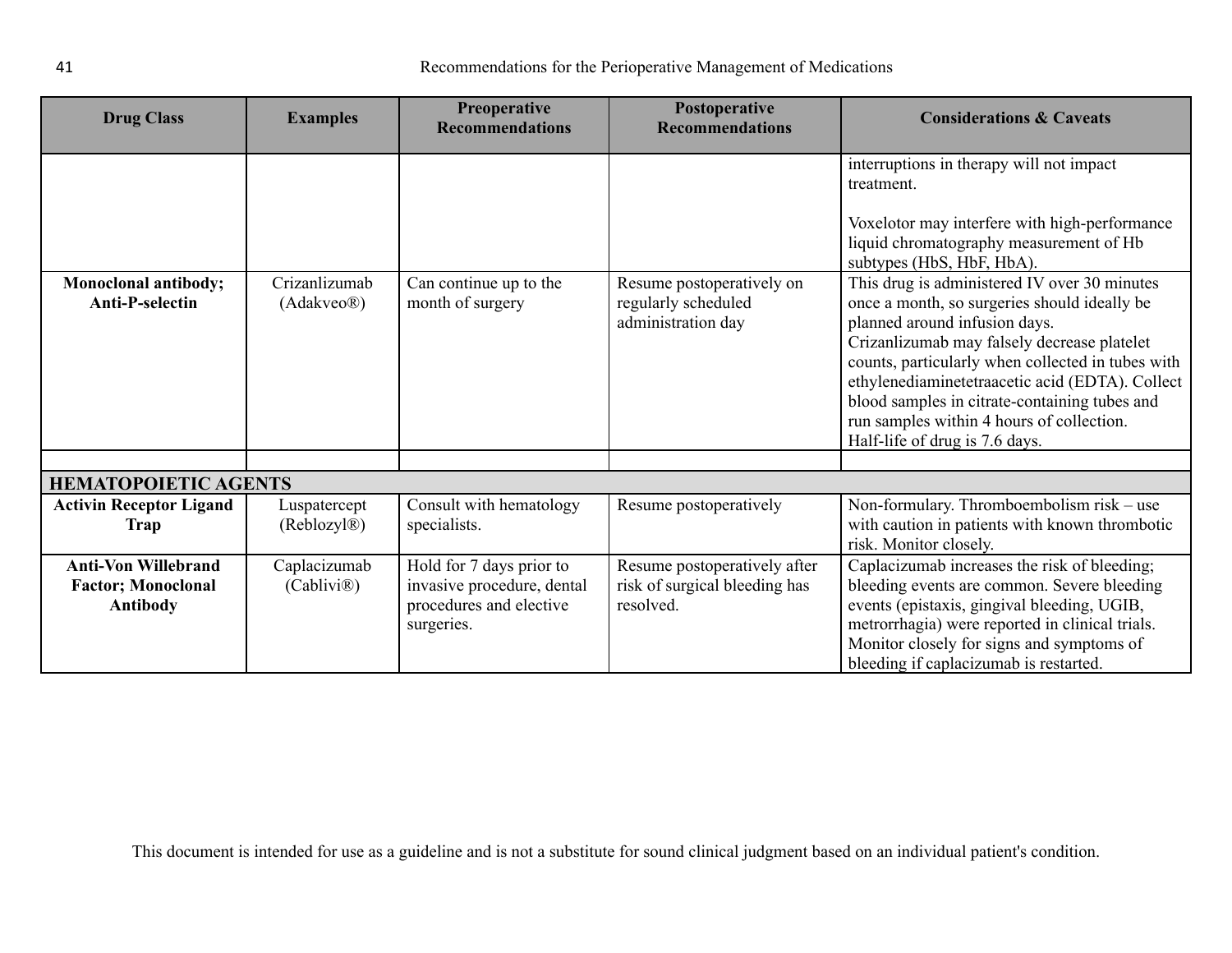| <b>Drug Class</b>                                     | <b>Examples</b>                                            | Preoperative<br><b>Recommendations</b>               | Postoperative<br><b>Recommendations</b>     | <b>Considerations &amp; Caveats</b>                                                                                                                                                                                                                                      |
|-------------------------------------------------------|------------------------------------------------------------|------------------------------------------------------|---------------------------------------------|--------------------------------------------------------------------------------------------------------------------------------------------------------------------------------------------------------------------------------------------------------------------------|
| <b>Colony-Stimulating</b><br><b>Factors</b>           | Lusutrombopag<br>(Mulpleta®)                               | Begin medication $8 - 14$<br>days prior to scheduled | Not indicated postoperatively               | Do not use to normalize platelet counts in<br>patients with chronic liver disease.                                                                                                                                                                                       |
|                                                       |                                                            | procedure.<br>3 mg daily for 7 days                  |                                             | Obtain platelet count prior to therapy<br>administration and no more than 2 days before<br>procedure                                                                                                                                                                     |
|                                                       |                                                            |                                                      |                                             | Thromboembolism risk – use with caution in<br>patients with known thrombotic risk and patients<br>with chronic liver disease. Monitor closely.                                                                                                                           |
| <b>Cyclin-dependent kinases</b><br>(CDK)4/6 inhibitor | Trilaciclib<br>$(Cosela\mathbb{R})$                        | <b>Discuss with prescribing</b><br>provider          | <b>Discuss with prescribing</b><br>provider | Trilaciclib is used to decrease the incidence of<br>chemotherapy-induced myelosuppression in<br>adult patients when administered<br>prior to a platinum/etoposide-containing<br>regimen or topotecan-containing<br>regimen for extensive-stage small cell lung<br>cancer |
| <b>Mono-pegylated</b><br>interferon alfa-2b           | Ropeginterferon<br>alfa-2b-njft<br>(Besremi <sup>®</sup> ) | <b>Discuss with prescribing</b><br>provider          | <b>Discuss with prescribing</b><br>provider | Ropeginterferon alfa-2b-njft is a biweekly<br>subcutaneous injection indicated for<br>polycythemia vera.                                                                                                                                                                 |
|                                                       |                                                            |                                                      |                                             | Interferon alfa products may cause or aggravate<br>fatal or light-threatening neuropsychiatric,<br>autoimmune, ischemic, and infectious disorders.                                                                                                                       |
| <b>Oral Iron Replacement</b>                          | Ferric maltol<br>(Accrufer@)                               | Continue during<br>perioperative period              | Continue during postoperative<br>period     | If patient is NPO, can consider IV iron<br>formulations, if necessary for iron deficiency<br>anemia and concerns for surgery recovery:<br>Ferric carboymaltose<br>$\bullet$<br>Ferric gluconate<br>Iron sucrose<br>$\bullet$                                             |
| <b>Tyrosine Kinase Inhibitor</b>                      | Fostamatinib<br>(Tavalisse®)                               | Continue during<br>perioperative period              | Continue during perioperative<br>period     | Fostamatinib is utilized for chronic immune<br>thrombocytopenia. Monitor CBC and ensure<br>patient's platelet levels are adequate to proceed<br>with surgery.                                                                                                            |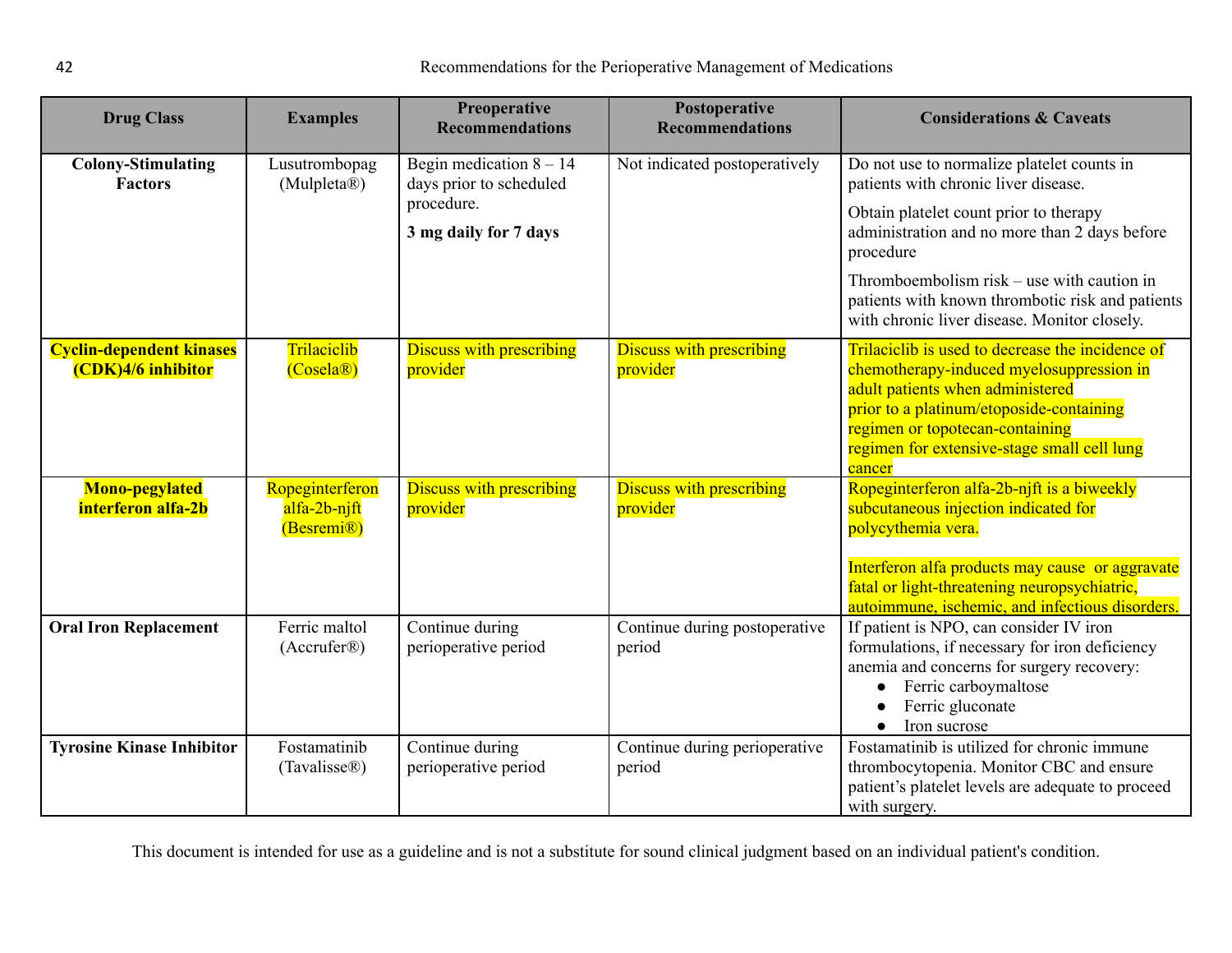<span id="page-42-0"></span>

| <b>Drug Class</b>                  | <b>Examples</b>                          | <b>Preoperative</b><br><b>Recommendations</b>                                                                                                | Postoperative<br><b>Recommendations</b>                                                                                                             | <b>Considerations &amp; Caveats</b>                                                                                                                                                                                      |
|------------------------------------|------------------------------------------|----------------------------------------------------------------------------------------------------------------------------------------------|-----------------------------------------------------------------------------------------------------------------------------------------------------|--------------------------------------------------------------------------------------------------------------------------------------------------------------------------------------------------------------------------|
| Thrombopoietin receptor<br>agonist | Avatrombopag<br>(Doptelet <sup>®</sup> ) | Begin therapy 10 to 13 days<br>prior to the scheduled<br>procedure. Patients should<br>undergo procedure 5 to 8<br>days after the last dose. |                                                                                                                                                     | Platelet count should be obtained prior to<br>therapy initiation and on the day of the<br>procedure.                                                                                                                     |
| <b>HERBAL SUPPLEMENTS</b>          |                                          |                                                                                                                                              |                                                                                                                                                     |                                                                                                                                                                                                                          |
| Echinacea                          |                                          | No data on discontinuation                                                                                                                   |                                                                                                                                                     | Echinacea is associated with allergic reactions<br>and immune stimulation.<br>There is potential to decrease metabolism of<br>certain perioperative medications such as<br>cyclosporine, midazolam, lidocaine, and CCBs. |
| Ephedra (ma huang)                 |                                          | Discontinue at least 24<br>hours before surgery                                                                                              |                                                                                                                                                     | Ephedra may increase the risk of heart attack<br>and stroke                                                                                                                                                              |
| Garlic                             |                                          | Discontinue at least 7 days<br>before surgery                                                                                                | Herbal supplements are not<br>part of hospital formulary.<br>Patients must bring their own<br>supply if continuation after<br>surgery is indicated. | Garlic irreversibly inhibits platelet aggregation<br>in a dose-dependent manner, which may<br>increase risk of bleeding<br>Garlic may lower blood pressure                                                               |
| Gingko biloba                      |                                          | Discontinue at least 36<br>hours before surgery                                                                                              |                                                                                                                                                     | Gingko may cause inhibition of<br>platelet-activating factor, which increases risk<br>of bleeding after surgery                                                                                                          |
| <b>Ginseng</b>                     | American Ginseng<br><b>Asian Ginseng</b> | Discontinue at least 7 days<br>before surgery                                                                                                |                                                                                                                                                     | Ginseng may cause hypoglycemia,<br>tachycardia, and hypertension. It may also<br>irreversibly inhibit platelet aggregation.                                                                                              |
| Kava                               |                                          | Discontinue at least 24<br>hours before surgery                                                                                              |                                                                                                                                                     | Kava may increase sedative effect of anesthetics<br>by potentiating GABA inhibitory<br>neurotransmission                                                                                                                 |
| <b>St. John's Wort</b>             |                                          | Discontinue at least 5 days<br>before surgery                                                                                                |                                                                                                                                                     | St. John's Wort is known to cause an increase in<br>metabolism of certain perioperative medications<br>such as cyclosporine, midazolam, lidocaine, and<br><b>CCB</b>                                                     |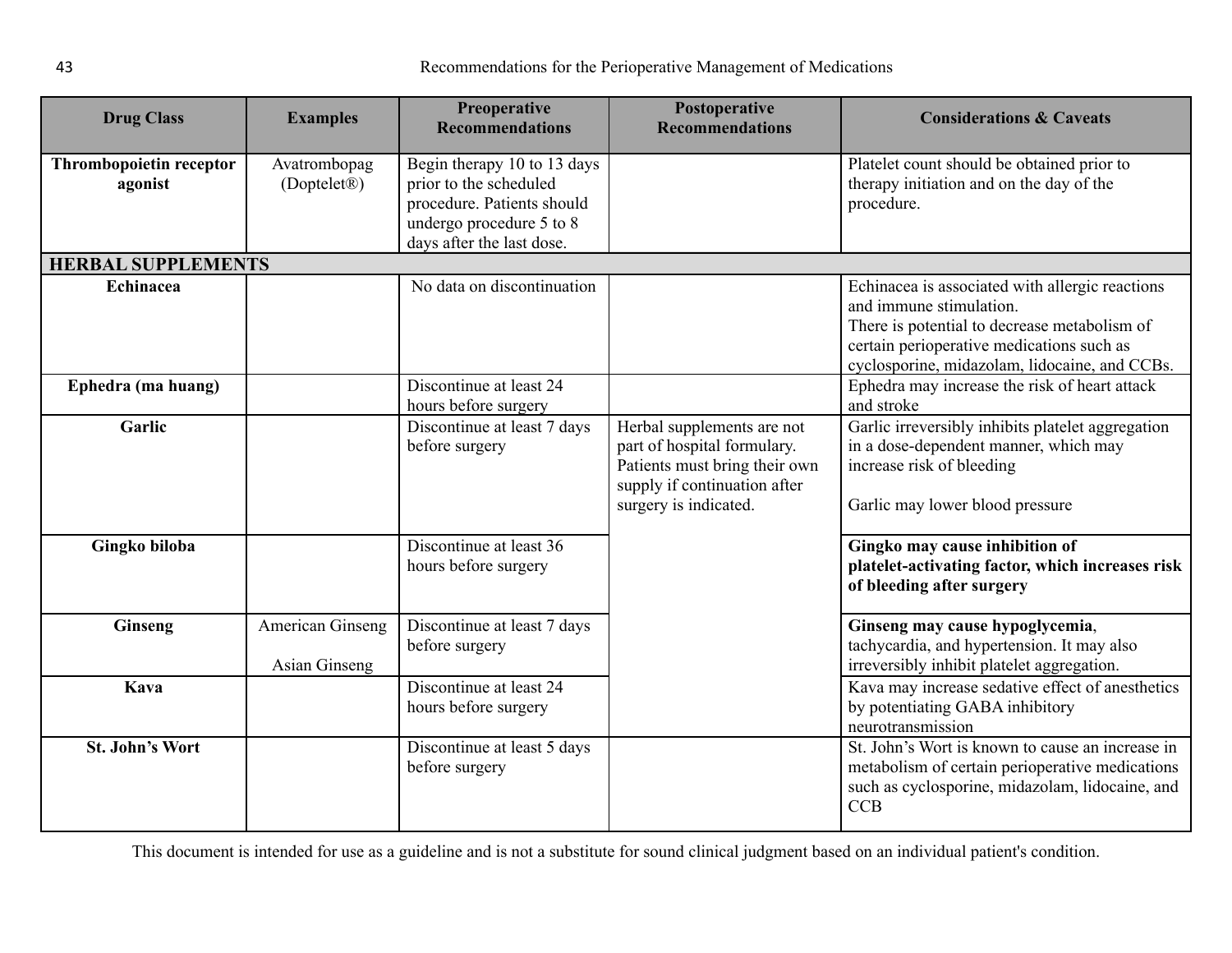<span id="page-43-0"></span>

| <b>Drug Class</b>                                          | <b>Examples</b>                                                                                                                                                                                                                                                                                                                            | <b>Preoperative</b><br><b>Recommendations</b>                                                                                                        | Postoperative<br><b>Recommendations</b>                                                                                                                                    | <b>Considerations &amp; Caveats</b>                                                                                                                                                                                                                                                                                                                           |
|------------------------------------------------------------|--------------------------------------------------------------------------------------------------------------------------------------------------------------------------------------------------------------------------------------------------------------------------------------------------------------------------------------------|------------------------------------------------------------------------------------------------------------------------------------------------------|----------------------------------------------------------------------------------------------------------------------------------------------------------------------------|---------------------------------------------------------------------------------------------------------------------------------------------------------------------------------------------------------------------------------------------------------------------------------------------------------------------------------------------------------------|
| Valerian                                                   |                                                                                                                                                                                                                                                                                                                                            | Ideally tapered weeks<br>before surgery; if not<br>withdrawal is treated with<br>benzodiazepines.                                                    |                                                                                                                                                                            | Valerian may increase the sedative effect of<br>anesthetics and can be associated with<br>benzodiazepine-like withdrawal                                                                                                                                                                                                                                      |
| All other unlisted herbals<br>and Vitamin E<br>supplements | <b>Black Cohosh</b><br>Chamomile<br>CoQ10<br>Feverfew<br>Ginger<br>Goldenseal<br>Saw Palmetto                                                                                                                                                                                                                                              | Discontinue at least 14 days<br>prior to surgery. There are<br>some recommendations to<br>avoid all supplements at<br>least 7 days prior to surgery. |                                                                                                                                                                            | Various coagulation disorders, sedation,<br>hemodynamic changes, electrolyte disturbances,<br>and other unknown complications                                                                                                                                                                                                                                 |
| <b>HEPATITIS C MEDICATIONS</b>                             |                                                                                                                                                                                                                                                                                                                                            |                                                                                                                                                      |                                                                                                                                                                            |                                                                                                                                                                                                                                                                                                                                                               |
| <b>NS3/4A Protease</b><br><b>Inhibitors (PIs)</b>          | Sofosbuvir<br>(Sovaldi <sup>®</sup> )<br>Simeprevir<br>Olysio <sup>(0)</sup><br>Ledipasvir/<br>Sofosbuvir<br>(Harvoni <sup>®</sup> )<br>Ombitasvir/<br>Paritaprevir/<br>Ritonavir/<br>Dasabuvir<br>(Viekira Pak®)<br>Glecaprevir/<br>pibrentasivir<br>(Mavyret <sup>TM</sup> )<br>Sofosbuvir/<br>velpatasvir/<br>voxilaprevir<br>(Vosevi®) | Discuss with prescribing<br>provider.<br>If DAA therapy needs to be<br>withheld, all components of<br>the regimen should be<br>stopped.              | Discuss with prescribing<br>provider.<br>If DAA therapy was withheld,<br>resume all drugs together in<br>full doses when the patient's<br>GI tract is functioning properly | Prevention of drug resistance is paramount and<br>irregular dosing should be avoided<br>Elective surgeries should not be performed on<br>patients with active HCV medications,<br>indicating active HCV<br>There is potential for fatal drug interactions<br>between steroids and other<br>CYP3A4-metabolized drugs; consult pharmacist<br>if concomitant use |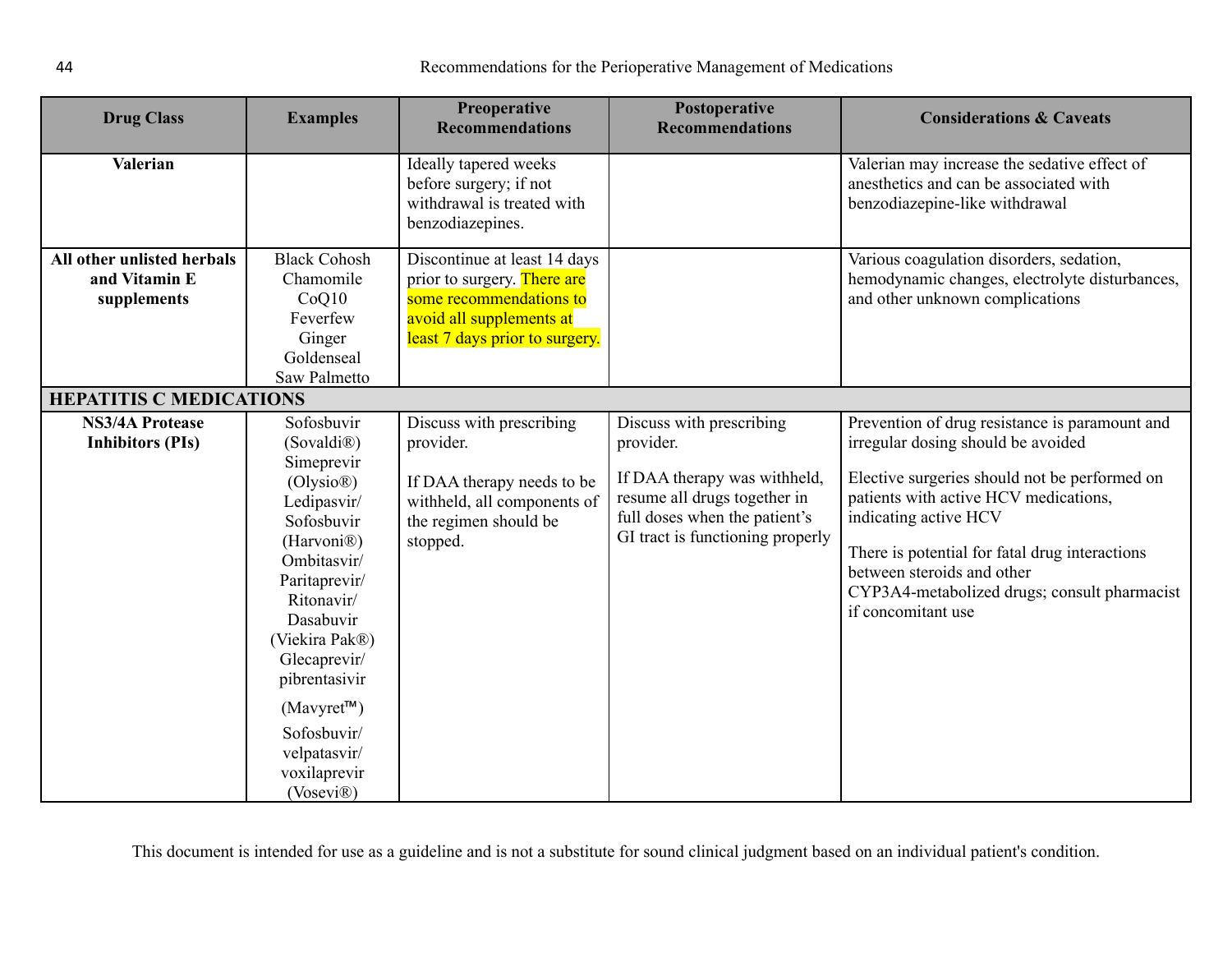<span id="page-44-0"></span>

| <b>Drug Class</b>                | <b>Examples</b>                                                                                                                                                                                                                                                                 | <b>Preoperative</b><br><b>Recommendations</b>                                                                                                                                                                                                                                                                   | Postoperative<br><b>Recommendations</b>                                                             | <b>Considerations &amp; Caveats</b>                                                                                                                                                                                                                                                                                                                                                                                                                                                                                                                                                                                                                                                                                  |
|----------------------------------|---------------------------------------------------------------------------------------------------------------------------------------------------------------------------------------------------------------------------------------------------------------------------------|-----------------------------------------------------------------------------------------------------------------------------------------------------------------------------------------------------------------------------------------------------------------------------------------------------------------|-----------------------------------------------------------------------------------------------------|----------------------------------------------------------------------------------------------------------------------------------------------------------------------------------------------------------------------------------------------------------------------------------------------------------------------------------------------------------------------------------------------------------------------------------------------------------------------------------------------------------------------------------------------------------------------------------------------------------------------------------------------------------------------------------------------------------------------|
|                                  | Elbasvir/grazoprevir<br>(Zepatier@)                                                                                                                                                                                                                                             |                                                                                                                                                                                                                                                                                                                 |                                                                                                     |                                                                                                                                                                                                                                                                                                                                                                                                                                                                                                                                                                                                                                                                                                                      |
| <b>NS5A Inhibitors</b>           | <b>Daclatasvir</b><br>(Daklinza)<br>Or in combinations<br>seen above                                                                                                                                                                                                            | <b>Discuss with prescribing</b><br>provider.                                                                                                                                                                                                                                                                    | <b>Discuss with prescribing</b><br>provider.                                                        | Elective surgeries should not be performed on<br>patients with active HCV medications indicating<br>active HCV                                                                                                                                                                                                                                                                                                                                                                                                                                                                                                                                                                                                       |
| <b>Pegylated Interferon Alfa</b> | Pegasys®                                                                                                                                                                                                                                                                        | Discuss with prescribing<br>provider.                                                                                                                                                                                                                                                                           | Discuss with prescribing<br>provider.                                                               | Elective surgeries should not be performed on<br>patients with active HCV medications indicating<br>active HCV                                                                                                                                                                                                                                                                                                                                                                                                                                                                                                                                                                                                       |
| <b>Nucleoside Analogs</b>        | Ribavirin                                                                                                                                                                                                                                                                       | Discuss with prescribing<br>provider.                                                                                                                                                                                                                                                                           | Discuss with prescribing<br>provider.                                                               | Elective surgeries should not be performed on<br>patients with active HCV medications indicating<br>active HCV                                                                                                                                                                                                                                                                                                                                                                                                                                                                                                                                                                                                       |
| <b>HIV MEDICATIONS</b>           |                                                                                                                                                                                                                                                                                 |                                                                                                                                                                                                                                                                                                                 |                                                                                                     |                                                                                                                                                                                                                                                                                                                                                                                                                                                                                                                                                                                                                                                                                                                      |
| <b>Antiretrovirals</b>           | Abacavir<br>Atazanavir<br>Bictegravir<br>Cabotegravir<br>Cobicistat<br><b>Darunavir</b><br>Didanosine<br>Dolutegravir<br>Doravirine<br>Efavirenz<br>Elvitegravir<br>Emtricitabine<br>Enfuvirtide<br>Etravirine<br>Fosamprenavir<br>Fostemsavir<br>(Rukobia®)<br>Ibalizumab-uiyk | Continue through<br>perioperative period with as<br>little interruption as<br>possible.<br>For patients who are not<br>able to receive medications<br>orally, a temporary period<br>of holding ART will be<br>necessary. If ART needs to<br>be withheld, all components<br>of the regimen should be<br>stopped. | Resume all drugs together, in<br>full doses, when the patient's<br>GI tract is functioning properly | Prevention of drug-resistance is paramount and<br>irregular dosing should be avoided. It is crucial<br>to continue ART, particularly in patients who are<br>co-infected and being actively treated with ART<br>for hepatitis B virus (HBV).<br>CYP3A4 inhibitors/inducers may affect the<br>metabolism of both ART and commonly used<br>anesthetic drugs. This can lead to increased or<br>decreased drug concentrations allowing for<br>potential ART drug resistance.<br>Prolonged midazolam effects have been<br>observed with some antiretroviral medications.<br>Protease inhibitors (E.g., atazanavir, darunavir,<br>indinavir, ritonavir) decrease midazolam<br>metabolism, leading to prolonged sedation and |
|                                  | Indinavir                                                                                                                                                                                                                                                                       |                                                                                                                                                                                                                                                                                                                 |                                                                                                     | respiratory depression                                                                                                                                                                                                                                                                                                                                                                                                                                                                                                                                                                                                                                                                                               |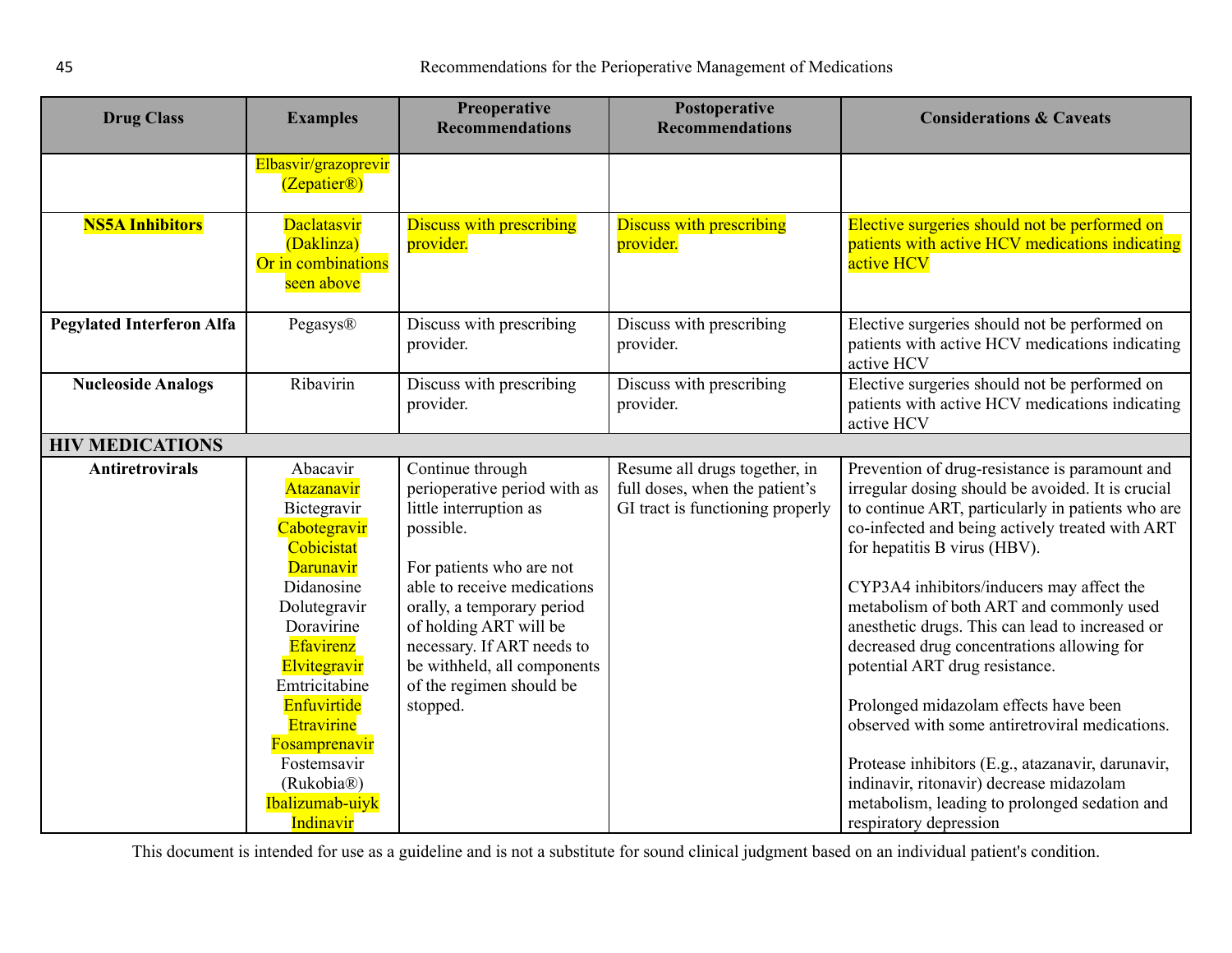<span id="page-45-0"></span>

| <b>Drug Class</b>                   | <b>Examples</b>                                                                                                                                                                 | Preoperative<br><b>Recommendations</b>                                                                                                                                                                                                                                                                                                                                                                                                                                                            | Postoperative<br><b>Recommendations</b>                                                                                                                                                                                                                                                                                                                                                                                                                                         | <b>Considerations &amp; Caveats</b>                                                                                                                                                                                                                                                                                                                                                                                                                                                                                                                                                                                                                                                                                                                                |
|-------------------------------------|---------------------------------------------------------------------------------------------------------------------------------------------------------------------------------|---------------------------------------------------------------------------------------------------------------------------------------------------------------------------------------------------------------------------------------------------------------------------------------------------------------------------------------------------------------------------------------------------------------------------------------------------------------------------------------------------|---------------------------------------------------------------------------------------------------------------------------------------------------------------------------------------------------------------------------------------------------------------------------------------------------------------------------------------------------------------------------------------------------------------------------------------------------------------------------------|--------------------------------------------------------------------------------------------------------------------------------------------------------------------------------------------------------------------------------------------------------------------------------------------------------------------------------------------------------------------------------------------------------------------------------------------------------------------------------------------------------------------------------------------------------------------------------------------------------------------------------------------------------------------------------------------------------------------------------------------------------------------|
|                                     | Lamivudine<br>Lopinavir<br>Maraviroc<br>Nelfinavir<br>Nevirapine<br>Raltegravir<br>Rilpivirine<br>Ritonavir<br>Saquinavir<br>Stavudine<br>Tenofovir<br>Tipranavir<br>Zidovudine |                                                                                                                                                                                                                                                                                                                                                                                                                                                                                                   |                                                                                                                                                                                                                                                                                                                                                                                                                                                                                 |                                                                                                                                                                                                                                                                                                                                                                                                                                                                                                                                                                                                                                                                                                                                                                    |
| <b>HORMONES</b>                     |                                                                                                                                                                                 |                                                                                                                                                                                                                                                                                                                                                                                                                                                                                                   |                                                                                                                                                                                                                                                                                                                                                                                                                                                                                 |                                                                                                                                                                                                                                                                                                                                                                                                                                                                                                                                                                                                                                                                                                                                                                    |
| <b>Oral Contraceptives</b><br>(OCs) | Estrogen<br>Progestin                                                                                                                                                           | <b>Final decision should be</b><br>based upon the clinical<br>judgment of the<br>anesthesiologist,<br>consulting surgeon, or<br>prescribing physician.<br>Low to moderate risk of<br>$VTE$ : May continue up to<br>and including the day of<br>surgery for procedures with<br>low to moderate risk of<br>venous thromboembolism.<br>High risk of VTE:<br>Discontinue 4 to 6 weeks<br>before surgery for<br>procedures with high risk of<br>venous thromboembolism.<br>Instruct on alternate forms | If decision is <i>not</i> to<br>discontinue OCs, then continue<br>perioperatively without<br>interruption; however, patient<br>must bring own OCs (hospital<br>will not supply OCs)<br>If OCs were discontinued<br>preoperatively, resume when<br>the period of elevated risk or<br>postoperative immobility has<br>passed and patient experiences<br>first menstruation cycle. Some<br>OC manufacturer package<br>inserts recommend restarting 2<br>weeks after major surgery. | The risk of thrombosis increases within four<br>months of initiation and decreases to previous<br>levels within three months of stopping<br>treatment. Therefore, it may be wise to stop OCs<br>at least 4-6 weeks before surgery - especially<br>for high-risk surgeries (such as major orthopedic<br>surgeries).<br>Instruct on alternate forms of contraception<br>and obtain serum pregnancy test immediately<br>before surgery if OC is held.<br>The medical risks of unanticipated pregnancy<br>may outweigh the increased protection of VTE.<br>Estrogen is the major hormonal risk for the<br>increased risk of VTE, but progestin may also<br>play a role.<br>Oral contraceptives with greater estrogen<br>content ( $\geq$ 35 mcg) have a higher risk of |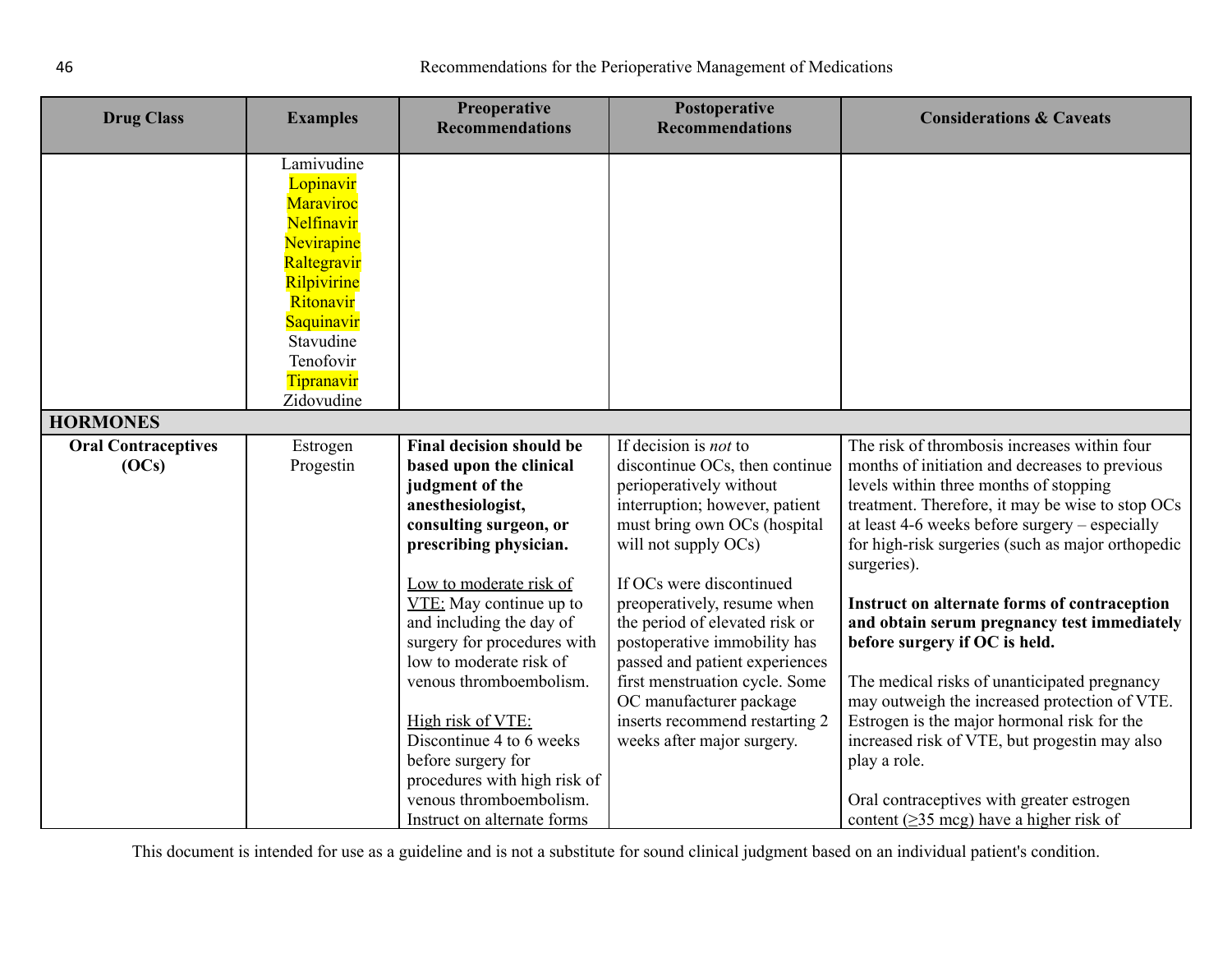| <b>Drug Class</b>                           | <b>Examples</b>                                                                                                                                                                                                                | <b>Preoperative</b><br><b>Recommendations</b>                                                                                                                                                                                                                                                                                                                                                                                                                                                                                                                                                                                                                                                                                                                                                  | Postoperative<br><b>Recommendations</b>                                                                                  | <b>Considerations &amp; Caveats</b>                                                                                                                                                                                                                                                                                                                                                                                                                                                                                                                                                                                                                                                                                                                                                                                                     |
|---------------------------------------------|--------------------------------------------------------------------------------------------------------------------------------------------------------------------------------------------------------------------------------|------------------------------------------------------------------------------------------------------------------------------------------------------------------------------------------------------------------------------------------------------------------------------------------------------------------------------------------------------------------------------------------------------------------------------------------------------------------------------------------------------------------------------------------------------------------------------------------------------------------------------------------------------------------------------------------------------------------------------------------------------------------------------------------------|--------------------------------------------------------------------------------------------------------------------------|-----------------------------------------------------------------------------------------------------------------------------------------------------------------------------------------------------------------------------------------------------------------------------------------------------------------------------------------------------------------------------------------------------------------------------------------------------------------------------------------------------------------------------------------------------------------------------------------------------------------------------------------------------------------------------------------------------------------------------------------------------------------------------------------------------------------------------------------|
| <b>Hormone Replacement</b><br>Therapy (HRT) | Alora®<br>Angeliq®<br>Climara@<br>Climara Pro®<br>Combipatch®<br>Delestrogen®<br>Duavee <sup>®</sup><br><b>Estraderm®</b><br><b>Estrasorb®</b><br>Femring®<br>Osphena®<br>Prefest®<br>Prempro®<br>Premarin®<br><b>Vivelle®</b> | of contraception and obtain<br>serum pregnancy test<br>immediately before surgery<br>if OC is held.<br>Consider DVT prophylaxis<br>for major/high-risk surgery<br>If the plan is to continue<br>OC therapy during hospital<br>stay, then patient must bring<br>their own, since hospital<br>will not provide OCs<br><b>Final decision should be</b><br>based upon the clinical<br>judgment of the<br>anesthesiologist,<br>consulting surgeon, or<br>prescribing physician.<br>Continue up to and<br>including the day of surgery<br>for procedures with low to<br>moderate risk of venous<br>thromboembolism.<br>When possible, discontinue<br>4 to 6 weeks before surgery<br>for procedures with high<br>risk for thromboembolism.<br>Consider DVT prophylaxis<br>for major/high-risk surgery | Resume when tolerating oral<br>medications and the period of<br>elevated risk or postoperative<br>immobility has passed. | thromboembolism compared with those with<br>lower estrogen content ( $\leq 30$ mcg).<br>Major concern related to the perioperative<br>period is for increasing the risk of venous<br>thromboembolism (VTE).<br>It is most prudent to discontinue HRT since the<br>risks of stopping therapy are very small,<br>however, comfort issues can exist if HRT is<br>discontinued preoperatively.<br>May consider discontinuing therapy at least 4<br>weeks or more before any major surgery if<br>patient is at high-risk for VTE.<br>The Heart and Estrogen/progestin Replacement<br>Study (HERS) convincingly demonstrated that<br>hormone replacement therapy increases risk of<br>VTE.<br>Risks increase with lower-extremity fractures,<br>inpatient surgery and non-surgical<br>hospitalizations (increased risk for up to 90<br>days). |
|                                             |                                                                                                                                                                                                                                |                                                                                                                                                                                                                                                                                                                                                                                                                                                                                                                                                                                                                                                                                                                                                                                                |                                                                                                                          |                                                                                                                                                                                                                                                                                                                                                                                                                                                                                                                                                                                                                                                                                                                                                                                                                                         |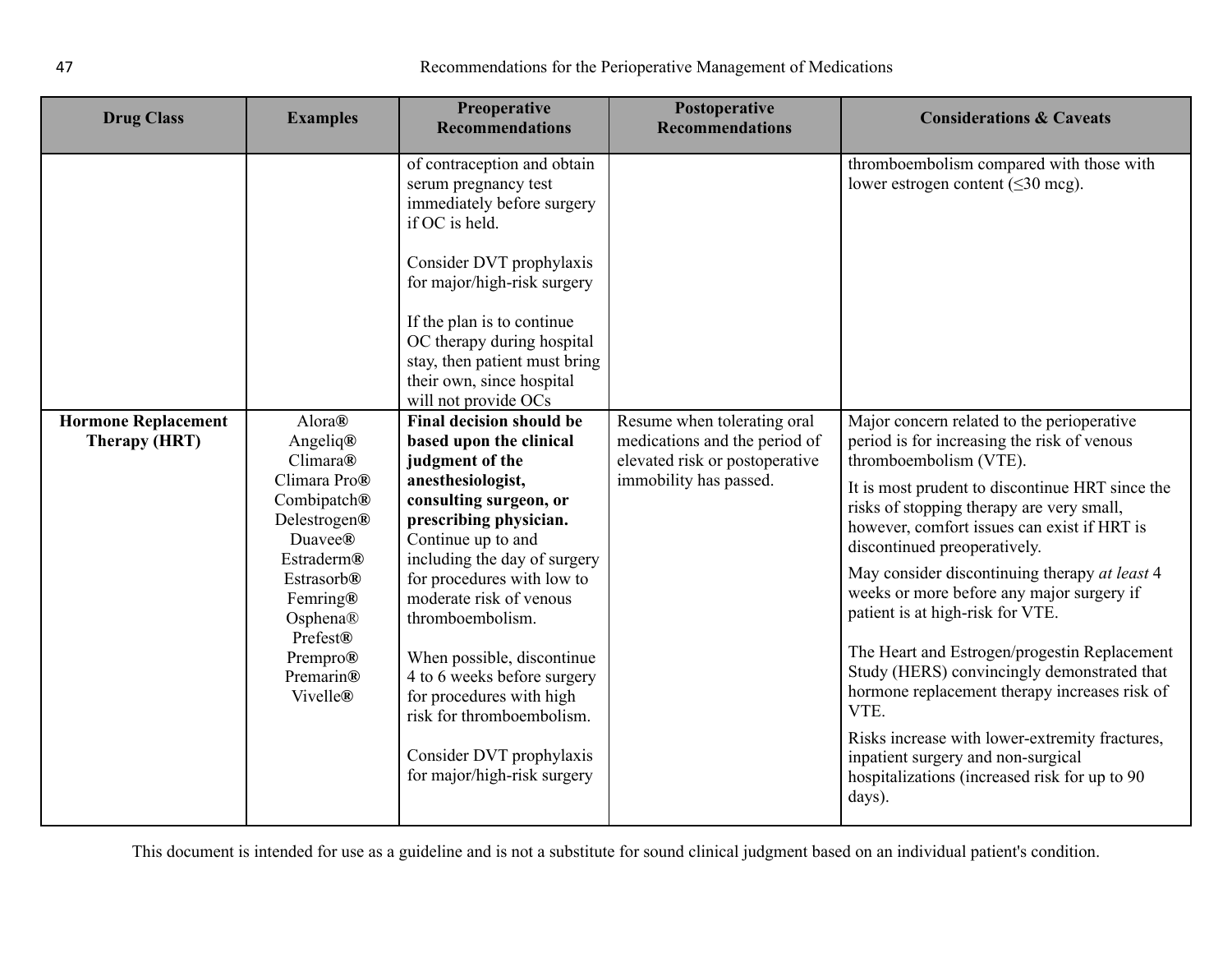<span id="page-47-0"></span>

| Do not administer on the<br>Afamelanotide<br>Patients may receive injection<br>Alpha-Melanocyte<br><b>Stimulating Hormone</b><br>after recovery from procedure<br>(Scenesse)<br>same day of surgery<br>and may undergo hydrolysis, however its<br><b>Analog</b><br>metabolic profile has not been fully<br>characterized.<br>Recommend coordination of<br><b>Growth hormone</b><br>Somapacitan-beco<br>Recommend coordination<br>of perioperative medication<br>perioperative medication<br>critical illness after open-heart surgery,<br>(Sogroya®)<br>Lonapegsomatropi<br>management plan with<br>management plan with<br>abdominal surgery or multiple accidental<br>surgeon, anesthesiologist,<br>surgeon, anesthesiologist, and<br>n-tcgd<br>prescribing provider.<br>(Skytrofa®)<br>and prescribing provider.<br>or lonapegsomatropin-tcgd.<br>Setmelanotide<br>Can continue<br>If a dose is missed, resume the once daily<br><b>Melanocortin receptor</b><br>Resume postoperatively when<br>antagonist<br>preoperatively<br>(Imcivree®)<br>appropriate<br>dose.<br><b>SMALL MOLECULES</b><br><b>Inclisiran</b><br><b>Antilipemic Small</b><br>No specific<br>No specific recommendations.<br>Missed doses can be given w/in 3mo of the<br><b>Interfering Ribonucleic</b><br>recommendations. Discuss<br>Discuss with surgeon,<br>intended date without disruption of dosing<br>(Leqvio <sup>®</sup> )<br><b>Acid (siRNA) Agent</b><br>anesthesiology and prescribing<br>schedule<br>with surgeon,<br>anesthesiology and<br>provider<br>prescribing provider<br>Can continue<br>If a dose is delayed or missed, administer as<br>Hydroxyacid oxidase 1<br>Lumasiran<br>Resume postoperatively when<br>(HAO1)-directed small<br>(Oxlumo <sup>®</sup> )<br>preoperatively<br>appropriate<br>interfering ribonucleic<br>quarterly dosing from the most recently<br>administered dose.<br>acid (siRNA)<br>Odevixibat<br>No specific<br><b>Ileal Bile Acid</b><br>No specific recommendations.<br>recommendations. Discuss<br>Discuss with surgeon,<br><b>Transporter Inhibitor</b><br>(Bylvay <sup>®</sup> )<br>with surgeon,<br>anesthesiology and prescribing<br>anesthesiology and<br>provider | <b>Drug Class</b> | <b>Examples</b> | Preoperative<br><b>Recommendations</b> | Postoperative<br><b>Recommendations</b> | <b>Considerations &amp; Caveats</b>                                                                                                                                                                   |
|-----------------------------------------------------------------------------------------------------------------------------------------------------------------------------------------------------------------------------------------------------------------------------------------------------------------------------------------------------------------------------------------------------------------------------------------------------------------------------------------------------------------------------------------------------------------------------------------------------------------------------------------------------------------------------------------------------------------------------------------------------------------------------------------------------------------------------------------------------------------------------------------------------------------------------------------------------------------------------------------------------------------------------------------------------------------------------------------------------------------------------------------------------------------------------------------------------------------------------------------------------------------------------------------------------------------------------------------------------------------------------------------------------------------------------------------------------------------------------------------------------------------------------------------------------------------------------------------------------------------------------------------------------------------------------------------------------------------------------------------------------------------------------------------------------------------------------------------------------------------------------------------------------------------------------------------------------------------------------------------------------------------------------------------------------------------------------------------------------------------------------------------------------------------------------------------------------|-------------------|-----------------|----------------------------------------|-----------------------------------------|-------------------------------------------------------------------------------------------------------------------------------------------------------------------------------------------------------|
|                                                                                                                                                                                                                                                                                                                                                                                                                                                                                                                                                                                                                                                                                                                                                                                                                                                                                                                                                                                                                                                                                                                                                                                                                                                                                                                                                                                                                                                                                                                                                                                                                                                                                                                                                                                                                                                                                                                                                                                                                                                                                                                                                                                                     |                   |                 |                                        |                                         | Adamelanotide is administered as an implant<br>every 2 months. Apparent half-life is 15 hours                                                                                                         |
|                                                                                                                                                                                                                                                                                                                                                                                                                                                                                                                                                                                                                                                                                                                                                                                                                                                                                                                                                                                                                                                                                                                                                                                                                                                                                                                                                                                                                                                                                                                                                                                                                                                                                                                                                                                                                                                                                                                                                                                                                                                                                                                                                                                                     |                   |                 |                                        |                                         | These medications are contraindicated in acute<br>trauma, or those with acute respiratory failure<br>because of the risk of increased mortality with<br>use of pharmacologic dose of somapacitan-beco |
|                                                                                                                                                                                                                                                                                                                                                                                                                                                                                                                                                                                                                                                                                                                                                                                                                                                                                                                                                                                                                                                                                                                                                                                                                                                                                                                                                                                                                                                                                                                                                                                                                                                                                                                                                                                                                                                                                                                                                                                                                                                                                                                                                                                                     |                   |                 |                                        |                                         | regimen as prescribed with the next scheduled                                                                                                                                                         |
|                                                                                                                                                                                                                                                                                                                                                                                                                                                                                                                                                                                                                                                                                                                                                                                                                                                                                                                                                                                                                                                                                                                                                                                                                                                                                                                                                                                                                                                                                                                                                                                                                                                                                                                                                                                                                                                                                                                                                                                                                                                                                                                                                                                                     |                   |                 |                                        |                                         |                                                                                                                                                                                                       |
|                                                                                                                                                                                                                                                                                                                                                                                                                                                                                                                                                                                                                                                                                                                                                                                                                                                                                                                                                                                                                                                                                                                                                                                                                                                                                                                                                                                                                                                                                                                                                                                                                                                                                                                                                                                                                                                                                                                                                                                                                                                                                                                                                                                                     |                   |                 |                                        |                                         |                                                                                                                                                                                                       |
|                                                                                                                                                                                                                                                                                                                                                                                                                                                                                                                                                                                                                                                                                                                                                                                                                                                                                                                                                                                                                                                                                                                                                                                                                                                                                                                                                                                                                                                                                                                                                                                                                                                                                                                                                                                                                                                                                                                                                                                                                                                                                                                                                                                                     |                   |                 |                                        |                                         | soon as possible. Resume prescribed monthly or                                                                                                                                                        |
| prescribing provider<br><b>HYPNOTICS &amp; SLEEP AIDS</b>                                                                                                                                                                                                                                                                                                                                                                                                                                                                                                                                                                                                                                                                                                                                                                                                                                                                                                                                                                                                                                                                                                                                                                                                                                                                                                                                                                                                                                                                                                                                                                                                                                                                                                                                                                                                                                                                                                                                                                                                                                                                                                                                           |                   |                 |                                        |                                         |                                                                                                                                                                                                       |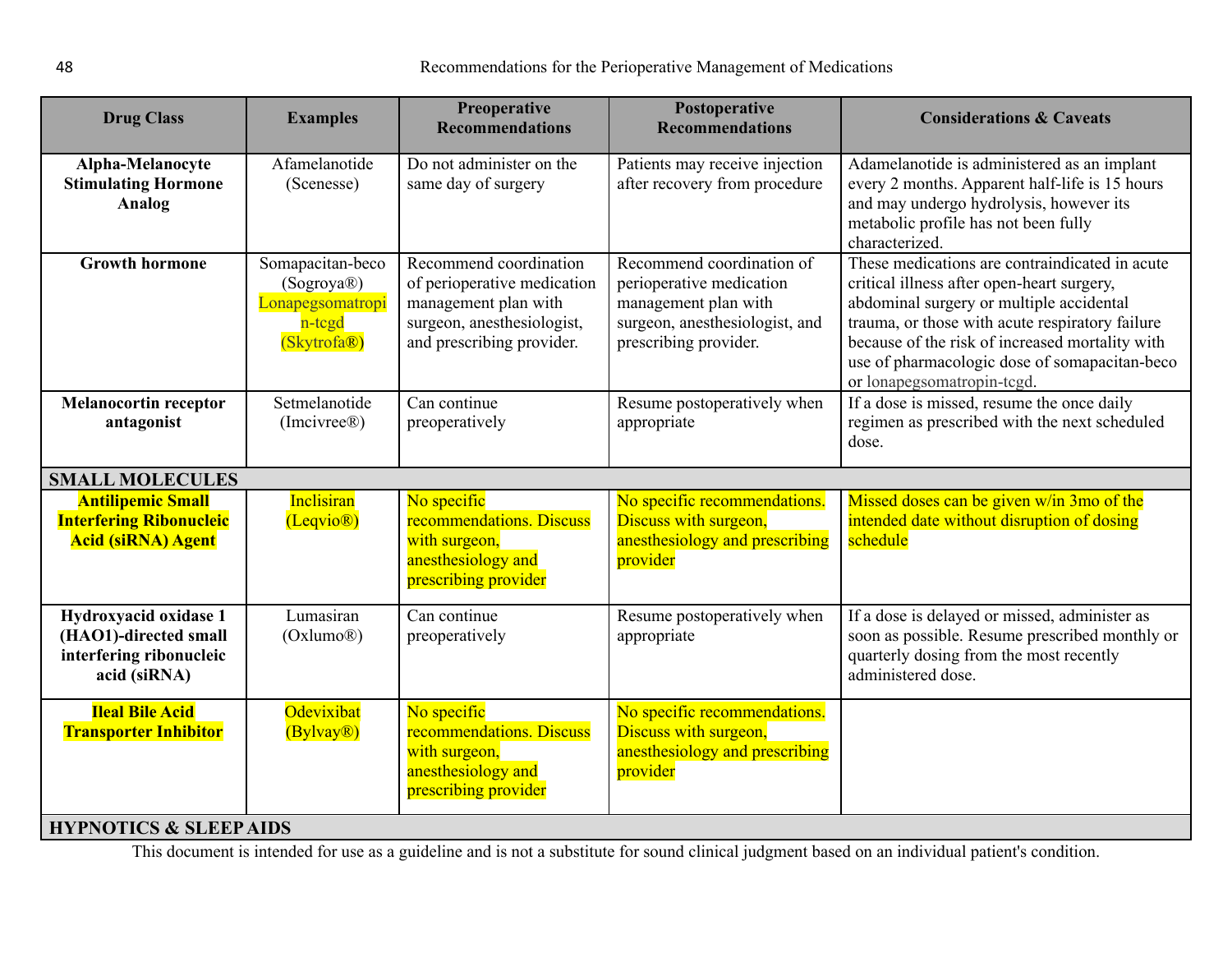<span id="page-48-1"></span><span id="page-48-0"></span>

| <b>Drug Class</b>                                                                                         | <b>Examples</b>                                                                                                             | Preoperative<br><b>Recommendations</b>                                                                                               | Postoperative<br><b>Recommendations</b>                                                                                          | <b>Considerations &amp; Caveats</b>                                                                                                                                                                                                            |
|-----------------------------------------------------------------------------------------------------------|-----------------------------------------------------------------------------------------------------------------------------|--------------------------------------------------------------------------------------------------------------------------------------|----------------------------------------------------------------------------------------------------------------------------------|------------------------------------------------------------------------------------------------------------------------------------------------------------------------------------------------------------------------------------------------|
| <b>Benzodiazepines (Short</b><br>Acting)<br><b>Benzodiazepines (Long</b><br>Acting)<br>Non-Benzodiazepine | Temazepam<br>Triazolam<br>Estazolam<br>Flurazepam<br>Quazepam<br>Eszopiclone                                                | If taken more than 8 hours<br>prior to anesthesia or used<br>chronically, patient may<br>have a dose the night before<br>surgery     | Resume when patient is<br>hemodynamically stable<br>postoperatively                                                              | Abrupt withdrawal of chronic benzodiazepines<br>may lead to consequences such as agitation,<br>hypertension, delirium, and seizures; must<br>evaluate risk vs. benefit in individual patients.<br>Since hypnotics are sometimes dosed prior to |
| <b>Hypnotics</b>                                                                                          | Zolpidem<br>Zopiclone<br>Zaleplon                                                                                           | If elderly (greater than 65<br>years old) consult physician<br>or anesthesiologist                                                   |                                                                                                                                  | surgery, anesthesiologist should be informed if<br>patient has taken hypnotic the night before                                                                                                                                                 |
| <b>Melatonin and Melatonin</b><br><b>Receptor Agonists</b>                                                | Melatonin<br>Bremelanotide<br>(Vyleesi ®)<br>Ramelteon<br>(Rozerem <sup>®</sup> )<br>Tasimelteon<br>(Hetlioz <sup>®</sup> ) | IV alternatives for<br>benzodiazepines may be<br>available if patient is NPO                                                         |                                                                                                                                  |                                                                                                                                                                                                                                                |
| <b>Orexin Receptor</b><br>Antagonist                                                                      | Suvorexant<br>(Belsomra®)                                                                                                   | Not enough data to support<br>use prior to surgery.<br>Recommend holding<br>bedtime dose the night prior<br>to operation             |                                                                                                                                  | Medication has a half-life of up to 12 hours and<br>residual levels of drug can remain in the blood<br>well after waking                                                                                                                       |
|                                                                                                           |                                                                                                                             | <b>LONG-CHAIN FATTY ACID OXIDATION DISORDER MEDICATION</b>                                                                           |                                                                                                                                  |                                                                                                                                                                                                                                                |
| Anaplerotic agent;<br>nutritional supplement                                                              | Triheptanoin<br>(Dojolvi <sup>®</sup> )                                                                                     | Not enough data to support<br>use prior to surgery.<br>Recommend consulting<br>prescribing doctor to devise<br>a perioperative plan. | Not enough data to support use<br>prior to surgery. Recommend<br>consulting prescribing doctor<br>to devise a perioperative plan | Pancreatic insufficiency: Avoid use in patients<br>with pancreatic insufficiency; reduced<br>absorption leading to insufficient<br>supplementation of medium-chain fatty acids<br>may occur.<br>Do not use DOJOLVI in feeding tubes made of    |
| <b>MOLYBDENUM COFACTOR DEFICIENCY MEDICATIONS</b>                                                         |                                                                                                                             |                                                                                                                                      |                                                                                                                                  | polyvinyl chloride (PVC). Monitor the feeding<br>tube to make sure it is working properly.                                                                                                                                                     |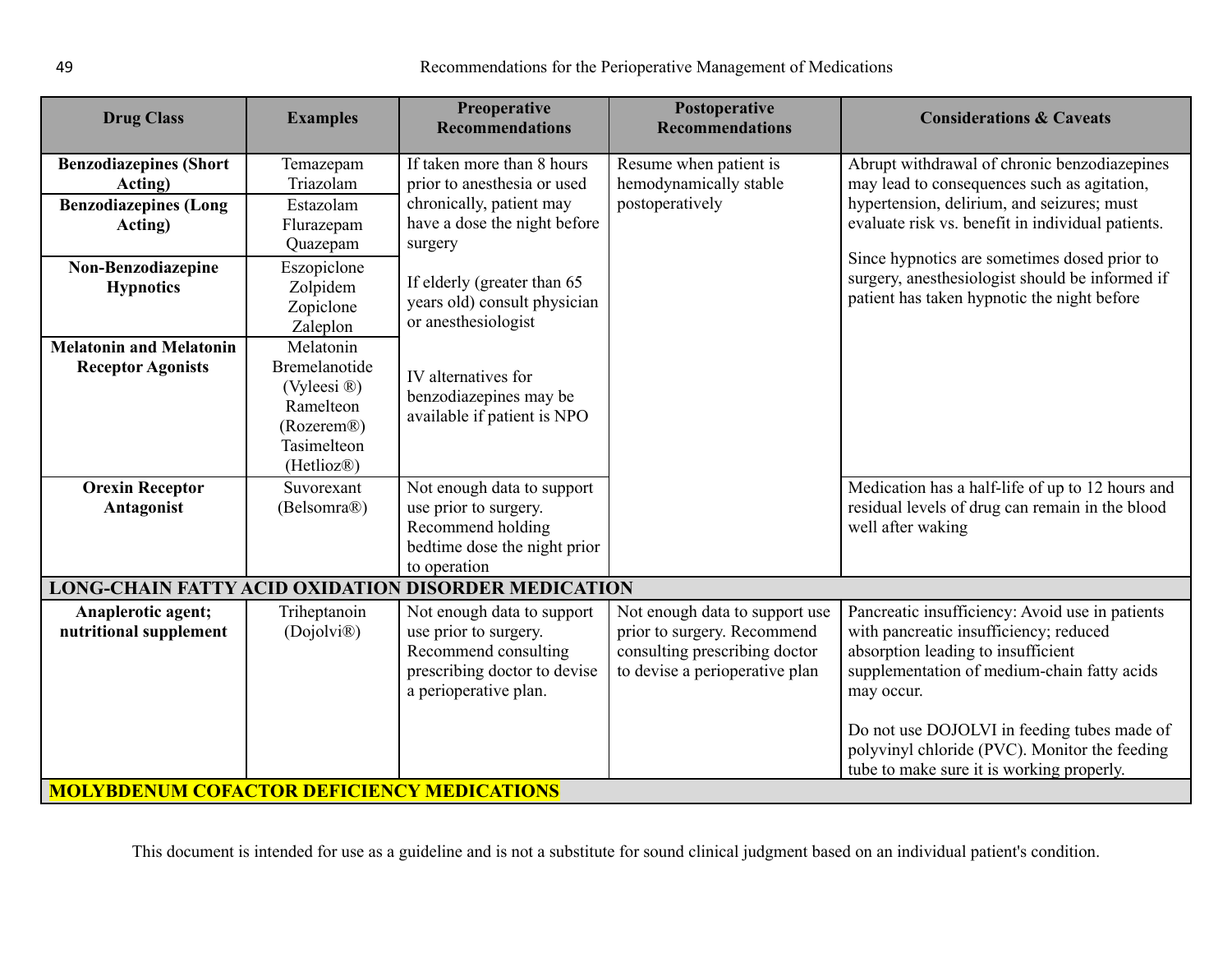| <b>Drug Class</b>                                      | <b>Examples</b>                          | Preoperative<br><b>Recommendations</b>      | Postoperative<br><b>Recommendations</b>     | <b>Considerations &amp; Caveats</b>                                                                                                                                                                                                    |
|--------------------------------------------------------|------------------------------------------|---------------------------------------------|---------------------------------------------|----------------------------------------------------------------------------------------------------------------------------------------------------------------------------------------------------------------------------------------|
| <b>Molybdenum Cofactor</b><br><b>Deficiency Type A</b> | Fosdenopterin<br>(Nulibry <sup>®</sup> ) | <b>Discuss with prescribing</b><br>provider | <b>Discuss with prescribing</b><br>provider |                                                                                                                                                                                                                                        |
| <b>MULTIPLE SCLEROSIS MEDICATIONS</b>                  |                                          |                                             |                                             |                                                                                                                                                                                                                                        |
| <b>Disease Modifying</b>                               | Aubagio®                                 | Consult prescribing doctor                  | Consult prescribing doctor to               | Cardiotoxicity and hepatotoxicity are possible                                                                                                                                                                                         |
| <b>Agents</b>                                          | Avonex®                                  | to devise a perioperative                   | devise a postoperative plan.                | side effects with Gilenya®, Novantrone®                                                                                                                                                                                                |
|                                                        | Betaseron®                               | plan.                                       |                                             | (mitoxantrone), <b>Ponyory®</b> , and Zeposia®.                                                                                                                                                                                        |
|                                                        | Copaxone®<br>Extavia®                    |                                             |                                             | Preoperative EKG is recommended.                                                                                                                                                                                                       |
|                                                        | Fingolimod                               |                                             |                                             | Novantrone® (mitoxantrone), Rebif®,                                                                                                                                                                                                    |
|                                                        | (Gilenya®)                               |                                             |                                             | Tysabri®, and Zinbryta®: monitor closely                                                                                                                                                                                               |
|                                                        | Glatopa®                                 |                                             |                                             | surrounding surgery. Preoperative clinical                                                                                                                                                                                             |
|                                                        | Interferon (Rebif®)                      |                                             |                                             | examination is recommended.                                                                                                                                                                                                            |
|                                                        | Lemtrada®                                |                                             |                                             |                                                                                                                                                                                                                                        |
|                                                        | Mitoxantrone <sup>®</sup>                |                                             |                                             | Lemtrada® can cause severe, life-threatening                                                                                                                                                                                           |
|                                                        | (Novantrone®)                            |                                             |                                             | autoimmune conditions, such as immune                                                                                                                                                                                                  |
|                                                        | <b>Ocrevus®</b><br>Ozanimod              |                                             |                                             | thrombocytopenia and anti-glomerular basement<br>membrane disease. Monitor CBC with                                                                                                                                                    |
|                                                        | (Zeposia@)                               |                                             |                                             | differential and SCr closely.                                                                                                                                                                                                          |
|                                                        | Plegridy®                                |                                             |                                             |                                                                                                                                                                                                                                        |
|                                                        | <b>Ponvory®</b>                          |                                             |                                             | Respiratory function decreases have been                                                                                                                                                                                               |
|                                                        | Siponimod                                |                                             |                                             | reported with Gilenya®, Mayzent®, Ponvory®,                                                                                                                                                                                            |
|                                                        | (Mayzent®)                               |                                             |                                             | and Zeposia®. Careful preoperative lung                                                                                                                                                                                                |
|                                                        | Tecfidera®                               |                                             |                                             | auscultation examination is recommended.                                                                                                                                                                                               |
|                                                        | Tysabri®                                 |                                             |                                             |                                                                                                                                                                                                                                        |
|                                                        | Zinbryta®                                |                                             |                                             | All drugs decrease immune function and                                                                                                                                                                                                 |
|                                                        |                                          |                                             |                                             | increase risk for infections                                                                                                                                                                                                           |
|                                                        |                                          |                                             |                                             | Agents are typically recommended to be<br>stopped $1 - 2$ weeks before a procedure and<br>resumed $1 - 2$ weeks after surgery to lower the<br>risk of surgical site infections; consult with<br>orthopedics and rheumatology regarding |
| MUCCUL AD DVCTDODIIV                                   |                                          |                                             |                                             | specific medications                                                                                                                                                                                                                   |

## <span id="page-49-0"></span>**MUSCULAR DYSTROPHY**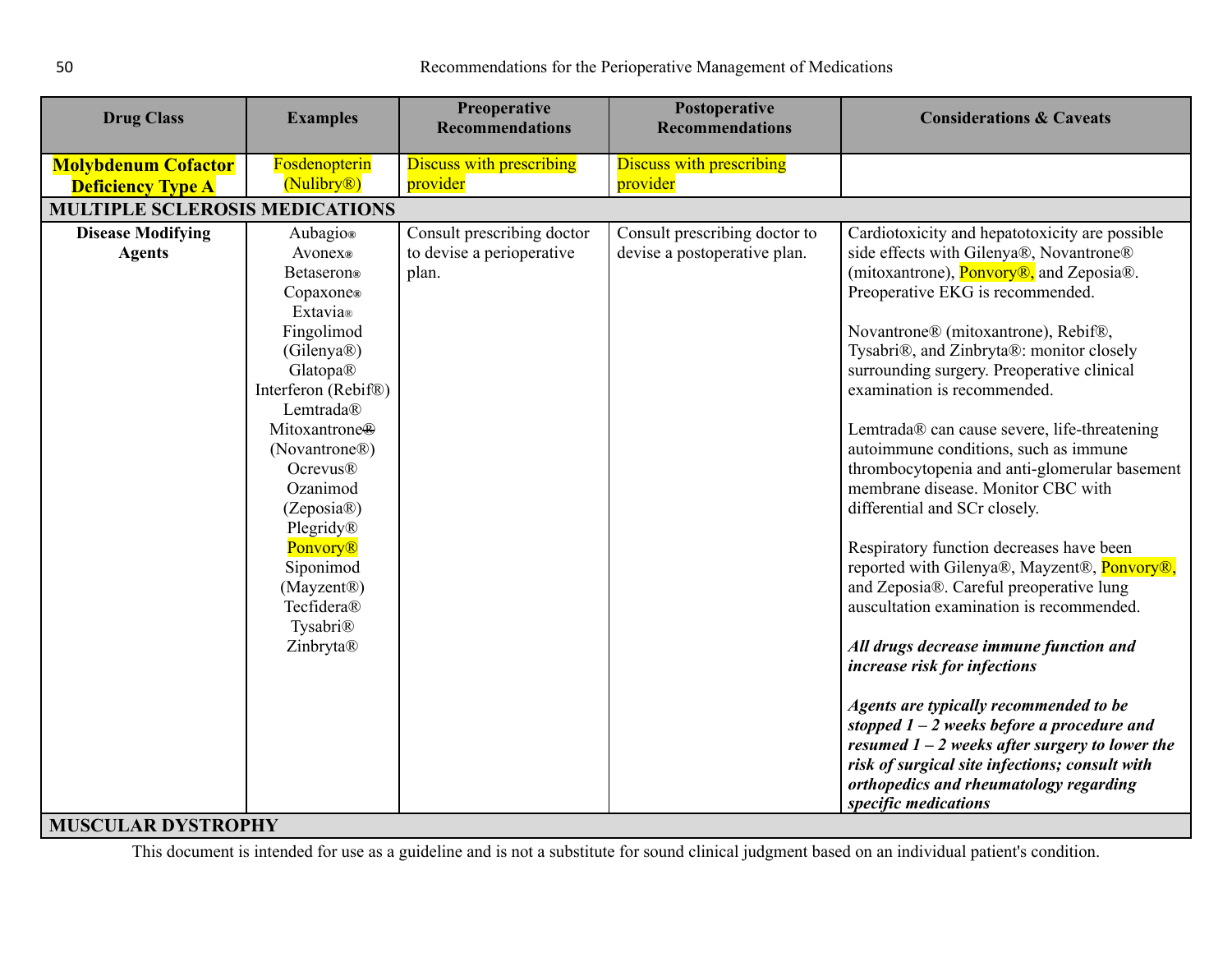<span id="page-50-0"></span>

| <b>Drug Class</b>                                                                              | <b>Examples</b>                                                                                     | Preoperative<br><b>Recommendations</b>                                                                                                                                                                                                                                                                                                                           | Postoperative<br><b>Recommendations</b>                                                                                                                                        | <b>Considerations &amp; Caveats</b>                                                                                                                                                                                                 |  |
|------------------------------------------------------------------------------------------------|-----------------------------------------------------------------------------------------------------|------------------------------------------------------------------------------------------------------------------------------------------------------------------------------------------------------------------------------------------------------------------------------------------------------------------------------------------------------------------|--------------------------------------------------------------------------------------------------------------------------------------------------------------------------------|-------------------------------------------------------------------------------------------------------------------------------------------------------------------------------------------------------------------------------------|--|
| <b>Antisense</b><br>Oligonucleotide                                                            | Golodirsen<br>(Vyondys 53)<br>Viltolarsen<br>(Viltepso <sup>®</sup> )<br>Casimersen<br>(Amondys 45) | Administered as an<br>injection once weekly<br>Recommend to not<br>administer on the same day<br>of surgery due to risk of<br>injection site reactions and<br>ability to heal.<br>Recommend coordination<br>of perioperative medication<br>management plan with<br>surgeon, anesthesiologist,<br>and prescribing provider.                                       | No specific contraindications<br>related to resuming<br>postoperatively. Recommend<br>to avoid injection in surgical<br>sites.                                                 | Golodirsen has an accelerated approval in<br>December 2019 for Duchenne muscular<br>dystrophy. There have not been adequate studies<br>to assess the use of <b>antisense oligonucleotide</b><br>preoperatively and postoperatively. |  |
| <b>Survival of Motor</b><br><b>Neuron 2</b><br>(SMN2)-Directed RNA<br><b>Splicing Modifier</b> | Risdiplam<br>(Evrysdi®)                                                                             | Administer at same time as<br>home dosing. Must<br>administer $\leq 6$ hours from<br>home dosing; therefore, if<br>surgery is required,<br>schedule dosing around<br>surgery if possible.<br>If patient is unable to<br>swallow, dose may be<br>administered through a<br>nasogastric or gastrostomy<br>tube. Flush tube with water<br>following administration. | May resume after surgery. If $>$<br><b>6</b> hours since usual<br>administration, skip missed<br>dose and administer next dose<br>at usual administration time<br>the next day | There have not been adequate studies to assess<br>its use preoperatively and postoperatively.                                                                                                                                       |  |
| <b>MYASTHENIA GRAVIS (MG) MEDICATIONS</b>                                                      |                                                                                                     |                                                                                                                                                                                                                                                                                                                                                                  |                                                                                                                                                                                |                                                                                                                                                                                                                                     |  |
| Acetylcholinesterase<br><b>Inhibitors</b>                                                      | Pyridostigmine<br>(Mestnion@)                                                                       | Continue the morning of<br>surgery to prevent muscle                                                                                                                                                                                                                                                                                                             | Intravenous preparations of<br>these drugs at 1/30 the oral                                                                                                                    | Note: <b>Acetylcholinesterase inhibitors may</b><br>diminish effects of non-depolarizing NMBA                                                                                                                                       |  |
|                                                                                                |                                                                                                     | weakness that could impair<br>weaning from mechanical                                                                                                                                                                                                                                                                                                            | dose are given every 4 to 6<br>hours when surgery begins and                                                                                                                   | while increasing effects of succinylcholine.                                                                                                                                                                                        |  |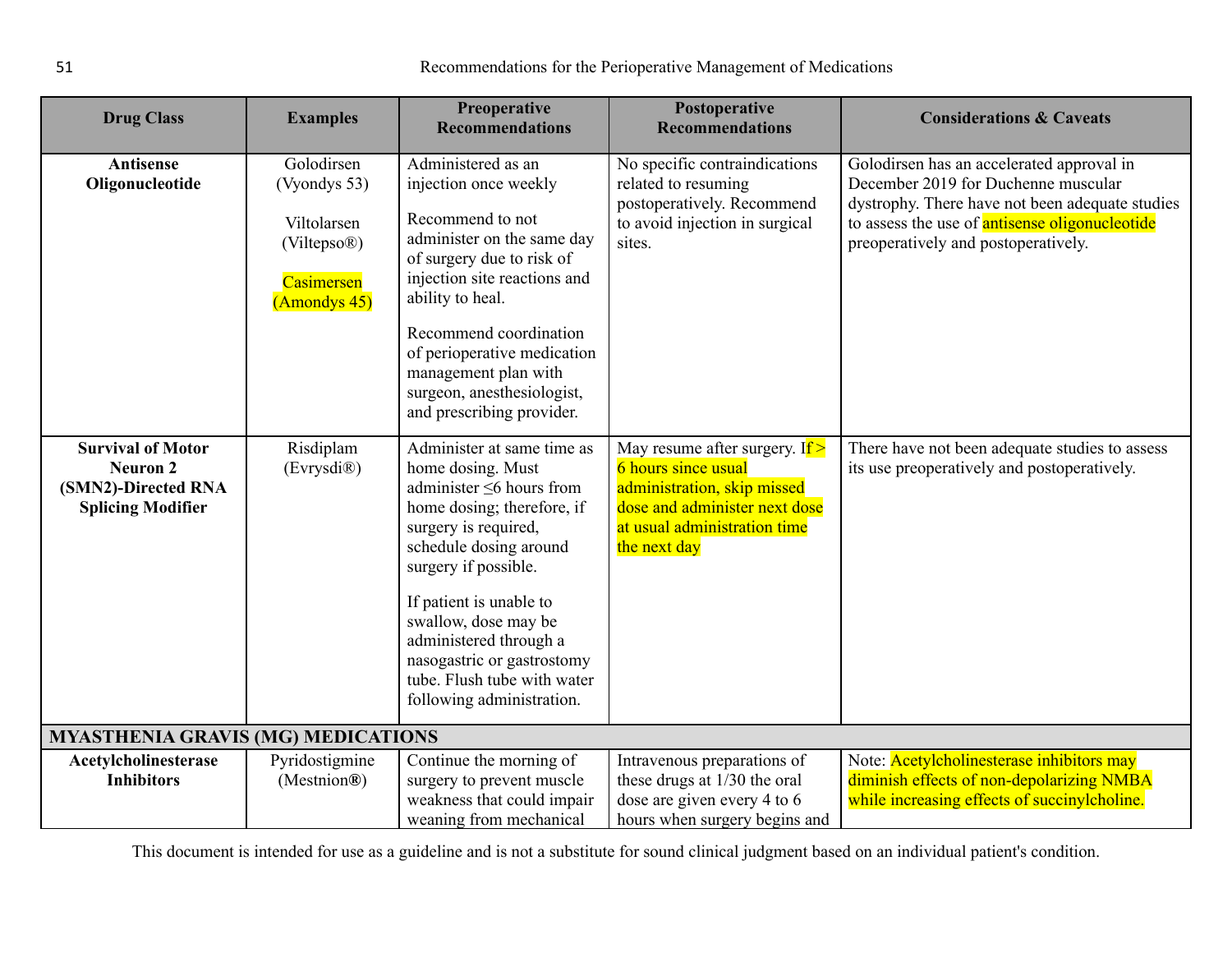| <b>Drug Class</b>      | <b>Examples</b>                                                                                                                                                                                    | Preoperative<br><b>Recommendations</b>                                                                                                                                                                                                                                                                                                                                                                                | Postoperative<br><b>Recommendations</b>                | <b>Considerations &amp; Caveats</b>                                                                                                                                                                                                                                                                   |
|------------------------|----------------------------------------------------------------------------------------------------------------------------------------------------------------------------------------------------|-----------------------------------------------------------------------------------------------------------------------------------------------------------------------------------------------------------------------------------------------------------------------------------------------------------------------------------------------------------------------------------------------------------------------|--------------------------------------------------------|-------------------------------------------------------------------------------------------------------------------------------------------------------------------------------------------------------------------------------------------------------------------------------------------------------|
|                        | Neostigmine<br>(Prostigmin®)                                                                                                                                                                       | ventilation and surgical<br>recovery                                                                                                                                                                                                                                                                                                                                                                                  | are continued until the patient<br>resumes oral intake | Succinylcholine should be avoided due to risk of<br>prolonged neuromuscular blockade.                                                                                                                                                                                                                 |
| <b>Glucocorticoids</b> | Prednisone<br>Dexamethasone<br>Prednisolone                                                                                                                                                        | Continue regimen if: any<br>$dose < 3$ weeks, morning<br>prednisone $\leq$ 5 mg (or<br>equivalent) for any<br>duration, or $\leq 10$ mg<br>prednisone (or equivalent)<br>every other day are not at<br>risk for HPA suppression<br>Stress-dose glucocorticoids<br>should be administered<br>prior to induction for<br>patients who have been<br>taking prednisone 20 mg or<br>greater (or equivalent) for<br>>3 weeks |                                                        | Patients whose treatment for MG includes<br>glucocorticoids may be at risk for hypothalamic<br>pituitary axis suppression (HPA) and adrenal<br>insufficiency in the perioperative period, and<br>may require administration of stress-dose<br>glucocorticoids, depending on the surgical<br>procedure |
| Immunotherapy          | Azathioprine<br>Cyclophosphamide<br>Cyclosporine<br>Methotrexate<br>Mycophenolate<br>Rituximab<br>Tacrolimus<br>Voclosporin<br>(Lupkynis <sup>®</sup> )<br>Belumosudil<br>(Rezurock <sup>®</sup> ) | No published data<br>Consult patient's<br>neurologist<br>IV cyclosporine and<br>azathioprine are available<br>Perioperative therapy<br>interruptions are not likely<br>to have significant<br>symptomatic effect for this<br>indication                                                                                                                                                                               | Consult patient's neurologist                          | Voclosporin is newly approved as of January<br>2021; currently no data to recommend<br>perioperative management.<br>These agents may cause immunosuppression<br>and increase risk of infections                                                                                                       |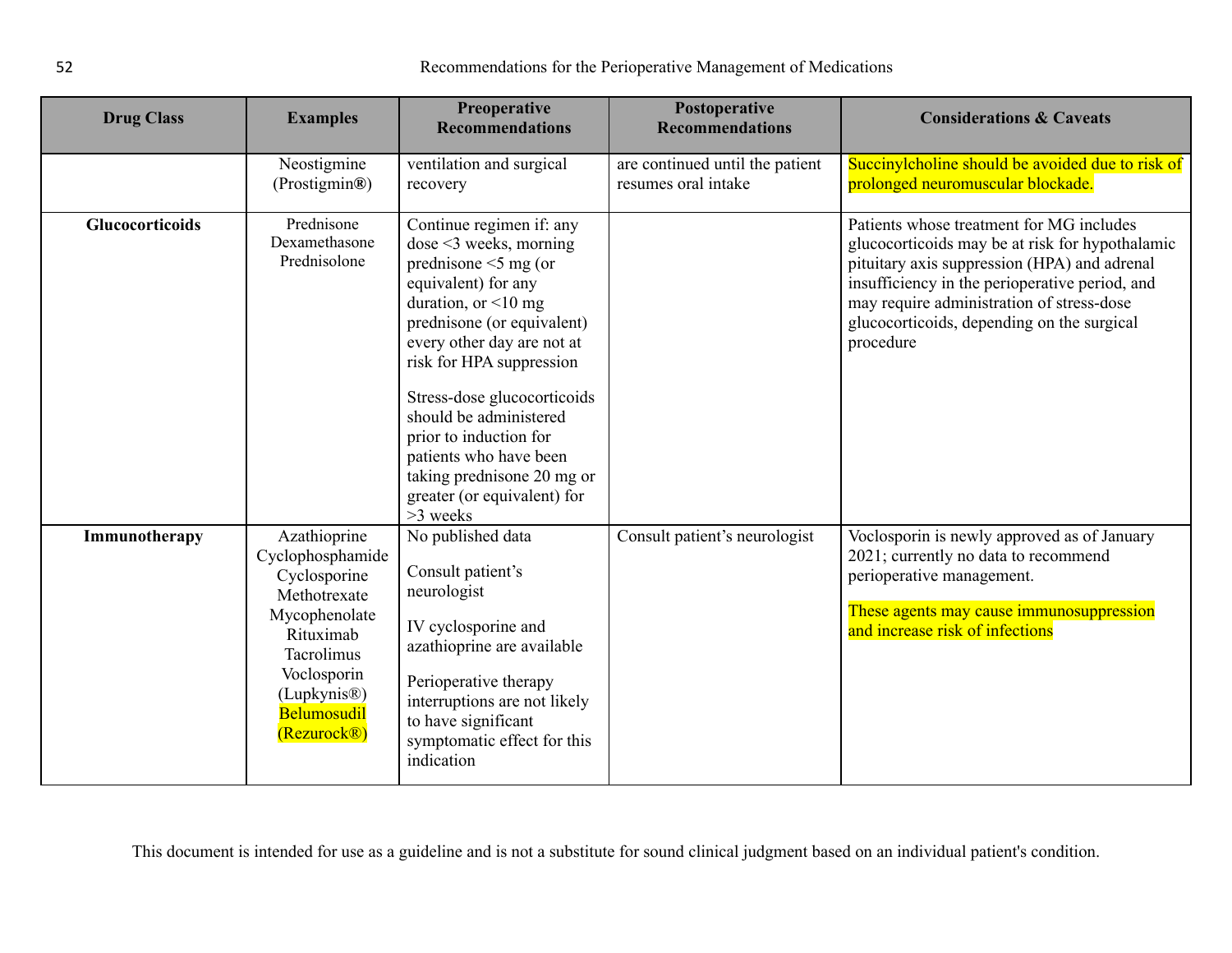| <b>Drug Class</b>                                       | <b>Examples</b>                                                                                             | Preoperative<br><b>Recommendations</b>                                                                                                                                                                               | Postoperative<br><b>Recommendations</b>                                                                         | <b>Considerations &amp; Caveats</b>                                                                                                                                                                       |
|---------------------------------------------------------|-------------------------------------------------------------------------------------------------------------|----------------------------------------------------------------------------------------------------------------------------------------------------------------------------------------------------------------------|-----------------------------------------------------------------------------------------------------------------|-----------------------------------------------------------------------------------------------------------------------------------------------------------------------------------------------------------|
| <b>Neonatal Fc Receptor</b><br><b>Antagonist</b>        | efgartigimod<br>alfa-fcab<br>(Vyvgart <sup>®</sup> )                                                        | No recommendations from<br>manufacturer - discuss with<br>ordering physician                                                                                                                                         | No recommendations from<br>manufacturer - discuss with<br>ordering physician                                    | This medication is given week;ly; if able, plan<br>surgery around these infusions<br>If a dose is missed for surgery, administer as<br>soon as possible within 3 days after the missed<br>dose            |
| <b>OSTEOPOROSIS AGENTS</b>                              |                                                                                                             |                                                                                                                                                                                                                      |                                                                                                                 |                                                                                                                                                                                                           |
| <b>Selective Estrogen</b><br><b>Receptor Modulators</b> | Tamoxifen<br>Raloxifene<br>(Evista®)                                                                        | Stop at least 4 weeks before<br>surgery to prevent<br>thrombotic risk, UNLESS<br>these drugs are being used<br>to treat breast cancer, if so -<br>contact oncologist.<br>May be continued for<br>low-risk surgeries. | Resume when period of<br>postoperative immobilization<br>has passed (non-oncologic<br>surgeries)                | Have either estrogen receptor agonist or<br>antagonist effects, depending on the tissue in<br>which they are acting<br>Both quantitatively increase the risk of VTE,<br>similar to estrogen               |
| <b>Bisphosphonates</b>                                  | Alendronate<br>(Fosamax <sup>®)</sup><br>Ibandronate<br>(Boniva®)<br>Risedronate<br>(Actonel <sup>®</sup> ) | Discontinue at least 7 days<br>before surgery<br>Discontinue agents for 3<br>months before elective<br>dental surgery, if<br>bisphosphonate treatment<br>exceeds 3 years or if<br>glucocorticoids are used           | Recommendation to hold this<br>medication postoperatively<br>Dental surgery: hold 3 months<br>following surgery | Given the difficulty for hospitalized patients to<br>comply with the requirement to remain upright<br>for 30 min and take with a full glass of water, it<br>is more practical to withhold this medication |
| Calcitonin                                              | Miacalcin <sup>®</sup><br>(nasal spray)                                                                     | May be continued before<br>surgery                                                                                                                                                                                   | No specific contraindications<br>or interactions to using this<br>drug in the perioperative<br>period           |                                                                                                                                                                                                           |
| <b>Monoclonal Antibody</b>                              | Romosozumab<br>(Evenity®)<br>Denosumab<br>(Prolia®)                                                         | Osteoporosis agents are<br>generally recommended to<br>be discontinued<br>preoperatively due to the                                                                                                                  |                                                                                                                 | Administered subcutaneously once monthly for<br>12 months; anabolic effects wane after 12<br>months of use.                                                                                               |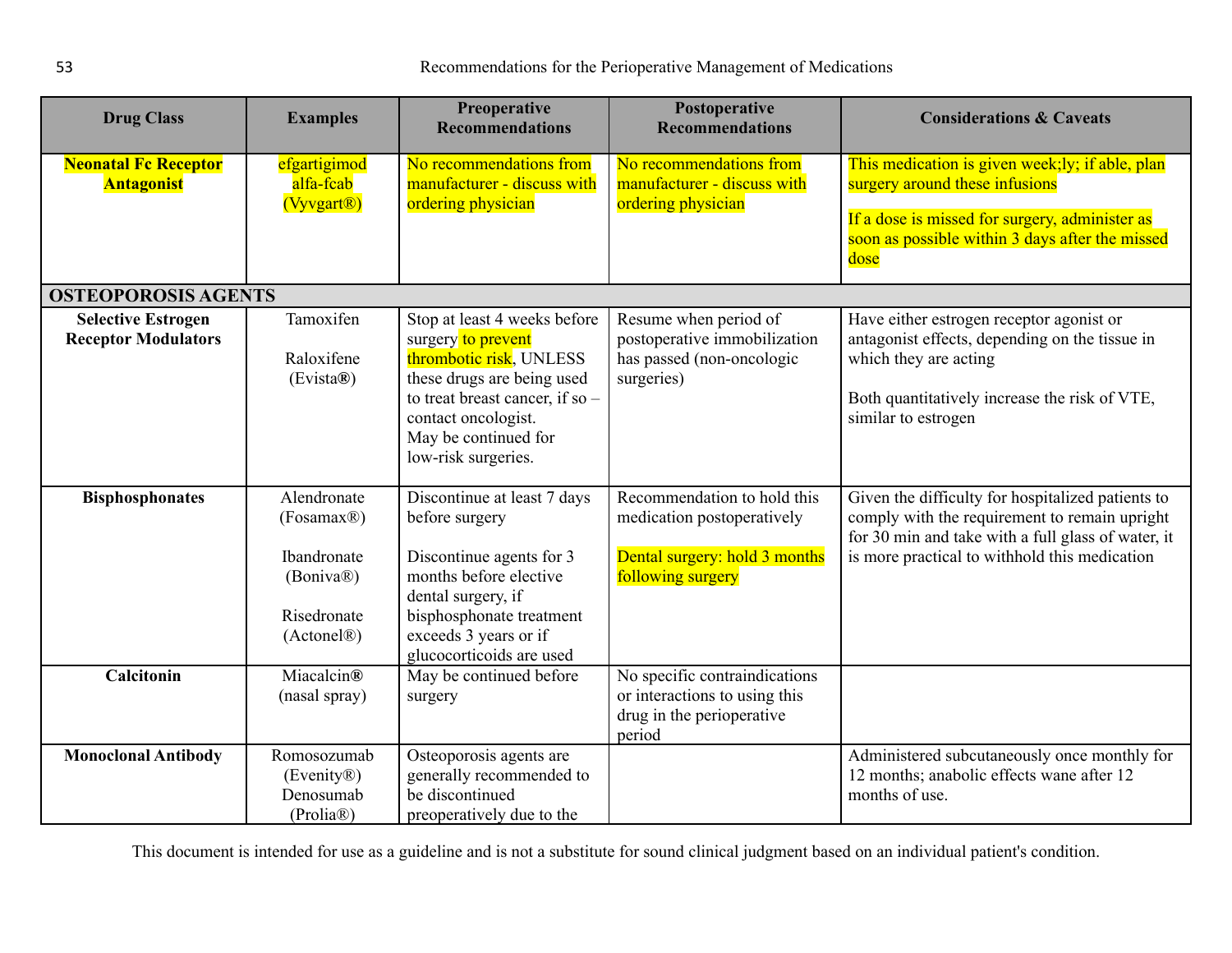<span id="page-53-1"></span><span id="page-53-0"></span>

| <b>Drug Class</b>                         | <b>Examples</b>                                                                                                                  | Preoperative<br><b>Recommendations</b>                                                                                                                                                                                                                  | Postoperative<br><b>Recommendations</b>                                                                                           | <b>Considerations &amp; Caveats</b>                                                                                                                                                                                                   |
|-------------------------------------------|----------------------------------------------------------------------------------------------------------------------------------|---------------------------------------------------------------------------------------------------------------------------------------------------------------------------------------------------------------------------------------------------------|-----------------------------------------------------------------------------------------------------------------------------------|---------------------------------------------------------------------------------------------------------------------------------------------------------------------------------------------------------------------------------------|
|                                           |                                                                                                                                  | increased risk for<br>perioperative adverse<br>outcomes.<br>May cause osteonecrosis of<br>the jaw. Dentists or oral<br>surgeons should be<br>consulted prior to dental<br>procedure and discontinue<br>treatment based on risk /<br>benefit assessment. |                                                                                                                                   |                                                                                                                                                                                                                                       |
| PHARMACOLOGIC CHAPERONE                   |                                                                                                                                  |                                                                                                                                                                                                                                                         |                                                                                                                                   |                                                                                                                                                                                                                                       |
| <b>Fabry's Disease</b>                    | Migalastat<br>(Galafold <sup>®)</sup>                                                                                            | Discuss with prescribing<br>provider                                                                                                                                                                                                                    | Discuss with prescribing<br>provider                                                                                              | Note: may continue throughout perioperative<br>period                                                                                                                                                                                 |
| <b>PSORIASIS MEDICATIONS</b>              |                                                                                                                                  |                                                                                                                                                                                                                                                         |                                                                                                                                   |                                                                                                                                                                                                                                       |
| <b>DMARDs, PDE-4</b><br><b>Inhibitors</b> | Otezla®<br>(apremilast)                                                                                                          | Discuss with providers prior to<br>surgery as apremilast may<br>increase risk of infection                                                                                                                                                              | <b>Discuss with providers</b><br>prior to surgery                                                                                 | Conflicting data were found regarding whether<br>apremilast should be held per- and post-surgery.                                                                                                                                     |
| <b>Topical Corticosteroid</b>             | Calcipotriene and<br>betamethasone<br>dipropionate<br>(Enstilar <sup>®</sup> )                                                   | May be continued before<br>surgery                                                                                                                                                                                                                      | No specific<br>contraindications or<br>interactions to using this<br>drug in the perioperative<br>period. Avoid surgery<br>sites. |                                                                                                                                                                                                                                       |
| IgG monoclonal antibody                   | <b>Brodalumab</b><br>(Siliq®)<br>Guselkumab<br>(Tremfaya®)<br>Risankizumab<br>(Skyrizi®)<br>Secukinumab<br>$(Cosentyx\circledR)$ | Biologic agents are commonly<br>recommended to be STOPPED<br>prior to surgery and<br>recommended that surgery is<br>scheduled at the end of the<br>dosing cycle.                                                                                        | Discuss with the<br>prescribing provider.                                                                                         | Most are given weekly to monthly and can<br>likely be held and given postoperatively when<br>the patient is stable.<br>Risankizumab may increase risk of infections<br>(22% of patients experienced infection in<br>clinical trials). |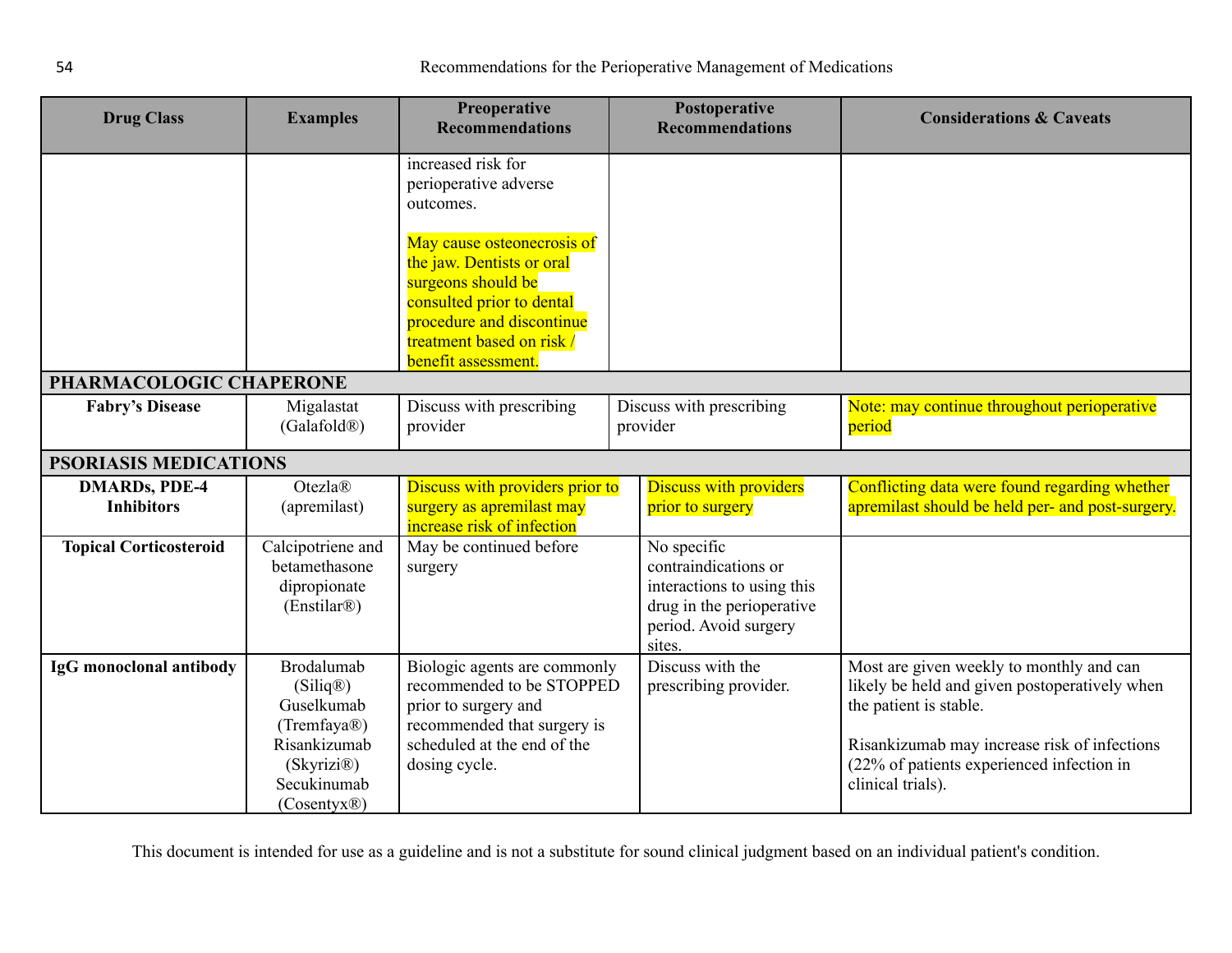| <b>Drug Class</b>                          | <b>Examples</b>            | Preoperative<br><b>Recommendations</b>                                           | Postoperative<br><b>Recommendations</b> | <b>Considerations &amp; Caveats</b>                                                                |
|--------------------------------------------|----------------------------|----------------------------------------------------------------------------------|-----------------------------------------|----------------------------------------------------------------------------------------------------|
|                                            | Tildrakizumab<br>(Ilumya@) |                                                                                  |                                         | RESUME medications $\geq$ 4 days after surgery as<br>long as the patient is not experiencing wound |
|                                            | Ustekinumab                |                                                                                  |                                         | healing problems, surgical site infection(s), or                                                   |
|                                            | (Stelara <sup>®</sup> )    |                                                                                  |                                         | systemic infection.                                                                                |
| Interleukin-13                             | Tralokinumab-ldrm          | No recommendations from                                                          | No recommendations from                 | This medication is dosed every 2 to 4 weeks; if                                                    |
| <b>Antagonist; Monoclonal</b>              | (Abdry@)                   | manufacturer - discuss with                                                      | manufacturer - discuss with             | able, plan surgery around these injections                                                         |
| <b>Antibody</b>                            |                            | ordering physician                                                               | ordering physician                      |                                                                                                    |
|                                            |                            |                                                                                  |                                         | If a dose is missed for surgery, administer the                                                    |
|                                            |                            |                                                                                  |                                         | missed dose as soon as possible, then resume<br>dosing at the regular scheduled time               |
|                                            |                            | Please see Rheumatoid Arthritis section for other medications used for psoriasis |                                         |                                                                                                    |
| <b>PSYCHIATRIC MEDICATIONS</b>             |                            |                                                                                  |                                         |                                                                                                    |
| <b>GABA</b> <sub>A</sub> Receptor Positive | Brexanolone                | No compelling reason to avoid                                                    | May give brexanolone                    | Brexanolone is given as a continuous IV                                                            |
| <b>Modulator</b>                           | (Zulresso <sup>®</sup> )   | brexanolone within a certain                                                     | after surgery.                          | infusion over 60 hours for postpartum                                                              |
|                                            |                            | time frame of surgery.                                                           |                                         | depression.                                                                                        |
|                                            |                            |                                                                                  |                                         |                                                                                                    |
|                                            |                            | Postpone surgery until                                                           |                                         | REMS program associated with use.                                                                  |
|                                            |                            | continuous infusion is complete.                                                 |                                         |                                                                                                    |
|                                            |                            | Can interrupt infusion if needed                                                 |                                         | Major side effects:<br>Excessive sedation and hypoxia. Monitor                                     |
|                                            |                            | and resume later. Lack of data                                                   |                                         | patients closely.                                                                                  |
|                                            |                            | on how long "interruption" can                                                   |                                         |                                                                                                    |
|                                            |                            | be.                                                                              |                                         |                                                                                                    |
| <b>Anorexiants</b>                         | Bupropion/                 | Hold Contrave for at least 24                                                    | Resume Contrave 7 days                  | Continue the bupropion component of Contrave                                                       |
|                                            | naltrexone                 | hours prior to surgery (due to                                                   | after cessation of opioid               | during the perioperative period.                                                                   |
|                                            | (Contrave@)                | naltrexone's 5-hour half-life)                                                   | therapy                                 |                                                                                                    |
|                                            |                            | but ideally for up to 48 hours<br>prior to surgery to allow for                  |                                         | Naltrexone component is an opioid antagonist<br>and there are case reports of patients on          |
|                                            |                            | complete cessation of opioid                                                     |                                         | Contrave having inadequate pain control                                                            |
|                                            |                            | antagonism                                                                       |                                         | post-operatively. If Contrave is not held >24                                                      |
|                                            |                            |                                                                                  |                                         | hours prior to surgery, monitor patient's                                                          |
|                                            |                            |                                                                                  |                                         | response to opioids and be prepared to decrease                                                    |
|                                            |                            |                                                                                  |                                         | opioid doses once naltrexone is eliminated from                                                    |
|                                            |                            |                                                                                  |                                         | body/opioid antagonism is overcome.                                                                |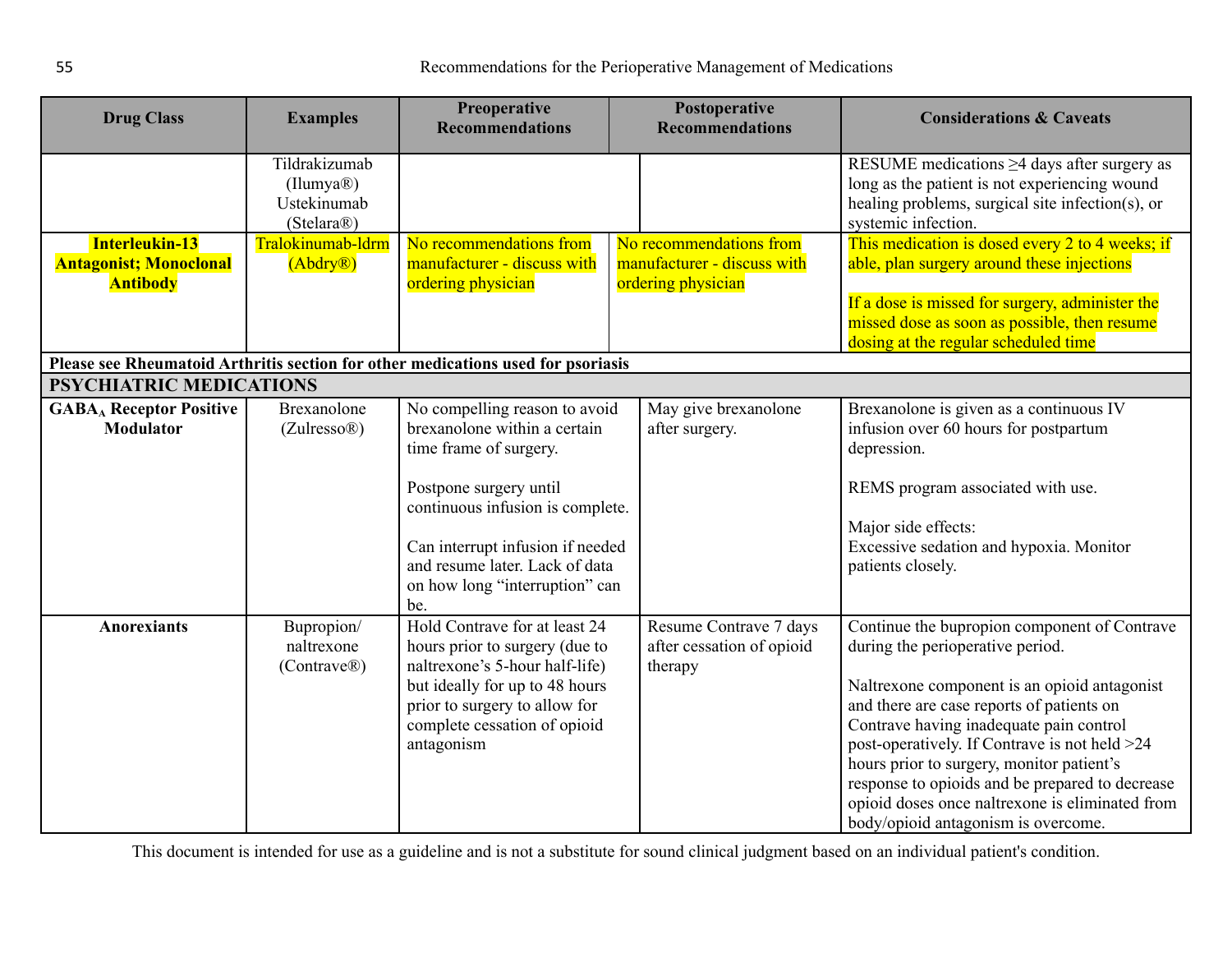| <b>Drug Class</b>                                                        | <b>Examples</b>                                                                                                                                            | Preoperative<br><b>Recommendations</b>                                                                                                                                                                                                                                                                                                                                     | Postoperative<br><b>Recommendations</b>                                                                                                                                                                                             | <b>Considerations &amp; Caveats</b>                                                                                                                                                                                                                                                                                                                                                                                                                                                                                                                                                                                                                                                                               |
|--------------------------------------------------------------------------|------------------------------------------------------------------------------------------------------------------------------------------------------------|----------------------------------------------------------------------------------------------------------------------------------------------------------------------------------------------------------------------------------------------------------------------------------------------------------------------------------------------------------------------------|-------------------------------------------------------------------------------------------------------------------------------------------------------------------------------------------------------------------------------------|-------------------------------------------------------------------------------------------------------------------------------------------------------------------------------------------------------------------------------------------------------------------------------------------------------------------------------------------------------------------------------------------------------------------------------------------------------------------------------------------------------------------------------------------------------------------------------------------------------------------------------------------------------------------------------------------------------------------|
| <b>Tricyclic Antidepressants</b><br>(TCAs)                               | Amitriptyline<br>Nortriptyline<br>Imipramine<br>Desipramine                                                                                                | May be continued<br>preoperatively with caution<br>Continue therapy up to and<br>including day of surgery for<br>patients on high doses. Patients<br>on low doses and in whom<br>perioperative arrhythmia is a<br>concern should discontinue for<br>7 days prior to surgery.<br>May increase anesthetic<br>requirement due to inhibition of<br>reuptake of norepinephrine. | May restart when patient<br>is tolerating oral<br>medications                                                                                                                                                                       | If hypotension is encountered, and a<br>vasopressor is needed, the response to<br>therapy may be difficult to predict<br>Most authors recommend cautious continuation<br>of these agents through the perioperative period,<br>since serious perioperative problems attributed<br>to TCAs are rare.<br>Increased risk of serotonin syndrome in patients<br>who receive methylene blue intraoperatively.<br>Combination should be avoided unless benefit<br>outweighs risk.<br>Continuation may increase the potential for<br>arrhythmias. Close monitor of ECG for<br>arrhythmias is recommended.<br>Abrupt withdrawal can lead to insomnia, nausea,<br>headache, increased salivation, and increased<br>sweating. |
| <b>SSRIs (including agents)</b><br>with partial SSRI<br>activity), SNRIs | Fluoxetine<br>(Prozac@)<br>Escitalopram<br>Sertraline<br>Paroxetine<br>(Paxil@)<br>Venlafaxine<br>Duloxetine<br>Vortioxetine<br>(Trintellix <sup>®</sup> ) | No compelling indications to<br>withhold SSRIs perioperatively<br>Discontinue therapy 3 weeks<br>prior to surgery in patients<br>undergoing high bleed risk<br>procedures (such as certain CNS<br>procedures)                                                                                                                                                              | Restart once patient can<br>take oral meds - mainly<br>agents that may result in a<br>withdrawal syndrome after<br>discontinuation (i.e.,<br>paroxetine and<br>venlafaxine)<br>Recommend alternative<br>therapy if patient requires | There have been reports of serotonin syndrome<br>after concurrent use with other serotonergic<br>agents such as tramadol (Ultram®); may also<br>increase INR if patients are on warfarin<br>Increased risk of serotonin syndrome in patients<br>who receive methylene blue intraoperatively.<br>Combination should be avoided unless benefit<br>outweighs risk.                                                                                                                                                                                                                                                                                                                                                   |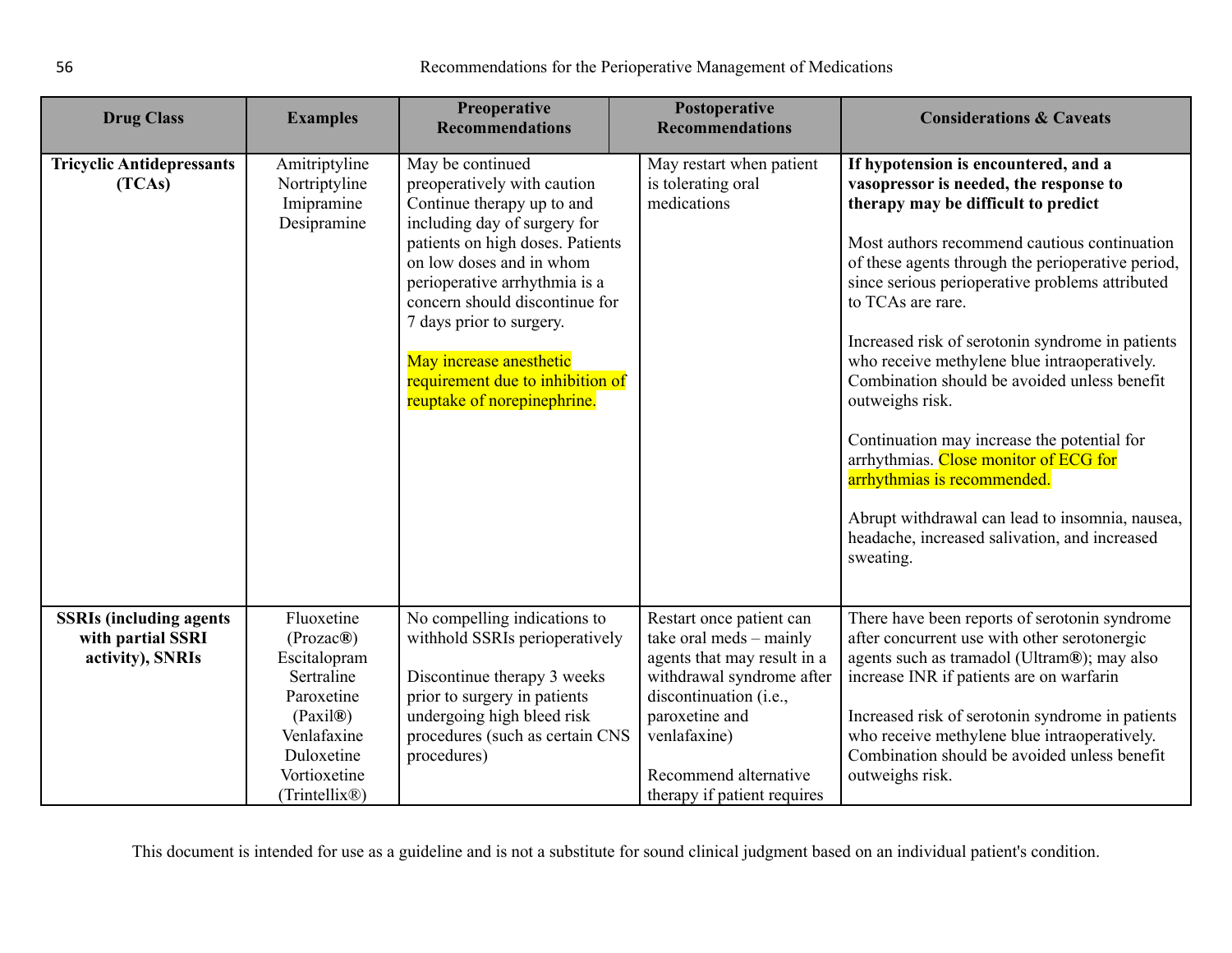| <b>Drug Class</b>                                    | <b>Examples</b>                                                                     | Preoperative<br><b>Recommendations</b>                                                                                                                                                                                                                                                                                                                                                                                                                                                                                                                                                                                                  | Postoperative<br><b>Recommendations</b>                                                                                                                                                                                                                         | <b>Considerations &amp; Caveats</b>                                                                                                                                                                                                                                                                                                                                                                                                                                                                                                                                                                                                                                    |
|------------------------------------------------------|-------------------------------------------------------------------------------------|-----------------------------------------------------------------------------------------------------------------------------------------------------------------------------------------------------------------------------------------------------------------------------------------------------------------------------------------------------------------------------------------------------------------------------------------------------------------------------------------------------------------------------------------------------------------------------------------------------------------------------------------|-----------------------------------------------------------------------------------------------------------------------------------------------------------------------------------------------------------------------------------------------------------------|------------------------------------------------------------------------------------------------------------------------------------------------------------------------------------------------------------------------------------------------------------------------------------------------------------------------------------------------------------------------------------------------------------------------------------------------------------------------------------------------------------------------------------------------------------------------------------------------------------------------------------------------------------------------|
|                                                      |                                                                                     |                                                                                                                                                                                                                                                                                                                                                                                                                                                                                                                                                                                                                                         | antiplatelet agents as<br>secondary prevention                                                                                                                                                                                                                  |                                                                                                                                                                                                                                                                                                                                                                                                                                                                                                                                                                                                                                                                        |
| <b>Monoamine Oxidase</b><br><b>Inhibitor (MAOIs)</b> | Selegiline<br>(Eldepryl®)<br>Pargyline<br>Phenelzine                                | Consult anesthesiologist & psychiatrist<br>FLAG CHARTS to alert that patient is on an MAOI and<br>place stickers on chart cautioning against the use of<br>meperidine and indirect sympathomimetics (i.e. ephedrine)<br>Make every effort to continue perioperatively since patients<br>on MAOIs tend to have severe depression refractory to other<br>agents<br>In patients with severe, life-threatening depression, in whom<br>the risk of suicide with discontinuation of MAOIs is<br>significant, consideration should be given to continuing<br>MAOI therapy perioperatively combined with an appropriate<br>anesthetic technique |                                                                                                                                                                                                                                                                 | MAO inhibition becomes non-selective in doses<br>greater than 10 mg/day<br>AVOID meperidine and indirect<br>sympathomimetics (i.e. ephedrine) may cause<br>neuroleptic malignant syndrome and severe<br>hypertensive crisis. (Doak GH)<br>Patients should not be forced to discontinue<br>these agents<br>If discontinuation is warranted, taper off slowly<br>over 2 weeks; but still follow recommended<br>precautions above since discontinuation does not<br>guarantee complete elimination<br>Increased risk of serotonin syndrome in patients<br>who receive methylene blue intraoperatively.<br>Combination should be avoided unless benefit<br>outweighs risk. |
| Antipsychotics                                       | Olanzapine<br>(Zyprexa@)<br>Ziprasidone<br>(Geodon®)<br>Risperidone<br>(Risperdal®) | May continue<br>perioperatively if QTc<br>remains stable.<br>May need to consider<br>holding dose after<br>consultation with a<br>psychiatrist or utilizing<br>agents with shorter half-life<br>or reduced dose if<br>medications that can<br>prolong QTc are used<br>during or after surgery.                                                                                                                                                                                                                                                                                                                                          | Make sure to restart<br>medication once patient is able<br>to take oral medications<br>Parenteral formulations are<br>available for haloperidol,<br>chlorpromazine, aripiprazole,<br>olanzapine, and ziprasidone if<br>therapy is needed but patient is<br>NPO. | Alpha-adrenergic blockade with risperidone can<br>be significant<br>There have been reports of IV use of<br>antipsychotics increasing risk of sedation,<br>hypotension, or QTc prolongation.<br>Atypical antipsychotics may increase risk of<br>tachycardia<br>Avoid ketamine use as this may decrease the<br>seizure threshold                                                                                                                                                                                                                                                                                                                                        |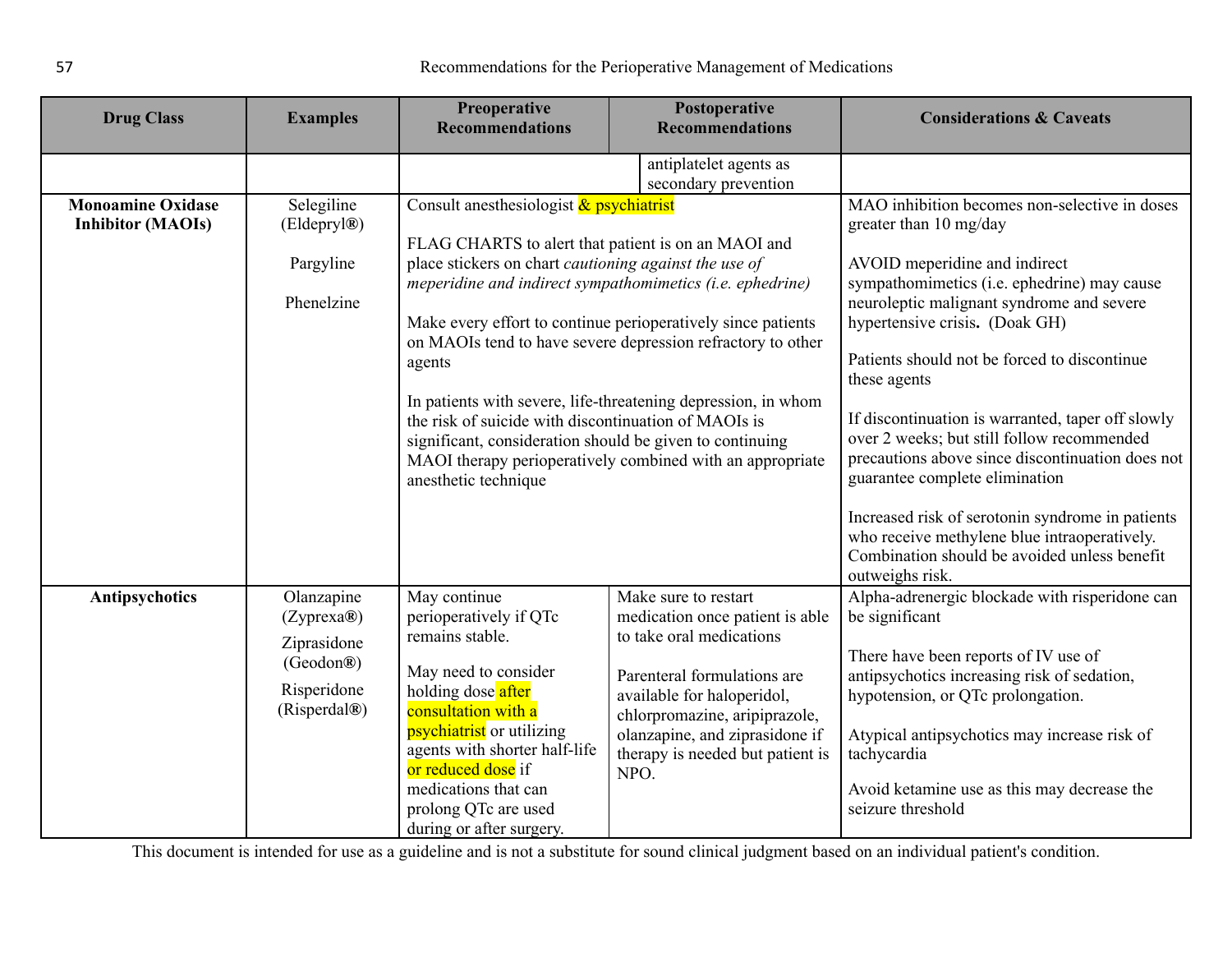| <b>Drug Class</b>          | <b>Examples</b>                        | <b>Preoperative</b><br><b>Recommendations</b>                           | Postoperative<br><b>Recommendations</b>                                       | <b>Considerations &amp; Caveats</b>                                                                                             |
|----------------------------|----------------------------------------|-------------------------------------------------------------------------|-------------------------------------------------------------------------------|---------------------------------------------------------------------------------------------------------------------------------|
| <b>Combination</b>         | Olanzapine +                           | Discontinue at least 5 days                                             |                                                                               |                                                                                                                                 |
| <b>Antipsychotics</b>      | samidorphan<br>(Lybalvi <sup>®</sup> ) | before opioid treatment and<br>start olanzapine or another              |                                                                               | The potential safety concerns related to<br>samidorphan's opioid antagonist<br>effects in various real-world settings of opioid |
|                            |                                        | antipsychotic if needed.                                                |                                                                               | use warrant careful consideration. Concerns                                                                                     |
|                            |                                        |                                                                         |                                                                               | include the potential for opioid withdrawal,<br>inadequate analgesia, and opioid overdose.                                      |
| <b>Mood Stabilizer</b>     | Lithium<br>(Lithobid®)                 | May be continued<br>preoperatively. If patient                          | Serum drug levels should be<br>monitored before and after                     | Lithium may potentiate the effect of<br>depolarizing and competitive neuromuscular                                              |
|                            | Valproate                              | undergoing major surgery,<br>consider discontinuation                   | surgery and any time that renal<br>clearance may be affected                  | blocking agents                                                                                                                 |
|                            | (Depakote®)                            | 2-3 days before If                                                      |                                                                               | Assess risk vs benefit of holding medication in                                                                                 |
|                            |                                        | medically indicated. If<br>serum levels are not in toxic                |                                                                               | patients with a history of psychosis. If patient<br>stable, may disrupt mental state                                            |
|                            |                                        | range, renal function is<br>normal and fluid/electrolyte                |                                                                               | Lithium may require increased monitoring of                                                                                     |
|                            |                                        | levels are stable, lithium<br>may be continued before<br>minor surgery. |                                                                               | fluid, electrolyte, and thyroid hormone levels                                                                                  |
| <b>Other Commonly Used</b> | Bupropion                              | No compelling indications                                               | Restart once patient can take                                                 | These agents do not have any known                                                                                              |
| Antidepressants            | (Wellbutrin®)                          | to withhold preoperatively                                              | oral medications                                                              | interactions with anesthetic agents                                                                                             |
|                            | Venlafaxine<br>(Effexor®)              |                                                                         |                                                                               | Venlafaxine is associated with withdrawal<br>syndromes and should be restarted once patient<br>is able to tolerate              |
| <b>Stimulants</b>          | Phentermine<br>$(Adipex-P®)$           | Hold medication 7 days<br>prior to surgery                              | Restart when patient can take<br>oral medications and is<br>clinically stable | Phentermine may be associated with<br>hypotension perioperatively due to<br>catecholamine depletion.                            |
|                            |                                        |                                                                         |                                                                               | Hypertension was observed in patients using<br>phentermine during the induction phase                                           |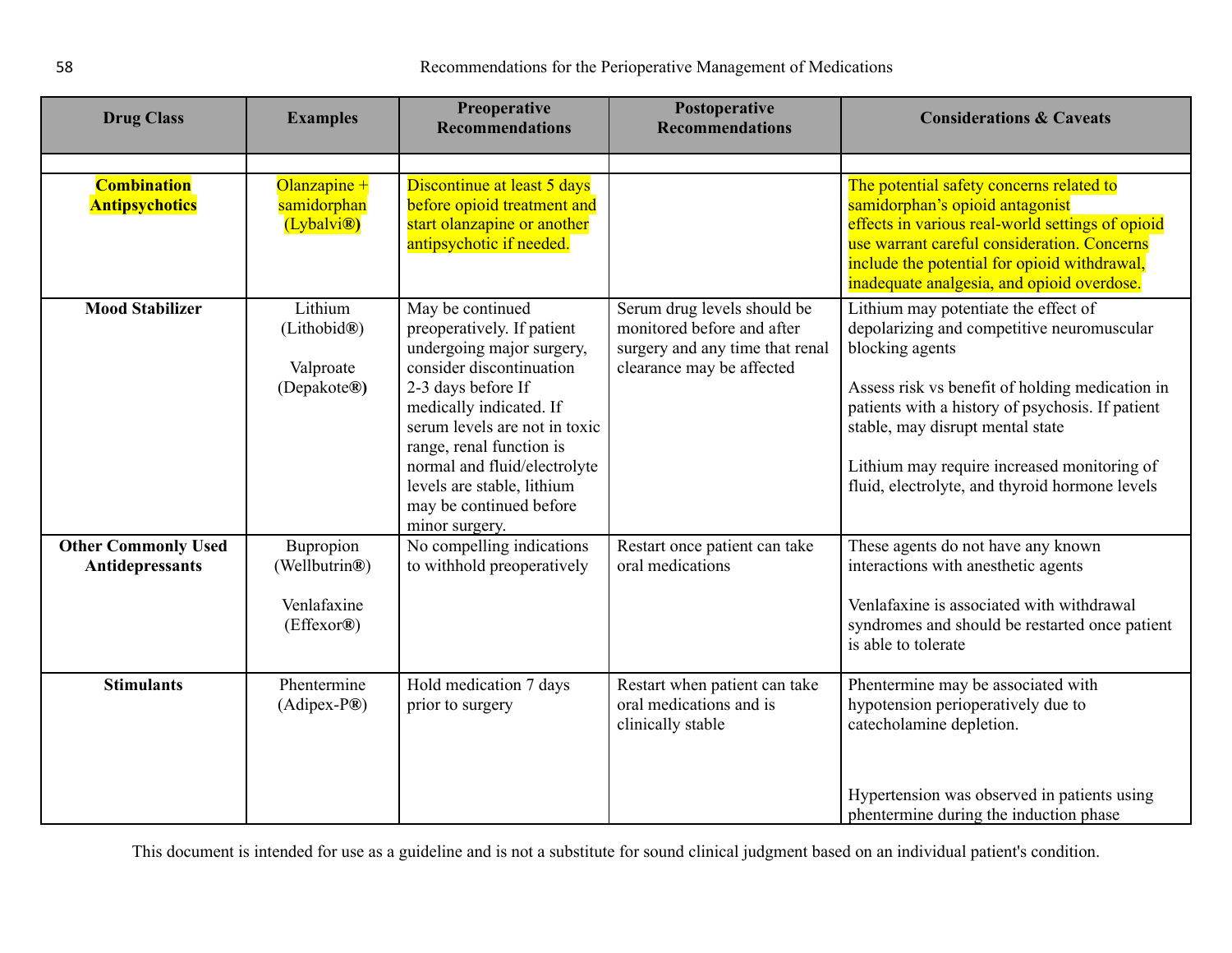<span id="page-58-0"></span>

| <b>Drug Class</b>                             | <b>Examples</b>                                                                                                                                                                                                                                                                                                                 | Preoperative<br><b>Recommendations</b>                                                                  | Postoperative<br><b>Recommendations</b>                                                                                                                     | <b>Considerations &amp; Caveats</b>                                                                                                                                                                                                                                                                                                                                                                                                             |
|-----------------------------------------------|---------------------------------------------------------------------------------------------------------------------------------------------------------------------------------------------------------------------------------------------------------------------------------------------------------------------------------|---------------------------------------------------------------------------------------------------------|-------------------------------------------------------------------------------------------------------------------------------------------------------------|-------------------------------------------------------------------------------------------------------------------------------------------------------------------------------------------------------------------------------------------------------------------------------------------------------------------------------------------------------------------------------------------------------------------------------------------------|
|                                               |                                                                                                                                                                                                                                                                                                                                 |                                                                                                         |                                                                                                                                                             | intraoperatively. Monitor blood pressure and<br>body temperature for any autonomic impairment                                                                                                                                                                                                                                                                                                                                                   |
| <b>PULMONARY MEDICATIONS</b>                  |                                                                                                                                                                                                                                                                                                                                 |                                                                                                         |                                                                                                                                                             |                                                                                                                                                                                                                                                                                                                                                                                                                                                 |
| <b>PDE</b> Inhibitor -<br><b>Nonselective</b> | Theophylline<br>TheoDur®                                                                                                                                                                                                                                                                                                        | Discontinue evening before<br>surgery. Use nebulized or<br>inhaled beta agonists or<br>anticholinergics | Resume with PO intake.                                                                                                                                      | There is no data indicating whether continuation<br>of theophylline in the perioperative period<br>decreases pulmonary complications.<br>Theophylline has the potential to cause<br>arrhythmias and neurotoxicity at a level beyond<br>the therapeutic range, and theophylline<br>metabolism is affected by many common<br>perioperative medications.<br>No known adverse effects but very narrow range<br>between therapeutic and toxic level. |
| <b>Inhaled Medications</b>                    | Albuterol<br>Duoneb <sup>®</sup><br>QVAR®<br><b>Pulmicort®</b><br>Symbicort®<br>Breo Ellipta®<br>Anoro Ellipta®<br>Incruse Ellipta®<br>Arnuity Ellipta®<br>Flovent®<br>Xopenex®<br>Asmanex®<br>Dulera®<br>Serevent <sup>®</sup><br><b>Advair®</b><br><b>Spiriva®</b><br>Alvesco®<br>Striverdi<br>Respimat®<br>Stiolto Respimat® | Continue until surgery<br>PLEASE have patient bring<br>their inhalers (MDIs) to the<br>holding area.    | Continue through perioperative<br>period<br>May substitute nebulized<br>treatments (i.e. albuterol and<br>ipratropium) until patient can<br>resume inhalers | PLEASE have patient bring their inhalers<br>(MDIs) to the holding area<br>**Some patients may require an increase in their<br>steroid dose for 1-2 weeks preoperatively                                                                                                                                                                                                                                                                         |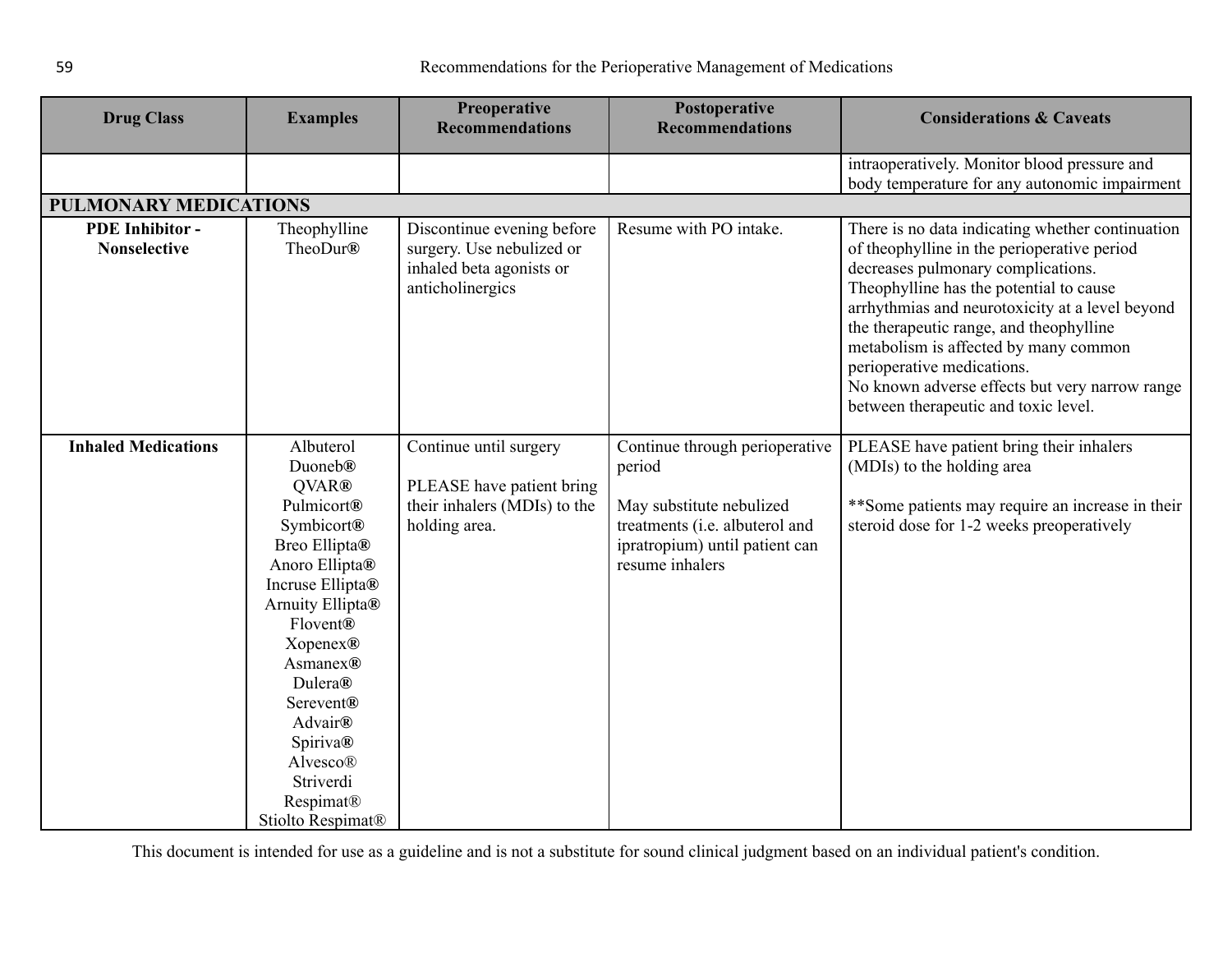| <b>Drug Class</b>                                                                           | <b>Examples</b>                                                                                                                                                                    | <b>Preoperative</b><br><b>Recommendations</b>                                                                                                       | Postoperative<br><b>Recommendations</b>                                                           | <b>Considerations &amp; Caveats</b>                                                                                                                                                                                          |  |  |
|---------------------------------------------------------------------------------------------|------------------------------------------------------------------------------------------------------------------------------------------------------------------------------------|-----------------------------------------------------------------------------------------------------------------------------------------------------|---------------------------------------------------------------------------------------------------|------------------------------------------------------------------------------------------------------------------------------------------------------------------------------------------------------------------------------|--|--|
|                                                                                             | Utibron Neohaler®<br>Trelegy Ellipta®<br>Yupelri <sup>®</sup>                                                                                                                      |                                                                                                                                                     |                                                                                                   |                                                                                                                                                                                                                              |  |  |
| <b>Cystic Fibrosis</b><br><b>Transmembrane</b><br><b>Conductance Regulator</b><br>Corrector | Symdeko®<br>Trikafta®                                                                                                                                                              | Continue until time of<br>surgery<br>Consult with infectious<br>disease specialists                                                                 | Resume postoperatively                                                                            | If a dose is missed $\leq 6$ hours of the usual time it<br>is taken, take the dose as soon as possible; if $>6$<br>hours has passed since the missed dose, skip the<br>missed dose and resume the normal dosing<br>schedule. |  |  |
| <b>Oral Medications</b>                                                                     | Zafirlukast<br>(Accolate@)<br>Montelukast<br>(Singulair <sup>®</sup> )<br>Zileuton<br>(Zyflo@)<br>Pirfenidone<br>(Esbriet®)<br>Nintedanib<br>(Ofev@)<br>Roflumilast<br>(Daliresp®) | Consider continuing<br>through the morning of<br>surgery                                                                                            | May be started after surgery<br>following the patient's normal<br>schedule for taking these drugs | Little is known about the implications of<br>stopping treatment and there are no known drug<br>interactions between these agents and<br>anesthetics                                                                          |  |  |
| <b>Monoclonal Antibodies</b>                                                                | tezepelumab-ekko<br>(Tezspire <sup>®</sup> )                                                                                                                                       | No recommendations from<br>manufacturer - discuss with<br>ordering physician                                                                        | No recommendations from<br>manufacturer - discuss with<br>ordering physician                      | This medication is given every 4 weeks; if able,<br>plan surgery around these injections                                                                                                                                     |  |  |
|                                                                                             | PULMONARY HYPERTENSION & ERECTILE DYSFUNCTION MEDICATIONS                                                                                                                          |                                                                                                                                                     |                                                                                                   |                                                                                                                                                                                                                              |  |  |
| <b>PDE-5 Inhibitors</b>                                                                     | Sildenafil<br>(Viagra®)<br>(Revatio <sup>®)</sup><br>Tadalafil<br>(Cialis <sup>®</sup> ,<br>Adcirca®)<br>Vardenafil                                                                | Erectile dysfunction:<br>discontinue at least 7 days<br>before surgery<br>Pulmonary Hypertension:<br>continue during the<br>perioperative period as |                                                                                                   | PDE-5 Inhibitors increase concentration and<br>half-life of cGMP, which leads to relaxation of<br>pulmonary arterial smooth muscle, and<br>subsequently decrease pulmonary pressure                                          |  |  |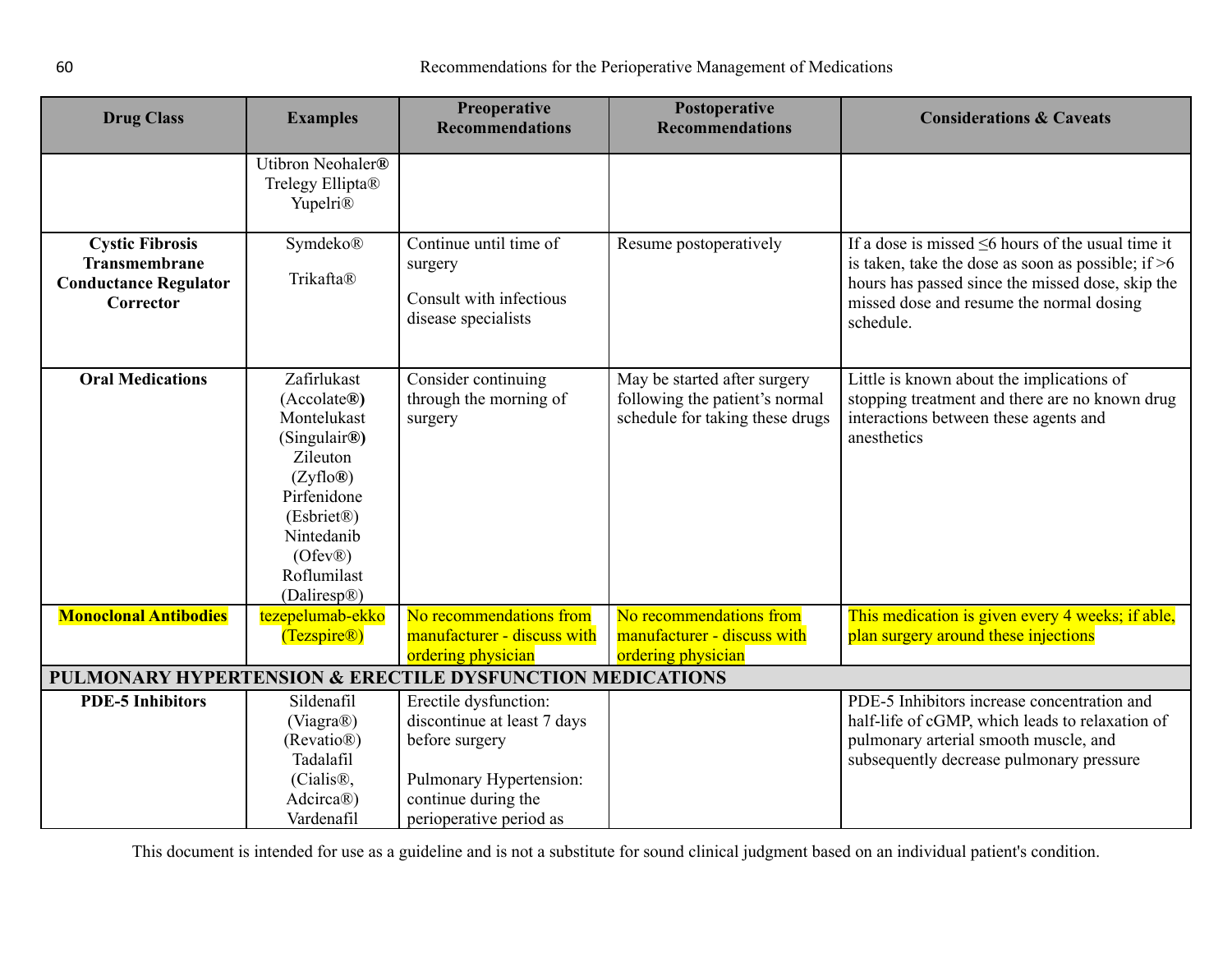<span id="page-60-0"></span>

| <b>Drug Class</b>                                        | <b>Examples</b>                                                                                                                                                  | Preoperative<br><b>Recommendations</b>                                                                                                                                                                                               | Postoperative<br><b>Recommendations</b>                | <b>Considerations &amp; Caveats</b>                                                                                                                                                                                                                                                                                                                                                                                                                                                                                                                                                                                                                   |  |
|----------------------------------------------------------|------------------------------------------------------------------------------------------------------------------------------------------------------------------|--------------------------------------------------------------------------------------------------------------------------------------------------------------------------------------------------------------------------------------|--------------------------------------------------------|-------------------------------------------------------------------------------------------------------------------------------------------------------------------------------------------------------------------------------------------------------------------------------------------------------------------------------------------------------------------------------------------------------------------------------------------------------------------------------------------------------------------------------------------------------------------------------------------------------------------------------------------------------|--|
| <b>Endothelin Receptor</b><br>Antagonist                 | (Levitra®,<br>Staxyn <sup>®</sup> )<br><b>Bosentan</b><br>(Traceer <sup>®</sup> )<br>Ambrisentan<br>$(Letairis\otimes)$<br>Macitentan<br>(Opsumit <sup>®</sup> ) | discontinuation may be<br>fatal.<br>Benign prostatic<br>hyperplasia (BPH):<br>Coordinate use with<br>anesthesiologist, surgeon,<br>and prescribing provider<br>preoperatively.<br>Should be continued during<br>perioperative period | Should be continued during the<br>postoperative period | PDE-5 Inhibitors are vasodilators, when<br>combined with other vasodilators can result in<br>life-threatening hypotension<br>Patients with PAH are at high risk of<br>complications and death when undergoing<br>anesthesia, mechanical ventilation, and major<br>surgery. There is not a clear standard but in<br>general PAH medications should be continued<br>without interruption.<br>Patients with PAH are at high risk of<br>complications and death when undergoing<br>anesthesia, mechanical ventilation, and major<br>surgery. There is not a clear standard but in<br>general PAH medications should be continued<br>without interruption. |  |
| <b>Soluble Guanylate</b><br>Cyclase<br><b>Stimulator</b> | Riociguat<br>(Adempas®)                                                                                                                                          | Discuss alternative<br>treatment options to<br>manage pulmonary<br>hypertension<br>preoperatively.                                                                                                                                   | Discuss with prescribing<br>provider                   | Phase 4 trials showed increase rates of<br>non-surgical bleeds with possibility of fatal<br>outcome. Risk versus benefit and alternative<br>therapy preoperatively should be considered.                                                                                                                                                                                                                                                                                                                                                                                                                                                              |  |
| Prostacyclin receptor<br>agonist (selective)             | Selexipag<br>(Uptravi <sup>®</sup> )                                                                                                                             | Continue during<br>perioperative period                                                                                                                                                                                              | Continue during the<br>postoperative period            | Current adverse events do not show increased<br>bleeding or hypotension with use. Does not<br>appear to have drug interactions with typical<br>anesthetic agents.                                                                                                                                                                                                                                                                                                                                                                                                                                                                                     |  |
| <b>DIAGNOSTIC AGENTS</b>                                 |                                                                                                                                                                  |                                                                                                                                                                                                                                      |                                                        |                                                                                                                                                                                                                                                                                                                                                                                                                                                                                                                                                                                                                                                       |  |
| Radioactive diagnostic<br>agent                          | Fluoroestradiol<br>F-18 (Cerianna®)<br>Plarify®                                                                                                                  | Discuss with prescribing<br>provider.                                                                                                                                                                                                | Discuss with prescribing<br>provider.                  | Of note, at 20 minutes after injection,<br>approximately 20% of circulating radioactivity<br>in the plasma is in the form of non-metabolized<br>fluoroestradiol F-18. At 2 hours after injection,<br>circulating fluoroestradiol F-18 levels are less                                                                                                                                                                                                                                                                                                                                                                                                 |  |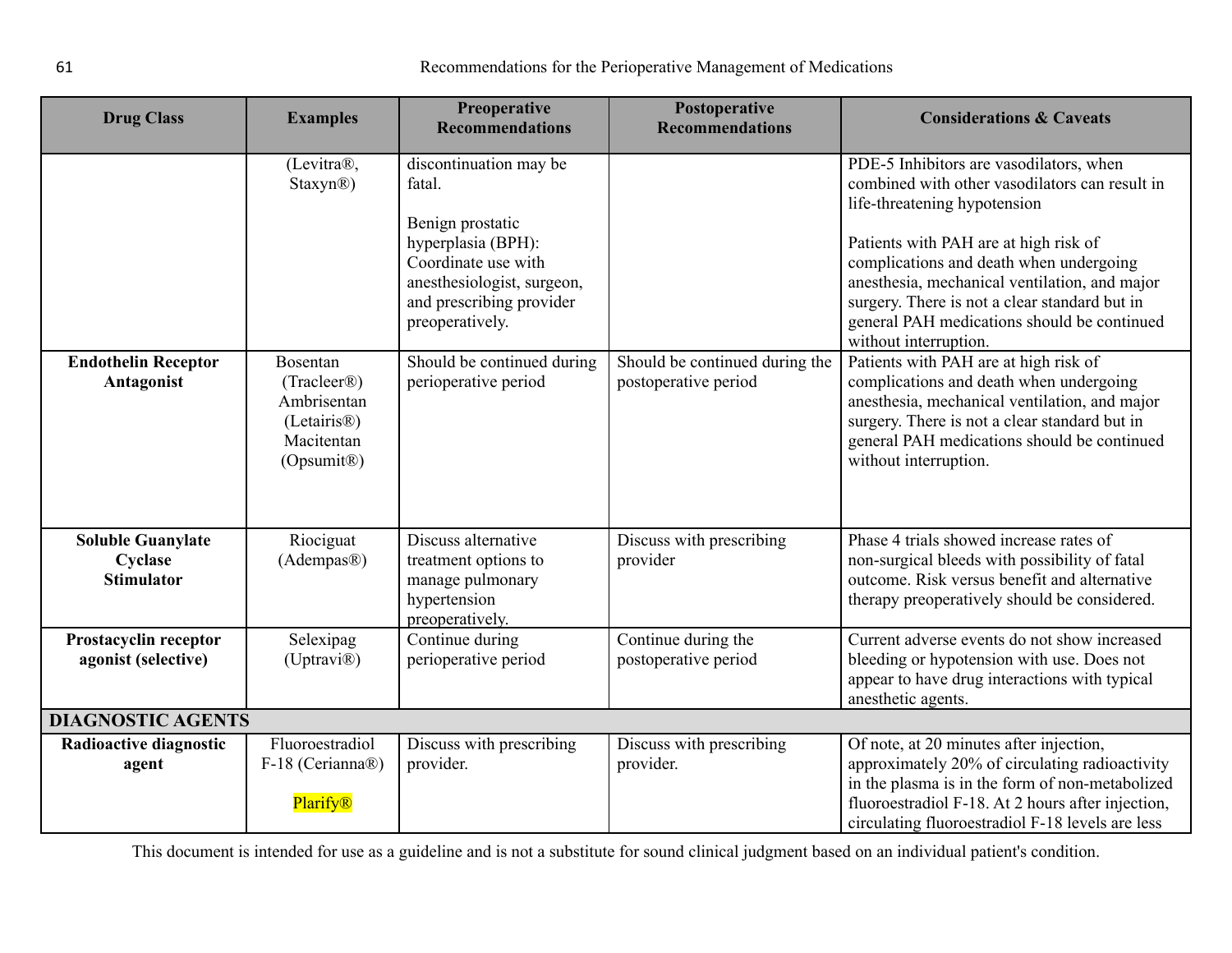| <b>Drug Class</b>                                | <b>Examples</b>                                                                                            | Preoperative<br><b>Recommendations</b>                                                                                                                                                         | Postoperative<br><b>Recommendations</b>                 | <b>Considerations &amp; Caveats</b>                                                                                                                                                                                                                                                           |
|--------------------------------------------------|------------------------------------------------------------------------------------------------------------|------------------------------------------------------------------------------------------------------------------------------------------------------------------------------------------------|---------------------------------------------------------|-----------------------------------------------------------------------------------------------------------------------------------------------------------------------------------------------------------------------------------------------------------------------------------------------|
|                                                  | (Piflufolastat F18)<br>Tauvid®<br>(Flortaucipir F-18)<br>Detectnet <sup>®</sup> (copper<br>Cu 64 dotatate) |                                                                                                                                                                                                |                                                         | than 5% of peak concentration, so unlikely that<br>it will interfere with surgery.<br>Flortaucipir F-18 and Detectnet® are not<br>expected to impact surgery.                                                                                                                                 |
| Non-radioactive<br>diagnostic agent              | pafolacianine<br>(Cytalux@)                                                                                | Recommended dosage is<br>$0.025$ mg/kg diluted in 250<br>mL of 5% Dextrose<br>Injection, administered over<br>60 minutes using a<br>dedicated infusion line, 1 to<br>9 hours prior to surgery. | <b>Discuss with prescribing</b><br>provider.            | Cytalux <sup>®</sup> should only be used by surgeons who<br>have completed a training program on the use of<br>NIR imaging systems for fluorescence imaging<br>during surgery. Training is provided by the<br>device manufacturer.                                                            |
| <b>REVERSAL/ANTIDOTES</b>                        |                                                                                                            |                                                                                                                                                                                                |                                                         |                                                                                                                                                                                                                                                                                               |
| <b>Potassium Antidote</b>                        | Lokelma®<br>Patiromer<br>(Veltassa $\circledR$ )<br>Sodium<br>polystyrene<br>sulfonate<br>(Kayexalate®)    | May continue through day<br>before surgery if clinically<br>appropriate                                                                                                                        | Resume on outpatient basis as<br>clinically appropriate | Oral medications should not be administered 2<br>hours before or after Lokelma<br>Oral medications should not be administered 6<br>hours before or 6 hours after Veltassa®<br>Avoid use in patients with abnormal<br>post-operative bowel motility disorders.                                 |
| Alpha <sub>2</sub> -Adrenergic<br><b>Agonist</b> | Lofexidine<br>(Lucemyra®)                                                                                  | Discuss with prescribing<br>provider                                                                                                                                                           | Discuss with prescribing<br>provider.                   | Discontinuation of therapy: Decrease dose<br>gradually over 2 to 4 days. Abrupt<br>discontinuation may cause marked rise in blood<br>pressure, anxiety, chills, and diarrhea.<br>Patients who have been treated with lofexidine<br>may respond to lower opioid doses than<br>previously used. |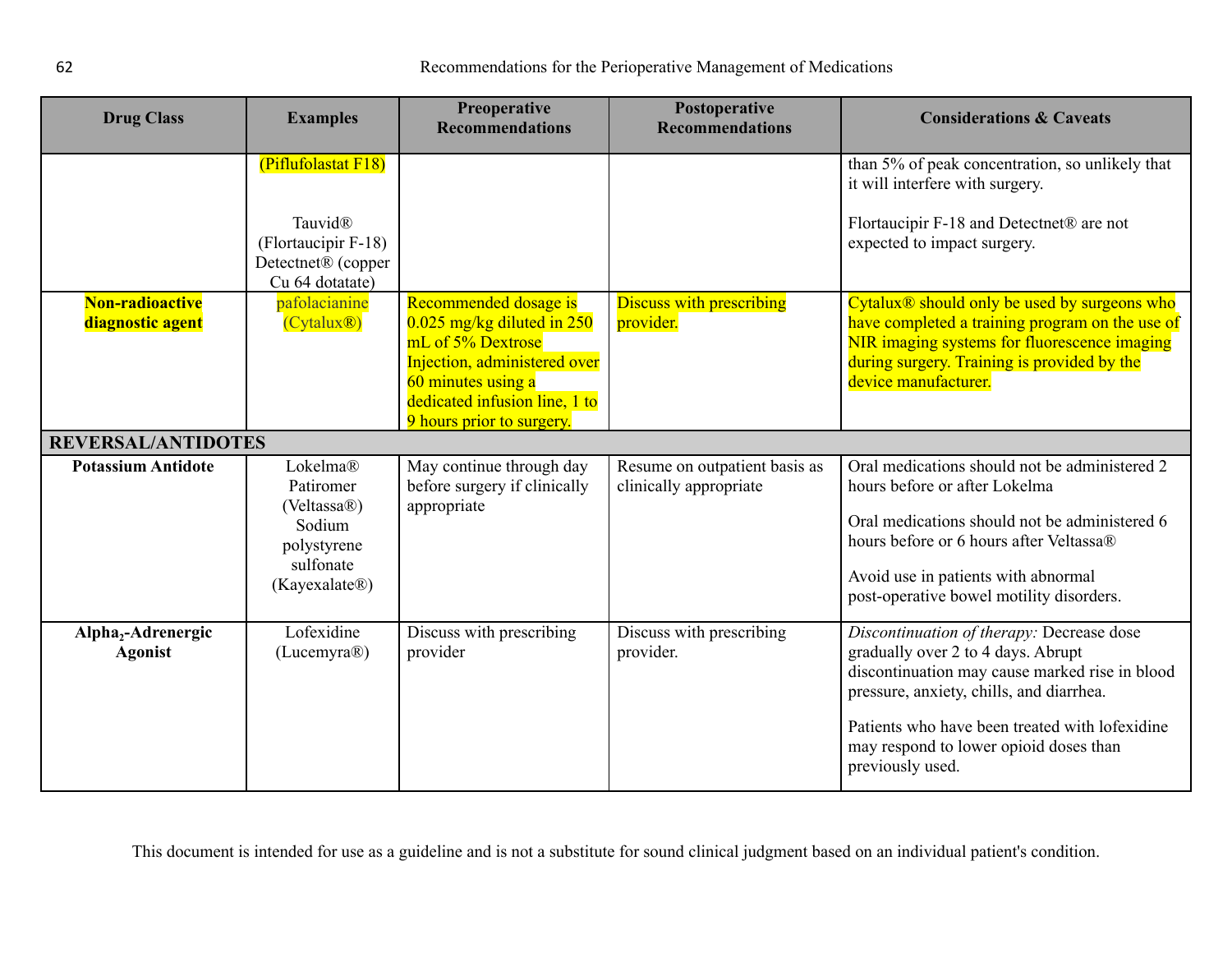<span id="page-62-0"></span>

| <b>Drug Class</b>                                            | <b>Examples</b>                              | <b>Preoperative</b><br><b>Recommendations</b>                                                                                                                                                                                                             | Postoperative<br><b>Recommendations</b>                                                                                                                                                                                                                                           | <b>Considerations &amp; Caveats</b>                                                                                                                                                                                                                                                                                                                                                                                                 |
|--------------------------------------------------------------|----------------------------------------------|-----------------------------------------------------------------------------------------------------------------------------------------------------------------------------------------------------------------------------------------------------------|-----------------------------------------------------------------------------------------------------------------------------------------------------------------------------------------------------------------------------------------------------------------------------------|-------------------------------------------------------------------------------------------------------------------------------------------------------------------------------------------------------------------------------------------------------------------------------------------------------------------------------------------------------------------------------------------------------------------------------------|
| <b>Hypoglycemia Antidote</b>                                 | Dasiglucagon<br>(Zegalogue@)                 | <b>Discuss with prescribing</b><br>provider.                                                                                                                                                                                                              | <b>Discuss with prescribing</b><br>provider.                                                                                                                                                                                                                                      | <b>Hypersensitivity reactions have been reported</b><br>with administration of glucagon products.<br>Monitor for anaphylaxis, hypotension,<br>respiratory distress.                                                                                                                                                                                                                                                                 |
| <b>Monoclonal antibody</b>                                   | Lanadelumab-flyo<br>(Takhzyro <sup>®</sup> ) | Discuss with prescribing<br>provider.                                                                                                                                                                                                                     | Discuss with prescribing<br>provider.                                                                                                                                                                                                                                             | It is critical to develop definitive perioperative<br>plans for angioedema prophylaxis,<br>intraoperative management, and rescue if<br>indicated for patients with hereditary<br>angioedema (HAE) or acquired angioedema<br>$(AAE)$ .<br>Takhzyro is dosed every 2 weeks to every 4<br>weeks. Other agents can be dosed as frequent as<br>every other day or twice weekly and have<br>short-term/pre-procedural prophylaxis dosing. |
| <b>RHEUMATOID ARTHRITIS MEDICATIONS</b>                      |                                              |                                                                                                                                                                                                                                                           |                                                                                                                                                                                                                                                                                   |                                                                                                                                                                                                                                                                                                                                                                                                                                     |
| Antimetabolite                                               | Methotrexate<br>(MTX)                        | Recommended to continue<br>perioperatively in patients<br>with normal renal function<br>and held for 2 weeks<br>preoperatively in patients<br>with renal impairment,<br>infection, or bone marrow<br>suppression<br>**Contact patient's<br>rheumatologist | Physician's discretion whether<br>to continue or not-check<br>serum creatinine<br>Some physicians hold MTX<br>for 2 weeks postoperatively to<br>ensure appropriate wound<br>healing<br>Some physicians restart MTX<br>ASAP after surgery to avoid a<br>rebound flare in arthritis | Concerns exist regarding the effect of MTX on<br>wound healing. Recent data suggests that MTX<br>did not cause significant problems with wound<br>healing                                                                                                                                                                                                                                                                           |
| Antirheumatic<br>(dihydroorotate<br>dehydrogenase inhibitor) | Leflunomide<br>(Arawa@)                      | Some physicians<br>recommend stopping 2-3<br>weeks before surgery given<br>the long half-life, however                                                                                                                                                    | Some physicians recommend<br>holding leflunomide for 2<br>weeks after surgery                                                                                                                                                                                                     | Use caution in patients with renal failure or<br>sepsis                                                                                                                                                                                                                                                                                                                                                                             |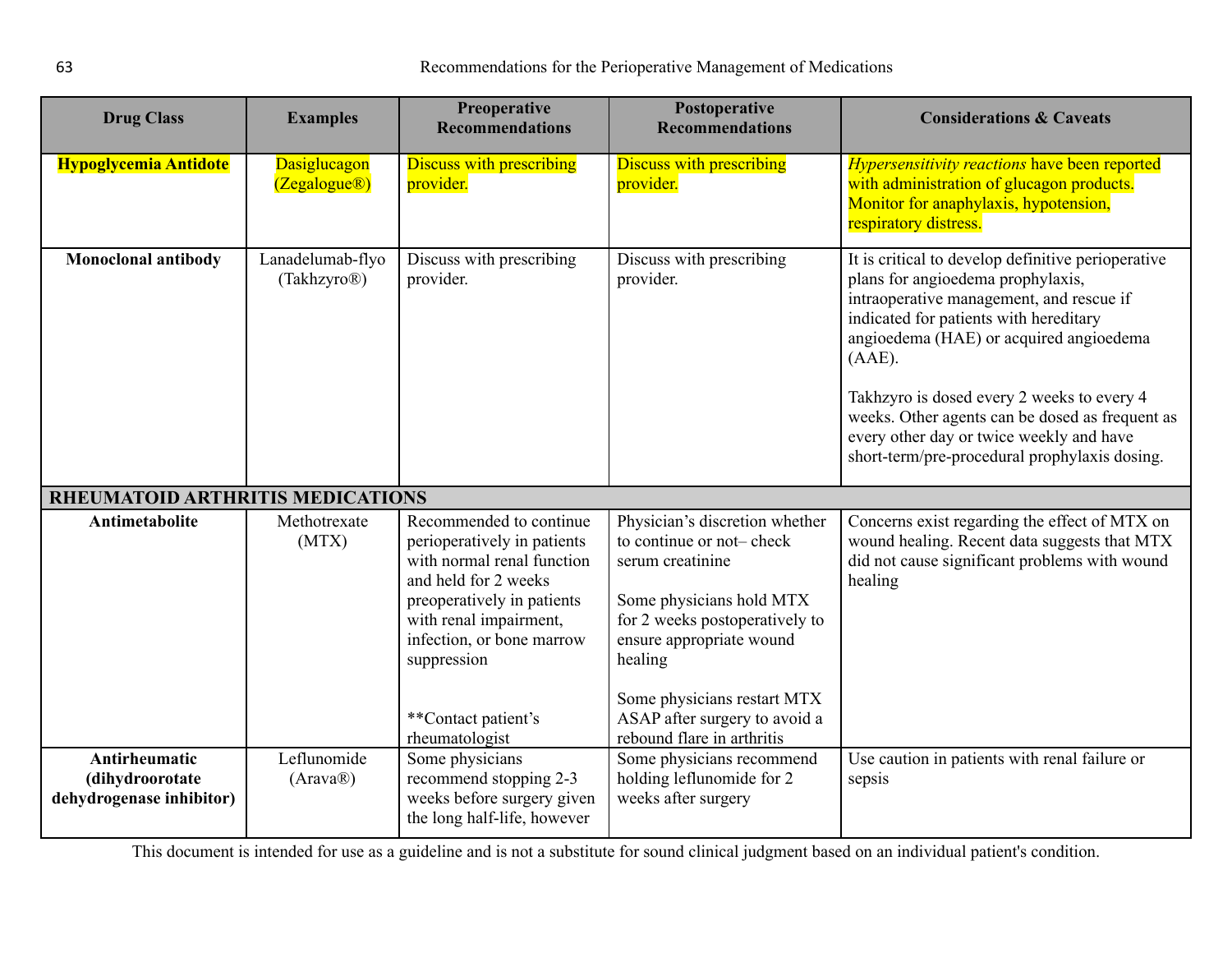| <b>Drug Class</b>                         | <b>Examples</b>                                                            | <b>Preoperative</b><br><b>Recommendations</b>                                                                                                              | Postoperative<br><b>Recommendations</b>                                                                                                  | <b>Considerations &amp; Caveats</b>                                                                                                                                           |
|-------------------------------------------|----------------------------------------------------------------------------|------------------------------------------------------------------------------------------------------------------------------------------------------------|------------------------------------------------------------------------------------------------------------------------------------------|-------------------------------------------------------------------------------------------------------------------------------------------------------------------------------|
|                                           |                                                                            | lack of known risk increase<br>suggests it is reasonable to<br>continue the drug up until<br>surgery<br>Contact patient's<br>rheumatologist                |                                                                                                                                          | Studies have shown leflunomide to be<br>associated with an increased risk of<br>post-operative wound complications                                                            |
| <b>Disease Modifying</b><br><b>Agents</b> | Upadacitinib<br>Rinvoq®                                                    | Consult prescribing doctor<br>to devise a perioperative<br>plan                                                                                            | Consult prescribing doctor to<br>devise a postoperative plan                                                                             | The half-life of this medication is 8-14 hours.<br>Upadacitinib can decrease immune function<br>thereby increase risk for infections and increase<br>risk of thromboembolism. |
| <b>TNF-alpha inhibitors</b>               | Etanercept<br>$(Enbrel\mathbb{R})Infliximab(Remicade®)Adalimumab(Humira®)$ | Recommend holding at<br>least 1 week before surgery<br>Contact patient's<br>rheumatologist                                                                 | Recommend holding 1 week<br>after surgery<br>Consider resuming once the<br>wound is fully healed.<br>Contact patient's<br>rheumatologist |                                                                                                                                                                               |
| Antirheumatic                             | Sulfasalazine,<br>azathioprine                                             | Some physicians<br>recommend continuing<br>during the perioperative<br>period and holding it the<br>day of surgery.<br>Contact patient's<br>rheumatologist | Resume after surgery                                                                                                                     |                                                                                                                                                                               |
|                                           | Hydroxy-chloroqui<br>ne                                                    | Continue without<br>interruption                                                                                                                           | May continue when able to<br>tolerate oral medications                                                                                   |                                                                                                                                                                               |
|                                           | Colchicine, gold,<br>cyclo-phosphamide                                     | Discontinue the night<br>before surgery                                                                                                                    |                                                                                                                                          |                                                                                                                                                                               |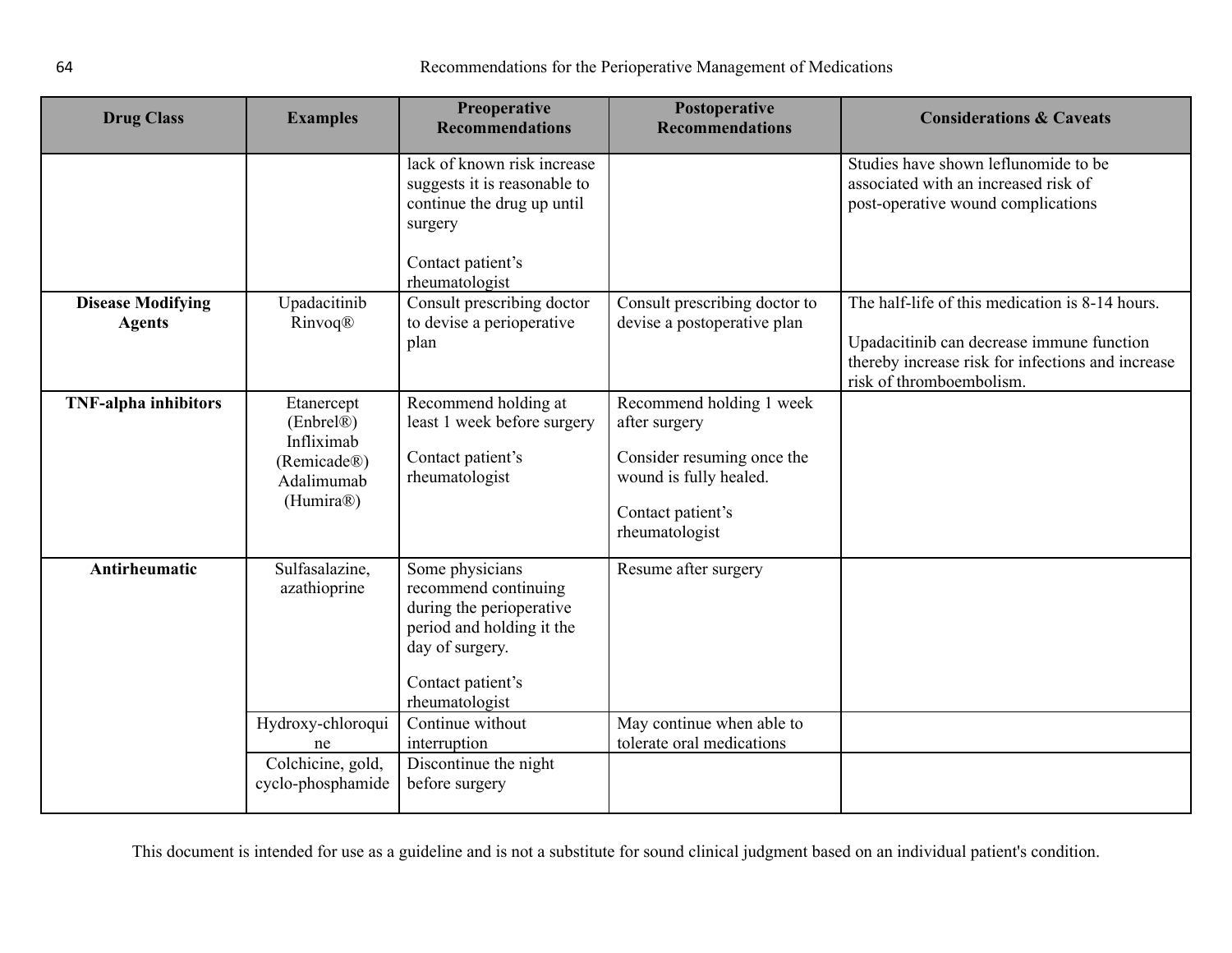<span id="page-64-2"></span><span id="page-64-1"></span><span id="page-64-0"></span>

| <b>Drug Class</b>                                           | <b>Examples</b>                                                  | Preoperative<br><b>Recommendations</b>                                                                                                     | Postoperative<br><b>Recommendations</b>                                                                                                                                                                                                        | <b>Considerations &amp; Caveats</b>                                                                                                                                            |  |
|-------------------------------------------------------------|------------------------------------------------------------------|--------------------------------------------------------------------------------------------------------------------------------------------|------------------------------------------------------------------------------------------------------------------------------------------------------------------------------------------------------------------------------------------------|--------------------------------------------------------------------------------------------------------------------------------------------------------------------------------|--|
| <b>Interleukin-6 Antagonist</b>                             | Satralizumab-mwg<br>$e$ (Enspryng®)<br>Tocilizumab<br>(Actemra®) | Recommend coordinating<br>interleukin-6 blocker<br>perioperative medication<br>management plan with<br>surgeon and prescribing<br>provider | Recommend coordinating<br>interleukin-6 blocker<br>perioperative medication<br>management plan with surgeon<br>and prescribing provider                                                                                                        | IL-6 antagonists may affect postoperative<br>wound healing due to modulation of the immune<br>system. Consult with specialist prior to use.                                    |  |
| <b>STIMULANTS or ANTI-NARCOLEPTICS</b>                      |                                                                  |                                                                                                                                            |                                                                                                                                                                                                                                                |                                                                                                                                                                                |  |
| <b>Central Nervous System</b><br><b>Stimulant</b>           | Pitolisant<br>(Wakix <sup>®</sup> )                              | It has been reported that<br>central nervous system<br>stimulants can be used<br>safely during the<br>preoperative period.                 |                                                                                                                                                                                                                                                | Pitolisant is primarily used to increase<br>wakefulness in patients with narcolepsy.<br>Relevant adverse effects include prolonged QT<br>interval and tachycardia.             |  |
| Dopamine and<br>Norepinephrine<br><b>Reuptake Inhibitor</b> | Solriamfetol<br>(Sunosi@)                                        | No compelling reason not<br>to take up to the day of<br>surgery.                                                                           | No compelling reason not to<br>resume the day after surgery if<br>desired.<br>Risk/benefit discussion should<br>be had with patient; patient<br>may be able to withhold drug<br>while inpatient and can resume<br>once recovered from surgery. | May cause dose-dependent increases in BP and<br>heart rate.                                                                                                                    |  |
| <b>ADRENAL MEDICATIONS</b>                                  |                                                                  |                                                                                                                                            |                                                                                                                                                                                                                                                |                                                                                                                                                                                |  |
| <b>Cortisol Synthesis</b><br><b>Inhibitor</b>               | Osilodrostat<br>(Isturisa@)                                      | Consult endocrinologist or<br>prescribing provider to<br>devise a perioperative plan.                                                      | Consult endocrinologist or<br>prescribing provider to devise<br>a perioperative plan.                                                                                                                                                          | May cause adrenocortical insufficiency resulting<br>in hypoglycemia, hyponatremia, hypotension,<br>nausea, vomiting, weakness<br>QTc prolongation may occur due to electrolyte |  |
|                                                             |                                                                  |                                                                                                                                            |                                                                                                                                                                                                                                                | imbalances.                                                                                                                                                                    |  |
| <b>THYROID MEDICATIONS</b>                                  |                                                                  |                                                                                                                                            |                                                                                                                                                                                                                                                |                                                                                                                                                                                |  |
| <b>Thyroid Products</b>                                     | Levothyroxine<br>Synthroid®<br>Levothroid®<br>Levoxyl®           | Continue medications<br>during the perioperative<br>period                                                                                 | Resume patient's usual<br>schedule<br>If NPO status is prolonged<br>greater than 5 days,                                                                                                                                                       | Levothyroxine has a long half-life (6-7 days),<br>missing several doses is unlikely to adversely<br>affect patient's thyroid status                                            |  |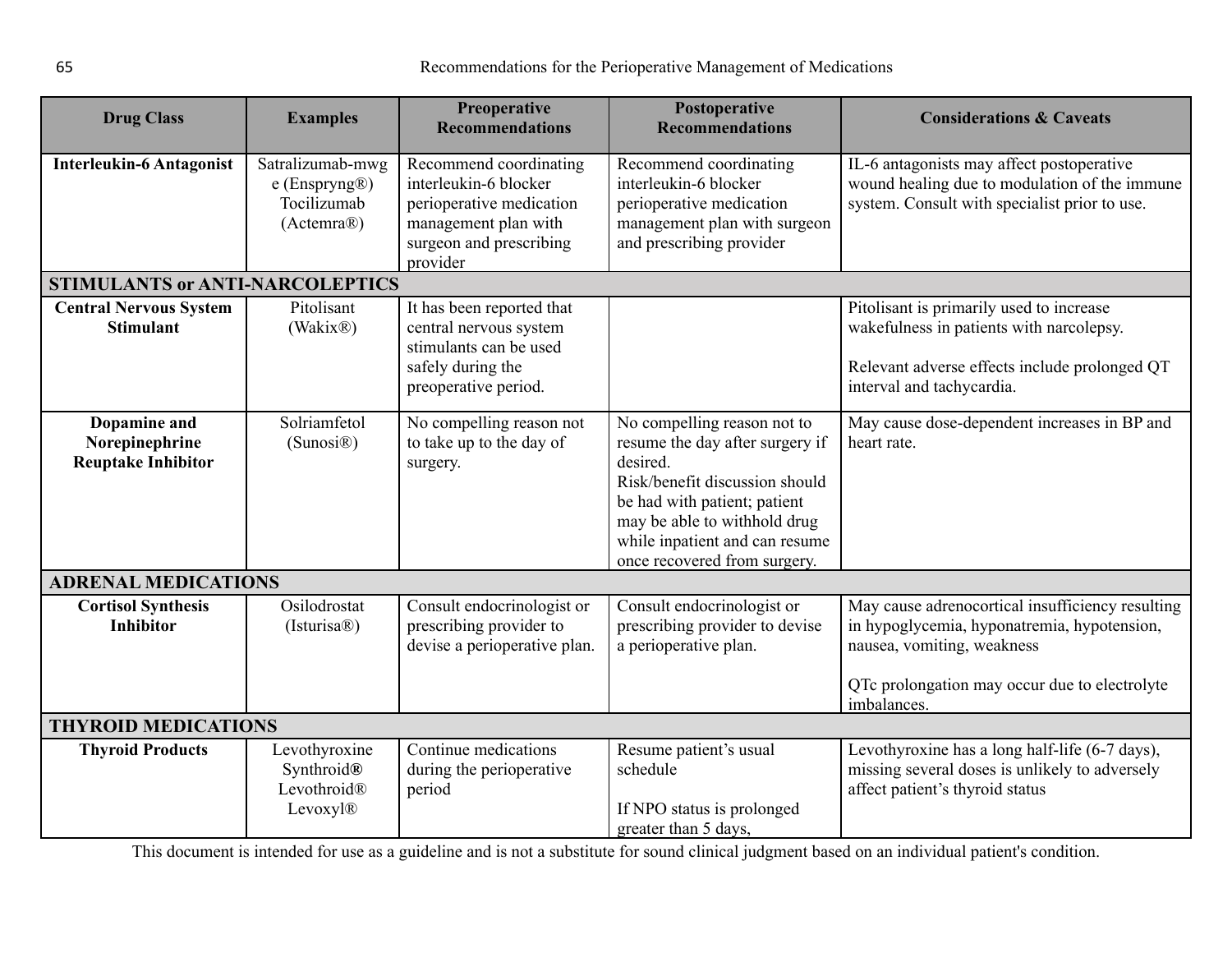| <b>Drug Class</b>                                     | <b>Examples</b>                                         | Preoperative<br><b>Recommendations</b>                     | Postoperative<br><b>Recommendations</b>                                                                                          | <b>Considerations &amp; Caveats</b>                                                                                                                                                                                                                                                                                                                                                                                                                           |
|-------------------------------------------------------|---------------------------------------------------------|------------------------------------------------------------|----------------------------------------------------------------------------------------------------------------------------------|---------------------------------------------------------------------------------------------------------------------------------------------------------------------------------------------------------------------------------------------------------------------------------------------------------------------------------------------------------------------------------------------------------------------------------------------------------------|
|                                                       | Liothyronine<br>(Cytomel <sup>®</sup> )                 |                                                            | intravenous L-thyroxine may<br>be administered                                                                                   | For patients with predicted NPO<br>post-operatively may give a full week of PO<br>levothyroxine as one dose the day prior to<br>surgery.                                                                                                                                                                                                                                                                                                                      |
| <b>Antithyroid Medications</b>                        | Propylthiouracil<br>Methimazole<br>(Tapazole®)          | Continue medications<br>during the perioperative<br>period | Resume patient's usual<br>schedule<br>May be given via the<br>nasogastric tube, if necessary,<br>during the perioperative period | Maintaining control of hyperthyroidism is<br>necessary for safe surgery and recovery<br>Methimazole has a longer duration of action and<br>may be given once a day, making it preferable<br>for patients undergoing long surgery<br>ß-blockers may be used to control the effects of<br>hyperthyroidism<br>In patients who exhibit thyroid storm,<br>propranolol should only be administered with<br>caution due to possibility of cardiovascular<br>collapse |
| Insulin-like growth<br>factor-1 receptor<br>inhibitor | Teprotumumab-trb<br>w (Tepezza®)                        | Contact prescribing<br>physician                           | Contact prescribing physician                                                                                                    | This medication is dosed every 3 weeks and has<br>a long half-life of 20 days<br>Infusion related reactions including<br>hypertension, tachycardia, dyspnea, feeling hot,<br>headache, and muscular pain have been reported<br>with this medication.                                                                                                                                                                                                          |
| Parathyroid                                           | Recombinant<br>human parathyroid<br>hormone<br>Natpara® | Continue medications<br>during perioperative period        | Continue during postoperative<br>period                                                                                          | The manufacturer of Natpara recommends<br>avoiding abrupt interruption or discontinuation.                                                                                                                                                                                                                                                                                                                                                                    |

## **References**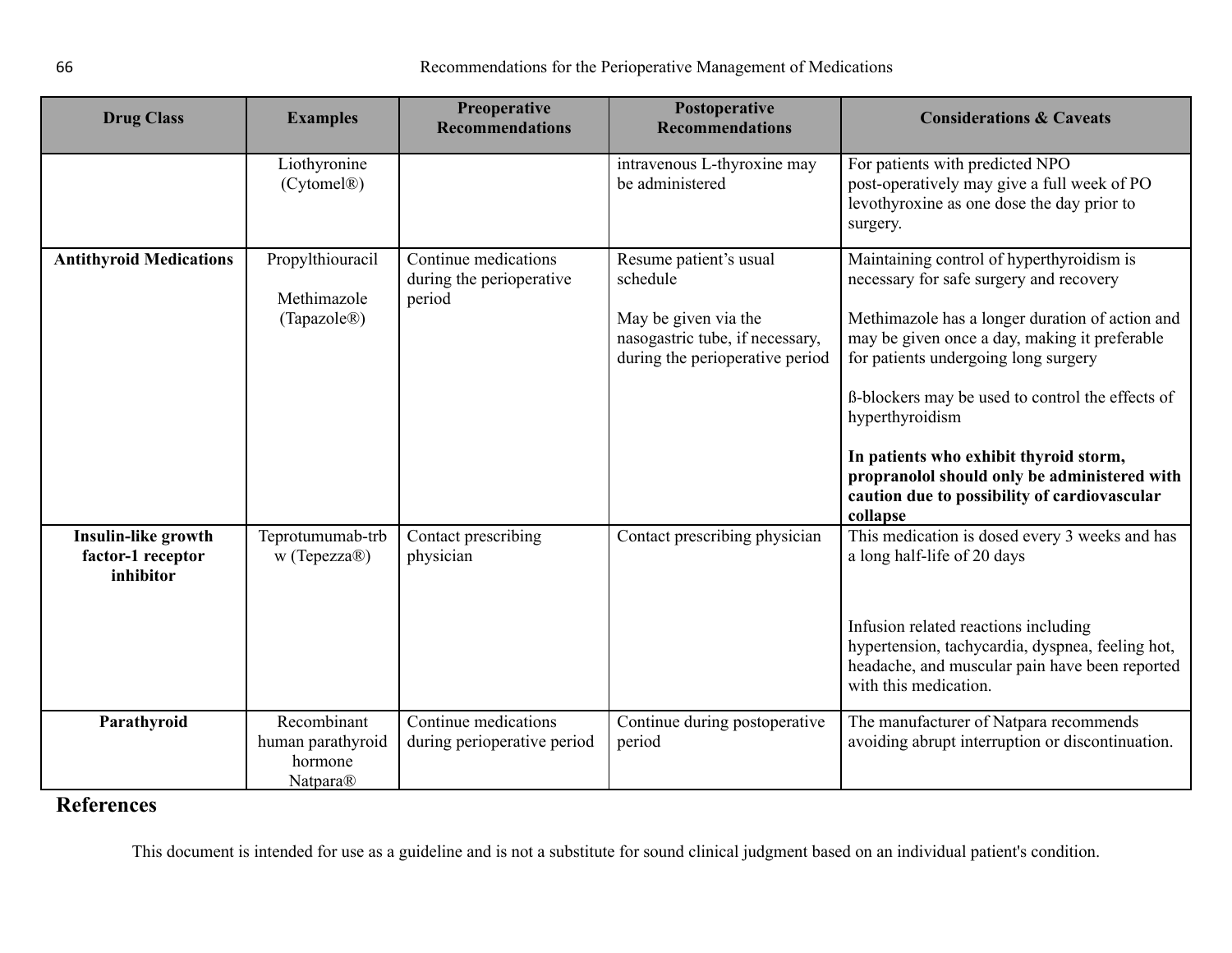1. Akhavan-Sigari R, Rohde V, Abili M. Continuation of medically necessary platelet aggregation inhibitors – acetylsalicylic acid and clopidogrel – during surgery for spinal degenerative disorders: Results in 100 patients*. Surg Neurol Int.* 2014. 5(7)S376-9.

- 2. Aklief [package insert]. Fort Worth, Texas: Galderma Laboratories, L.P; 2019.
- 3. Ang-Lee MK, et al. Herbal medicines and perioperative care. JAMA 2001;286:208-16
- 4. Ansell JE. The perioperative management of warfarin therapy [editorial]. *Arch Intern Med.* 2003;163:881-3.
- 5. Antoniou GA, Hajibandeh S, Hajibandeh S, et al. Meta-analysis of the effects of statins on perioperative outcomes in vascular and endovascular surgery. *J Vasc Surg.* 2015 61(2):519-532
- 6. Aranesp [package insert]. Thousand Oaks, CA: Amgen Inc.; 2011
- 7. Attri JP, Bala N, Chatrath V. Psychiatric patient and anaesthesia. *Indian J Anaesth*. 2012; 56(1):8-13.
- 8. Barhemsys (amisulpride) package insert. Indianapolis, IN: Acacia Pharma Inc; 2020 Feb.
- 9. Bello NT. Update on drug safety evaluation of naltrexone/bupropion for the treatment of obesity. Expert Opinion on Drug Safety. 2019; 18(7):549-552.
- 10. Benznidazole [prescribing information]. Florham Park, NJ: Exeltis USA Inc; August 2017.
- 11. Beovu [package insert]. East Hanover, NJ: Novartis Pharmaceuticals Corporation; 2019
- 12. Brukinsa [package insert]. BeiGene USA, Inc; 2019
- 13. Cablivi [package insert]. Ghent, Belgium: Ablynx N.V.;2019
- 14. Card R, Sawyer M, Degnan B, Harder K, Kemper J, Marshall M, Matteson M, Roemer R, Schuller-Bebus G, Swanson C, Stultz J, Sypura W, Terrell C, Varela N. Institute for Clinical Systems Improvement. Perioperative Protocol. Updated March 2014.
- 15. Cartabuke RS, Tobias JD, Rice J, Tumin D. Hemodynamic profile and behavioral characteristics during induction of anesthesia in pediatric patients with attention deficit hyperactivity disorder. Paediatr Anaesth. 2017;27(4):417-424.
- 16. Castanheira L, Fresco P, Macedo AF. Guidelines for the management of chronic medication in the perioperative period: systematic review and formal consensus. *J Clin Pharm Ther*. 2011 Aug;36(4):446-67.
- 17. Cavender M, Scirica B, et al. Vorapaxar in patients with diabetes mellitus and previous myocardial infarction: findings from the thrombin receptor antagonist in secondary prevention of atherothrombotic ischemic events-TIMI 50 trial. *Circulation.* 2015; 131(12): 1047-53.
- 18. Cenobamate (Xcopri®) [package insert]. Paramus, NJ: SK Life Science; November 2019.
- 19. Chassot PG, Marcucci C, Delabays A. Perioperative Antiplatelet Therapy. Am Fam Physician. 2010;82(12):1484-1489
- 20. Cohen AT, Harrington RA, Goldhaber SZ, Hull RD, Wiens BL, Gold A, Hernandez AF, Gibson CM; APEX Investigators. Extended Thromboprophylaxis with Betrixaban in Acutely Ill Medical Patients. N Engl J Med. 2016 Aug 11;375(6):534-44.
- 21. Contrave [package insert]. La Jolla, CA: Orexigen Therapeutics; 2014.
- 22. DailyMed BYFAVO- remimazolam besylate injection, powder, lyophilized, for solution. U.S. National Library of Medicine. https://dailymed.nlm.nih.gov/dailymed/drugInfo.cfm?setid=4e1838f2-b999-41a7-a761-d94f09aa531f#boxedwarning. Accessed March 13, 2021.
- 23. DailyMed DOJOLVI- triheptanoin liquid. U.S. National Library of Medicine. https://dailymed.nlm.nih.gov/dailymed/drugInfo.cfm?setid=4cfeb8bd-143e-4dd7-bc34-b0bcda02460d. Accessed March 14, 2021.
- 24. DailyMed INQOVI- cedazuridine and decitabine tablet, film coated. U.S. National Library of Medicine. https://dailymed.nlm.nih.gov/dailymed/drugInfo.cfm?setid=91a0f80b-f865-4d06-a40d-4d148d99ee71. Accessed March 14, 2021.
- 25. DailyMed ZEPZELCA- lurbinectedin injection, powder, lyophilized, for solution. U.S. National Library of Medicine. https://dailymed.nlm.nih.gov/dailymed/drugInfo.cfm?setid=632bb50c-3bcb-4c85-9056-fc33410550ae. Accessed March 14, 2021.
- 26. Day E. Facing addiction in America: The Surgeon General's Report on Alcohol, Drugs, and Health U.S. DEPARTMENT OF HEALTH AND HUMAN SERVICES, OFFICE OF THE SURGEON GENERAL Washington, DC, USA: U.S. Department of Health and Human Services, 2016 382 pp. Online (grey literature): https://addiction.Surgeongeneral.Gov/. Drug Alcohol Rev. 2018;37(2):283-284.
- 27. De Oliveira GS, Castro-Alves, LJ, Khan J, et al. Perioperative systemic magnesium to minimize postoperative pain: A meta-analysis of randomized controlled trials. Anesthesiology. 2013;119:178-190. doi: 10.1097/ALN.0b013e318297630d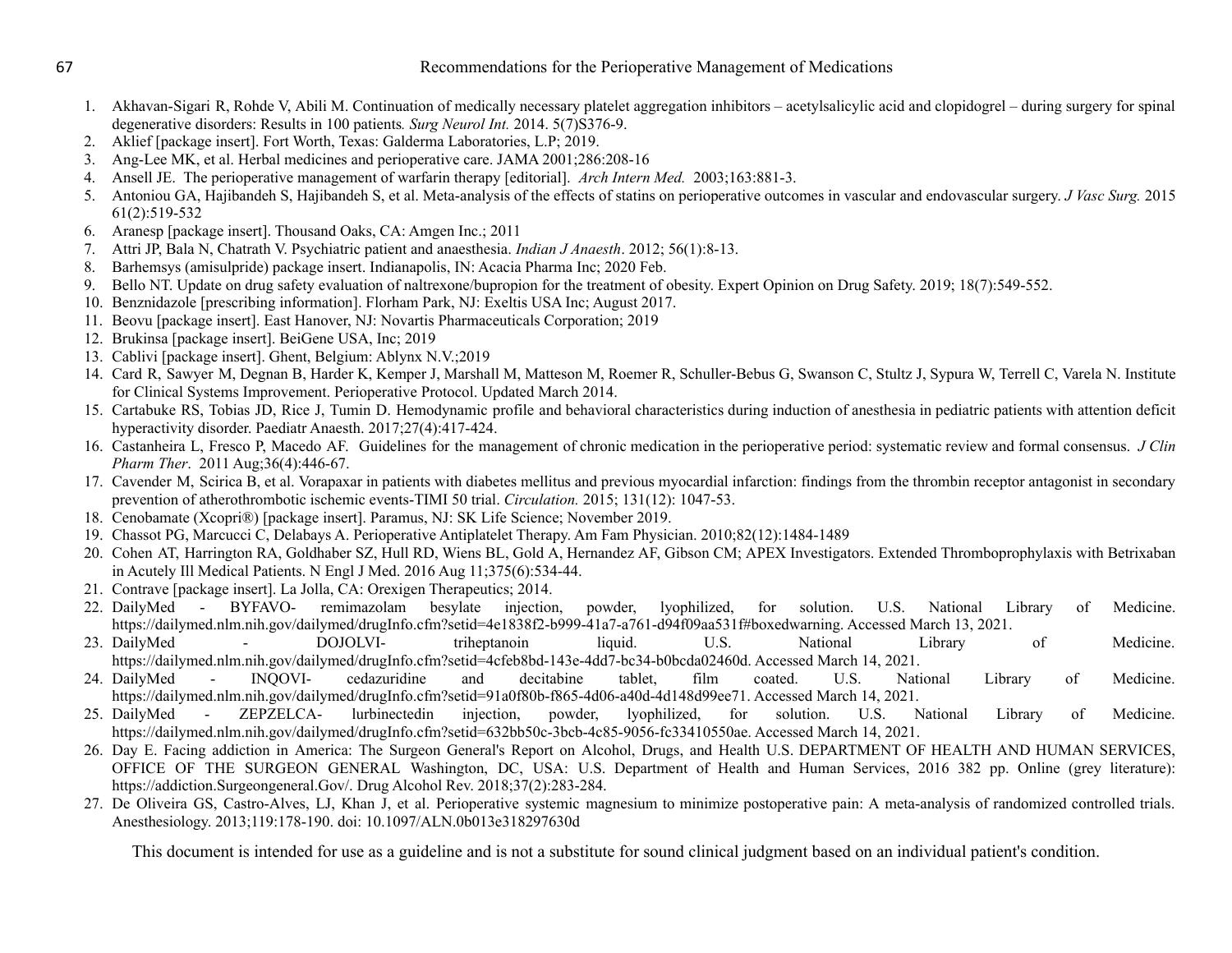- 28. Copper Cu 64 dotatate (Detectnet). [Package insert]. Maryland Heights, MO. Curium US LLC, September 2020.
- 29. Doak GH. Discontinuing drugs before surgery. *Can J Anaesth* 1997;44:R112-117.
- 30. Doherty JU, et al. 2017 Periprocedural anticoagulation pathway. JACC 2017;69
- 31. Douketis JD, Spyropoulos AC, Spencer FA, et al. Perioperative management of antithrombotic therapy: Antithrombotic Therapy and Prevention of Thrombosis, 9th ed: American College of Chest Physicians Evidence-Based Clinical Practice Guidelines. *Chest*. 2012 Feb;141(2 Suppl):e326S-50S.
- 32. Edwards AF, Roy RC. Preoperative administration of PDE-5 Inhibitors. J Clin Anesth. 2009;21(2):149; author reply 149-150.
- 33. Enspryng® [Package insert]. South San Francisco, CA: Genentech, Inc.; 2020
- 34. Fetroja [package insert]. Florham Park, NJ: Shionogi Inc; 2019.
- 35. Flortaucipir (TAUVID). [Package Insert]. Avid Radiopharmaceuticals. Eli Lilly. 2020.
- 36. Fluoroestradiol F 18 (CERIANNA). [Package Insert]. Zionexa. May 2020.
- 37. Gerstein NS, Schulan PM, Gerstein WH, et al. Should more patients continue aspirin therapy perioperatively?: Clinical impact of aspirin withdrawal syndrome. *Ann Surg* 2012; 255(5):811-819.
- 38. Givlaari [package insert]. San Diego, CA: Ajinomoto Aletha, Inc; 2019.
- 39. Glister BC, Vigersky RA. Perioperative management of type 1 diabetes mellitus. *Endocrinol Metab Clin N Am.* 2003;32:411-436.
- 40. Goodman SM, Springer B, Gordon G, et. al. 2017 American College of Rheumatology/American Association of Hip and Knee Surgeons Guideline for the Perioperative Management of Antirheumatic Medication in Patients With Rheumatic Diseases Undergoing Elective Total Hip or Total Knee Arthroplasty. Arthritis Care Res. 2017 Aug;69(8):1111-24.
- 41. Heptinstall S, Groenewegen WA, Spangenberg P, Loesche W. Extracts of feverfew may inhibit platelet behaviour via neutralization of sulphydryl groups. *Journal of Pharmacy and Pharmacology*. 1987;39(6):459-465.
- 42. Hollevoet I, Herregods S, Vereecke H, Vandermeulen E, Herregods L. Medication in the perioperative period: stop or continue? A review. Acta Anaesthesiol Belg. 2011;62(4):193-201. PMID: 22379758.
- 43. Honca M, Bayraktaroglu M, Horasanli E. Anesthetic management of a patient with narcolepsy for emergency caesarean section. Korean J Anesthesiol. 2013;65(6 Suppl):S97-8.
- 44. Horlocker TT, Wedel DJ, Benzon H, et al. *Regional Anesthesia and Pain Medicine*, Vol 28, No 3 (May-June), 2003: pp172-197
- 45. Ibsrela [package insert]. Fremont, CA: Ardelyx Inc; 2019
- 46. Inebilizumab-cond (UPLINZA). [Package Insert]. Viela Bio, Inc. June 2020.
- 47. Isturisa (osilodrostat) [prescribing information]. Lebanon, NJ: Recordati Rare Disease Inc; March 2020.
- 48. Jacober SJ and Sowers JR. An update on perioperative management of diabetes. Arch Intern Med. 1999;159:2405-11
- 49. Kaye AD, Clarke RC, Sabar R, et al. Herbal medicines: current trends in anesthesiology practice--a hospital survey. J Clin Anesth. 2000;12(6):468-71.
- 50. Kaye AD, Kucera I, Sabar R. Perioperative anesthesia clinical considerations of alternative medicines. *Anesthesiol Clin North America*. 2004;22:125–39
- 51. Koselugo (selumetinib) [prescribing information]. Wilmington, DE: AstraZeneca Pharmaceuticals LP; May 2020.
- 52. Krause ML, Matteson EL. Perioperative management of the patient with rheumatoid arthritis. *World J Orthop*. 2014;5(3):283-291.
- 53. Kroenke K, Gooby-Toedt D, Jackson JL. Chronic medications in the perioperative period. *South Med Journ.* 1998;91(4):358-364.
- 54. Krüger K. Perioperatives Management bei Gelenkeingriffen unter immunsuppressiver Therapie [Perioperative management of immunosuppressive treatment in patients undergoing joint surgery]. Z Rheumatol. 2017 Nov;76(9):767-775. German. doi: 10.1007/s00393-017-0379-0. PMID: 28913596.
- 55. Kumajerwala NK, Reddy RC, Kanthimathinathan VS, Siddiqui RA. Perioperative Medication Management. Aug 2008. Medscape. Accessed on 2/2/2009. Available at: <http://emedicine.medscape.com/article/284801-overview>
- 56. Lim S, Rogers LK, Tessler O, Mundinger GS, Rogers C, Lau FH. Phentermine: a systematic review for plastic and reconstructive surgeons. *Annals of Plastic Surgery*. 2018; 81(4):503-507.
- 57. Lupkynis (voclosporin) [prescribing information]. Rockville, MD: Aurinia Pharm U.S.; January 2021.
- 58. LYBALVI [prescribing information]. Waltham, MA: Alkermes, Inc.; 2021.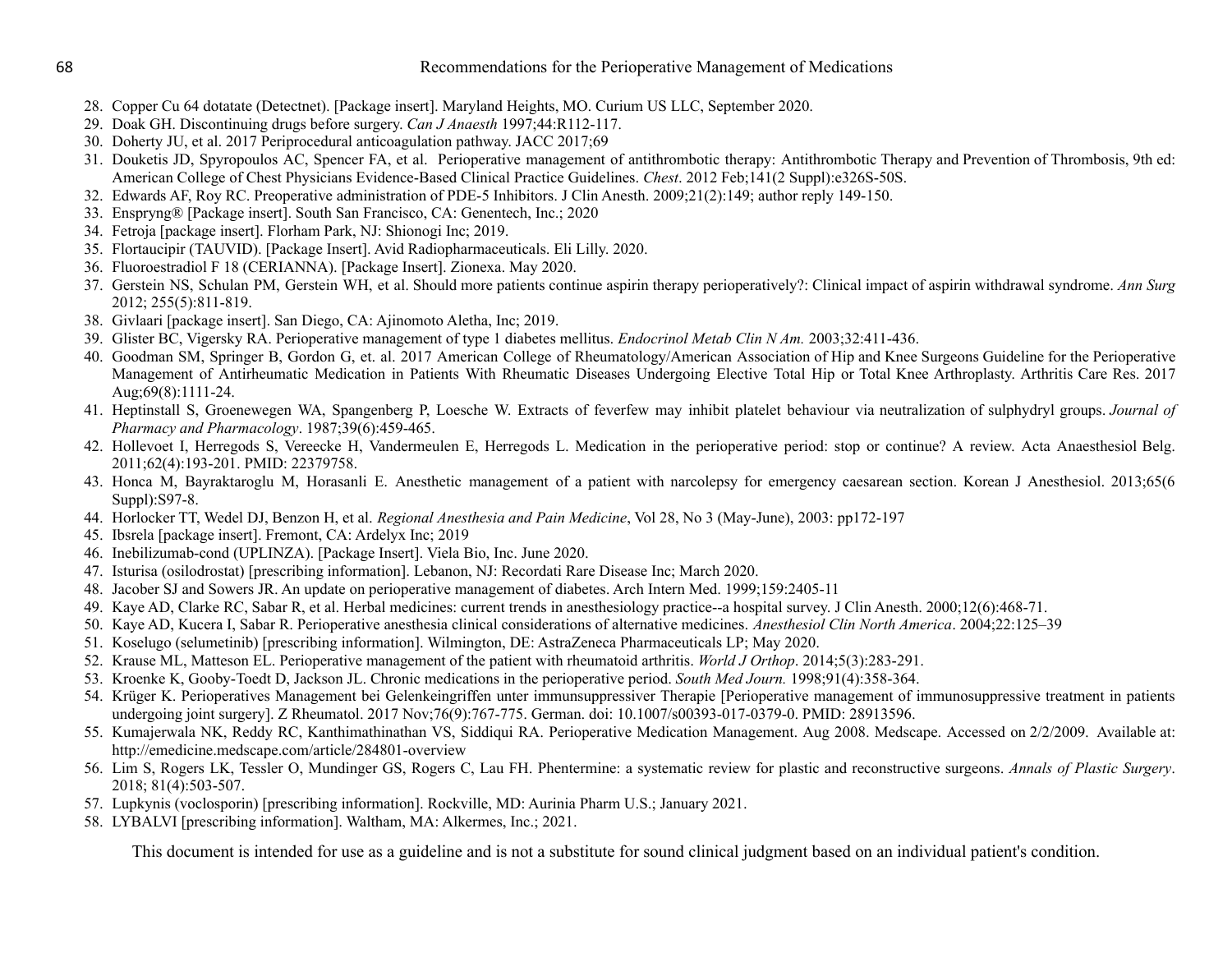- 59. Makris A, Piperopoulos A, Karmaniolou I. Multiple sclerosis: basic knowledge and new insights in perioperative management. J Anesth. 2014 Apr;28(2):267-78. doi: 10.1007/s00540-013-1697-2.
- 60. Marks JB. Perioperative management of diabetes. *Am Acad Fam Phys.* 2003;67(1):93-100.
- 61. McFarlane HJ. Anaesthesia 1994;49:597-599.
- 62. Mercado DL, Petty BG. Perioperative medication management. *Med Clin N Am*. 2003;97:41-57.
- 63. Methylphenidate [package insert]. Novartis Pharmaceuticals Corporation; 2019
- 64. Minai OA, Yared JP, Kaw R, Subramaniam K, Hill NS. Perioperative risk and management in patients with pulmonary hypertension. *Chest*. 2013;144(1):329-40.
- 65. Nagelhout J, et al. Should I continue or discontinue that medication? AANA Journal 2009;77 (1):59-75
- 66. Narouze S, Benzon HT, Provenzano DA, et al. Interventional spine and pain procedures in patients on antiplatelet and anticoagulant medications. *Regional Anesthesia and Pain Medicine* 2015; 40:182-202.
- 67. Natpara (parathyroid hormone) package insert. Bedminster, NJ: NPS Pharmaceuticals; 2015 Jan.
- 68. Noble DW, Webster J. Interrupting drug therapy in the perioperative period. *Drug Safety.* 2002;25(7):489-495.
- 69. Nourianz [package insert]. Bedminster, NJ: Kyowa Kirin Inc; 2019
- 70. Nutect (rimegepant) [prescribing information]. New Haven, CT: Biohaven Pharmaceuticals Inc; February 2020.
- 71. Olinvyk® [Package insert]. Chesterbrook, PA: Trevena, Inc.; 2020
- 72. Perioperative Management of Patients with HIV. Johns Hopkins University HIV Clinical Guidelines Program. https://www.hivguidelines.org/hiv-care/perioperative-management/#tab\_2. Accessed March 13, 2021.
- 73. Piqray (alpelisib) [package insert]. East Hanover, NJ: Novartis Pharmaceuticals; 2019
- 74. Pizensy[Package Insert]. Braintree, MA: Braintree Laboratories; 2020
- 75. Polivy (polatuzumab vedotin) [prescribing information]. South San Francisco, CA: Genentech, Inc; June 2019.
- 76. Polysulfate Sodium (Elmiron). Reg Anesth Pain Med. 2016 Sep-Oct;41(5):658.
- 77. Pretomanid [prescribing information]. Hyderabad, India: The Global Alliance for TB Drug Development (TB Alliance); August 2019.
- 78. Rahman M, Donnangelo LL, Neal D, et al. Effects of perioperative actyle salicylic acid (ASA) on clinical outcomes in patients undergoing craniotomy for brain tumor. *World Neurosurg.* 2015. S1878-8750(15)00122-9.
- 79. Reblozyl (luspatercept) [prescribing information]. Summit, NJ: Celgene Corporation; November 2019.
- 80. Recarbrio (imipenem/cilastatin/relebactam) [prescribing information]. Whitehouse Station, NJ: Merck & Co Inc; July 2019.
- 81. Rinvoq [package insert]. North Chicago, IL: AbbVie Inc; 2019.
- 82. Ruggiero SL. American Association of Oral and Maxillofacial Surgeons position paper on bisphosphonate-related osteonecrosis of the jaws. *J Oral Maxillofac Surg.* 2009; 67:2.
- 83. Sabar R, Kaye AD, Frost EAM. Perioperative Considerations for the Patient Taking Herbal Medicines. *Heart Disease*. 2001:87-96.
- 84. Saber W. Perioperative medication management: a case-based review of general principles. Cleve Clin J Med. 2006 Mar;73 Suppl 1:S82-7.
- 85. Sarclisa (isatuximab-irfc) [prescribing information]. Bridgewater, NJ: Sanofi Company; March 2020.
- 86. Scenesse (afamelanotide) implant package insert. West Menlo Park, CA: Clinuvel, Inc.; 2019 Oct.
- 87. Schack A, Berkfors AA, Ekeloef S, Gögenur I, Burcharth J. The Effect of Perioperative Iron Therapy in Acute Major Non-cardiac Surgery on Allogenic Blood Transfusion and Postoperative Haemoglobin Levels: A Systematic Review and Meta-analysis. World J Surg. 2019 Jul;43(7):1677-1691. doi:10.1007/s00268-019-04971-7. PubMed PMID: 30824959.
- 88. Scott Moses, M. (2019). *Preoperative Guidelines for Medications Prior to Surgery*. [online] Fpnotebook.com. Available at: https://fpnotebook.com/Surgery/Pharm/PrprtvGdlnsFrMdctnsPrTSrgry.htm#fpnContent-panel-id\_3 [Accessed 13 Dec. 2019].
- 89. Selzman CH, Miller SA, Zimmerman MA, Harken AH. The case for β-adrenergic blockade as prophylaxis against perioperative cardiovascular morbidity and mortality. *Arch Surg.* 2001;136:286-290.
- 90. Shehebar M, Khelemsky Y. Considerations for perioperative Contrave (naltrexone/bupropion) administration. Journal of Pain. 2016; 17(4):S83